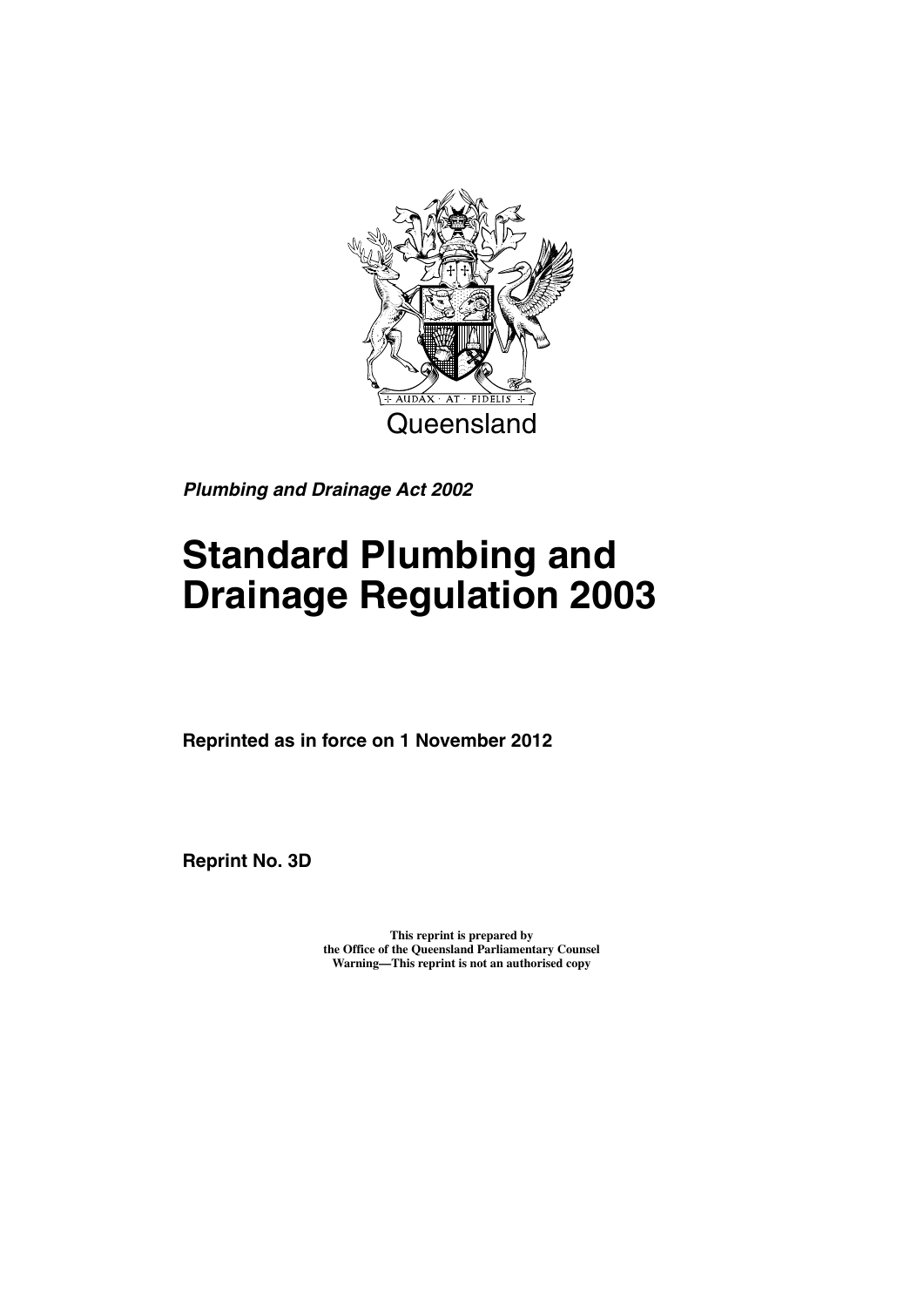## **Information about this reprint**

This regulation is reprinted as at 1 November 2012. The reprint—

- shows the law as amended by all amendments that commenced on or before that day (Reprints Act 1992 s  $5(c)$ )
- incorporates all necessary consequential amendments, whether of punctuation, numbering or another kind (Reprints Act 1992 s 5(d)).

The reprint includes a reference to the law by which each amendment was made—see list of legislation and list of annotations in endnotes. Also see list of legislation for any uncommenced amendments.

This page is specific to this reprint. See previous reprints for information about earlier changes made under the Reprints Act 1992. A table of reprints is included in the endnotes.

#### **Also see endnotes for information about when provisions commenced.**

#### **Spelling**

The spelling of certain words or phrases may be inconsistent in this reprint or with other reprints because of changes made in various editions of the Macquarie Dictionary (for example, in the dictionary, 'lodgement' has replaced 'lodgment'). Variations of spelling will be updated in the next authorised reprint.

#### **Dates shown on reprints**

**Reprints dated at last amendment** All reprints produced on or after 1 July 2002, authorised (that is, hard copy) and unauthorised (that is, electronic), are dated as at the last date of amendment. Previously reprints were dated as at the date of publication. If an authorised reprint is dated earlier than an unauthorised version published before 1 July 2002, it means the legislation was not further amended and the reprint date is the commencement of the last amendment.

If the date of an authorised reprint is the same as the date shown for an unauthorised version previously published, it merely means that the unauthorised version was published before the authorised version. Also, any revised edition of the previously published unauthorised version will have the same date as that version.

**Replacement reprint date** If the date of an authorised reprint is the same as the date shown on another authorised reprint it means that one is the replacement of the other.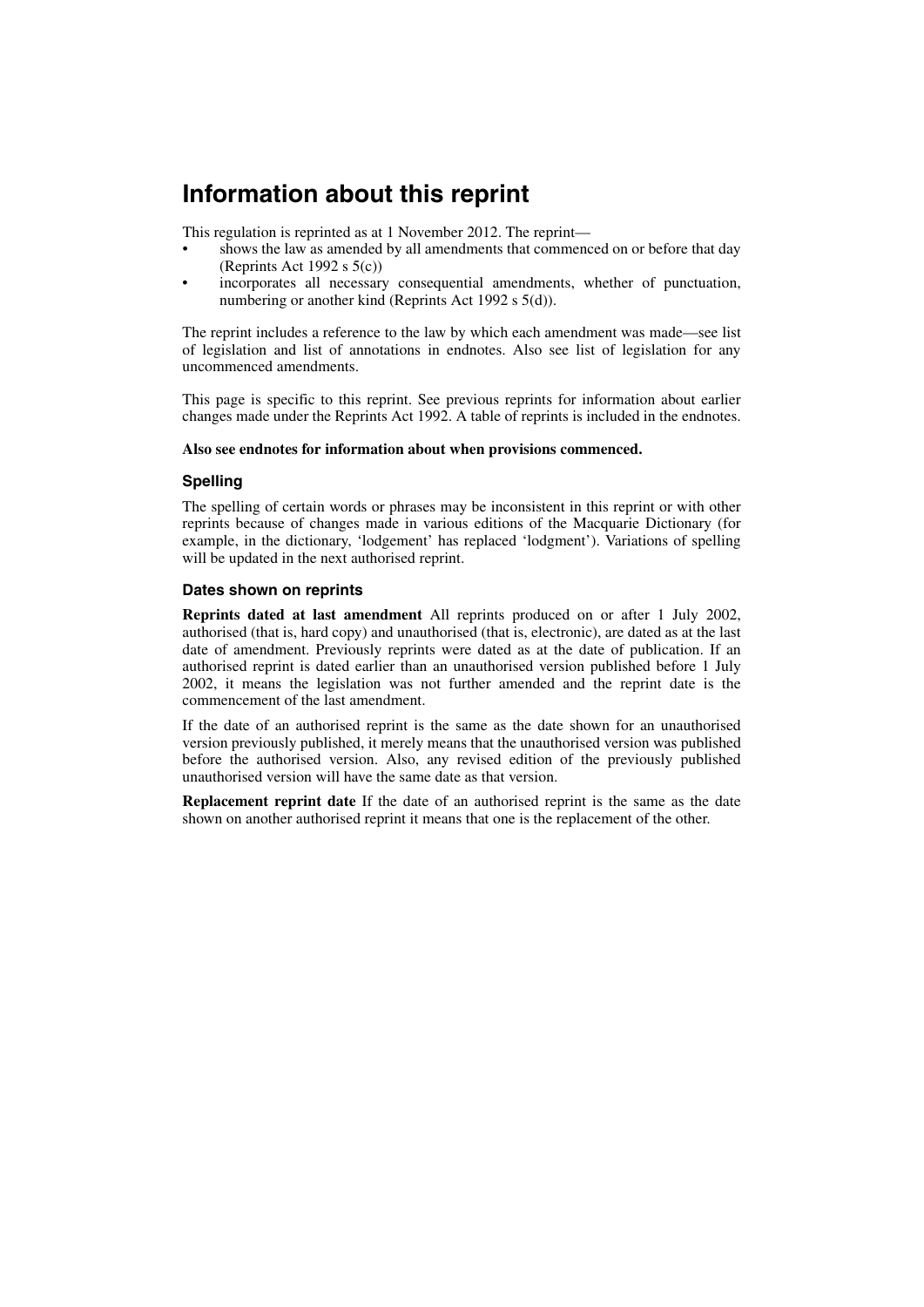

**Queensland** 

## **Standard Plumbing and Drainage Regulation 2003**

**Contents** 

|                   |                                                                                                         | Page              |
|-------------------|---------------------------------------------------------------------------------------------------------|-------------------|
| Part 1            | Preliminary                                                                                             |                   |
| <b>Division 1</b> | <b>Introduction</b>                                                                                     |                   |
| 1                 |                                                                                                         | 5                 |
| 2                 |                                                                                                         | 5                 |
| <b>Division 2</b> | <b>Status of regulation</b>                                                                             |                   |
| 3                 |                                                                                                         | 5                 |
| <b>Division 3</b> | Interpretation                                                                                          |                   |
| 4                 |                                                                                                         | 6                 |
| 4A                | What is the Queensland Plumbing and Wastewater Code (or                                                 | 6                 |
| 5                 | What are the applied provisions and glossary                                                            | 6                 |
| 6                 | Interpretation of applied provisions $\ldots \ldots \ldots \ldots \ldots \ldots \ldots$                 | 6                 |
| Part 1A           | <b>Prescribed matters for Act</b>                                                                       |                   |
| 6B                | Criteria for deciding application for compliance permit for<br>greywater use facility in a sewered area | $\overline{7}$    |
| 6C                | Notifiable work-Act, sch, definition notifiable work                                                    | 8                 |
| 7                 | Minor work—Act, sch, definition minor work                                                              | 9                 |
| 8                 | Unregulated work-Act, sch, definition unregulated work                                                  | 9                 |
| Part 2            | Compliance with particular codes and standards                                                          |                   |
| 8A                | Compliance with Plumbing Code of Australia                                                              | 9                 |
| 8B                | Compliance with QPW code                                                                                | 10                |
| 8C                | Relationship between PCA and QPW code                                                                   | 11                |
| 9                 |                                                                                                         | 11                |
| 11                | Limited application of AS/NZS 3500.1:2003.                                                              | 11                |
| 12                | Limited application of AS/NZS $3500.4:2003$                                                             | 12                |
| 12A               | Limited application of some applied provisions                                                          | $12 \overline{ }$ |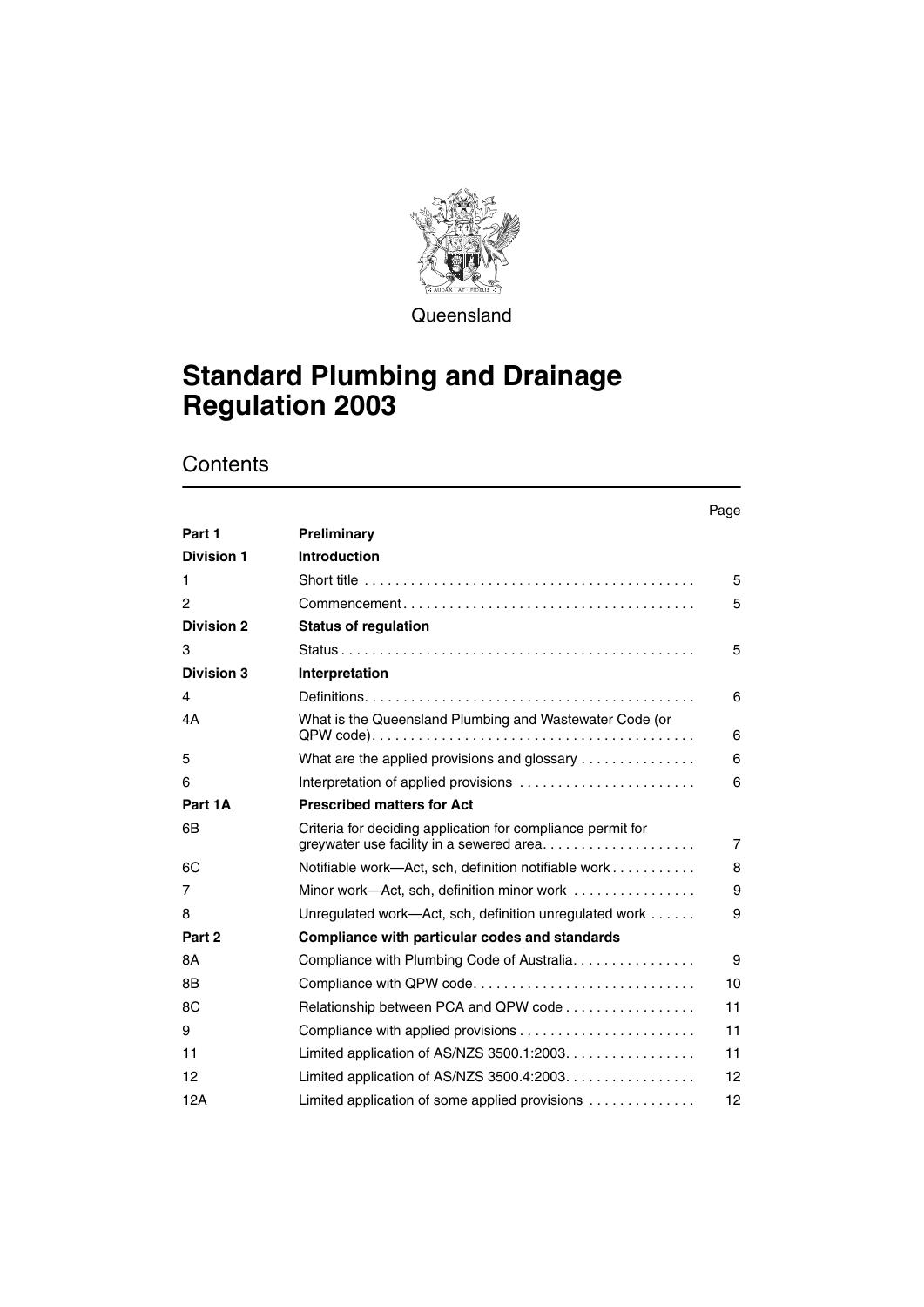#### Standard Plumbing and Drainage Regulation 2003

| Contents |
|----------|
|----------|

| Part 3            | <b>Compliance assessment</b>                                                                     |    |
|-------------------|--------------------------------------------------------------------------------------------------|----|
| <b>Division 1</b> | Preliminary                                                                                      |    |
| 13                |                                                                                                  | 12 |
| <b>Division 2</b> | <b>Assessing plans</b>                                                                           |    |
| 14                | General requirements for plans the subject of a compliance<br>request                            | 13 |
| 14A               | Additional requirements for plans for compliance assessable<br>work                              | 14 |
| 14B               | Additional requirements for plans for greywater use facilities in                                | 16 |
| 14C               | Additional requirements for plans for greywater use facilities                                   | 17 |
| 14D               | Additional requirements for plans for on-site sewerage facilities.                               | 19 |
| 15                | Certificates for plan given by competent person                                                  | 20 |
| 16                | Requirement for additional documents for particular plans                                        | 21 |
| <b>Division 3</b> | Assessing plumbing and drainage work or on-site<br>sewerage work                                 |    |
| 17                |                                                                                                  | 22 |
| 18                | Request for compliance assessment of compliance assessable<br>work or on-site sewerage work      | 23 |
| 19                | Stages for assessment of compliance assessable work                                              | 24 |
| 19A               | Stages for assessment of on-site sewerage work                                                   | 25 |
| 19B               | Obligations of responsible person for on-site sewerage work                                      | 26 |
| 20                | Assessment of stages of work by local government                                                 | 27 |
| 21                | Covering plumbing and drainage or on-site sewerage facility                                      | 27 |
| 22                | Testing and commissioning plumbing and drainage                                                  | 28 |
| 23                | General requirements for plans for assessed work                                                 | 30 |
| 23A               | Additional requirements for plans for assessed compliance                                        | 31 |
| 23B               | Additional requirements for plans for assessed greywater use<br>facilities in a sewered area     | 32 |
| 23C               | Additional requirements for plans for assessed greywater use<br>facilities not in a sewered area | 32 |
| 23D               | Additional requirements for plans for assessed on-site<br>sewerage work                          | 33 |
| <b>Division 4</b> | Assessing compliance assessable work or on-site<br>sewerage work in remote areas                 |    |
| 24                |                                                                                                  | 34 |
| 25                |                                                                                                  | 34 |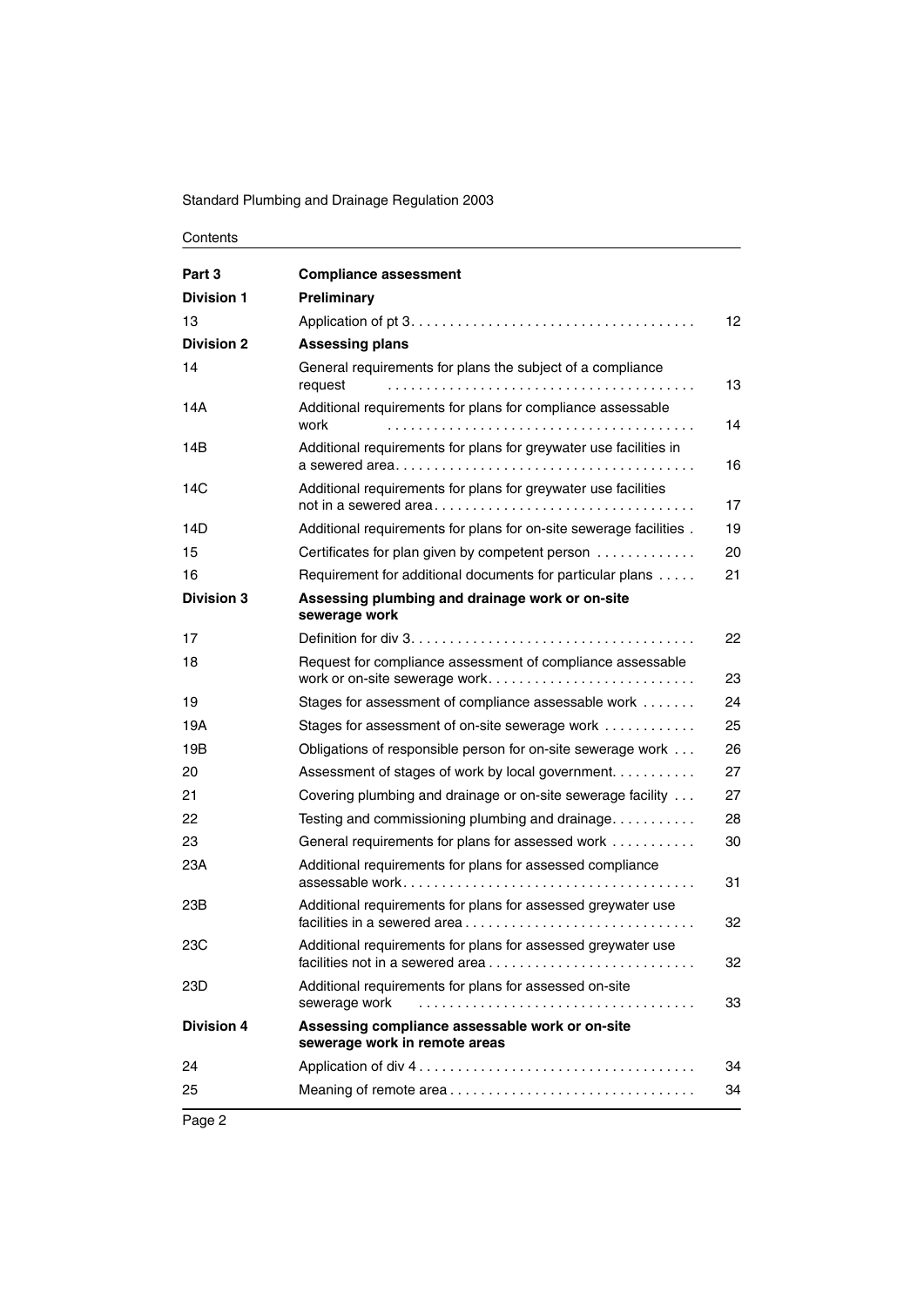#### **Contents**

| 26                | Request for compliance assessment of compliance assessable<br>work or on-site sewerage work | 35 |
|-------------------|---------------------------------------------------------------------------------------------|----|
| 27                | Testing and commissioning plumbing and drainage                                             | 35 |
| 28                |                                                                                             | 35 |
| 29                |                                                                                             | 36 |
| <b>Division 5</b> | Assessing notifiable work                                                                   |    |
| 29A               | Requests for assessment of notifiable work                                                  | 37 |
| 29B               | Rectification notices for assessments under s 29A or the Act, s<br>87(4)                    | 37 |
| Part 4            | <b>Product certification</b>                                                                |    |
| 30                | Certified items to be used                                                                  | 39 |
| 31                | Non-certified items allowed for fire service                                                | 40 |
| 32                | Unsuitable apparatus, fittings, materials and pipes                                         | 41 |
| Part 5            | Installations on premises                                                                   |    |
| <b>Division 1</b> | Supply pipes and drains                                                                     |    |
| 33                | Disconnection of supply pipes and sanitary drains                                           | 42 |
| 34                | Building supply pipe to water main standard                                                 | 42 |
| 35                | Building sanitary drain to sewerage system standard                                         | 44 |
| <b>Division 2</b> | <b>Backflow prevention devices</b>                                                          |    |
| 36                |                                                                                             | 45 |
| 37                | Inspection and testing of backflow prevention devices                                       | 45 |
| 38                |                                                                                             | 45 |
| <b>Division 3</b> | <b>Arrestors</b>                                                                            |    |
| 39                | Requirements for grease arrestors                                                           | 46 |
| 40                | Connection of appliances and fixtures to grease arrestors                                   | 47 |
| <b>Division 4</b> | Other installations for plumbing                                                            |    |
| 41                |                                                                                             | 48 |
| 42                |                                                                                             | 48 |
| 43                |                                                                                             | 48 |
| 44                | Hydraulic powered equipment                                                                 | 48 |
| 45                |                                                                                             | 49 |
| <b>Division 5</b> | Other installations for drainage                                                            |    |
| 46                |                                                                                             | 50 |
| 47                | Fixtures in basements and cellars                                                           | 51 |
| 48                |                                                                                             | 51 |
| 49                | Flushing bowl and pan room sinks                                                            | 51 |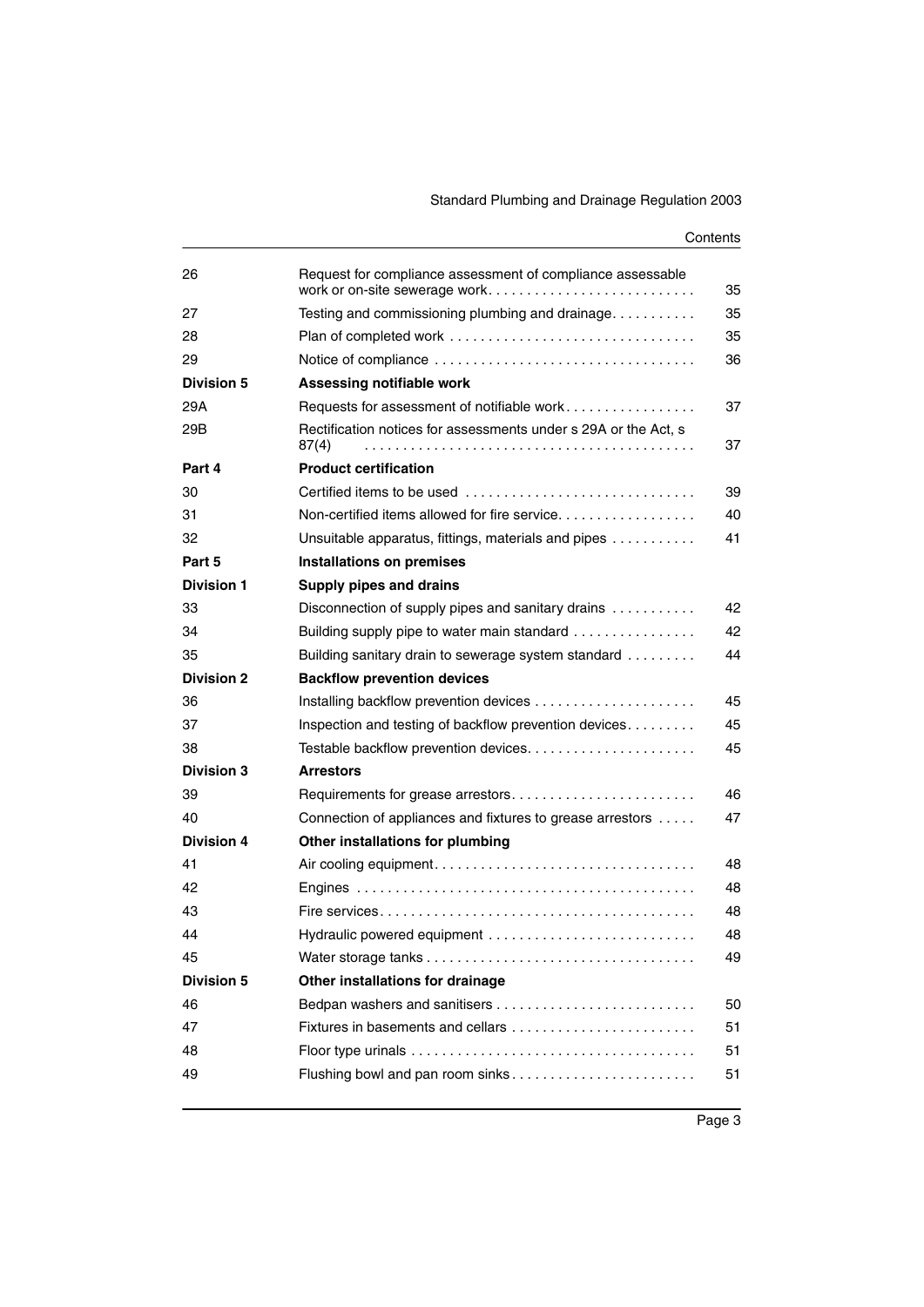#### Standard Plumbing and Drainage Regulation 2003

#### **Contents**

| 50                |                                                                                                                    | 52 |
|-------------------|--------------------------------------------------------------------------------------------------------------------|----|
| 50A               | Integrated basins and water closet (WC) cisterns                                                                   | 53 |
| 51                | Vent pipes to be covered                                                                                           | 53 |
| 52                |                                                                                                                    | 54 |
| Part 6            | <b>Appointment of inspectors</b>                                                                                   |    |
| 53                | Qualifications and experience                                                                                      | 54 |
| Part 7            | <b>Miscellaneous provisions</b>                                                                                    |    |
| 54                | Maintenance of existing combined sanitary drains                                                                   | 56 |
| 54A               | Notice to water service provider about installation of meters                                                      | 56 |
| 55                |                                                                                                                    | 57 |
| Part 8            | <b>Transitional provisions</b>                                                                                     |    |
| <b>Division 1</b> | <b>Transitional provisions for Plumbing and Drainage</b><br>Legislation Amendment Regulation (No. 1) 2005          |    |
| 56                |                                                                                                                    | 58 |
| 57                | Existing requests for compliance assessment of plans for                                                           | 58 |
| 58                | Existing requests for compliance assessment of regulated work.                                                     | 59 |
| 59                | Plumbing and drainage work                                                                                         | 59 |
| <b>Division 2</b> | <b>Transitional provision for Plumbing and Drainage and Other</b><br>Legislation Amendment Regulation (No. 1) 2012 |    |
| 60                |                                                                                                                    | 59 |
| <b>Schedule 1</b> |                                                                                                                    | 61 |
| Schedule 2        |                                                                                                                    | 62 |
| Schedule 3        |                                                                                                                    | 65 |
| Schedule 4        |                                                                                                                    | 67 |
| Schedule 5        | Work for which approved person may give compliance<br>reports                                                      | 68 |
| Schedule 6        |                                                                                                                    | 70 |
|                   |                                                                                                                    |    |

#### **[Endnotes](#page-80-0)**

| $\mathbf{1}$   |  |
|----------------|--|
| $\overline{2}$ |  |
| $\mathbf{3}$   |  |
| $\overline{4}$ |  |
| 5              |  |
| 6              |  |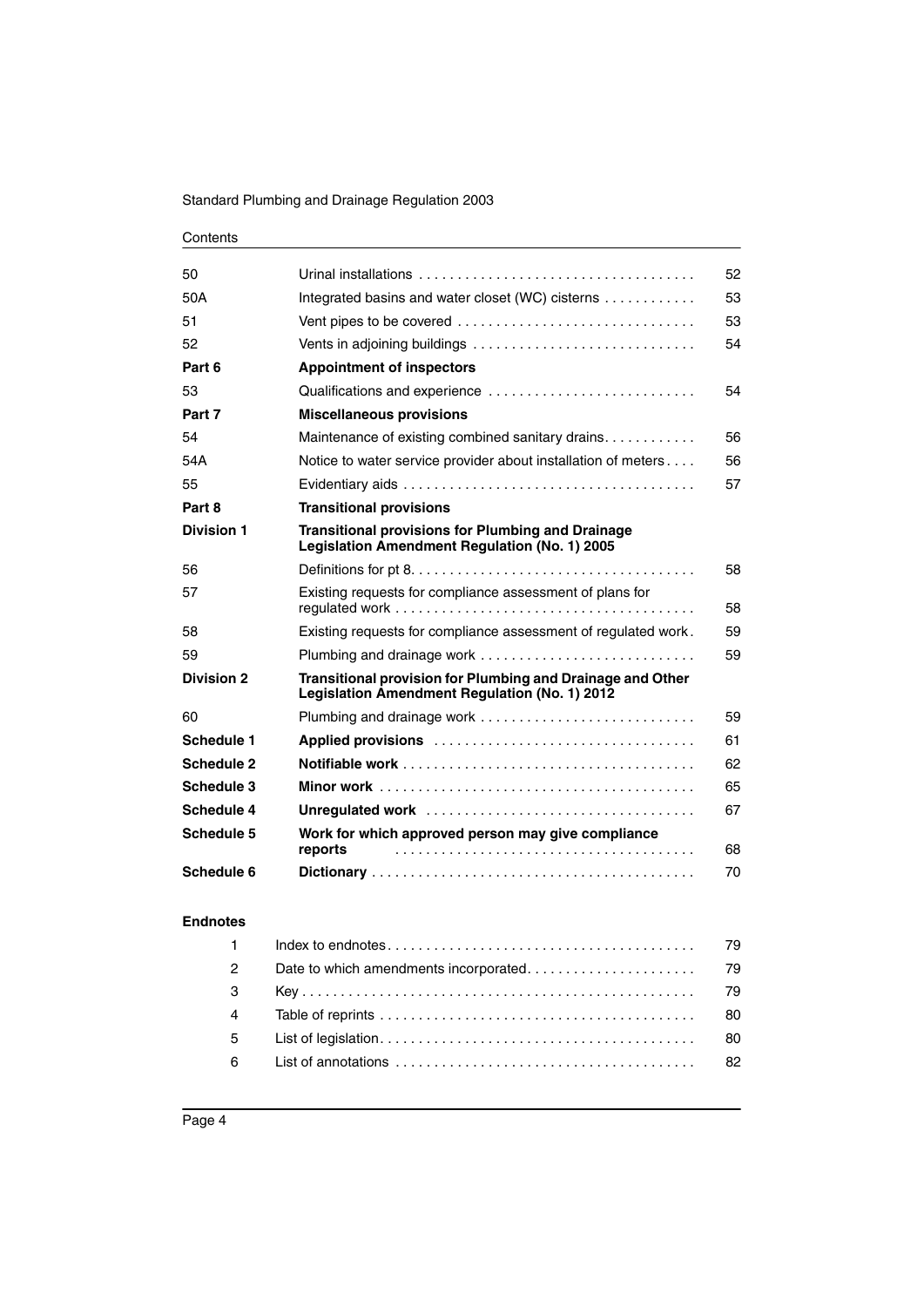[s 1]

## **Standard Plumbing and Drainage Regulation 2003**

[as amended by all amendments that commenced on or before 1 November 2012]

## <span id="page-6-0"></span>**Part 1** Preliminary

## <span id="page-6-1"></span>**Division 1 Introduction**

#### <span id="page-6-2"></span>**1 Short title**

This regulation may be cited as the *Standard Plumbing and Drainage Regulation 2003*.

#### <span id="page-6-3"></span>**2 Commencement**

This regulation commences on 1 November 2003.

## <span id="page-6-4"></span>**Division 2 Status of regulation**

#### <span id="page-6-5"></span>**3 Status**

- (1) This regulation is the Standard Plumbing and Drainage Regulation under section 145(2) of the Act.
- (2) This regulation can not be changed under a local planning instrument or a local law.
- (3) However, this regulation does not stop a local government making a local planning instrument or a local law dealing with matters outside the scope of this regulation that are related to plumbing and drainage work or on-site sewerage work.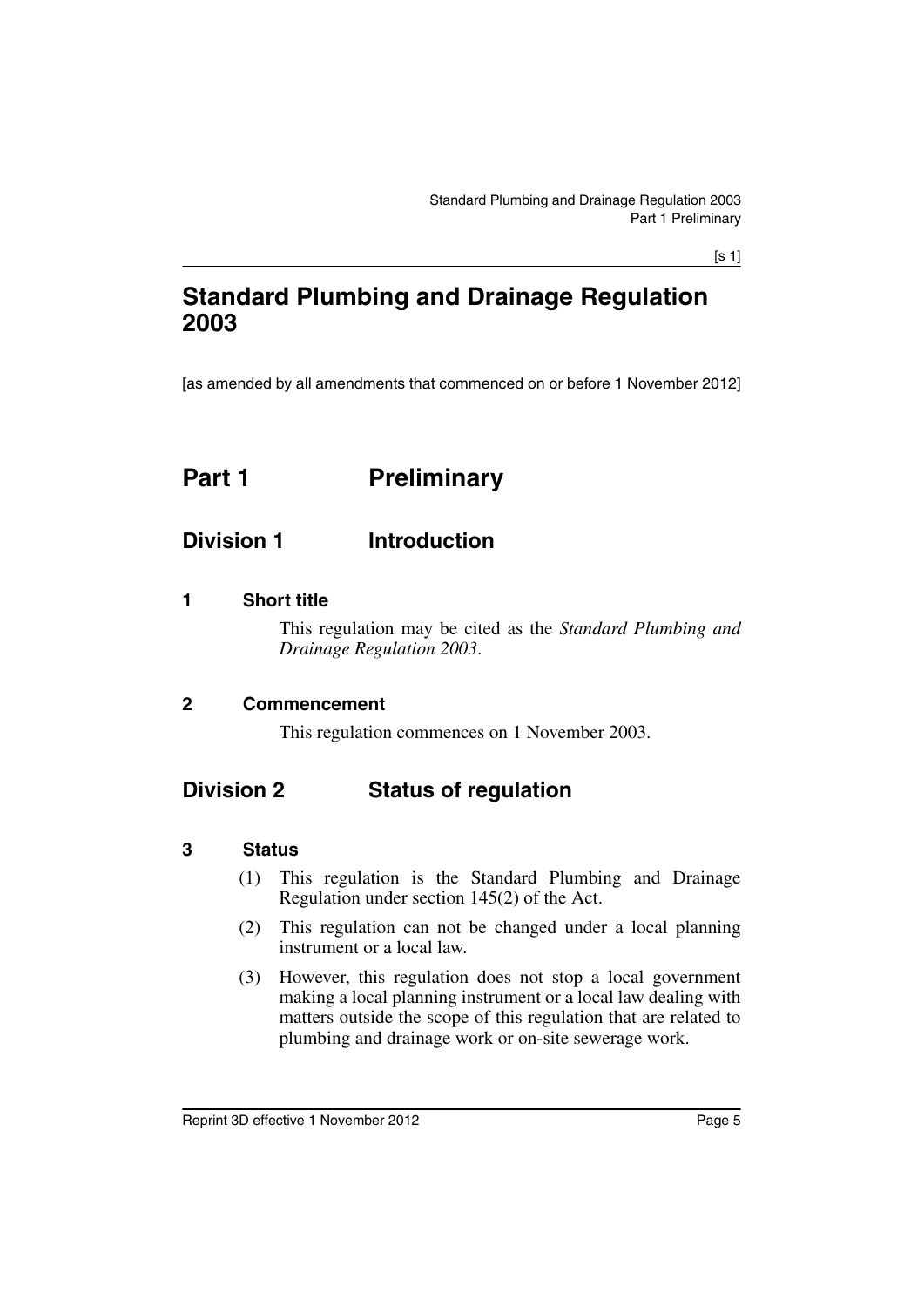$[s 4]$ 

## <span id="page-7-0"></span>**Division 3 Interpretation**

## <span id="page-7-1"></span>**4 Definitions**

- (1) The dictionary in schedule 6 defines particular words and phrases used in this regulation.
- (2) A word defined in the dictionary as 'see glossary' has the meaning given in the glossary.

#### <span id="page-7-2"></span>**4A What is the** *Queensland Plumbing and Wastewater Code*  **(or** *QPW code***)**

The *Queensland Plumbing and Wastewater Code* (or *QPW code*) is the document called the Queensland Plumbing and Wastewater Code, published by the department on 1 April 2011.

## <span id="page-7-3"></span>**5 What are the** *applied provisions* **and** *glossary*

- (1) The *applied provisions* are the documents listed in schedule 1.
- (2) The *glossary* is AS/NZS 3500.0:2003 (Plumbing and drainage—Glossary of terms).

## <span id="page-7-4"></span>**6 Interpretation of applied provisions**

- (1) This section applies to a word or phrase if—
	- (a) the word or phrase is defined in the glossary; and
	- (b) the word or phrase, or an expression that is in substance equivalent to the word or phrase, is also defined in schedule 6, other than as 'see glossary'.
- (2) For applying the applied provisions under this regulation, a word or phrase to which this section applies is taken to have, to the greatest practicable extent, the meaning given in schedule 6.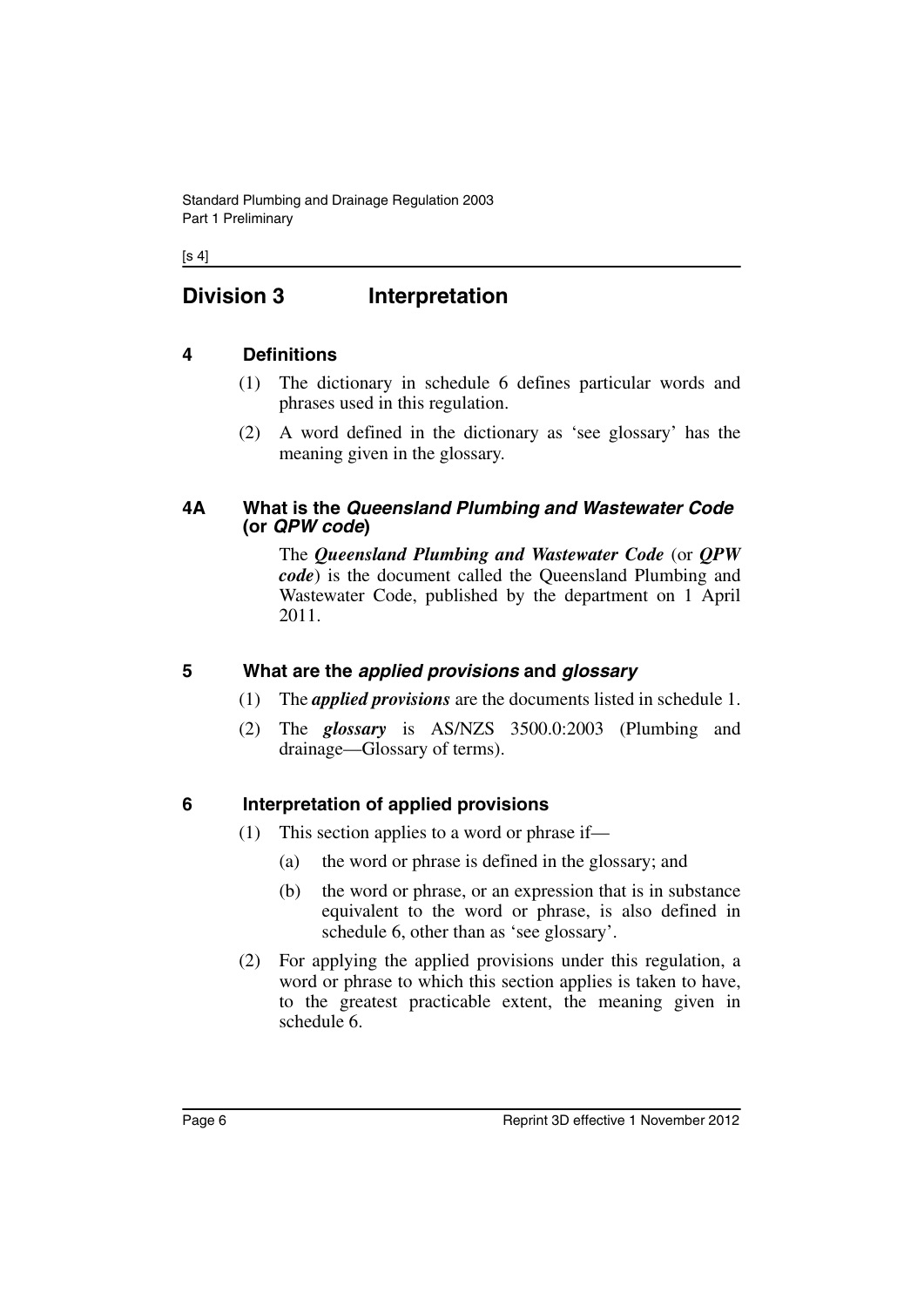## <span id="page-8-0"></span>**Part 1A Prescribed matters for Act**

#### <span id="page-8-1"></span>**6B Criteria for deciding application for compliance permit for greywater use facility in a sewered area**

The criteria the local government must, under section 85B(3) of the Act, consider in deciding an application for a compliance permit for compliance assessable work for, or that includes, a greywater use facility in a sewered area are—

- (a) the proposed use of the greywater from the greywater use facility; and
- (b) the density of allotments within the relevant locality; and
- (c) the area of land available for dispersal of greywater, after allowing for—
	- (i) setbacks from the boundary of premises at which the facility is proposed to be installed; and
	- (ii) any impervious surfaces; and
- (d) characteristics of the terrain or soil of the premises and of the relevant locality; and

*Examples of characteristics of the terrain or soil*—

- shape of the surface of the land
- gradient
- nature and condition of soil
- likely surface run-off
- lateral and vertical drainage and seepage
- a soil type that is unlikely to be able to assimilate biodegradable organic compounds and pathogenic bacteria
- (e) relevant hydrological and seasonal factors; and

*Example*—

exposure to sun and wind, rainfall patterns and transpiration from evaporation from vegetation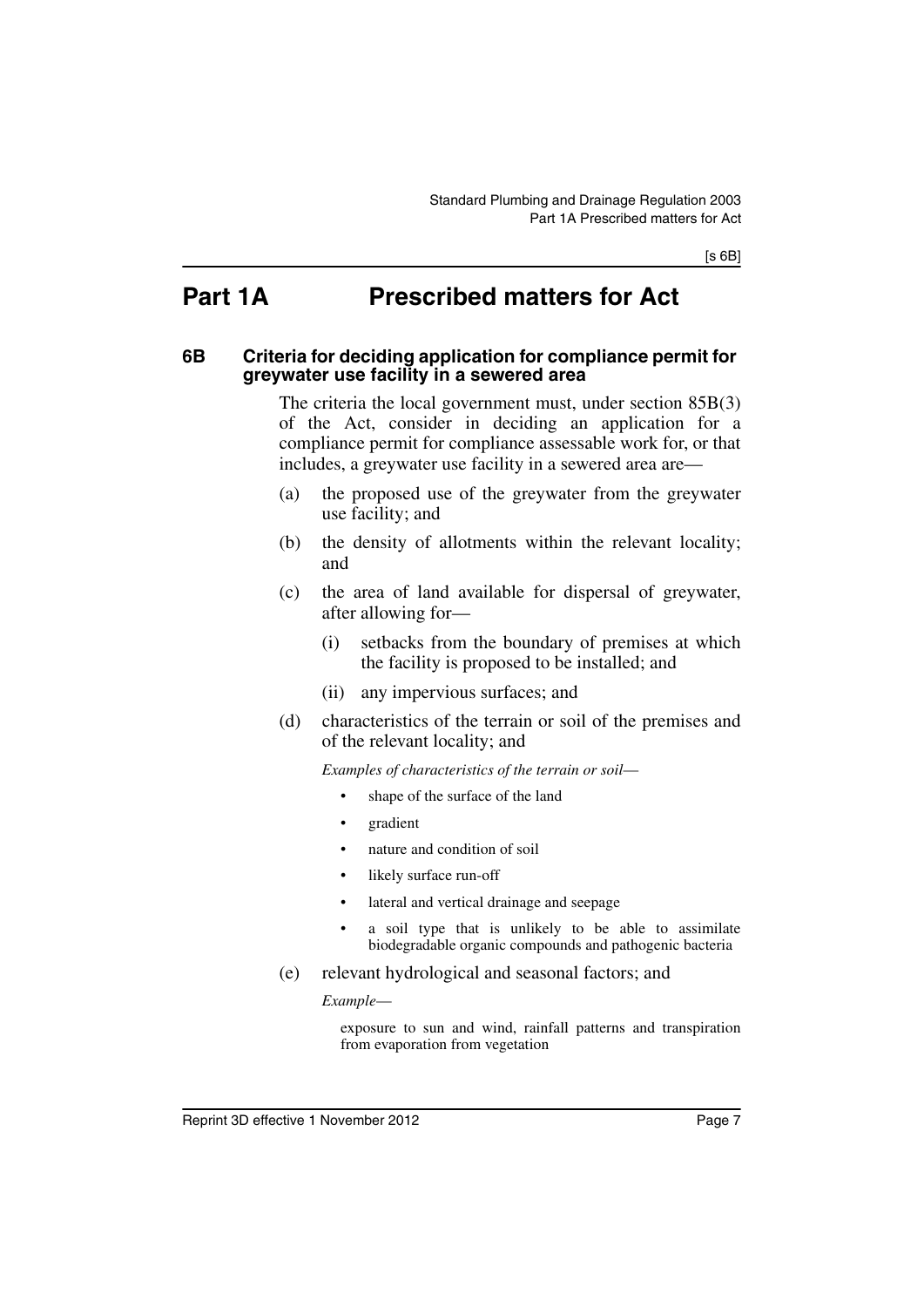#### [s 6C]

(f) whether the application includes the information and documents mentioned in section 14B(3).

#### <span id="page-9-0"></span>**6C Notifiable work—Act, sch, definition** *notifiable work*

- (1) This section prescribes notifiable work for the Act, schedule, definition *notifiable work*.
- (2) Plumbing and drainage work listed in schedule 2, part 1, item 1 is notifiable work.

*Note*—

Emergency work is listed in schedule 2, part 1, item 1.

- (3) Plumbing and drainage work listed in schedule 2, part 1, items 2 to 16 is notifiable work if—
	- (a) the work is not plumbing and drainage work listed in schedule 2, part 2, or minor work listed in schedule 3; and
	- (b) the work is carried out as part of a single transaction by a relevant licensee for any of the following—
		- (i) an existing building;
		- (ii) an extension to an existing building if the existing building is classified under BCA as a class 1 building;
		- (iii) a structure that is for an existing building if the existing building is classified under BCA as a class 1 building.

*Note*—

Notice of notifiable work that has been completed must be given within 10 business days after completion of the work. See the Act, section 87.

- (4) However, plumbing and drainage work mentioned in subsection (3) is not notifiable work if—
	- (a) the work is carried out with other plumbing and drainage work that is compliance assessable work; and
	- (b) all the work is assessed under part 4, divisions 1 to 4 of the Act.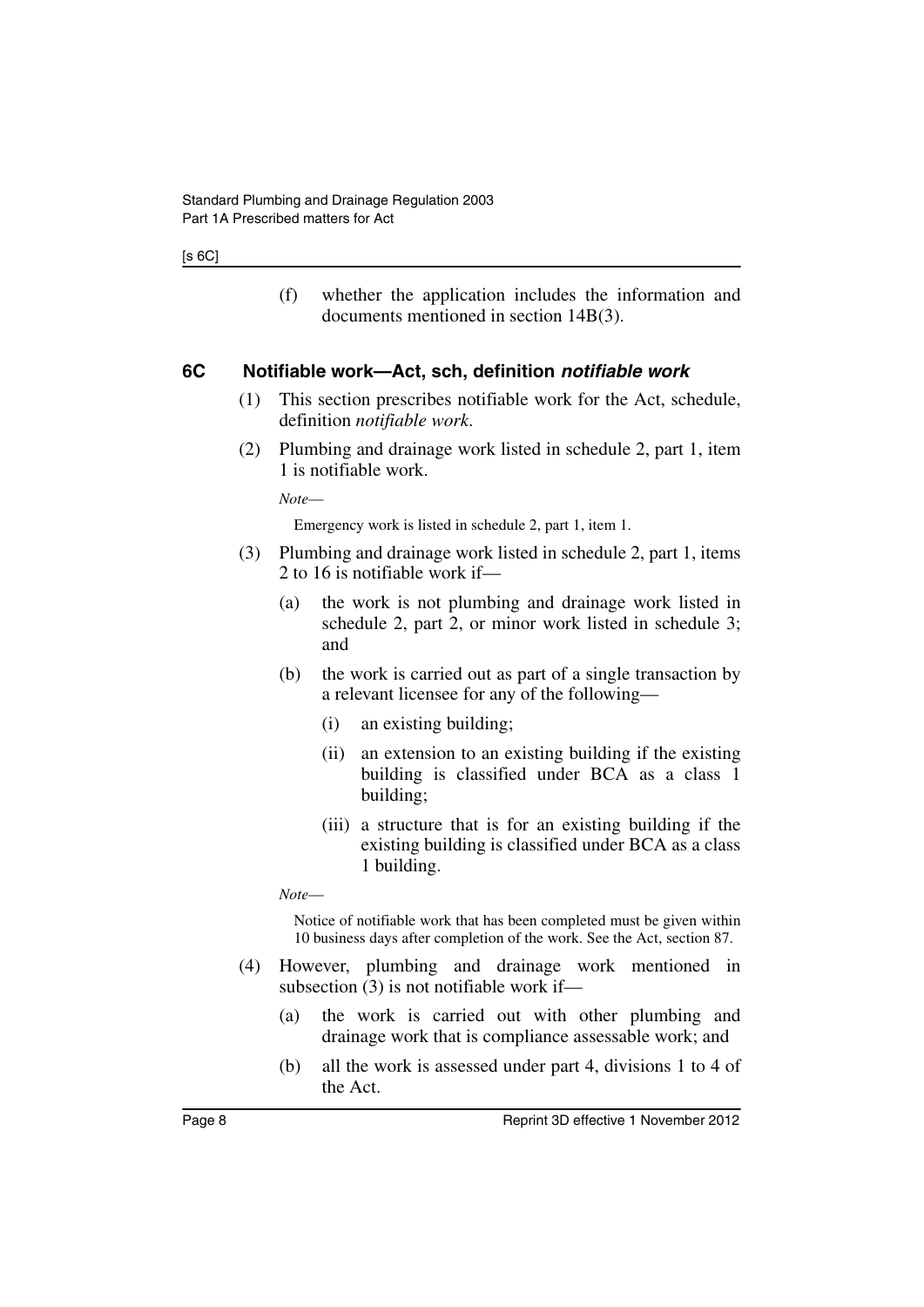(5) In this section—

*existing building* means a building that has drainage and an existing water supply.

*relevant licensee*, for plumbing and drainage work, means—

- (a) a licensee for the work; or
- (b) if the work is carried out by more than 1 licensee for the work and all the licensees are employed by the same employer to perform the work—the licensees for the work.

### <span id="page-10-0"></span>**7 Minor work—Act, sch, definition** *minor work*

For the Act, schedule, definition *minor work*, minor work is plumbing or drainage work listed in schedule 3.

#### <span id="page-10-1"></span>**8 Unregulated work—Act, sch, definition** *unregulated work*

For the Act, schedule, definition *unregulated work*, unregulated work is plumbing or drainage work listed in schedule 4.

## <span id="page-10-2"></span>**Part 2 Compliance with particular codes and standards**

### <span id="page-10-3"></span>**8A Compliance with Plumbing Code of Australia**

- (1) Plumbing work and drainage work must comply with the PCA, sections A, B (other than part B4–Fire fighting water services), C and G.
- (2) However, plumbing work and drainage work is not required to comply with any of the following—
	- (a) AS/NZS 3500.5:2000 (National plumbing and drainage—domestic installations);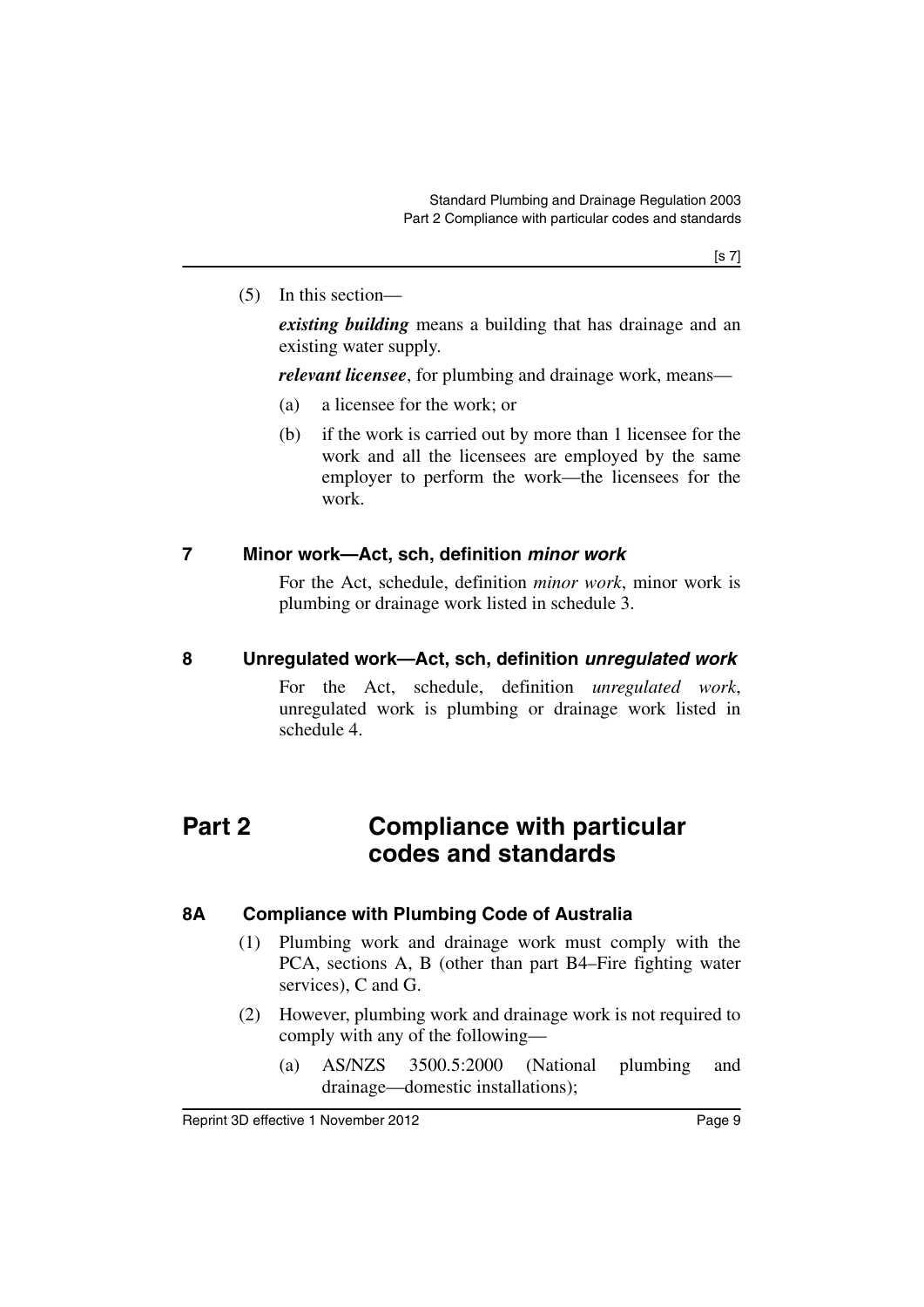#### [s 8B]

- (b) AS/NZS 3500.3:2003 (Plumbing and drainage—stormwater drainage);
- (c) AS/NZS 1546.2:2001 (On-site domestic wastewater treatment units—waterless composting toilets).
- (3) Plumbing work and drainage work complies with the PCA only if the work satisfies the relevant performance requirements under the PCA.
- (4) Compliance with the relevant performance requirements under the PCA can be achieved only by—
	- (a) complying with the relevant deemed-to-satisfy provisions under the PCA; or
	- (b) formulating an alternative solution under the PCA that—
		- (i) complies with the performance requirements; and
		- (ii) is shown to be at least equivalent to the relevant deemed-to-satisfy provisions under the PCA; or
	- (c) a combination of paragraphs (a) and (b).

#### <span id="page-11-0"></span>**8B Compliance with QPW code**

- (1) Plumbing work and drainage work must comply with the QPW code.
- (2) Plumbing work and drainage work complies with the QPW code only if the work satisfies the relevant performance criteria under the QPW code.
- (3) Compliance with the relevant performance criteria can be achieved only by—
	- (a) complying with the relevant acceptable solution under the QPW code; or
	- (b) formulating an alternative solution that—
		- (i) satisfies the performance criteria; and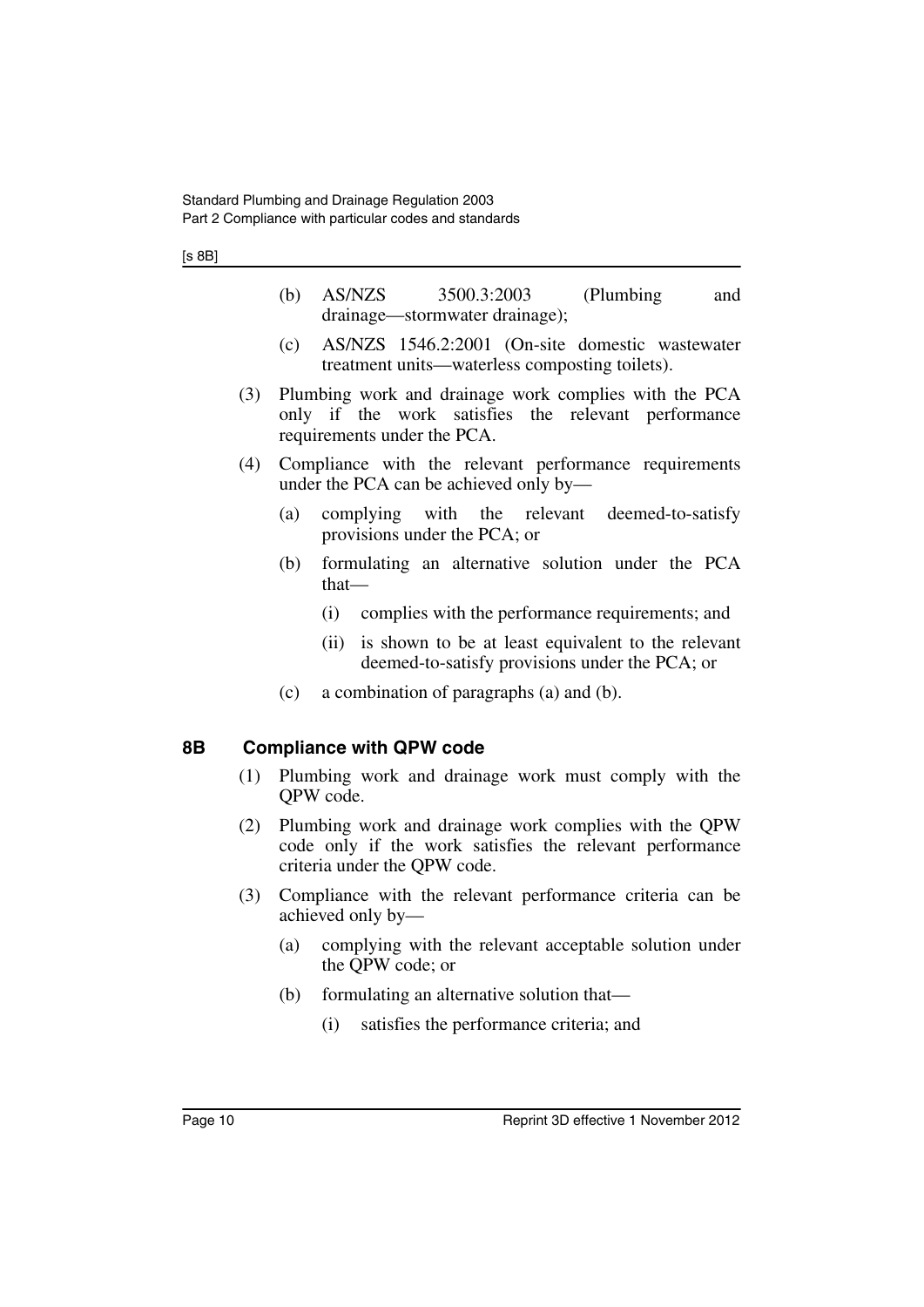[s 8C]

- (ii) is shown to be at least equivalent to the relevant acceptable solution under the QPW code; or
- (c) a combination of paragraphs (a) and (b).

### <span id="page-12-0"></span>**8C Relationship between PCA and QPW code**

If the PCA is inconsistent with the QPW code, the QPW code prevails to the extent of the inconsistency.

#### <span id="page-12-1"></span>**9 Compliance with applied provisions**

- (1) Subject to sections 11 and 12, plumbing work and drainage work must comply with the applied provisions.
- (2) Despite any provision contained in the applied provisions limiting the application of the applied provisions to certain premises or installations only, under this regulation the applied provisions apply, to the greatest extent possible, to all premises and installations.

### <span id="page-12-2"></span>**11 Limited application of AS/NZS 3500.1:2003**

- (1) This section applies to a local government if it is—
	- (a) carrying out compliance assessment of a plan for compliance assessable work; or
	- (b) conducting an assessment, investigation or inspection of compliance assessable work, notifiable work or minor work.
- (2) For the PCA, the local government may apply AS/NZS 3500.1:2003, section 6, for the assessment of fire services for premises only to the following aspects of the plan or work—
	- (a) the method of preventing contamination or pollution of the water supply to the premises;

*Example*—

providing a testable backflow prevention device upstream of a fire sprinkler system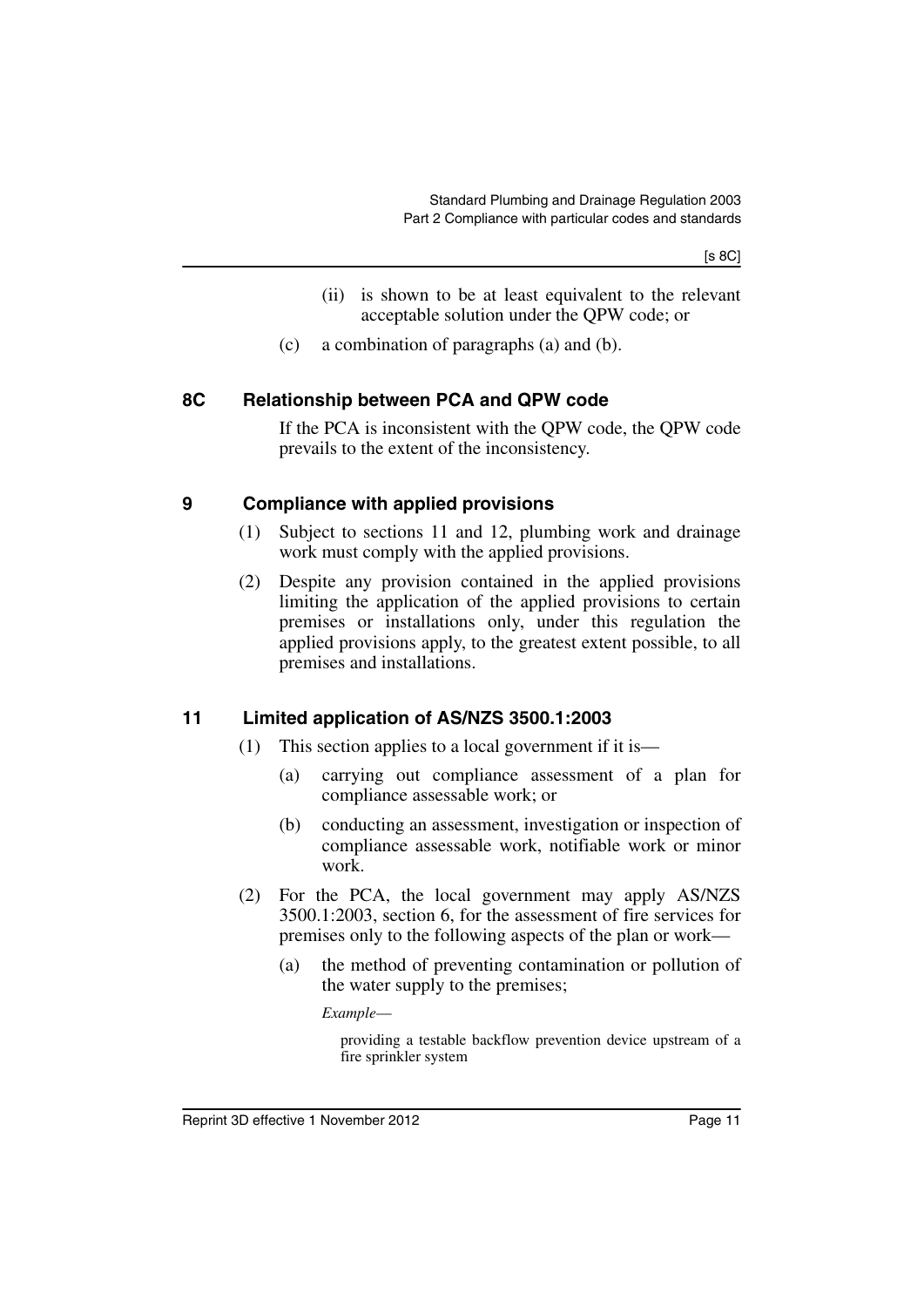(b) the method of jointing, supporting or fixing of the plumbing that is the subject of the plan or work;

*Example*—

the way a sprinkler head is connected to a pipe in a fire sprinkler system

- (c) the use of the following items in the plumbing—
	- (i) a certified item;
	- (ii) an item allowed under section 31.

### <span id="page-13-0"></span>**12 Limited application of AS/NZS 3500.4:2003**

For applying AS/NZS 3500.4:2003 under the PCA, the reference in clause 1.9.2(b) of the standard to 'all other buildings' is taken to be a reference only to buildings classified under BCA as class 1, 2, 3 or 4 buildings.

### <span id="page-13-1"></span>**12A Limited application of some applied provisions**

The applied provisions mentioned in schedule 1, items 1 to 4, apply to plumbing work and drainage work—

- (a) to the extent that the applied provisions refer to plumbing work and drainage work; and
- (b) at the stage of completion of the work.

## <span id="page-13-2"></span>**Part 3 Compliance assessment**

## <span id="page-13-3"></span>**Division 1 Preliminary**

### <span id="page-13-4"></span>**13 Application of pt 3**

(1) This part applies for compliance assessment by a local government of compliance assessable work, on-site sewerage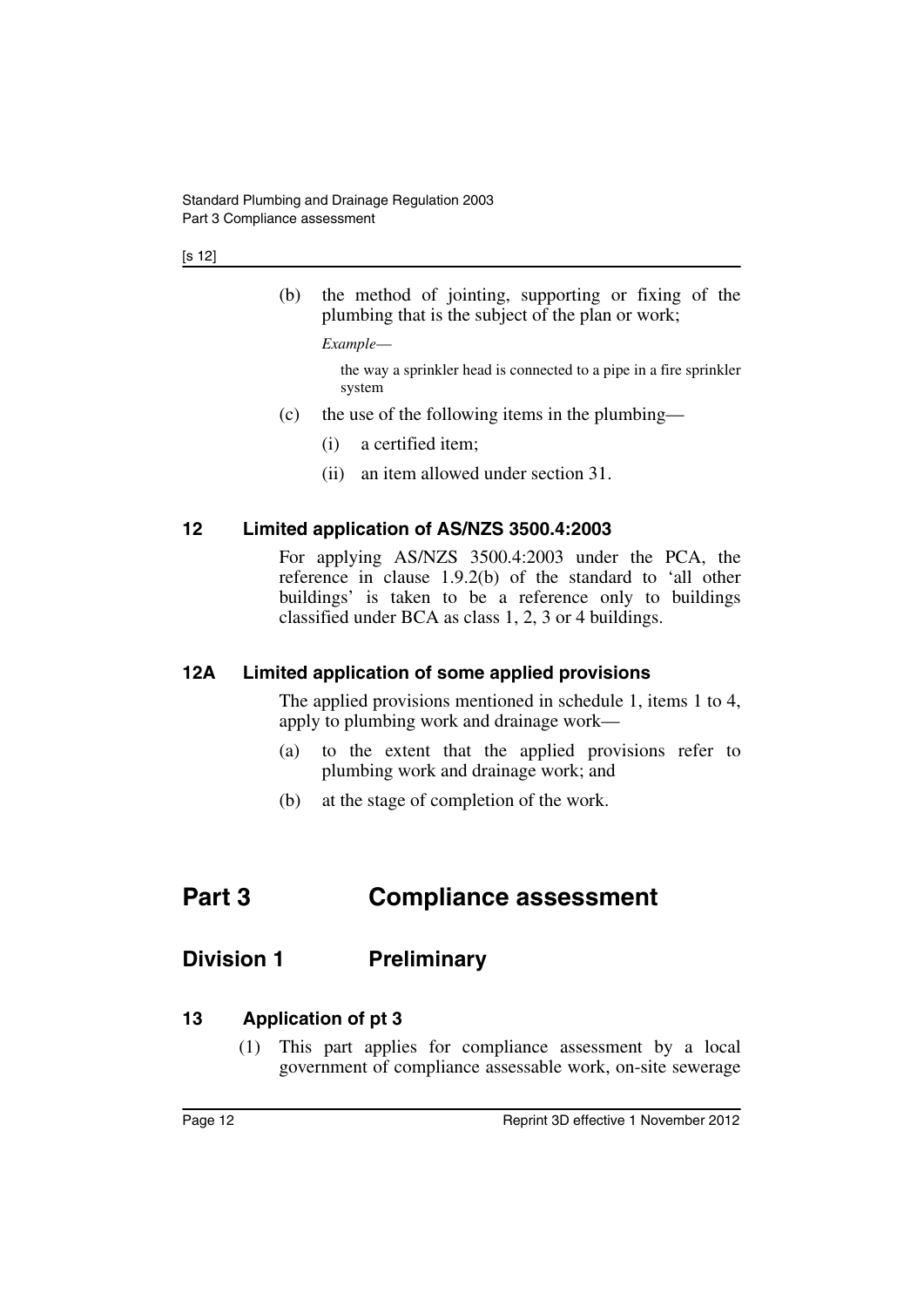work, and plans for the work.

(2) This part also applies for assessment by a local government of notifiable work.

*Note*—

See the Act, sections 87(4) and 90(b).

## <span id="page-14-0"></span>**Division 2 Assessing plans**

#### <span id="page-14-1"></span>**14 General requirements for plans the subject of a compliance request**

- (1) This section imposes requirements for a plan the subject of a compliance request.
- (2) The plan must be drawn to scale and show sufficient dimensions and information to allow the local government to assess the proposed plumbing and drainage or on-site sewerage facility.
- (3) Without limiting subsection (2), the plan must include, or be accompanied by, the documents or information mentioned in—
	- (a) any of the following—
		- (i) for compliance assessable work—section 14A;
		- (ii) for compliance assessable work for, or that includes, a greywater use facility in a sewered area—sections 14A and 14B;
		- (iii) for compliance assessable work for, or that includes, a greywater use facility not in a sewered area—sections 14A and 14C;
		- (iv) for on-site sewerage work—section 14D; and
	- (b) if section  $16(1)(b)$  applies—section  $16(2)$ .
- (4) The plan must show—
	- (a) the name of the person who designed the plumbing and drainage or on-site sewerage facility; and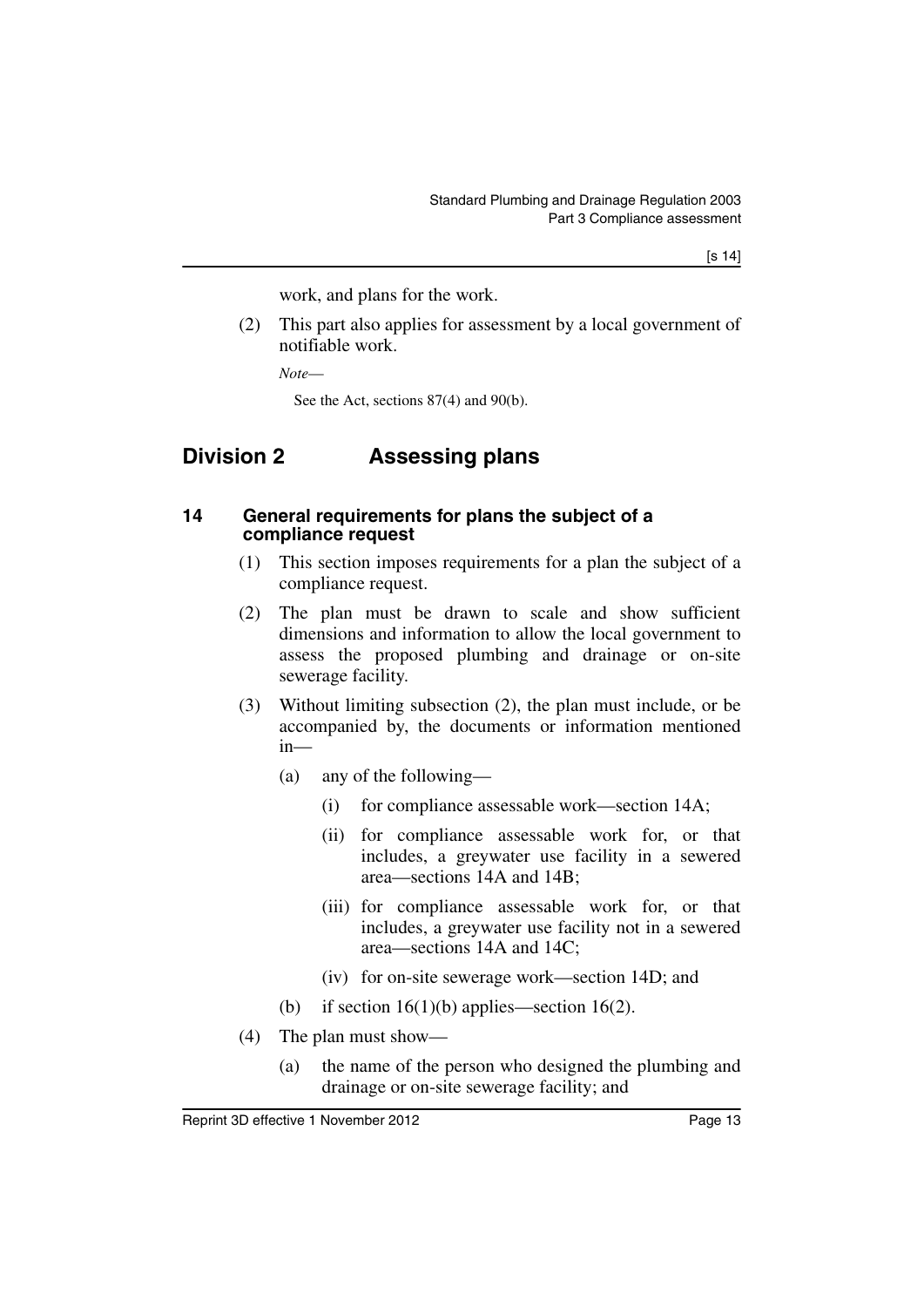- (b) for the person mentioned in paragraph (a)—
	- (i) if the person is registered or licensed under a law applying in the State to practise in the aspect of the work—the person's registration or licence number; or
	- (ii) if the work is on-site sewerage work and subparagraph (i) does not apply—sufficient information about the person's qualifications and experience to enable the local government to decide whether the person is qualified to design the on-site sewerage facility.
- (5) The information mentioned in subsection (4) must be shown—
	- (a) on each page of the plan; or
	- (b) on a cover sheet at the front of the plan that references each page of the plan.
- (6) The person making the request must, if required by the local government, give the local government a reasonable number of copies of the plan.

#### <span id="page-15-0"></span>**14A Additional requirements for plans for compliance assessable work**

- (1) This section applies, as well as section 14, to a compliance request for compliance assessable work.
- (2) There must be a site plan of the premises on which the compliance assessable work is to be performed showing each of the following—
	- (a) the location of proposed or existing buildings or structures on the premises;
	- (b) the ground levels and drainage invert levels, referenced to AHD or appropriately reduced levels, to indicate whether sanitary drains can gravity feed to the connection point for the sewer or on-site sewage treatment plant;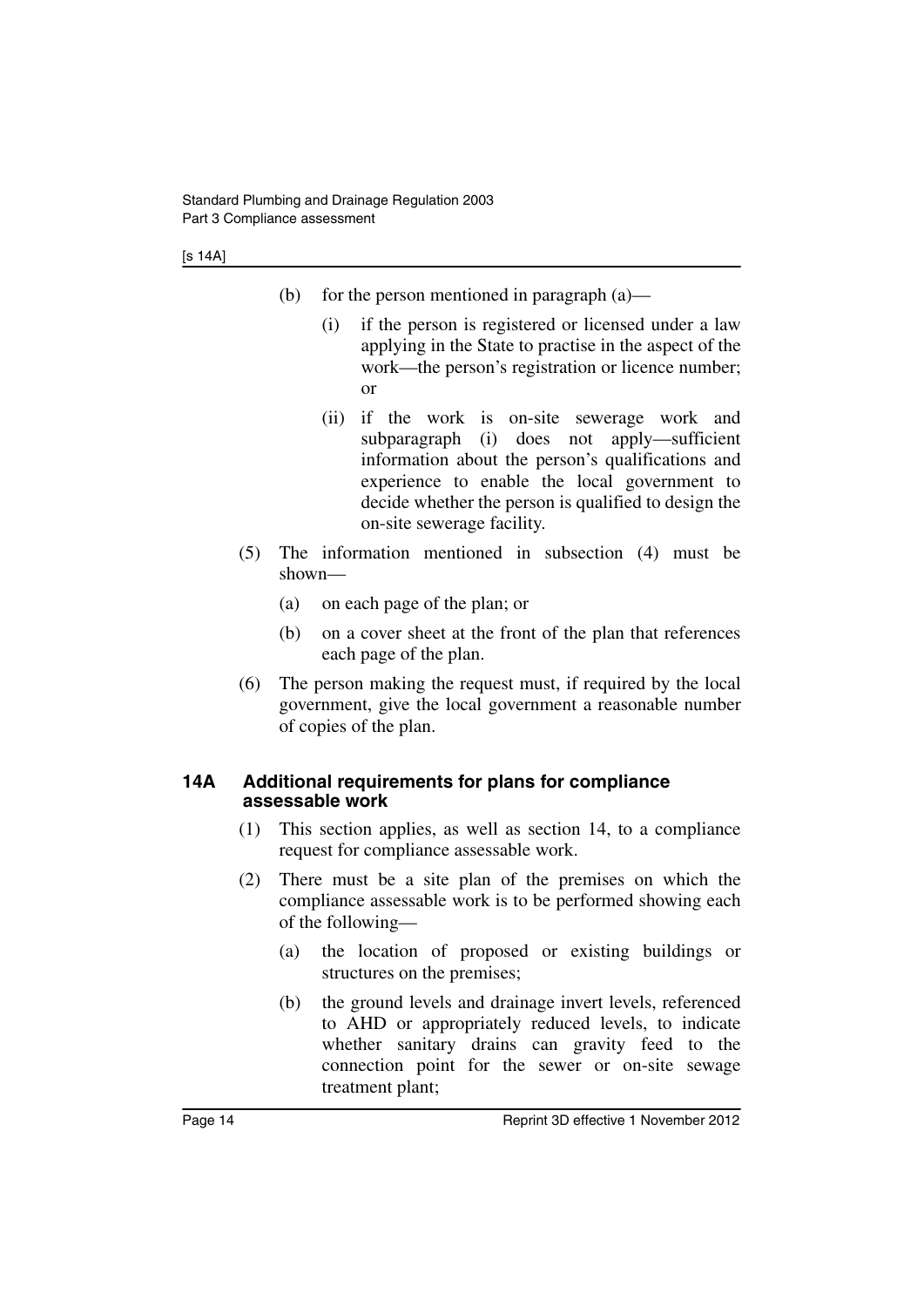- (c) the location of each connection point to—
	- (i) a service provider's water supply or sewerage system; or
	- (ii) an on-site sewage treatment plant; or
	- (iii) a greywater treatment plant;
- (d) if the work is to be performed on any of the following—the approximate location on the premises of the below ground water supply pipes and sanitary drainage pipes for any plumbing and drainage for the work—
	- (i) a building classified under BCA as a class 1 building, on a lot that is not part of a community titles scheme;
	- (ii) a building classified under BCA as a class 10 building;
- (e) if the work is to be performed on a building other than a building mentioned in paragraph (d)—the proposed location and details of installation for any plumbing and drainage for the work.
- (3) If the compliance assessable work is work to be performed on a building mentioned in subsection  $(2)(d)$ —
	- (a) there must be—
		- (i) a floor plan of the building; and
		- (ii) a plan showing the elevations of the building; and
	- (b) the location and details of the building's fixtures must be shown on each of the plans mentioned in paragraph (a).
- (4) If the compliance assessable work is to be performed on a building other than a building mentioned in subsection (2)(d), there must be a floor plan of the building showing the approximate location on the premises of each meter, and details of the specifications of each meter, for measuring the supply of water to any part of the premises.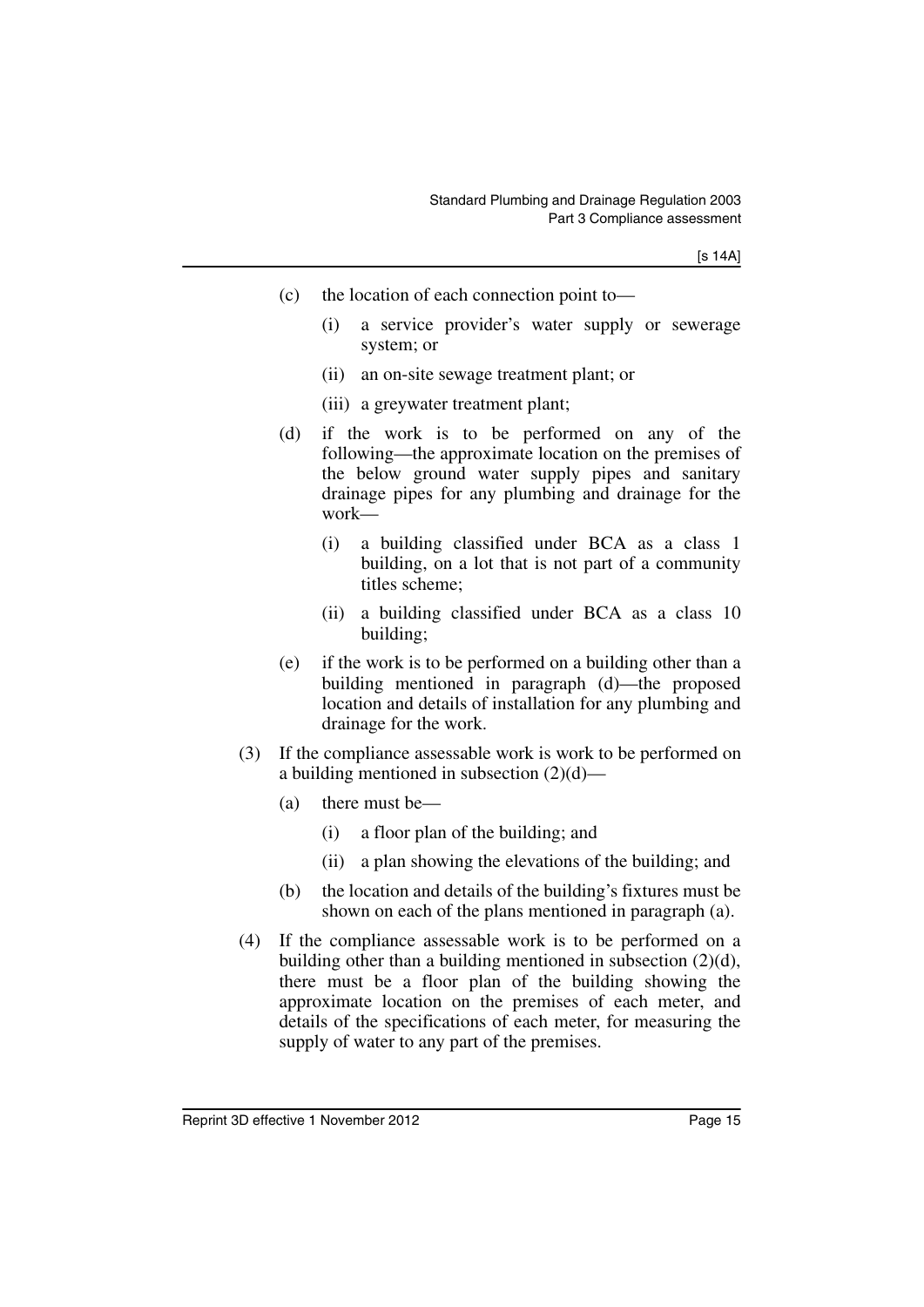#### [s 14B]

#### <span id="page-17-0"></span>**14B Additional requirements for plans for greywater use facilities in a sewered area**

- (1) This section applies, as well as sections 14 and 14A, to a compliance request for compliance assessable work for, or that includes, a greywater use facility in a sewered area.
- (2) There must be a site plan of the premises on which the work is to be performed showing each of the following—
	- (a) if the facility includes a greywater application area—
		- (i) the location of the area; and
		- (ii) the distances from the area to the following—
			- (A) the boundary of the premises;
			- (B) proposed or existing buildings or structures on the premises;
			- (C) any impervious surfaces on the premises, including, for example, paths for pedestrians and paved areas;
	- (b) the connection from the greywater treatment plant or greywater diversion device to sanitary drainage.
- (3) Each of the following must be included—
	- (a) a document showing that—
		- (i) the facility's greywater treatment plant has a chief executive approval; or
		- (ii) the facility's greywater diversion device has plumbing code authorisation and certification;
	- (b) sufficient information to enable the local government to decide whether any ponding or run-off of the greywater discharged could cause—
		- (i) a danger or health risk to any one; or

*Example of a thing that may cause a health risk*—

insufficient irrigation area to ensure long-term performance of a greywater use facility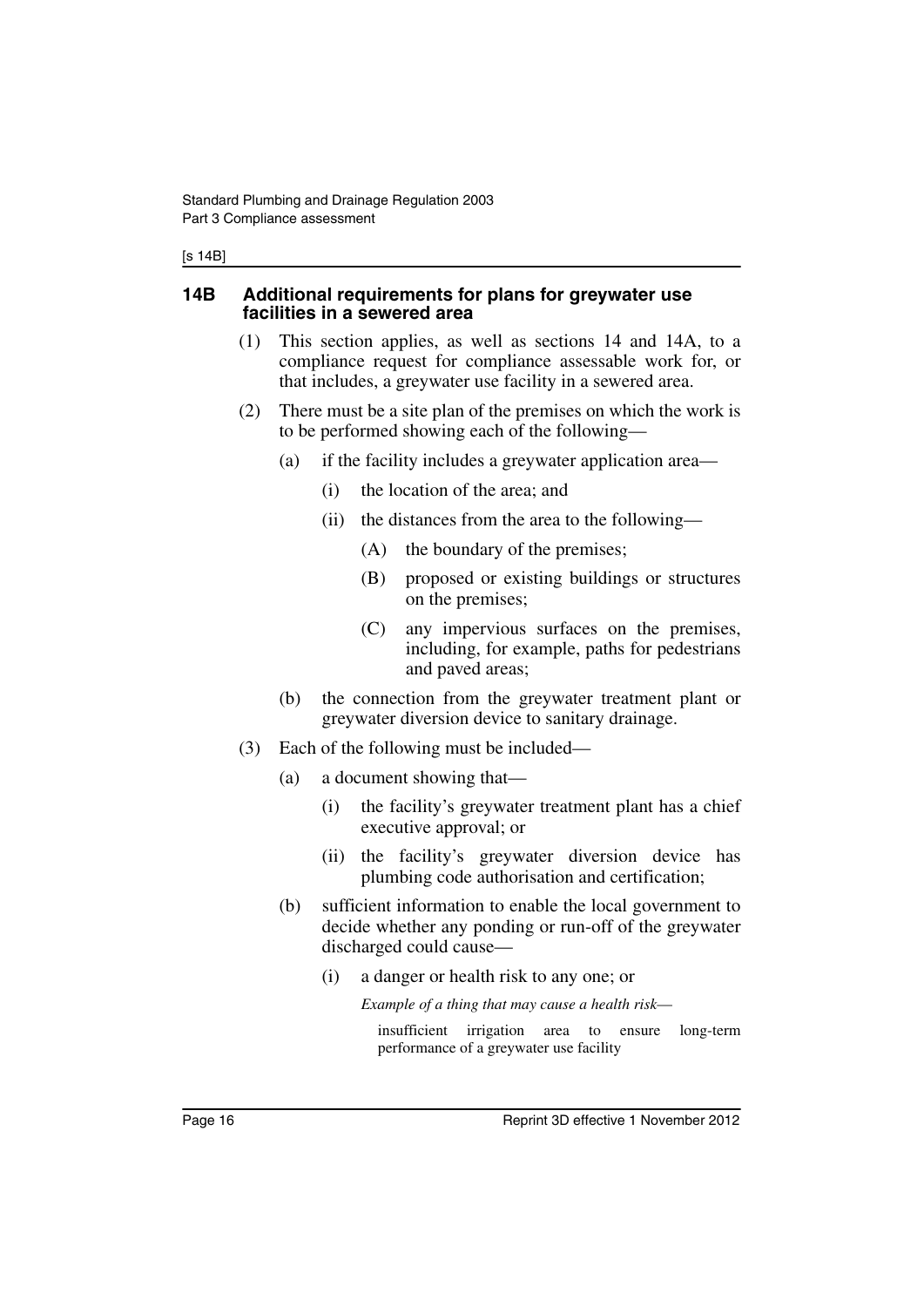- (ii) odour that unreasonably interferes, or is likely to unreasonably interfere, with the use or enjoyment of any other premises;
- (c) if the work is for testing purposes—
	- (i) details of the testing approval for the proposed greywater use facility, including any conditions the chief executive imposes on the approval; and
	- (ii) any other information that the local government requires in relation to the testing;
- (d) details of the proposed use of the greywater from the greywater use facility.

#### <span id="page-18-0"></span>**14C Additional requirements for plans for greywater use facilities not in a sewered area**

- (1) This section applies, as well as sections 14 and 14A, to a compliance request for compliance assessable work for, or that includes, a greywater use facility not in a sewered area.
- (2) There must be a site plan of the premises on which the work is to be performed showing each of the following—
	- (a) the location of the following—
		- (i) if the facility includes a greywater application area—the location of the area;
		- (ii) the proposed greywater treatment plant or greywater diversion device;
		- (iii) any proposed or existing on-site sewage treatment plant;
		- (iv) any proposed or existing on-site sewerage application area, including the layout of drainage for, and the proposed method of applying greywater to, the area;
	- (b) if the facility includes a greywater application area—the distances from the area to the following—
		- (i) the boundary of the premises;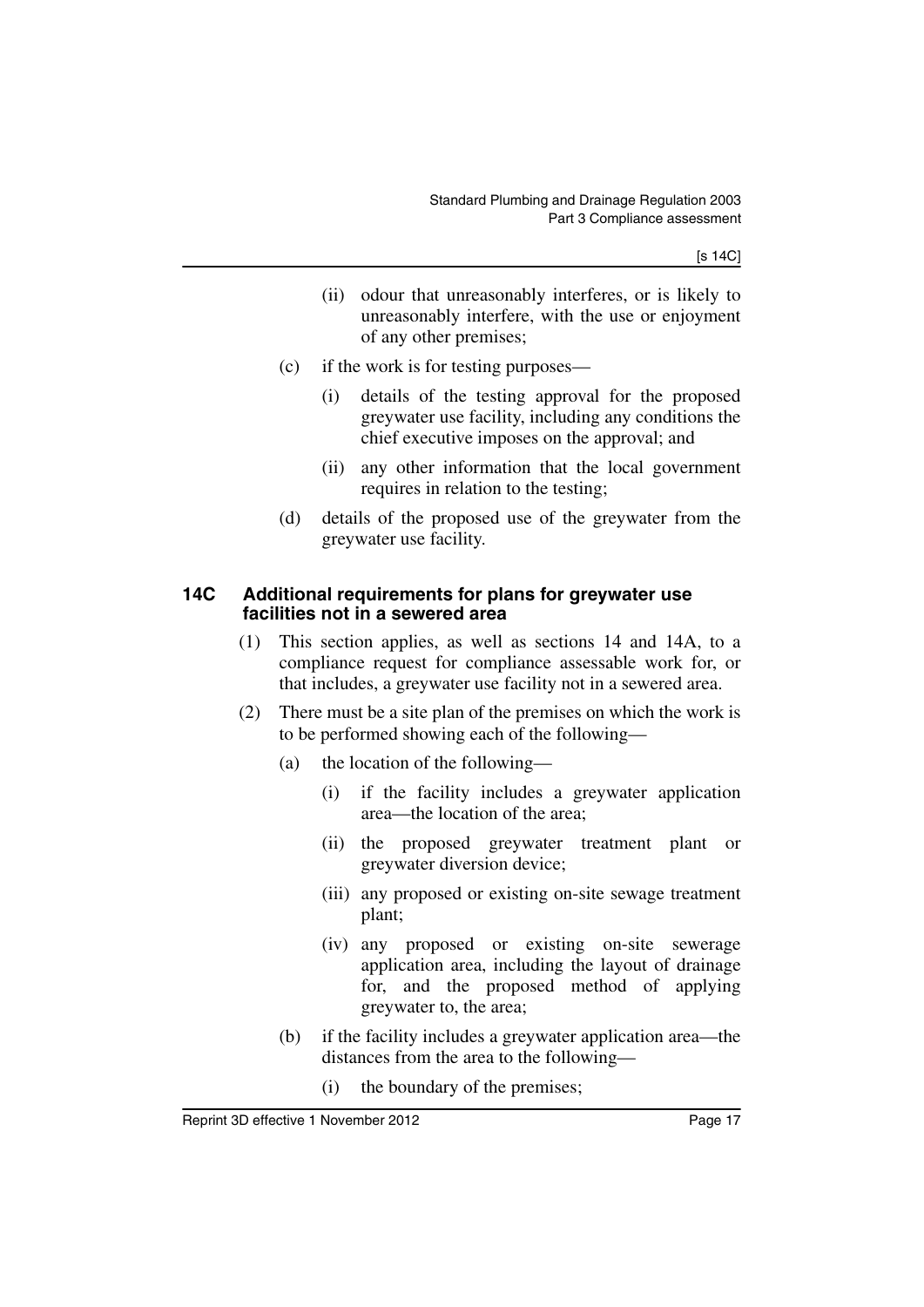- (ii) proposed or existing buildings or structures on the premises;
- (iii) any proposed or existing on-site sewage treatment plant and on-site sewerage application area;
- (iv) any impervious surfaces on the premises, including, for example, paths for pedestrians and paved areas;
- (v) each body of water mentioned in paragraph (d);
- (c) the ground levels, referenced to AHD or appropriately reduced levels, to indicate whether sanitary drains can gravity feed to the connection point for the proposed greywater treatment plant or greywater diversion device;
- (d) the location of each body of water that may be affected by the greywater from the proposed greywater treatment plant or greywater diversion device;
- (e) details of the water supply to the premises;

*Examples of details of the water supply*—

- for compliance assessable work in the SEQ region—information to show the supply of water to the premises by a distributor-retailer is adequate
- information about the availability of water from on-site water tanks
- (f) if the work is not for testing purposes—the proposed greywater treatment plant's type and size.
- (3) Each of the following must be included—
	- (a) a site and soil evaluation report, within the meaning of the QPW code, for the premises;
	- (b) if the work is not for testing purposes—
		- (i) a document showing plumbing code authorisation and certification for the proposed greywater diversion device; or
		- (ii) a chief executive approval for the proposed greywater treatment plant;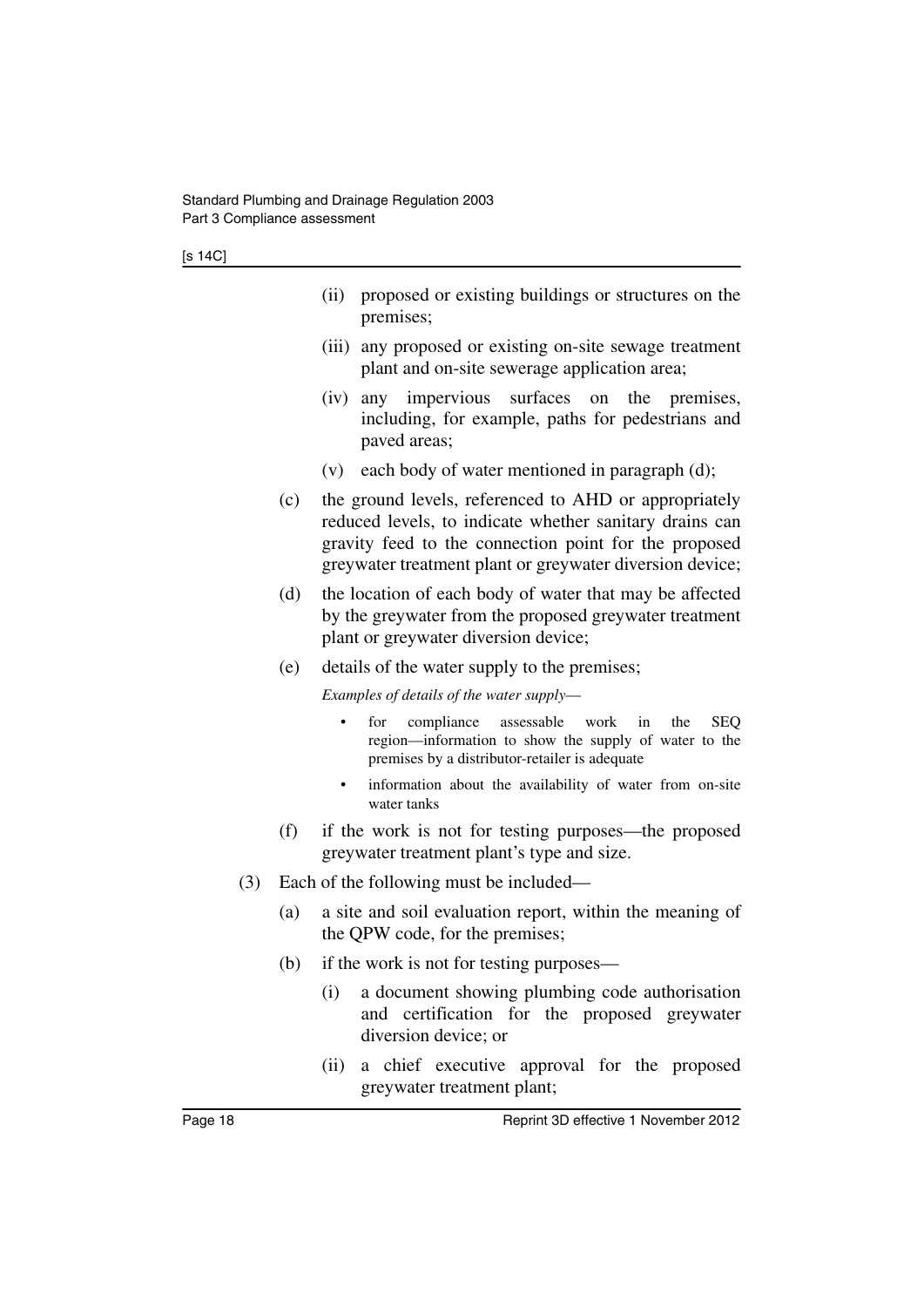- (c) if the work is for testing purposes—
	- (i) details of the testing approval for the proposed greywater use facility, including any conditions the chief executive imposes on the approval; and
	- (ii) any other information that the local government requires in relation to the testing;
- (d) details of the proposed use of the greywater from the greywater use facility.

#### <span id="page-20-0"></span>**14D Additional requirements for plans for on-site sewerage facilities**

- (1) This section applies, as well as section 14, to a compliance request for on-site sewerage work.
- (2) There must be a site plan of the premises on which the on-site sewerage work is to be performed showing each of the following—
	- (a) the location of the following—
		- (i) proposed or existing buildings or structures on the premises;
		- (ii) the proposed on-site sewage treatment plant;
		- (iii) the proposed on-site sewerage application area, including the layout of drainage for, and the proposed method of applying effluent to, the area;
	- (b) the distances from the proposed on-site sewerage application area to the following—
		- (i) the boundary of the premises;
		- (ii) proposed or existing buildings or structures on the premises;
		- (iii) any impervious surfaces on the premises, including, for example, paths for pedestrians and paved areas;
		- (iv) each body of water mentioned in paragraph (d);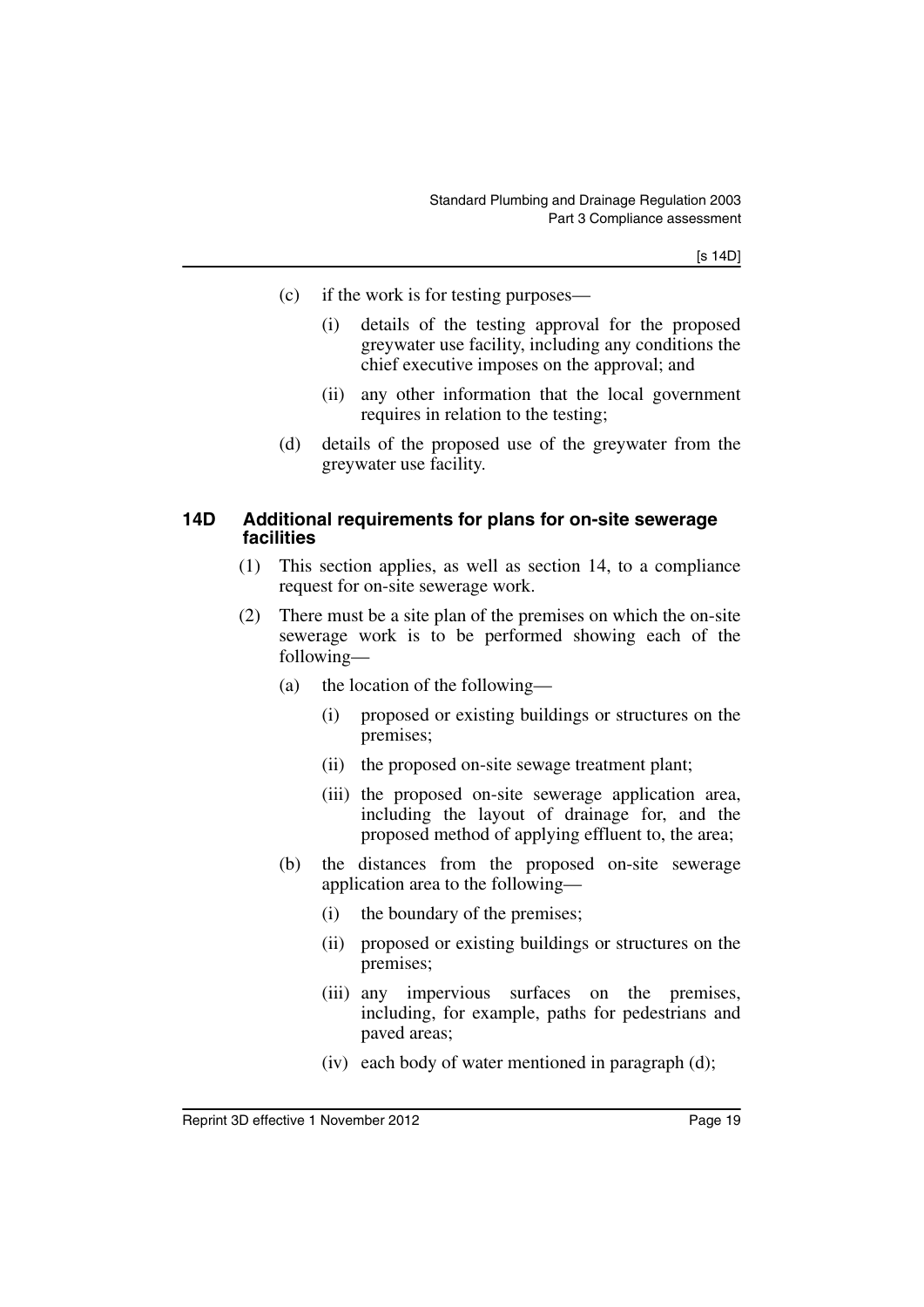- (c) the ground levels, referenced to AHD or appropriately reduced levels, to indicate whether sanitary drains can gravity feed to the connection point for the proposed on-site sewage treatment plant;
- (d) the location of each body of water that may be affected by the effluent from the proposed on-site sewerage facility;
- (e) details of the water supply to the premises;

*Examples of details of the water supply*—

- for compliance assessable work in the SEQ region—information to show the supply of water to the premises by a distributor-retailer is adequate
- information about the availability of water from on-site water tanks
- (f) if the work is not for testing purposes—the proposed on-site sewage treatment plant's type and size.
- (3) Each of the following must be included—
	- (a) a site and soil evaluation report, within the meaning of the QPW code, for the premises;
	- (b) if the work is not for testing purposes—a document showing plumbing code authorisation and certification, or a chief executive approval, for the proposed on-site sewerage facility;
	- (c) if the work is for testing purposes—
		- (i) details of the testing approval for the proposed on-site sewerage facility, including any conditions the chief executive imposes on the approval; and
		- (ii) any other information that the local government requires in relation to the testing.

### <span id="page-21-0"></span>**15 Certificates for plan given by competent person**

(1) This section applies if a plan for compliance assessable work or on-site sewerage work includes a part of the work that the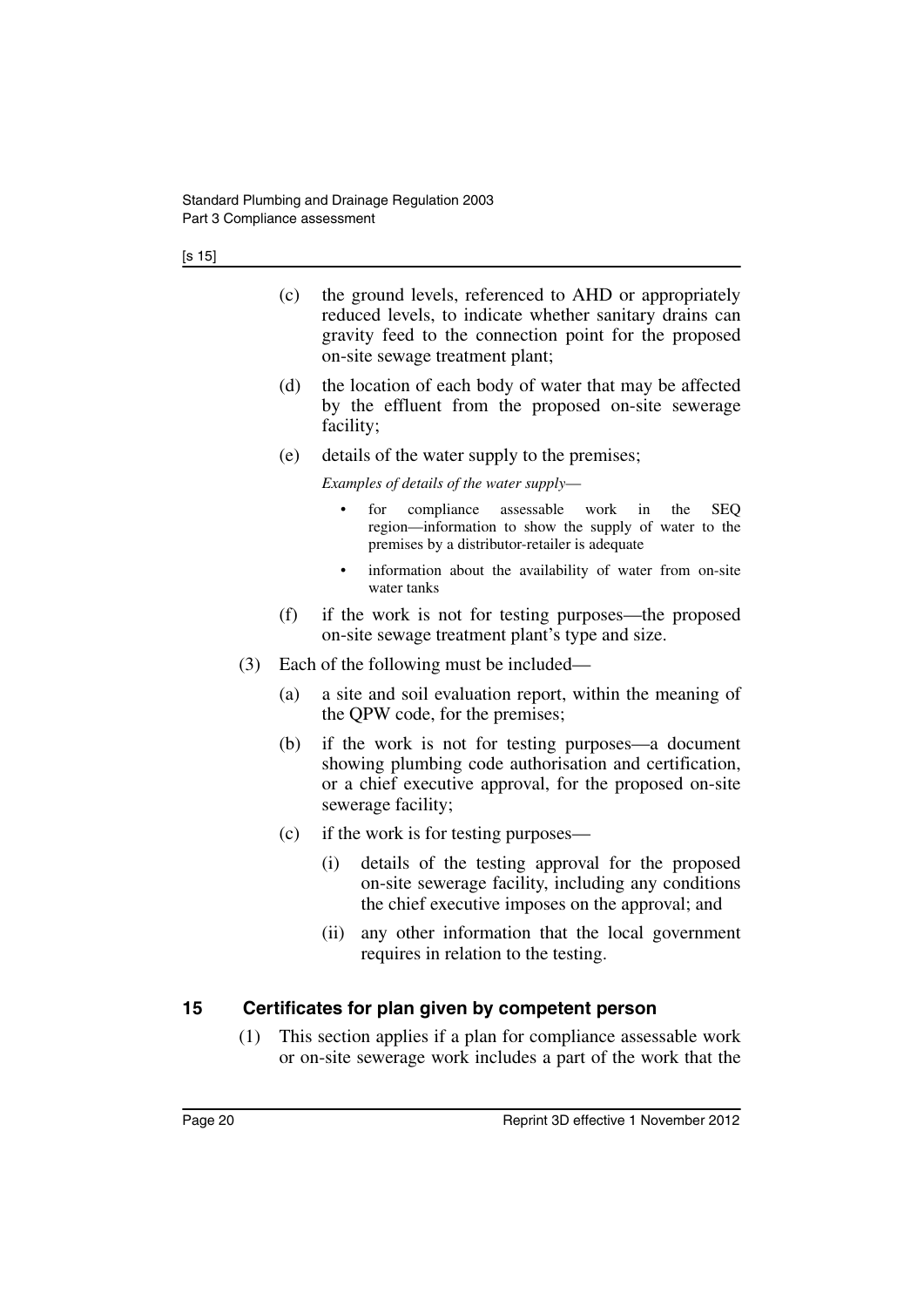chief executive officer of the local government decides is outside the local government's expertise to assess.

- (2) The local government may accept certification of the plan and associated documents by a competent person.
- (3) The competent person may certify for a plan that plumbing or drainage or an on-site sewerage facility to which certified documentation relates will, if installed or carried out in accordance with the certified documentation, comply with this regulation.
- (4) The name and original signature of the competent person must be on the certified documentation.
- (5) If the certified documentation is prepared on behalf of a corporation or other entity, the name of the corporation or entity must also be on the certified documentation.
- (6) The competent person must personally sign a certificate supporting the certified documentation.
- (7) If the competent person would be required to be licensed for performing the part of the work mentioned in subsection (1), the person's registration or licence number must be on the certificate.
- (8) In this section—

*certified documentation*, in relation to a plan and associated documents, includes technical details, drawings and specifications for the plan or documents that are given and certified by a competent person.

### <span id="page-22-0"></span>**16 Requirement for additional documents for particular plans**

- (1) This section applies if—
	- (a) a person makes a compliance request for a plan; and
	- (b) the plan proposes to comply with—
		- (i) the performance requirements of the applied provisions or the PCA by formulating an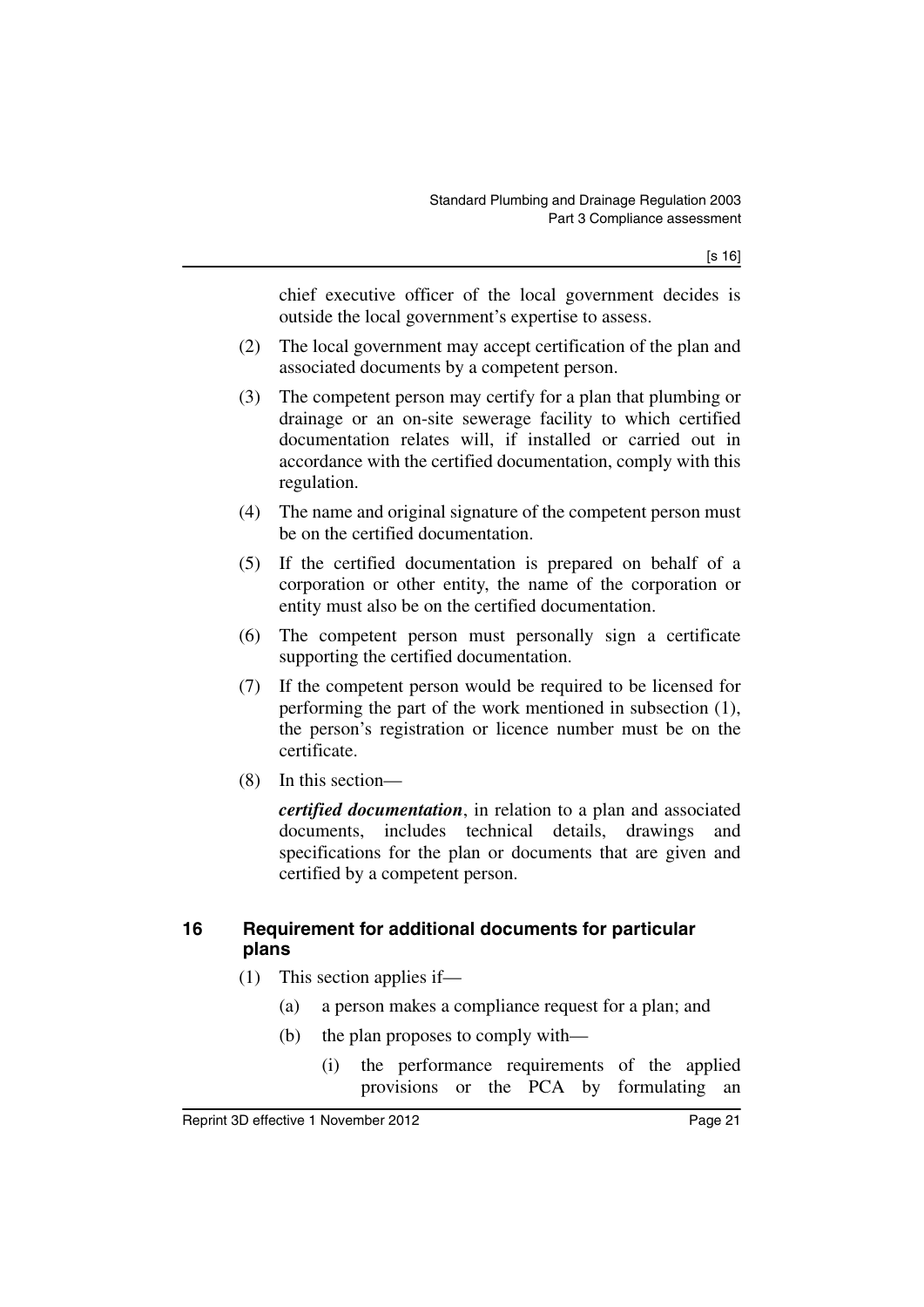alternative solution that is a means of compliance with the applied provisions or the PCA; or

- (ii) the performance criteria of the QPW code by formulating an alternative solution within the meaning of the code.
- (2) Each of the following must accompany the request—
	- (a) a statement—
		- (i) identifying each performance requirement or performance criteria the solution is intending to satisfy; and
		- (ii) stating how each performance requirement or performance criteria is satisfied by the solution;
	- (b) details of inspection or test results and other documents or information relied on to develop the solution;
	- (c) details of the solution, including, for example, to what extent and specifically how the solution differs from the acceptable solution for the performance requirement or performance criteria;
	- (d) if the solution, or part of the solution, for a performance requirement or performance criteria requires a certified document for the plan—a certificate from the competent person who certified the document.
- (3) In this section—

*certified document*, for a plan, includes technical details, drawings and specifications for the plan that are given and certified by a competent person.

## <span id="page-23-0"></span>**Division 3 Assessing plumbing and drainage work or on-site sewerage work**

### <span id="page-23-1"></span>**17 Definition for div 3**

In this division—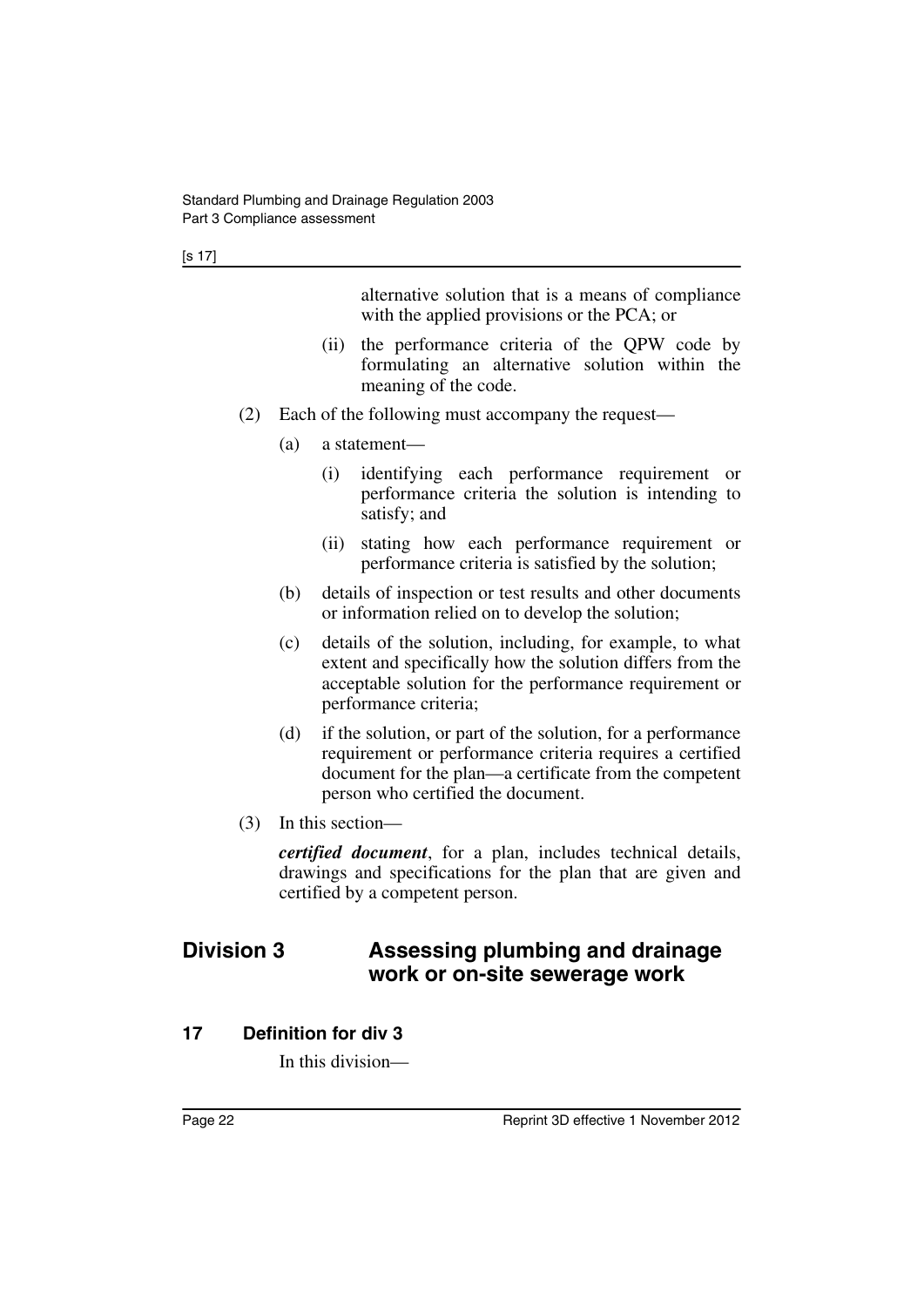*48 hours*, for assessing compliance assessable work or on-site sewerage work—

- (a) means a 48 hour period; but
- (b) if a day that is not a business day occurs within the 48 hour period—does not include the day in the calculation of the 48 hour period.

*Example*—

A local government receives a request for compliance assessment of work on Friday at 10a.m. The following Tuesday at 10a.m. is 48 hours after receiving the request.

#### <span id="page-24-0"></span>**18 Request for compliance assessment of compliance assessable work or on-site sewerage work**

(1) A person who makes, under section 86(2) of the Act, a request for compliance assessment of compliance assessable work or on-site sewerage work must make the request at least 2 business days before the work starts.

Maximum penalty—20 penalty units.

- (2) If, because of section 83(2) of the Act, a person does not require a compliance permit to perform compliance assessable work, the person must, if required by the local government, give the local government information or documents needed to assess the compliance assessable work, including, for example, the following—
	- (a) a site plan showing—
		- (i) the location of proposed or existing buildings or structures; and
		- (ii) the ground levels referenced to AHD to indicate whether sanitary drains can gravity feed to the connection point for the sewer or on-site sewerage facility;
	- (b) a plan of the location of each connection point to—
		- (i) a service provider's water supply or sewerage system; or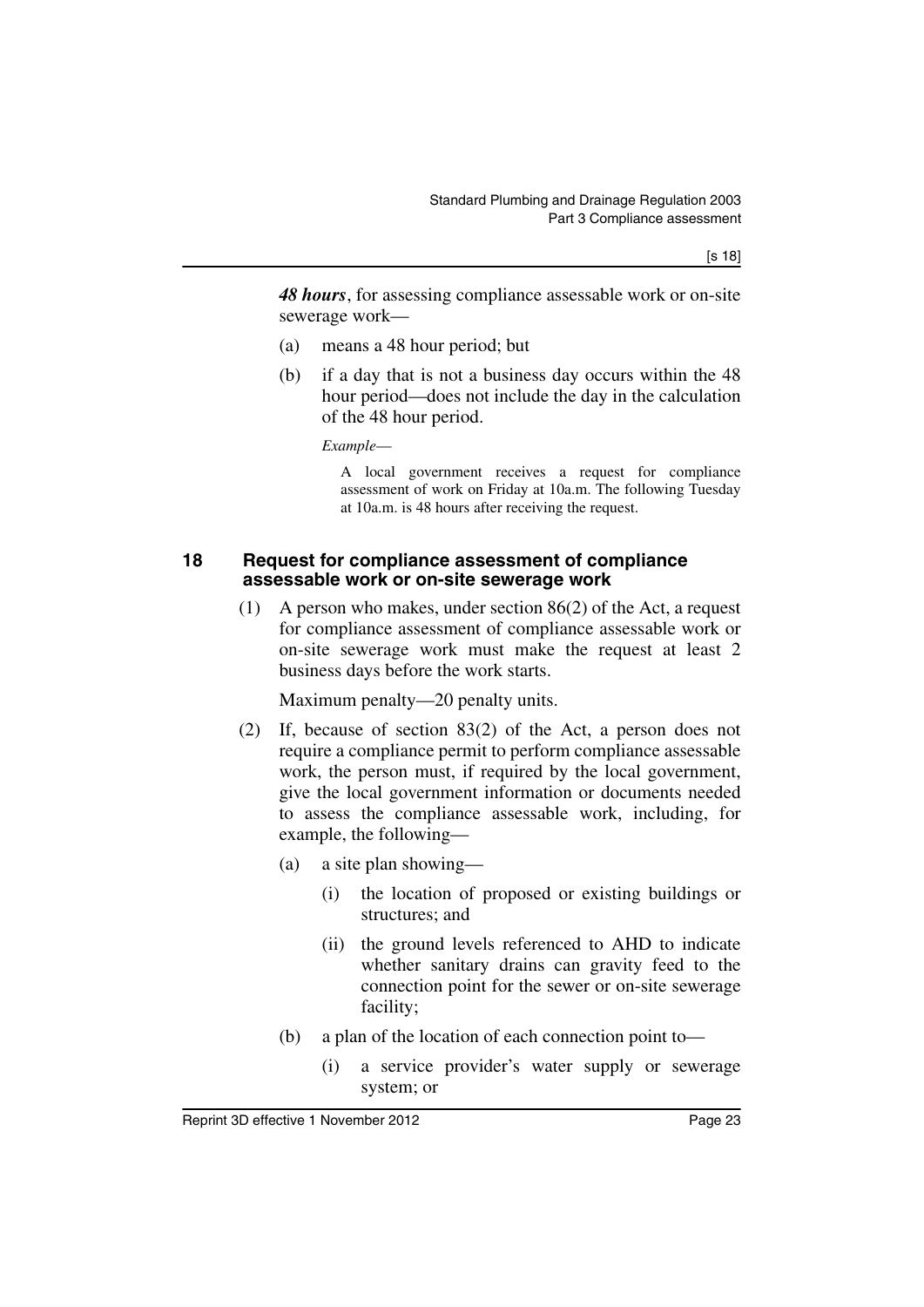- (ii) an on-site sewerage facility;
- (c) the proposed location and details of installation for the plumbing or drainage.
- (3) A person making a request for compliance assessment of on-site sewerage work must give the local government a notice in the approved form of any relevant changes to the premises since the granting of the compliance permit for the work.

Maximum penalty—20 penalty units.

(4) In this section—

*relevant change*, for premises, means a change to the premises that would have altered the information given when applying, under section 85 of the Act, for the relevant compliance permit.

### <span id="page-25-0"></span>**19 Stages for assessment of compliance assessable work**

- (1) Each of the following stages of compliance assessable work is prescribed for section 86(5) of the Act—
	- (a) for plumbing or drainage laid under a floor slab or in another area where pipes or fittings will be covered—before the floor slab is laid or the pipes or fittings are covered;
	- (b) for plumbing or drainage that is laid below ground level and external to a building or other structure—before the backfill is placed;
	- (c) for plumbing installed in a building or other structure—before the cladding or lining covering the plumbing is fixed;
	- (d) when the plumbing or drainage work, the subject of the request for compliance assessment, is completed;
	- (e) for a greywater use facility—
		- (i) if the facility includes a greywater application area—after the sub-surface or surface irrigation in the area is installed; and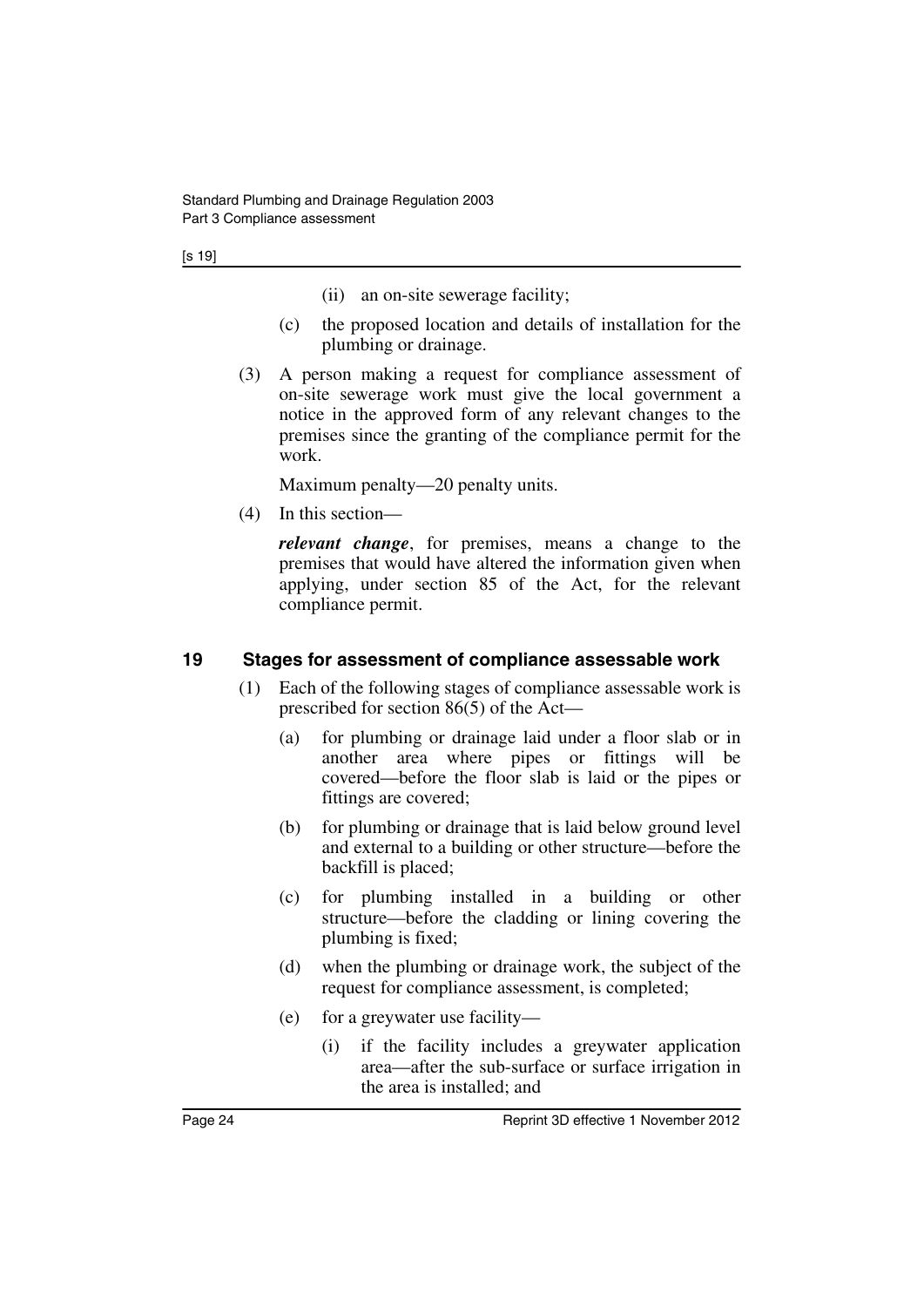- (ii) if the greywater is proposed to be used other than in a greywater application area—when the plumbing work associated with each proposed use of the greywater is completed;
- (f) if the relevant compliance permit imposes a condition requiring an assessment at 1 or more other stages of the work—each stage stated in the condition.
- (2) The responsible person for the work must—
	- (a) request an assessment of the work at each of the applicable stages mentioned in subsection (1); and
	- (b) for the stage mentioned subsection  $(1)(d)$ —make the request within 7 days after the work is completed; and
	- (c) if the responsible person is not the person who made the request for compliance assessment under section 18(1)—state the responsible person's name; and
	- (d) before or when the work is assessed, give the local government details in the approved form of the responsible person.

Maximum penalty—20 penalty units.

(3) However, if the local government requires information or documents under section 18(2), the responsible person may request an assessment of the work only if the information or documents have been provided to the local government.

#### <span id="page-26-0"></span>**19A Stages for assessment of on-site sewerage work**

Each of the following stages of on-site sewerage work is prescribed for section 86(5) of the Act—

- (a) for a trench or sub-surface irrigation—
	- (i) before filling with backfill; or
	- (ii) after substantially filling with backfill but leaving a cross-sectional area of the trench or sub-surface irrigation not backfilled;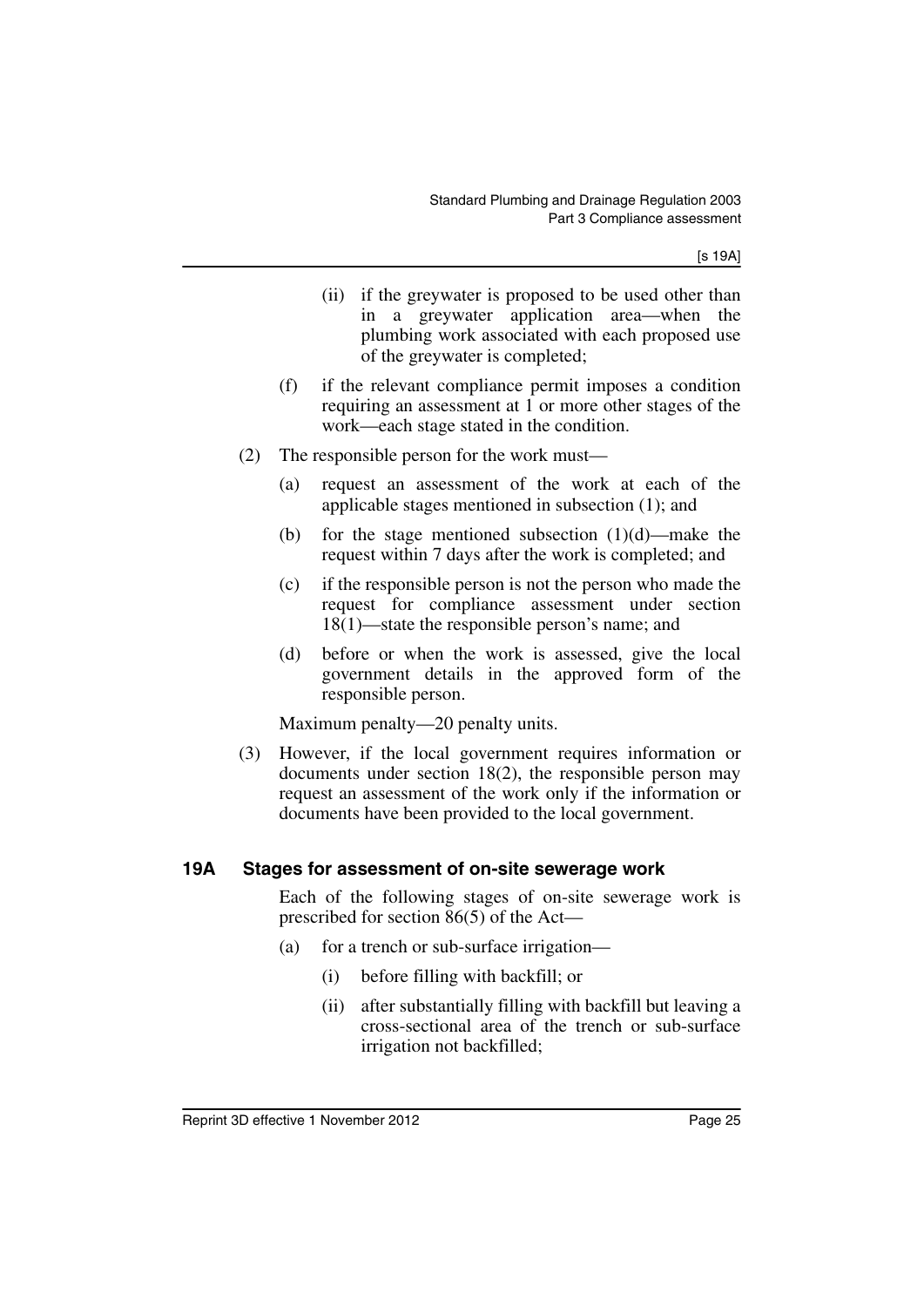- (b) after all pipes for the relevant on-site sewerage facility are connected, and effluent resulting from sewage generated on the premises can be treated by the on-site sewage treatment plant;
- (c) if the relevant compliance permit imposes a condition requiring an assessment at 1 or more other stages of the work—each stage stated in the condition.

#### <span id="page-27-0"></span>**19B Obligations of responsible person for on-site sewerage work**

If section 86(6) of the Act does not apply, the responsible person for on-site sewerage work must—

- (a) request the local government to assess the work—
	- (i) at each of the stages for the work prescribed under section 19A; and
	- (ii) for the stage mentioned in section  $19A(b)$ —within 7 days after the work is completed; and
- (b) if the responsible person is not the person who made the request for compliance assessment under section 18(1)—give the local government the responsible person's name when first requesting an assessment of the work; and
- (c) if there is a different responsible person for a stage of work (a *new responsible person*) from the responsible person for the previous stage of work—give the local government the new responsible person's name when requesting an assessment of the new responsible person's stage of work; and
- (d) before or when the work is assessed, give the local government details in the approved form of the responsible person.

Maximum penalty—20 penalty units.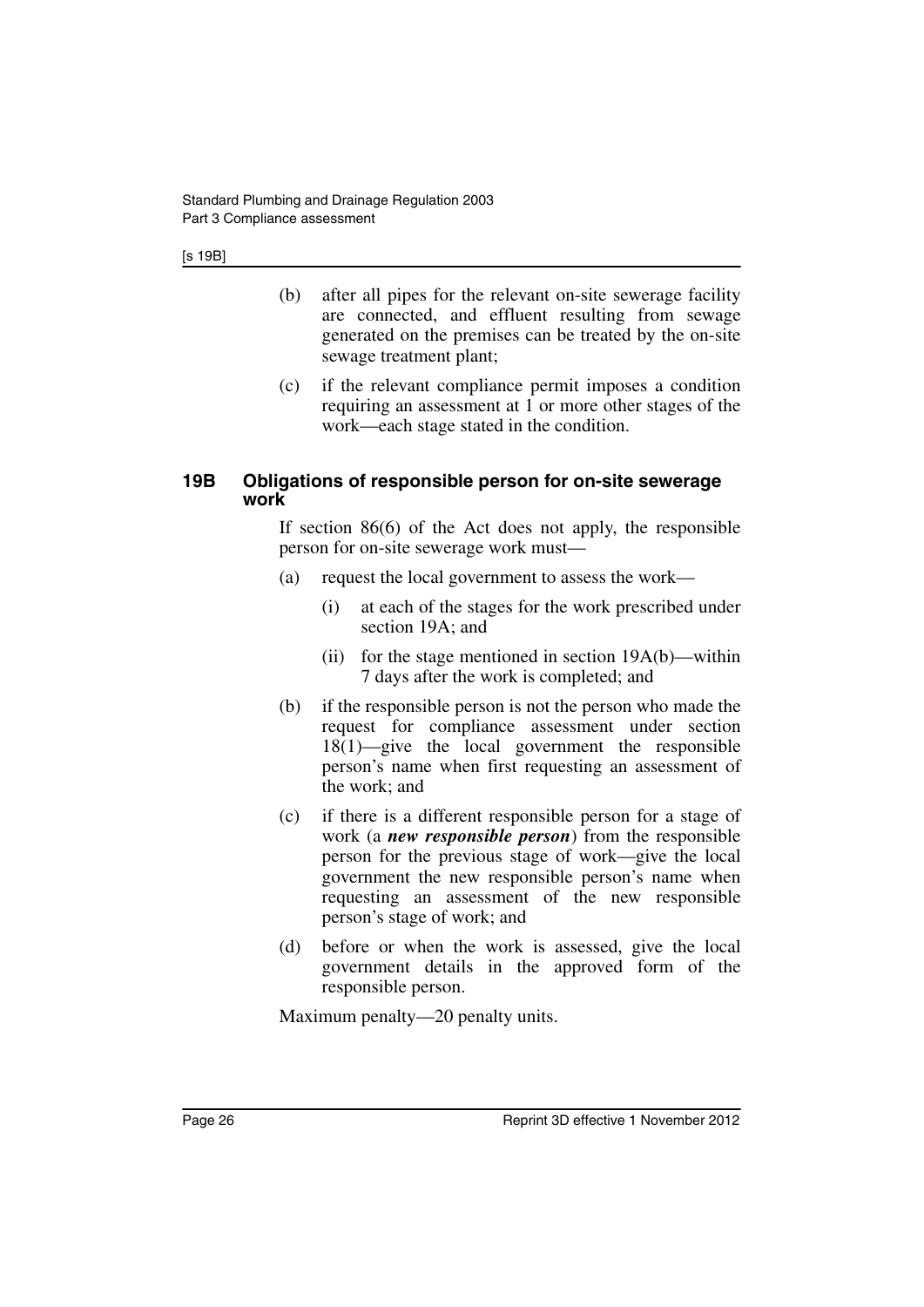[s 20]

#### <span id="page-28-0"></span>**20 Assessment of stages of work by local government**

- (1) This section applies if the local government receives a request for assessment of a particular stage of compliance assessable work or on-site sewerage work.
- (2) An inspector must start assessing the work within 1 hour after—
	- (a) the time agreed between the responsible person for the work and the local government; or
	- (b) if a time is not agreed—48 hours after the local government receives the request.
- (3) The responsible person must give the inspector the help the inspector reasonably requires to inspect the work.
- (4) If, in deciding the request, the inspector gives the responsible person written notice of the action required to make the relevant plumbing or drainage or on-site sewerage facility comply with this regulation, the person must, within 2 business days after receiving the notice—
	- (a) comply with the notice; and
	- (b) make a request for assessment of the work that is the subject of the notice.

Maximum penalty for subsection (4)—20 penalty units.

#### <span id="page-28-1"></span>**21 Covering plumbing and drainage or on-site sewerage facility**

- (1) A responsible person for compliance assessable work or on-site sewerage work must not cover, or allow another person to cover, the relevant plumbing or drainage or on-site sewerage facility unless an inspector has—
	- (a) assessed the work and decided it complies with this regulation; or
	- (b) allowed the plumbing or drainage or on-site sewerage facility to be covered; or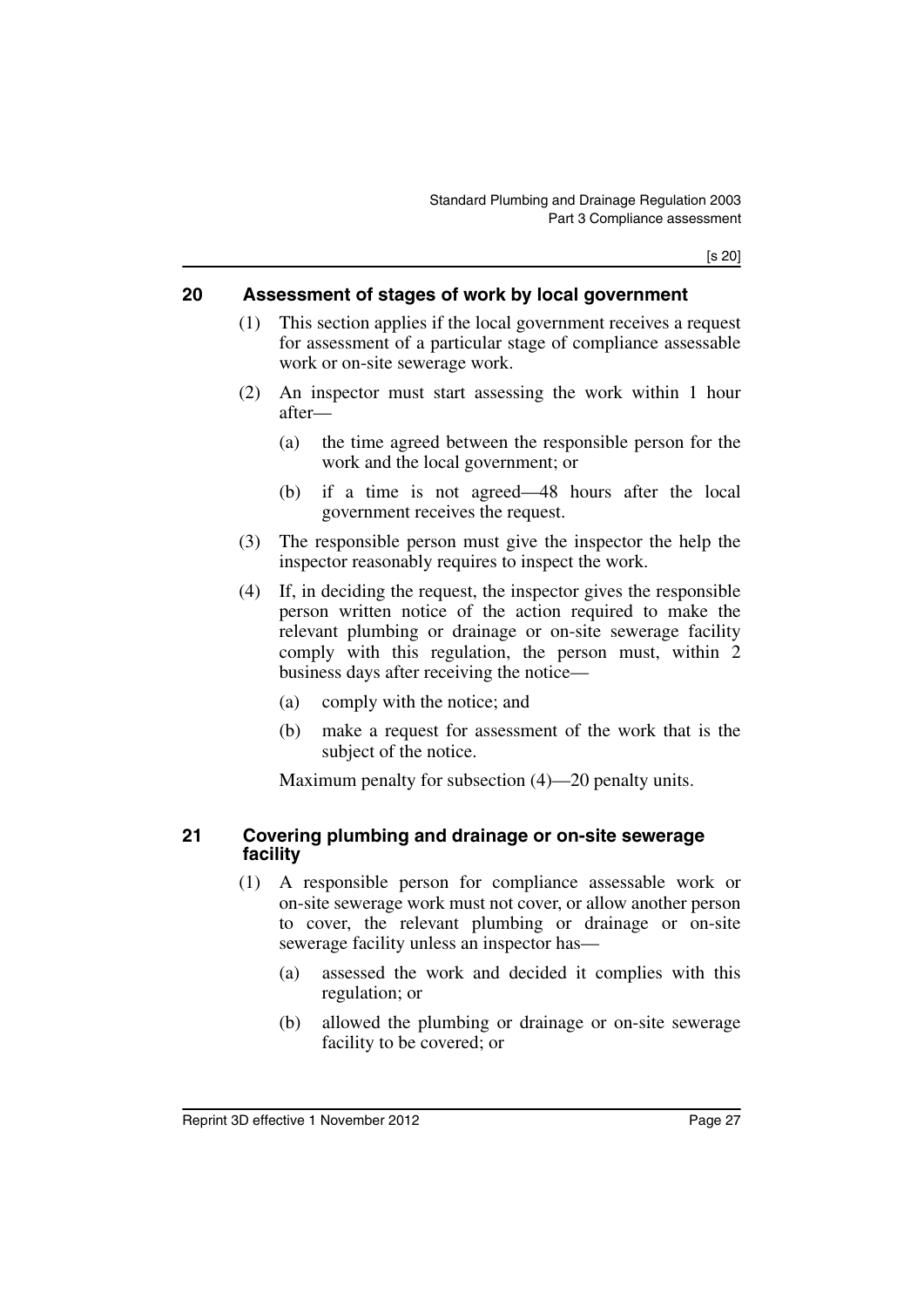(c) for on-site sewerage work—accepted from an approved person a notice of compliance for the work given under section 86(6) of the Act.

Maximum penalty—20 penalty units.

- (2) If the person fails to comply with subsection (1), the inspector may—
	- (a) require the person to verify the work complies with this regulation; or
	- (b) give the person written notice of the action required to enable the inspector to assess whether the work complies.
- (3) However, the person may cover the plumbing or drainage or on-site sewerage facility if the inspector fails to start assessing the work within 1 hour after—
	- (a) the agreed time for the assessment; or
	- (b) if a time is not agreed—48 hours after the local government receives the request.
- (4) If the person covers the plumbing or drainage or on-site sewerage facility under subsection (3), the inspector may require the person to verify in the approved form that the work complies with this regulation.
- (5) A person must provide verification required of the person under subsection  $(2)(a)$  or  $(4)$ .

Maximum penalty—10 penalty units.

## <span id="page-29-0"></span>**22 Testing and commissioning plumbing and drainage**

- (1) If an inspector requires plumbing or drainage, the subject of compliance assessable work, to be tested or commissioned—
	- (a) the inspector must observe the testing or commissioning of the plumbing or drainage; or
	- (b) if the inspector allows, an approved person must test, commission or observe the testing or commissioning of the plumbing or drainage.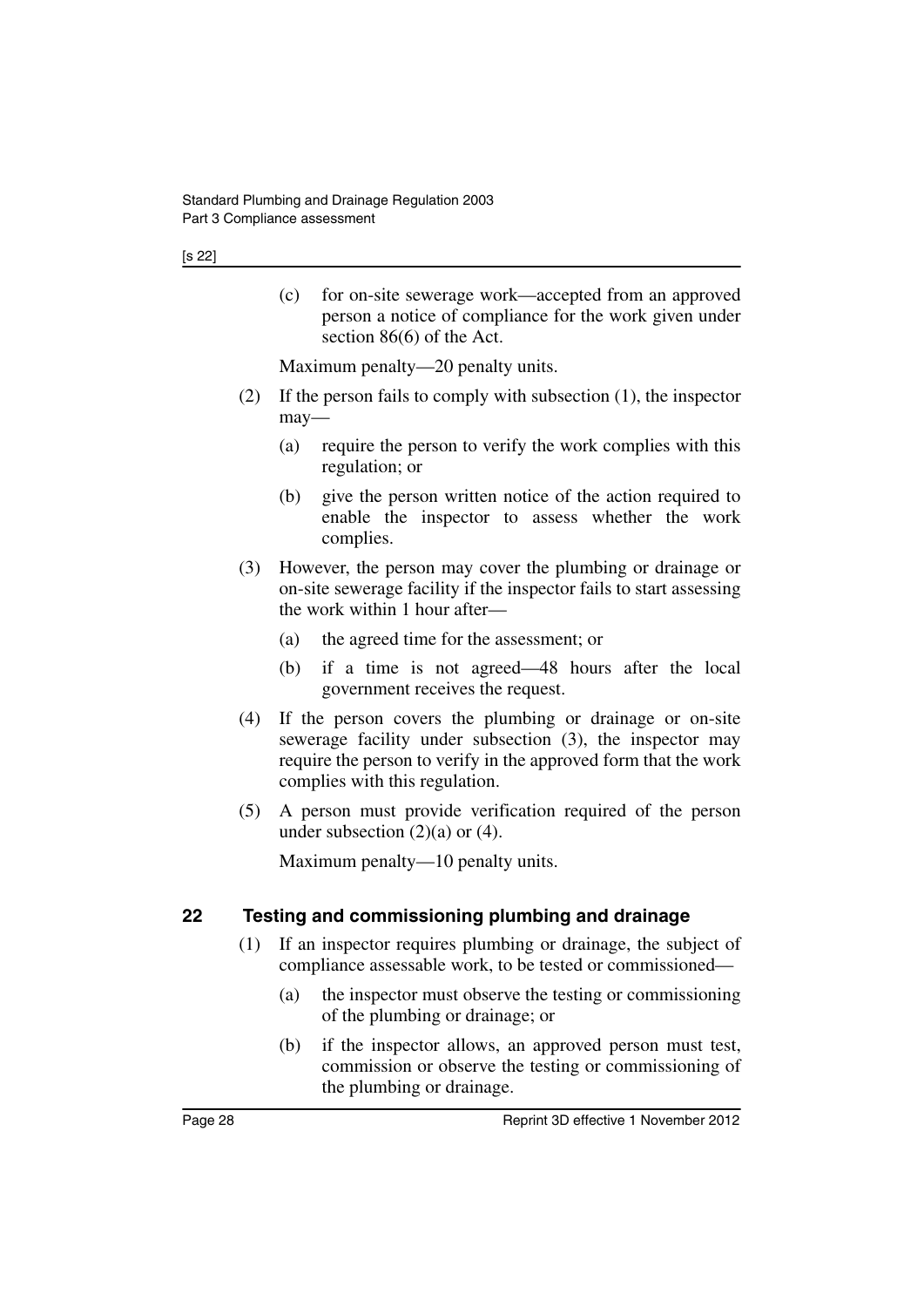- (2) An inspector may allow an approved person to test or commission the plumbing and drainage only if the work is work mentioned in schedule 5.
- (3) An approved person must test or commission the plumbing or drainage—
	- (a) for plumbing or drainage installed to comply with a deemed-to-satisfy provision under PCA—in accordance with the relevant applied provision mentioned in schedule 5, part 1; or
	- (b) for plumbing or drainage installed to comply with an alternative solution—to ensure the plumbing or drainage complies with the relevant performance requirements under PCA, or other requirements, mentioned in schedule 5, part 2.
- (4) If subsection (2) applies, the approved person must, within 5 business days after testing or commissioning the plumbing or drainage, give the responsible person a report about the testing or commissioning (a *compliance report*) complying with subsection (5).

Maximum penalty—10 penalty units.

- (5) The compliance report must—
	- (a) state—
		- (i) that the approved person has tested or commissioned the plumbing or drainage in accordance with the applied provisions; or
		- (ii) that the approved person has observed the testing or commissioning of the plumbing or drainage and that the plumbing or drainage was tested or commissioned in accordance with the applied provisions; and
	- (b) state the extent to which the approved person has relied on tests, specifications, rules, standards, codes of practice or other publications; and
	- (c) state whether the plumbing or drainage complies with the applied provisions; and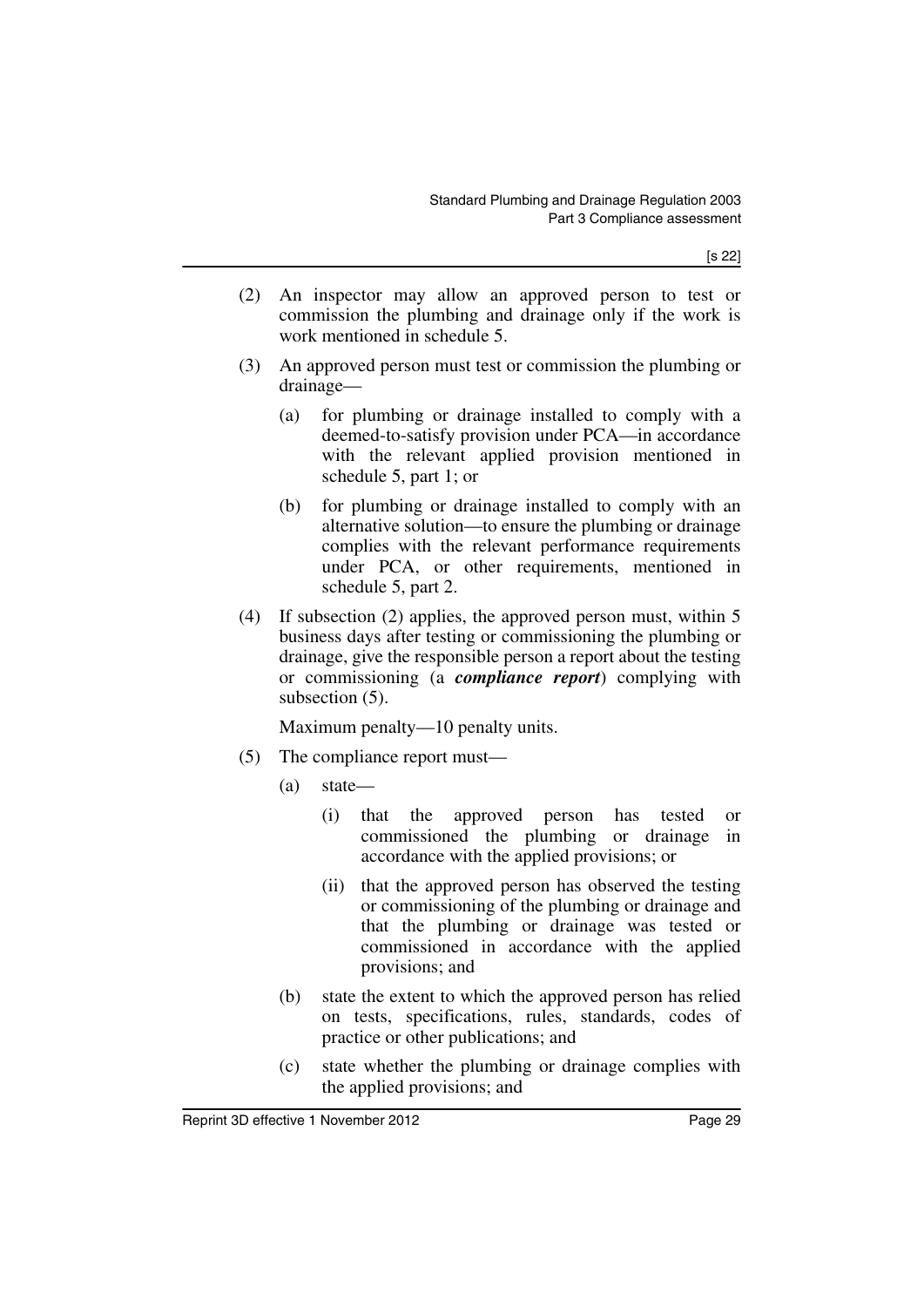|    |                                                                                                                           | (d)                                                                                                                                                                                                                                              |                     | if the plumbing or drainage does not comply with the<br>applied provisions, state the extent to which the<br>plumbing or drainage does not comply; and |  |
|----|---------------------------------------------------------------------------------------------------------------------------|--------------------------------------------------------------------------------------------------------------------------------------------------------------------------------------------------------------------------------------------------|---------------------|--------------------------------------------------------------------------------------------------------------------------------------------------------|--|
|    |                                                                                                                           |                                                                                                                                                                                                                                                  |                     | (e) be signed by the approved person.                                                                                                                  |  |
|    | The responsible person for the compliance assessable work<br>(6)<br>must give the local government the compliance report- |                                                                                                                                                                                                                                                  |                     |                                                                                                                                                        |  |
|    |                                                                                                                           | (a)                                                                                                                                                                                                                                              |                     | within 10 business days after the testing<br><sub>or</sub><br>commissioning of the the plumbing or drainage; or                                        |  |
|    |                                                                                                                           | (b)                                                                                                                                                                                                                                              |                     | if the local government allows—at a time more than 10<br>business days after the testing or commissioning.                                             |  |
|    | Maximum penalty—10 penalty units.                                                                                         |                                                                                                                                                                                                                                                  |                     |                                                                                                                                                        |  |
|    | (7)                                                                                                                       | In this section-                                                                                                                                                                                                                                 |                     |                                                                                                                                                        |  |
|    |                                                                                                                           |                                                                                                                                                                                                                                                  |                     | <i>approved person</i> means—                                                                                                                          |  |
|    |                                                                                                                           | (a)                                                                                                                                                                                                                                              | work; or            | the person who performed the compliance assessable                                                                                                     |  |
|    |                                                                                                                           | (b)                                                                                                                                                                                                                                              | another person who- |                                                                                                                                                        |  |
|    |                                                                                                                           |                                                                                                                                                                                                                                                  | (i)                 | in the opinion of the local government, is<br>competent to test or commission the plumbing or<br>drainage; and                                         |  |
|    |                                                                                                                           |                                                                                                                                                                                                                                                  | (ii)                | if required under the Act or another Act to be<br>registered or licensed to practise in the aspect of<br>the work, is registered or licensed.          |  |
| 23 |                                                                                                                           |                                                                                                                                                                                                                                                  |                     | General requirements for plans for assessed work                                                                                                       |  |
|    | (1)                                                                                                                       | This section applies if, under section $86(7)$ of the Act, the<br>local government asks a person making a request for<br>compliance assessment of compliance assessable work or<br>on-site sewerage work to supply a plan for the assessed work. |                     |                                                                                                                                                        |  |
|    | (2)                                                                                                                       | The plan must contain enough information about the work to                                                                                                                                                                                       |                     |                                                                                                                                                        |  |

<span id="page-31-0"></span>(2) The plan must contain enough information about the work to enable the local government to keep an accurate record of the plumbing or drainage or the relevant on-site sewerage facility that is the subject of the work.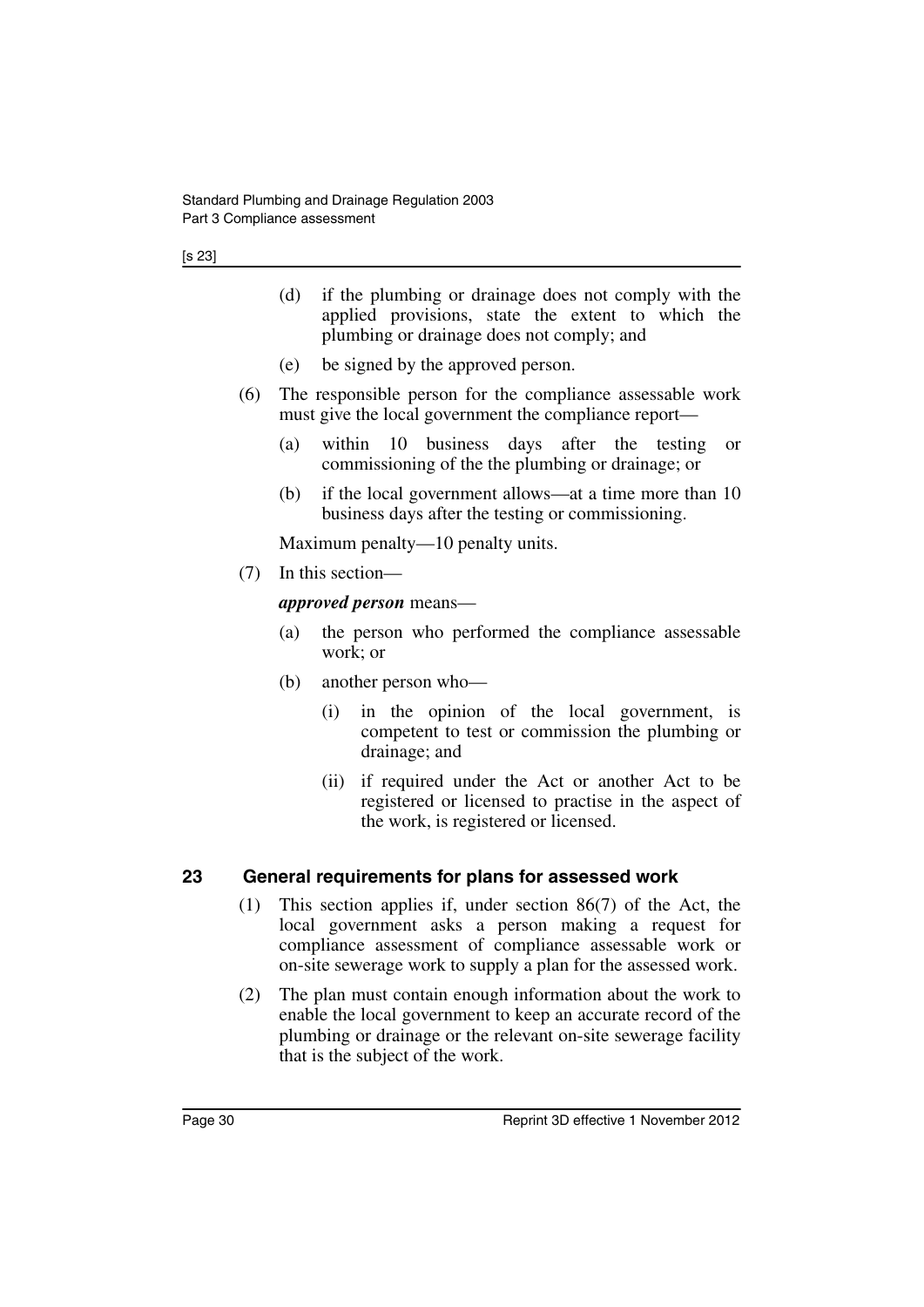[s 23A]

#### <span id="page-32-0"></span>**23A Additional requirements for plans for assessed compliance assessable work**

- (1) This section applies, as well as section 23, to a request for a plan for assessed compliance assessable work.
- (2) If the work is in relation to a building classified under BCA as a class 1 building on a lot that is part of a community titles scheme or a class 2 to 9 building, the plan must be drawn to scale and show—
	- (a) the location, including dimensions, of each connection point to—
		- (i) the service provider's water supply or sewerage system; or
		- (ii) the on-site sewerage facility; and
	- (b) the location on the premises of the following items—
		- (i) all fixtures, water supply pipes, sanitary drains and water meters;
		- (ii) each connection point to the service provider's water supply or sewerage system, or to the on-site sewerage facility;
		- (iii) each access point for cleaning and maintaining the plumbing and drainage;
		- (iv) each reflux valve installed in the drainage;
		- (v) any installed testable backflow prevention devices.
- (3) If the work is in relation to a building classified under BCA as a class 1 building or class 10 building, other than a class 1 building mentioned in subsection (2), the plan must be drawn approximately to scale and show—
	- (a) the location, including dimensions, of each connection point to—
		- (i) the service provider's water supply or sewerage system; or
		- (ii) the on-site sewerage facility; and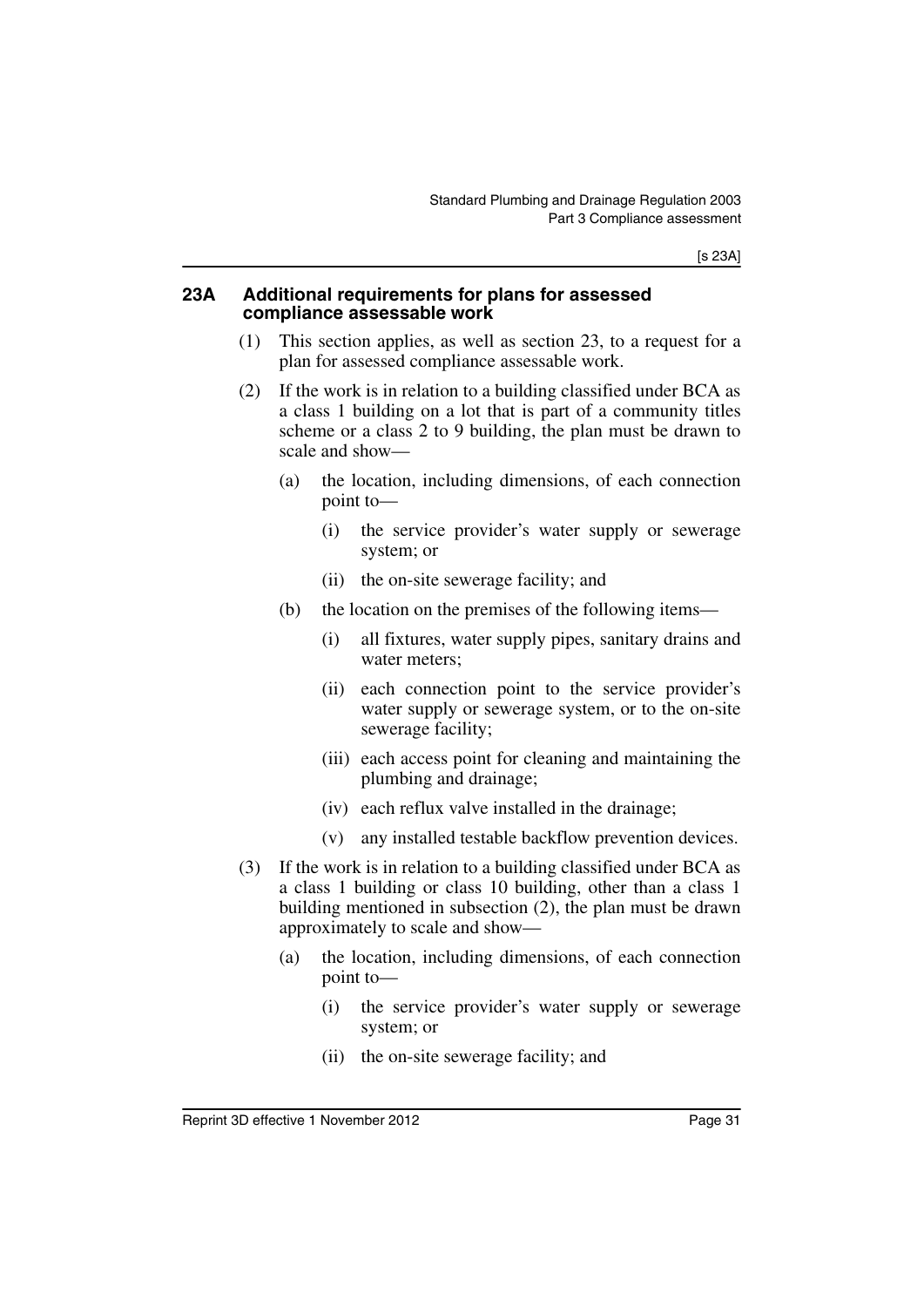- (b) the approximate location on the premises of the following items—
	- (i) all fixtures, water supply pipes and sanitary drains;
	- (ii) each connection point to the service provider's water supply or sewerage system, or to the on-site sewerage facility;
	- (iii) each access point for cleaning and maintaining the plumbing and drainage;
	- (iv) each reflux valve installed in the drainage;
	- (v) any installed testable backflow prevention devices.

#### <span id="page-33-0"></span>**23B Additional requirements for plans for assessed greywater use facilities in a sewered area**

- (1) This section applies, as well as sections 23 and 23A, to a request for compliance assessable work for, or that includes, a greywater use facility in a sewered area.
- (2) The plan must be drawn approximately to scale and show the following if the greywater use facility includes a greywater application area—
	- (a) the location of the area;
	- (b) the distances from the area to the following—
		- (i) the boundary of the premises;
		- (ii) proposed or existing buildings or structures on the premises.
- (3) The plan must include details of the proposed use of the greywater from the greywater use facility.

#### <span id="page-33-1"></span>**23C Additional requirements for plans for assessed greywater use facilities not in a sewered area**

(1) This section applies, as well as sections 23 and 23A, to a request for compliance assessable work for, or that includes, a greywater use facility not in a sewered area.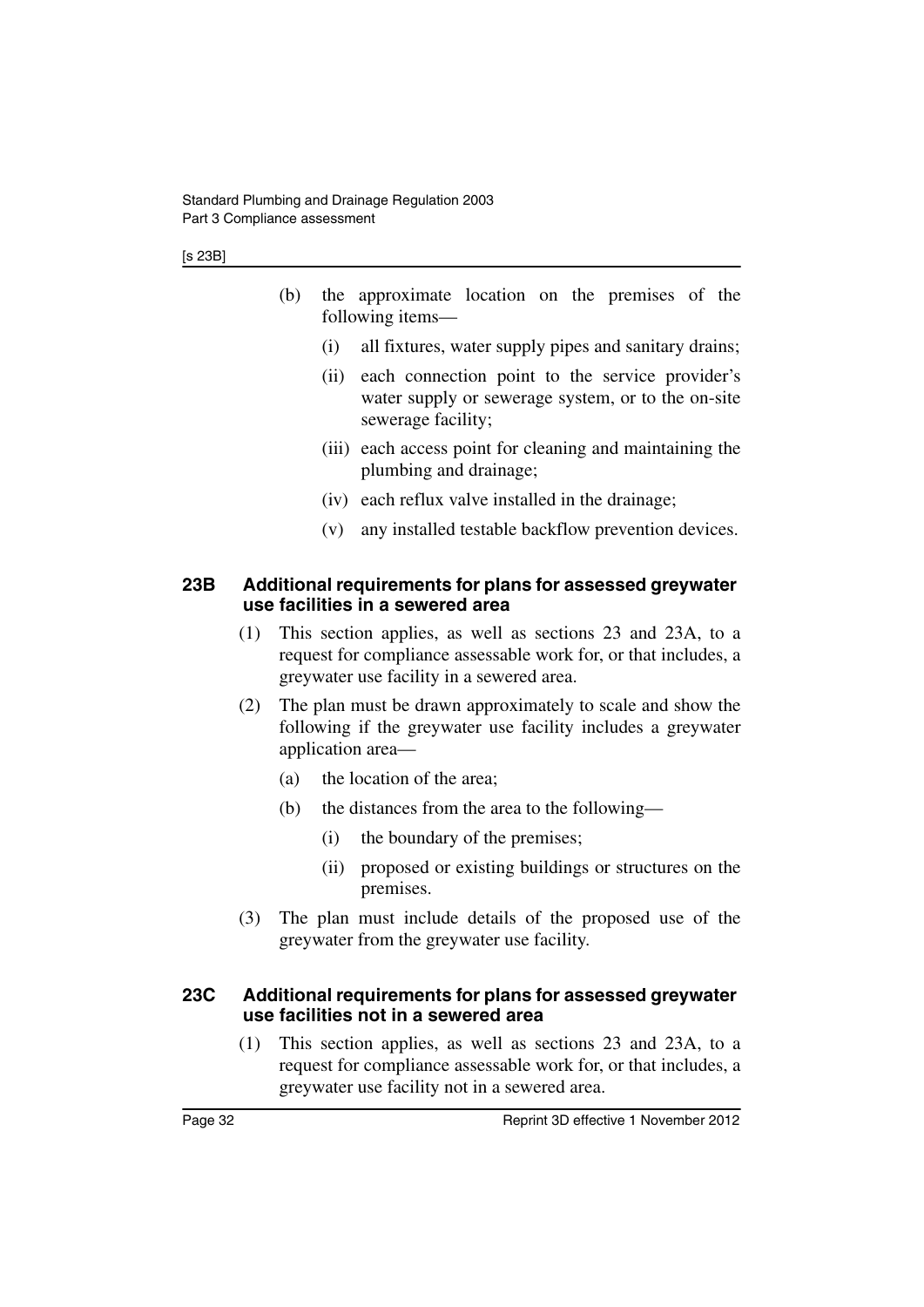- (2) The plan must be drawn approximately to scale and show the following—
	- (a) the location of the following—
		- (i) if the greywater use facility includes a greywater application area—the area;
		- (ii) any proposed or existing on-site sewage treatment plant;
		- (iii) any proposed or existing on-site sewerage application area, including the layout of drainage for, and the proposed method of applying greywater to, the area;
	- (b) if the facility includes a greywater application area—the distances from the area to the following—
		- (i) the boundary of the premises;
		- (ii) proposed or existing buildings or structures on the premises;
		- (iii) any proposed or existing on-site sewerage application area.
- (3) The plan must include details of the proposed use of the greywater from the greywater use facility.

#### <span id="page-34-0"></span>**23D Additional requirements for plans for assessed on-site sewerage work**

- (1) This section applies, as well as section 23, to a request for a plan for assessed on-site sewerage work.
- (2) The plan must be drawn approximately to scale and show the following—
	- (a) the location of proposed or existing buildings or structures on the premises on which the on-site sewerage facility has been installed;
	- (b) the location of the on-site sewage treatment plant;
	- (c) the location of the on-site sewerage application area;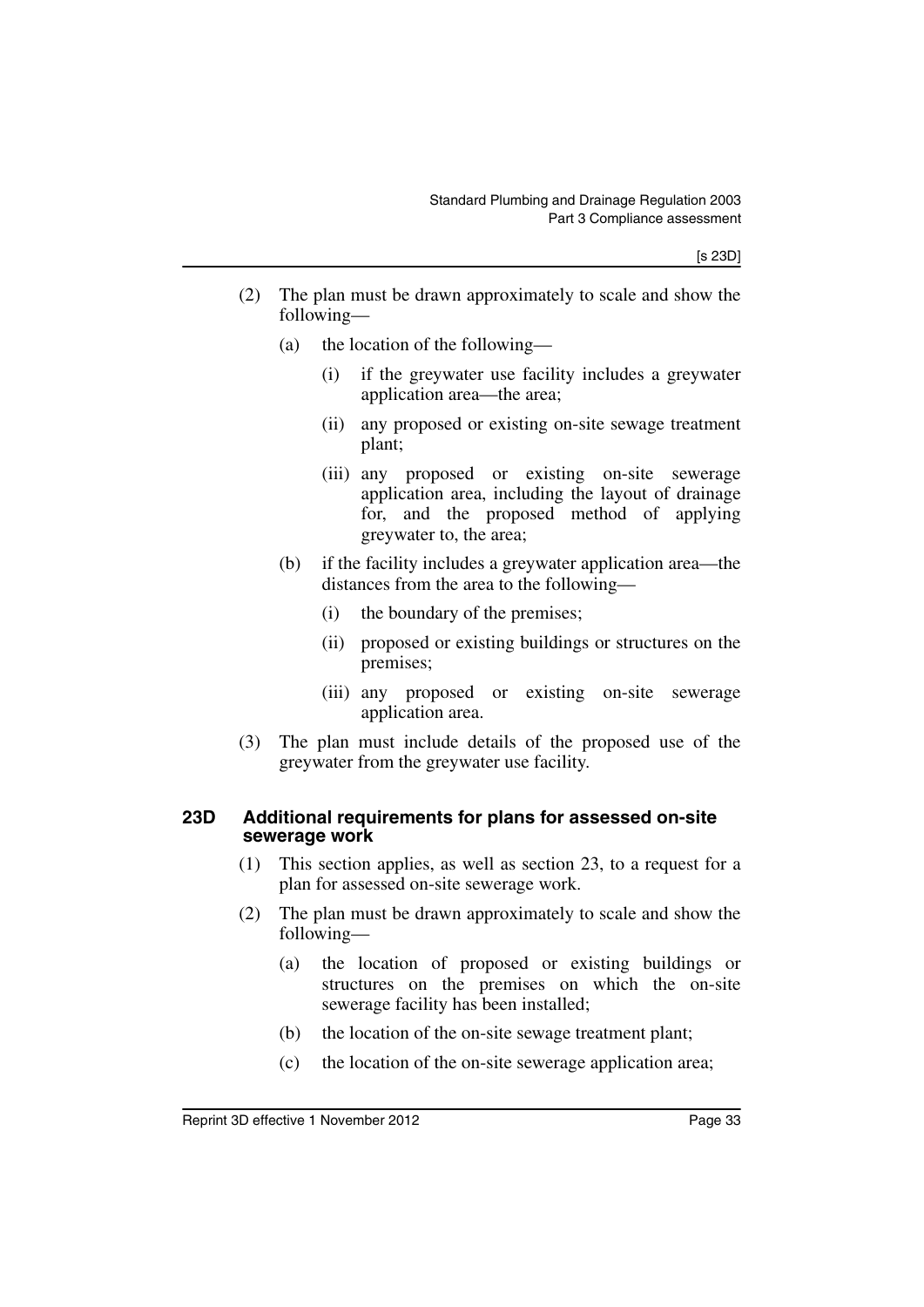- (d) the distances from the on-site sewerage application area to the following—
	- (i) the boundary of the premises;
	- (ii) buildings or structures on the premises;
- (e) the location of each body of water that may be affected by effluent from the on-site sewerage facility;
- (f) the distances between the on-site sewerage facility and each body of water mentioned in paragraph (e).

## <span id="page-35-0"></span>**Division 4 Assessing compliance assessable work or on-site sewerage work in remote areas**

### <span id="page-35-1"></span>**24 Application of div 4**

This division applies, under section 86A of the Act, for the assessment of compliance assessable work or on-site sewerage work in a remote area.

#### <span id="page-35-2"></span>**25 Meaning of** *remote area*

- (1) A *remote area* means an area of land included in a local government's area—
	- (a) all of which is outside a declared water or sewerage service area under the Water Supply Act; and
	- (b) none of which is within a populated place; and
	- (c) all of which is—
		- (i) more than 80km from the nearest office of the local government; or
		- (ii) reasonably difficult to access.

*Examples for subparagraph (ii)*—

1 an island without a regular water vehicle service from the mainland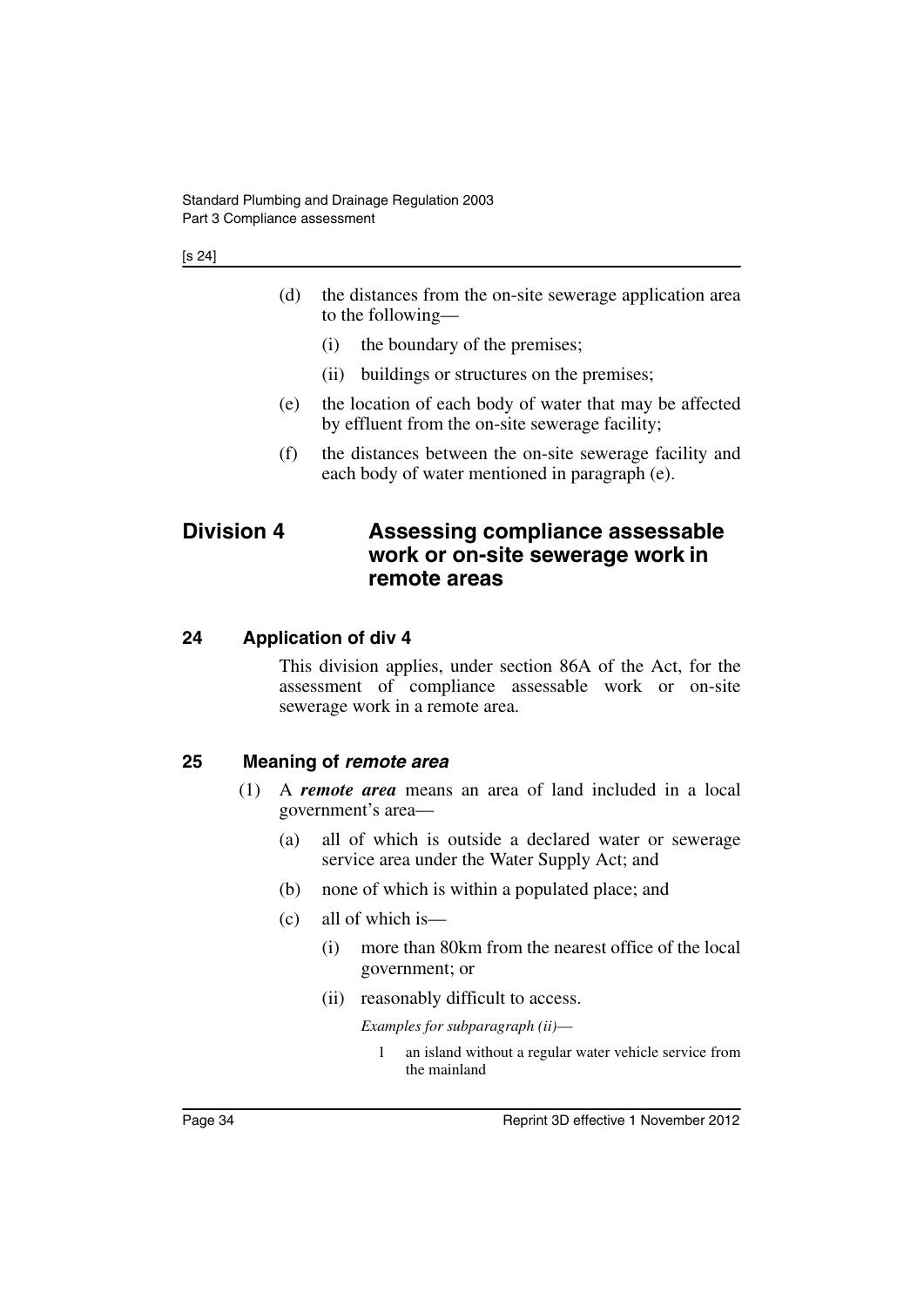[s 26]

- 2 weather conditions or other circumstances that make usual access to the land difficult or dangerous
- (2) However, a *remote area* does not include land if—
	- (a) there is an activity on the land, including, for example, mining or another industrial use; and
	- (b) it is probable the nature of the activity will increase the likelihood and severity of harm to the public if the plumbing and drainage or on-site sewerage facility on the land does not operate effectively.
- (3) In this section—

*populated place* means a place with an approved name under the *Place Names Act 1994* and designated in the Gazetteer of Place Names under that Act as a populated place.

#### **26 Request for compliance assessment of compliance assessable work or on-site sewerage work**

A person who makes, under section 86A(2) of the Act, a request for compliance assessment of compliance assessable work or on-site sewerage work, must make the request at least 2 business days before the work starts.

Maximum penalty—20 penalty units.

### **27 Testing and commissioning plumbing and drainage**

If a local government decides to test or commission plumbing or drainage, the subject of compliance assessable work carried out in a remote area, section 22 applies to the testing or commissioning of the plumbing or drainage as if the plumbing or drainage were the subject of compliance assessable work carried out in an area other than a remote area.

### **28 Plan of completed work**

(1) This section applies if, under section  $86A(3)(b)$  of the Act, the local government asks a person making a request for compliance assessment of compliance assessable work or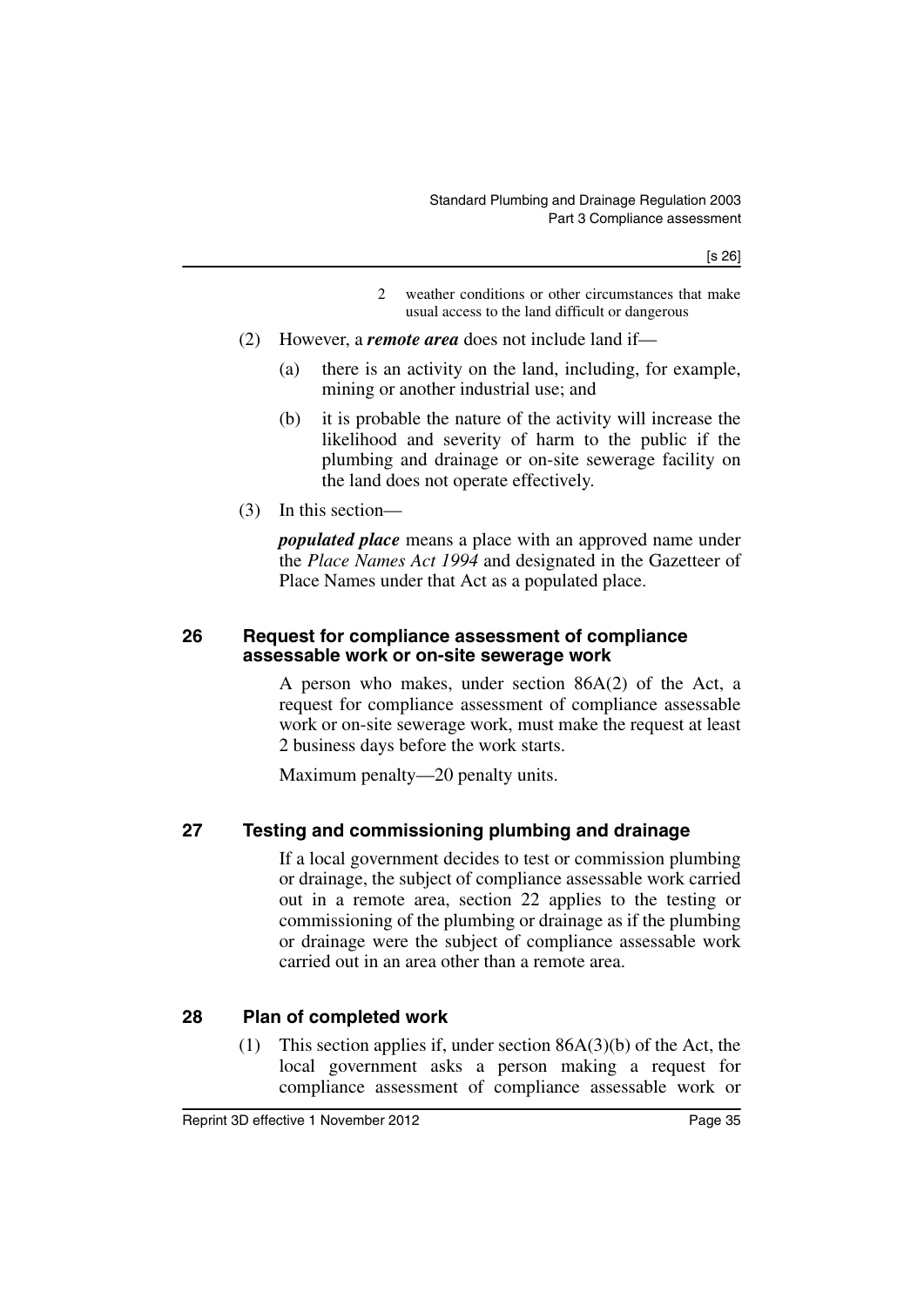#### [s 29]

on-site sewerage work to supply a plan of the completed work.

- (2) The plan must comply with the requirements for a plan of assessed work—
	- (a) for compliance assessable work—under sections 23 and 23A; or
	- (b) for compliance assessable work for, or that includes, a greywater use facility in a sewered area—under sections 23 to 23B; or
	- (c) for compliance assessable work for, or that includes, a greywater use facility not in a sewered area—under sections 23, 23A and 23C; or
	- (d) for on-site sewerage work—under sections 23 and 23D.

#### **29 Notice of compliance**

- (1) A notice given under section 86A(3)(a) of the Act must be given by—
	- (a) the person who performs the work; or
	- (b) if the local government decides to accept notice from another person—an approved person.
- (2) The notice must be—
	- (a) in the approved form; and
	- (b) given within 10 business days after the work is completed.
- (3) If the local government decides to accept notice from an approved person, the local government must advise the person who performs the work of its decision.
- (4) In this section—

*approved person* means a person who—

(a) in the opinion of the local government, is competent to verify the work complies with this regulation; and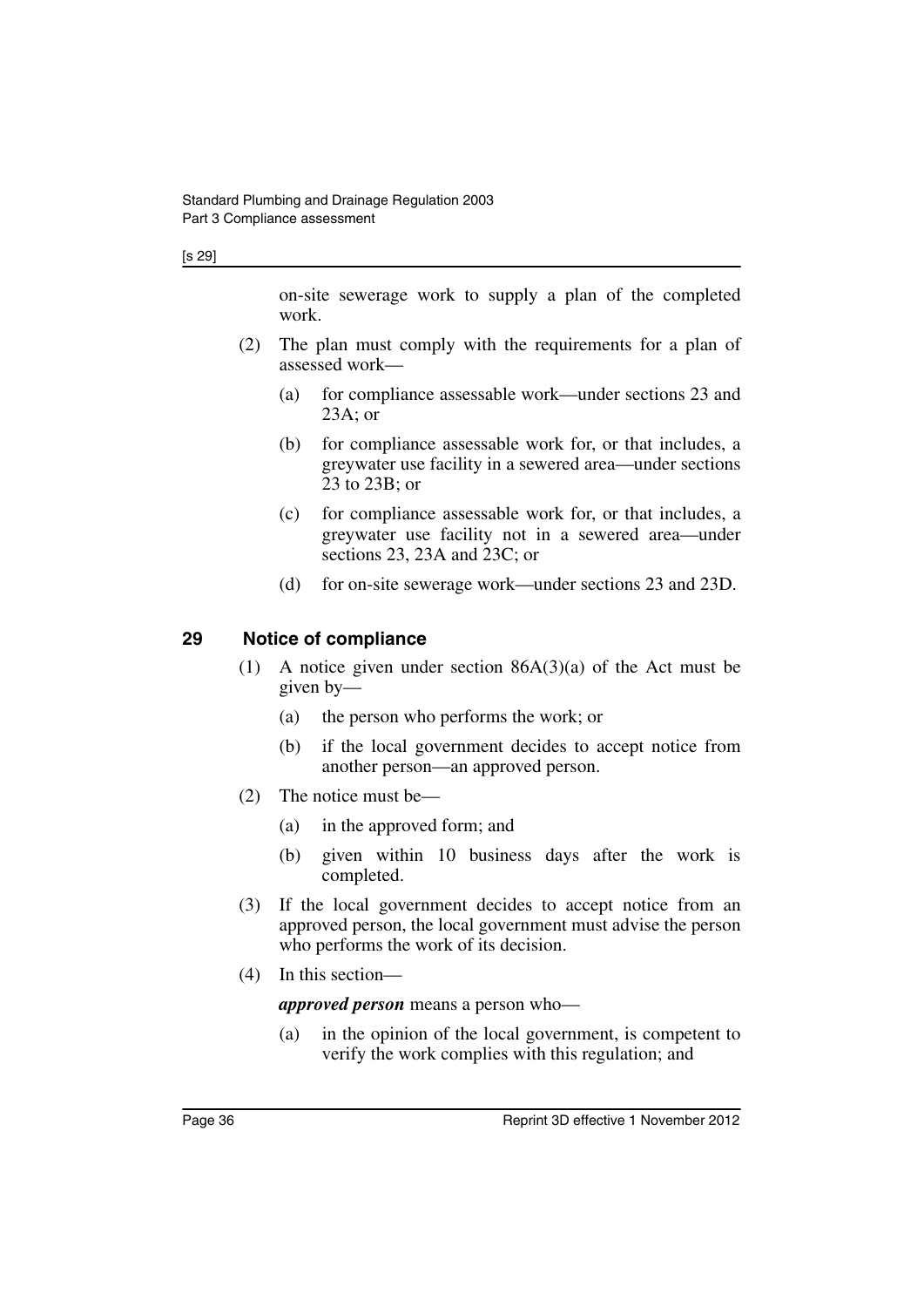[s 29A]

(b) if required by law to be registered or licensed under a law applying in the State to practise in the aspect of the work, is registered or licensed.

### **Division 5 Assessing notifiable work**

#### **29A Requests for assessment of notifiable work**

- (1) The responsible person for notifiable work may request the local government to assess the work for compliance with this regulation.
- (2) If the responsible person makes a request under subsection (1), the local government, the responsible person and the occupier of the place where the notifiable work was performed may agree—
	- (a) for the local government to assess the work for compliance with this regulation; and
	- (b) the time within which the local government must start assessing the work.
- (3) If the local government, responsible person and occupier agree under subsection (2), the local government must start assessing the work within 1 hour after the time agreed.

*Notes*—

- 1 Under the *Local Government Act 2009*, section 97 and the *City of Brisbane Act 2010*, section 99, a local government may fix a cost-recovery fee for the performance of a responsibility imposed on the local government under the Act.
- 2 An inspector for the local government may only enter private property with the permission of the occupier of the property or with a warrant. See the Act, section 114(3) and the *Local Government Act 2009*, chapter 5, part 2.

#### **29B Rectification notices for assessments under s 29A or the Act, s 87(4)**

(1) This section applies to notifiable work the subject of an assessment under section 29A, or section 87(4) of the Act.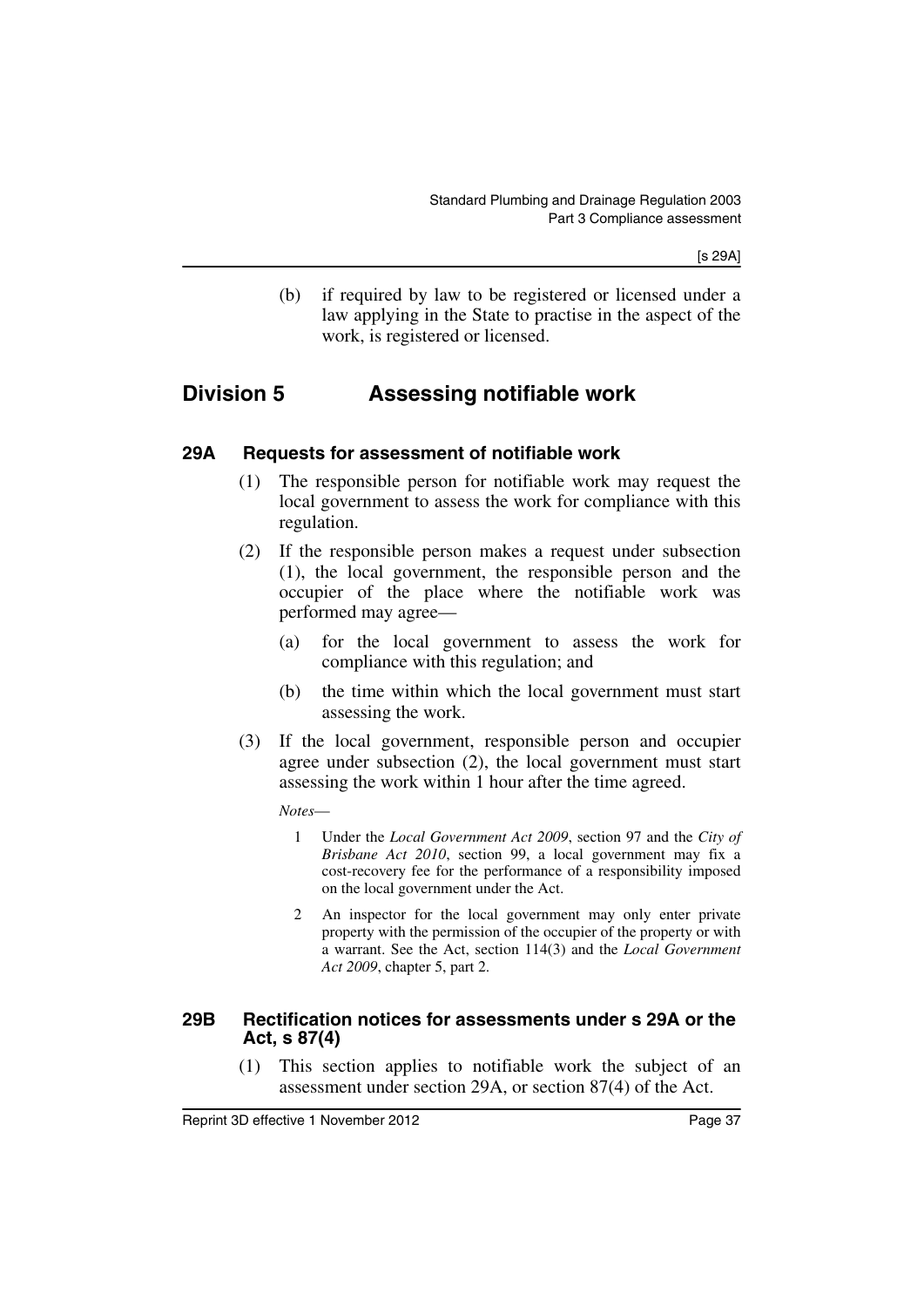#### [s 29B]

- (2) If the local government reasonably believes the work does not comply with this regulation, the local government may give the responsible person for the work written notice (a *rectification notice*) of the action required to make the work comply.
- (3) However, if the council has been given notice under section 87 of the Act about the work, the local government may only give a rectification notice for the work within 12 months of the day notice of the work is given to the council.
- (4) The rectification notice must state the following—
	- (a) the action the local government considers necessary to make the work comply with this regulation (the *rectification work*);
	- (b) the rectification period;
	- (c) if the local government reasonably believes an assessment of the rectification work is required—that the responsible person must, before the end of the rectification period, request the local government to assess the rectification work;

*Note*—

See section 29A for requests for assessment of notifiable work.

(d) any conditions the local government considers reasonable;

*Example of a condition the local government may consider reasonable*—

a condition that the work not be covered until the local government has assessed the work

- (e) that the responsible person must comply with the notice unless the person has a reasonable excuse;
- (f) that it is an offence to fail to comply with the notice unless the responsible person has a reasonable excuse.
- (5) A person who is given a rectification notice must comply with the notice unless the person has a reasonable excuse.

Maximum penalty—20 penalty units.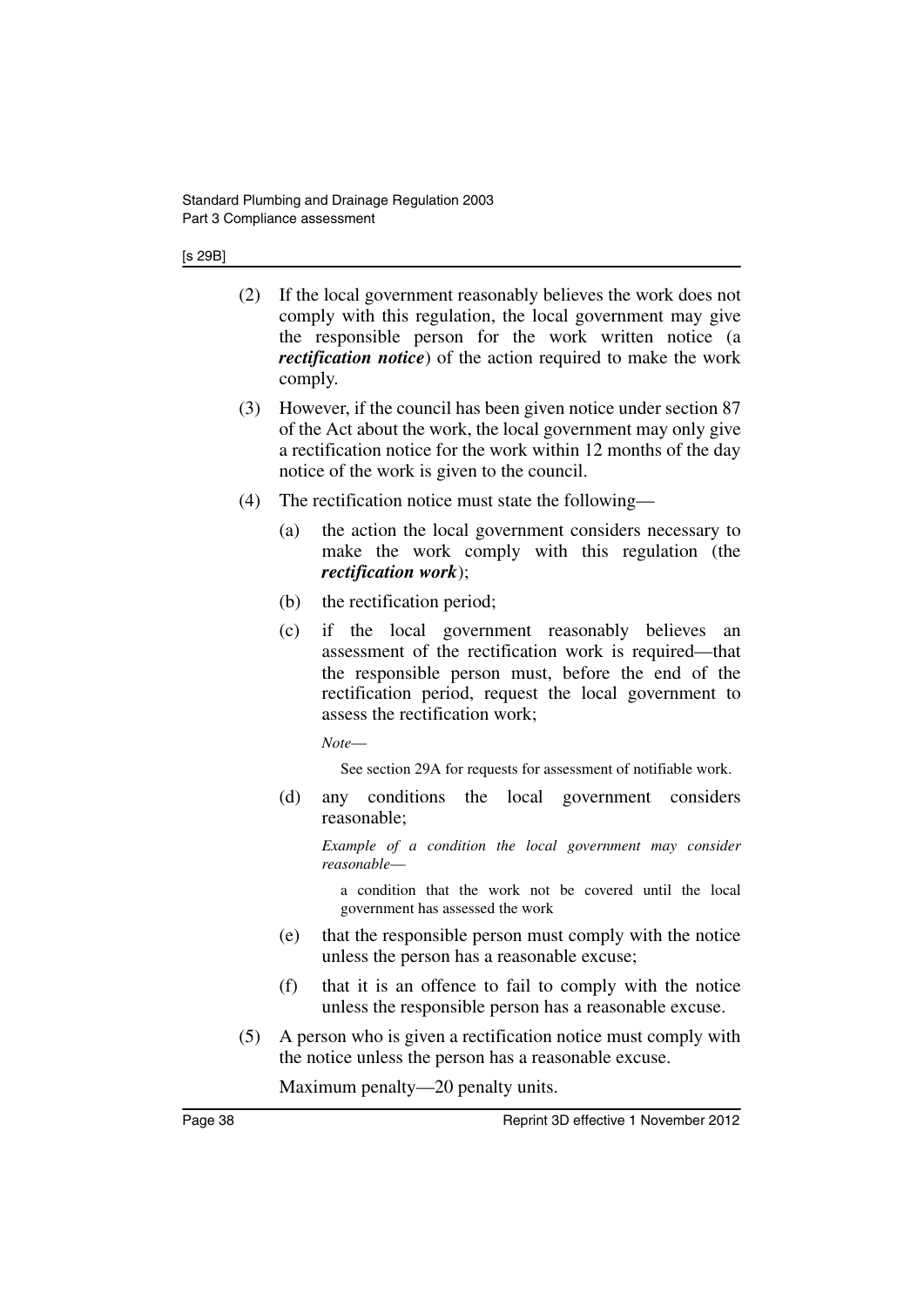- (6) If the local government decides to give a rectification notice the local government must also give the responsible person an information notice about the decision.
- (7) A decision to give a rectification notice is a decision under part 4 of the Act.

*Note*—

For appeals against the decision, see the *Sustainable Planning Act 2009*, chapter 7, part 2, divisions 6, 8 and 9.

(8) In this section—

*rectification period*, for a rectification notice, means the following period within which the responsible person for notifiable work the subject of the rectification notice must comply with the rectification notice—

- (a) if the local government and the responsible person have agreed on a period within which the responsible person must comply with the rectification notice—the period agreed;
- (b) otherwise—the period the local government allows that is at least 5 business days.

# **Part 4 Product certification**

### **30 Certified items to be used**

(1) A person must not install or use a plumbing or drainage item in plumbing or drainage if the item is not a certified item.

Maximum penalty—20 penalty units.

- (2) A person commits an offence under subsection (1) for each plumbing or drainage item used or installed that is not a certified item.
- (3) However, subsection (1) does not apply to stop the continued use of a plumbing or drainage item—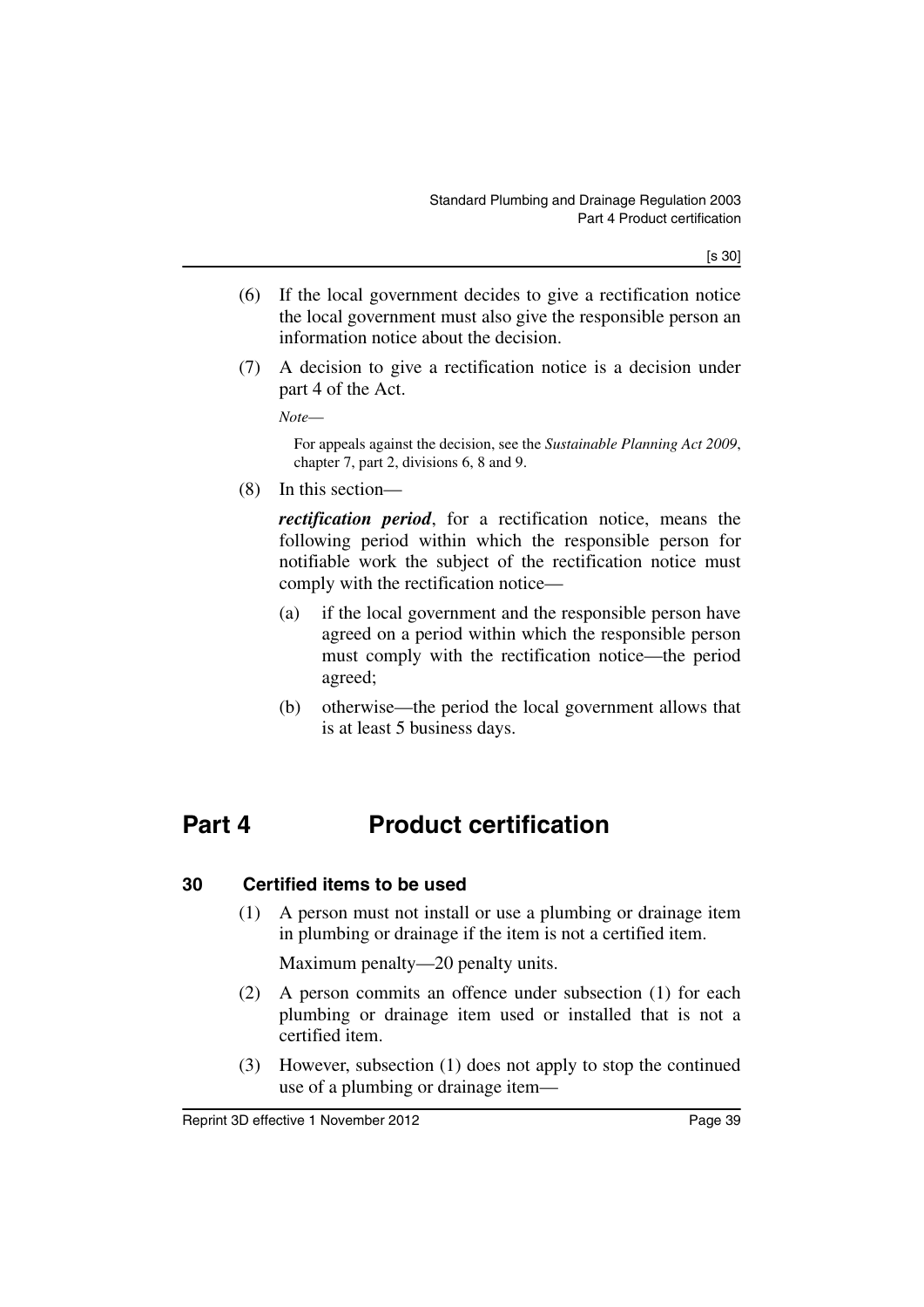- (a) in plumbing or drainage installed before the commencement of this section; or
- (b) if the local government is satisfied that use of the item is necessary for maintaining the plumbing or drainage in its original form and approves the continued use of the item.
- (4) For approving the continued use of a plumbing or drainage item under subsection (3)(b), the local government may require a person to have the item tested at the person's cost within a stated reasonable time and at a stated reasonable place.
- (5) This section is subject to section 31.

#### **31 Non-certified items allowed for fire service**

- (1) A person may install or use a plumbing or drainage item that is not a certified item if the item is—
	- (a) part of a fire service that is installed and used solely for fire fighting; and
	- (b) if the fire service is connected to a water service provider's infrastructure—installed downstream of a testable backflow prevention device; and
	- (c) tested in accordance with a specified test method endorsed by a JAS-ANZ certification body; and
	- (d) listed for the specific use in a fire service by—
		- (i) a nationally or internationally recognised body for testing and approving fire services; or

*Examples*—

- 1 Scientific Services Laboratory
- 2 Underwriters Laboratories
- 3 Factory Mutual
- 4 Loss Prevention Council
- (ii) a JAS-ANZ certification body; and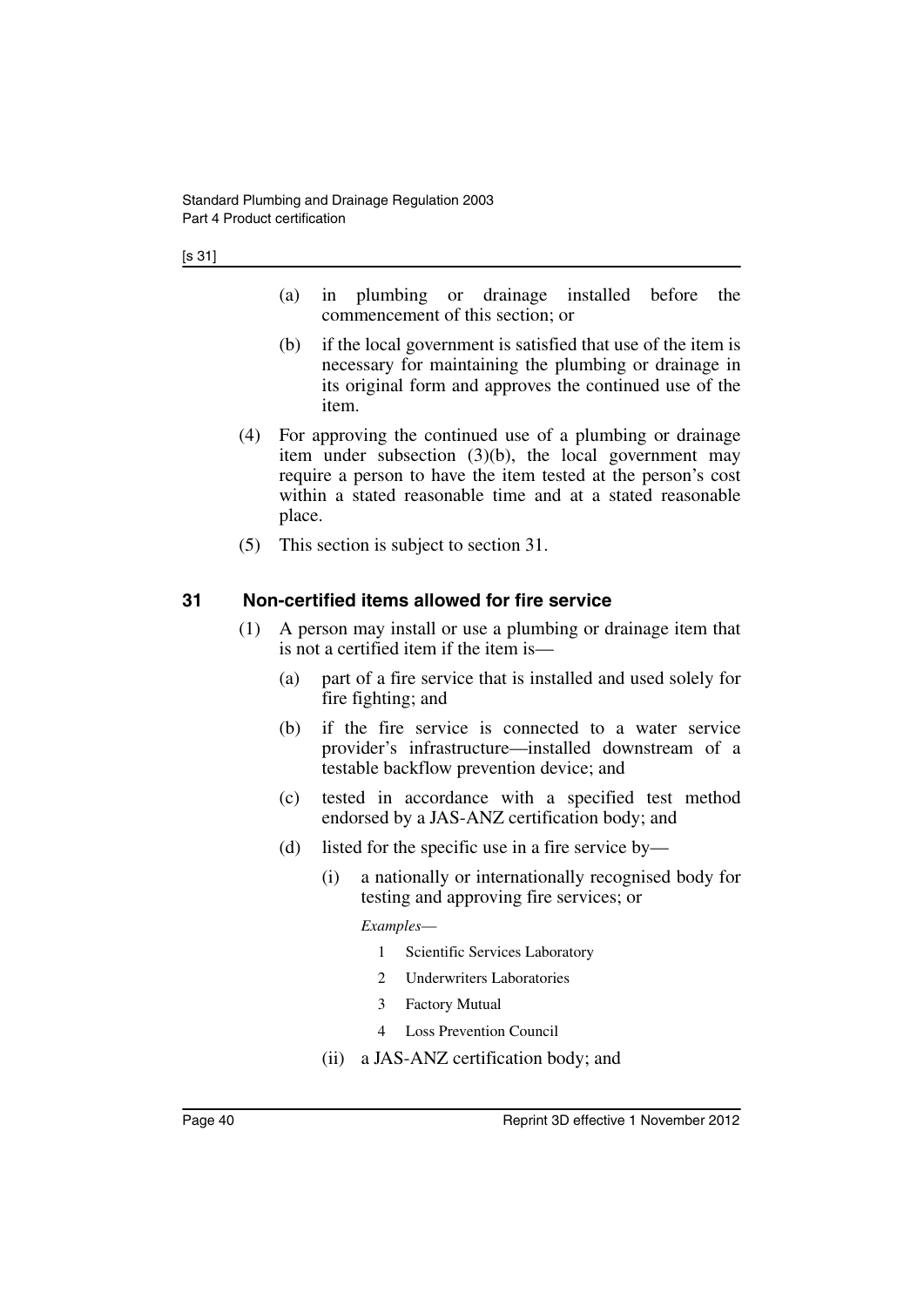*Example*—

A pipe listed for use in a fire sprinkler system is not suitable for use in a fire hydrant installation unless the pipe is also listed for that specific use.

(e) marked in accordance with a scheme endorsed by a JAS-ANZ certification body.

Maximum penalty—20 penalty units.

- (2) A testable backflow prevention device mentioned in subsection  $(1)(b)$  is not required to be a certified item if it is tested in accordance with the QPW code, part 6.
- (3) In this section—

*JAS-ANZ* means the Joint Accreditation System of Australia and New Zealand that was declared under the *Joint Accreditation System of Australia and New Zealand (Privileges and Immunities) Regulations 1998* (Cwlth) to be an international organisation to which the *International Organisations (Privileges and Immunities) Act 1963* (Cwlth) applies.

*JAS-ANZ certification body* means a certification body registered by JAS-ANZ for providing product certification systems.

*testable backflow prevention device* includes a testable single check valve.

### **32 Unsuitable apparatus, fittings, materials and pipes**

If an inspector is satisfied that a plumbing or drainage item is unsuitable for use in particular circumstances, the local government may—

- (a) require that the item is not installed or used in the circumstances; and
- (b) approve the installation or use of—
	- (i) the item, but with a protective coating, lining or wrapping for the item; or
	- (ii) another plumbing or drainage item.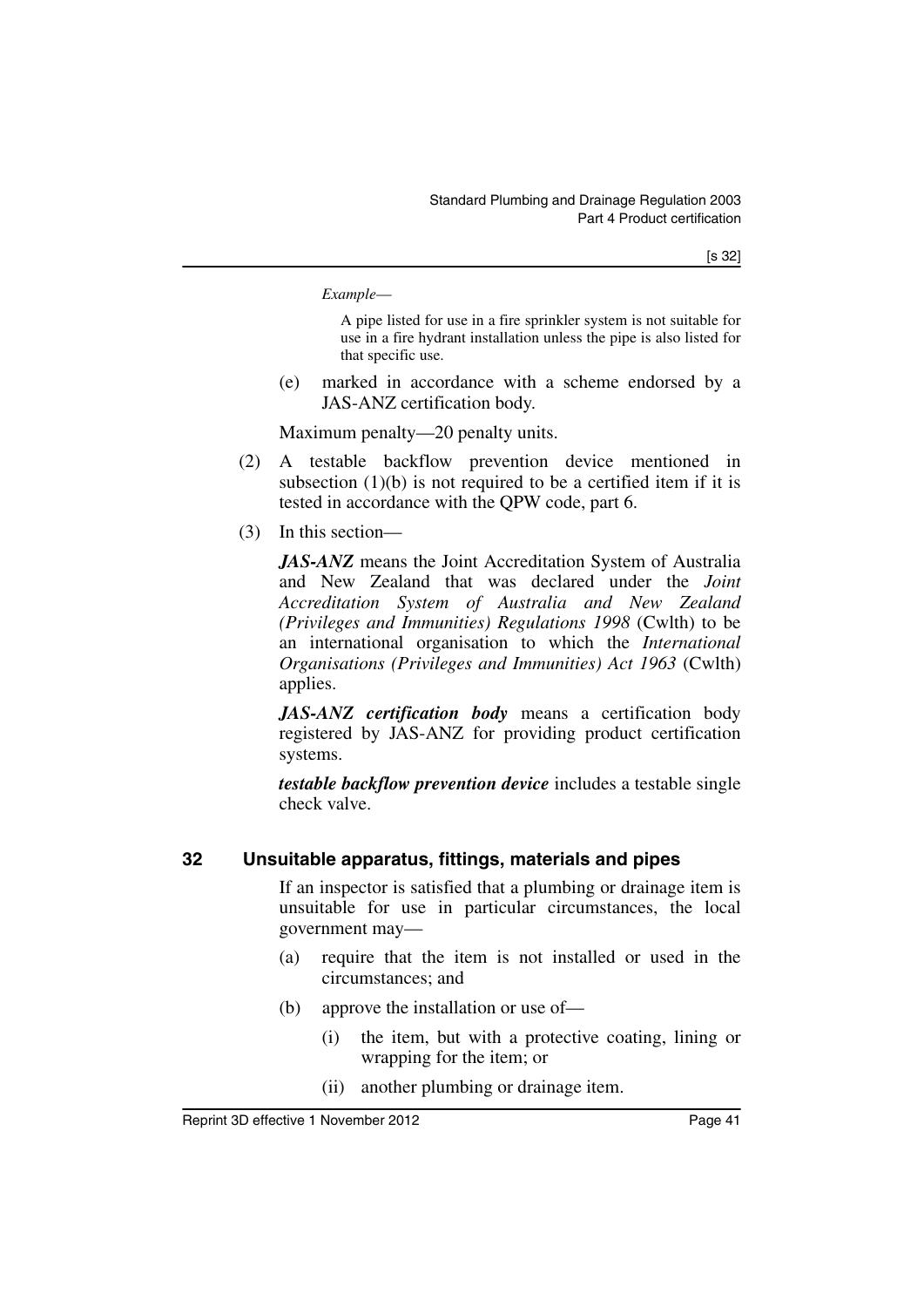[s 33]

*Example of an unsuitable plumbing or drainage item*—

a polyethylene pipe installed below ground level if there are petrochemicals in the ground

## **Part 5 Installations on premises**

### **Division 1 Supply pipes and drains**

#### **33 Disconnection of supply pipes and sanitary drains**

If a supply pipe or sanitary drain is no longer needed because an installation on premises is dismantled, the owner of the premises must take all reasonable steps to ensure that—

- (a) all apparatus and fittings are disconnected from the supply pipe or sanitary drain; and
- (b) each opening to the supply pipe or sanitary drain is sealed with a plug.

Maximum penalty—20 penalty units.

*Note*—

See the *Water Supply (Safety and Reliability) Act 2008*, section 191 (Connecting to or disconnecting from service provider's infrastructure without approval) for the requirement that a person must not, without the written consent of a service provider, disconnect from the service provider's infrastructure.

#### **34 Building supply pipe to water main standard**

(1) This section applies if a supply pipe for premises or a premises group is to be built and the local government believes on reasonable grounds that an ordinary supply pipe can not give an efficient water supply for the premises or premises group.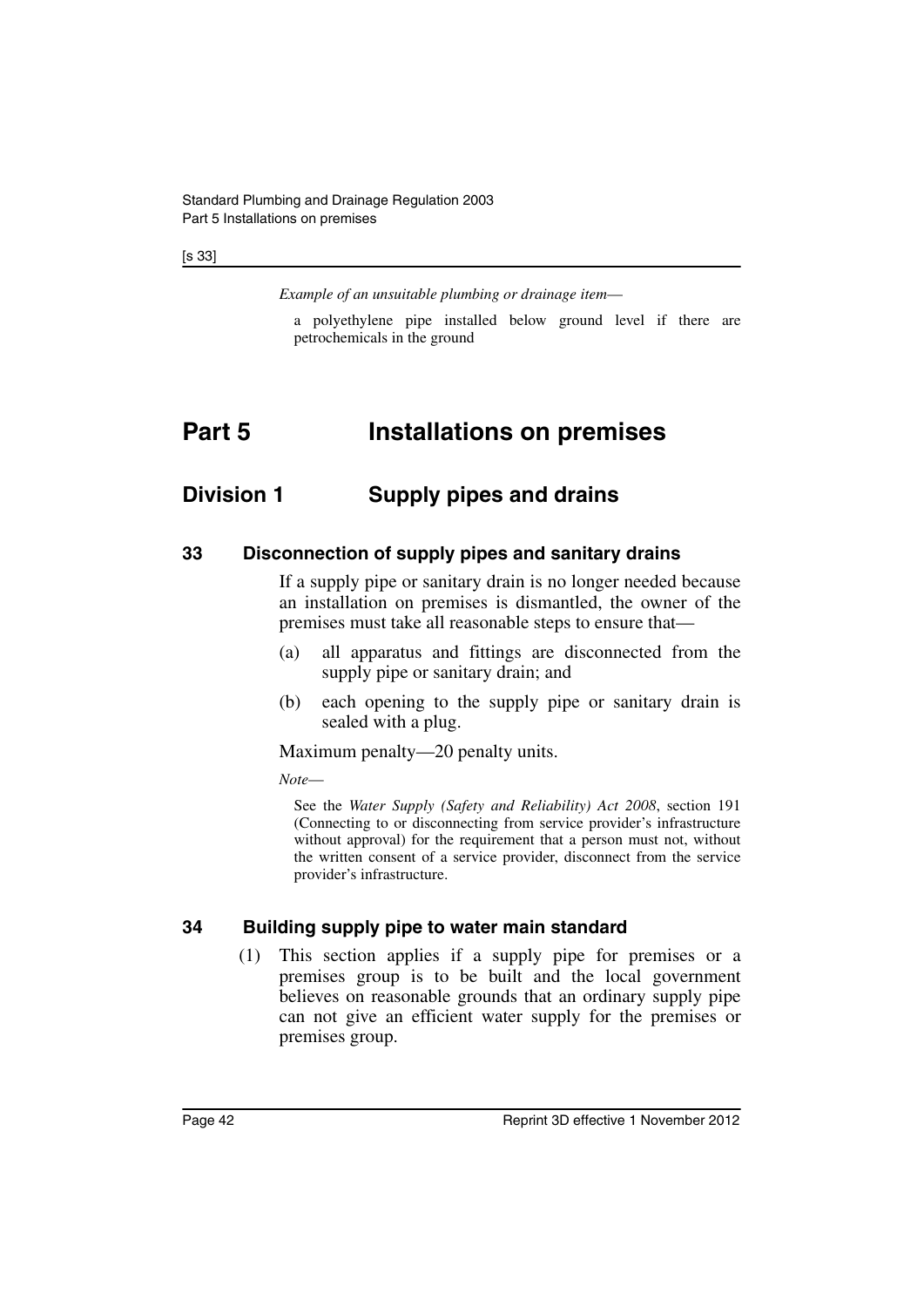#### *Example*—

An ordinary supply pipe may not give an efficient water supply to the campus of a tertiary educational institution that contains various detached buildings requiring a water supply.

- (2) For a supply pipe for premises, the local government may require—
	- (a) part or all of the supply pipe (the *premises main*) to be built to the standard of a water main; and
	- (b) the premises main to supply directly each separately occupied part of the premises; and
	- (c) the premises main to supply directly each fire service within the premises.
- (3) For a supply pipe for a premises group, the local government may require—
	- (a) a part of the supply pipe (the *premises group main*) to be built, in the way and to the extent directed by the local government, to the standard of a water main; and
	- (b) each separately occupied part of the premises group to be served directly by a supply pipe connected to the premises group main; and
	- (c) each separately occupied part of the premises group that is to have a fire service to be served directly by a fire service connected to the premises group main.
- (4) To remove any doubt, it is declared that—
	- (a) a private main is not the property of the local government or another service provider; and
	- (b) the local government or other service provider is not responsible for the maintenance of the private main downstream from the connection point for the private main.
- (5) A supply pipe or fire service connected as required under subsection  $(2)(b)$  or  $(c)$  or  $(3)(b)$  or  $(c)$  must be fitted with an isolating valve.
- (6) In this section—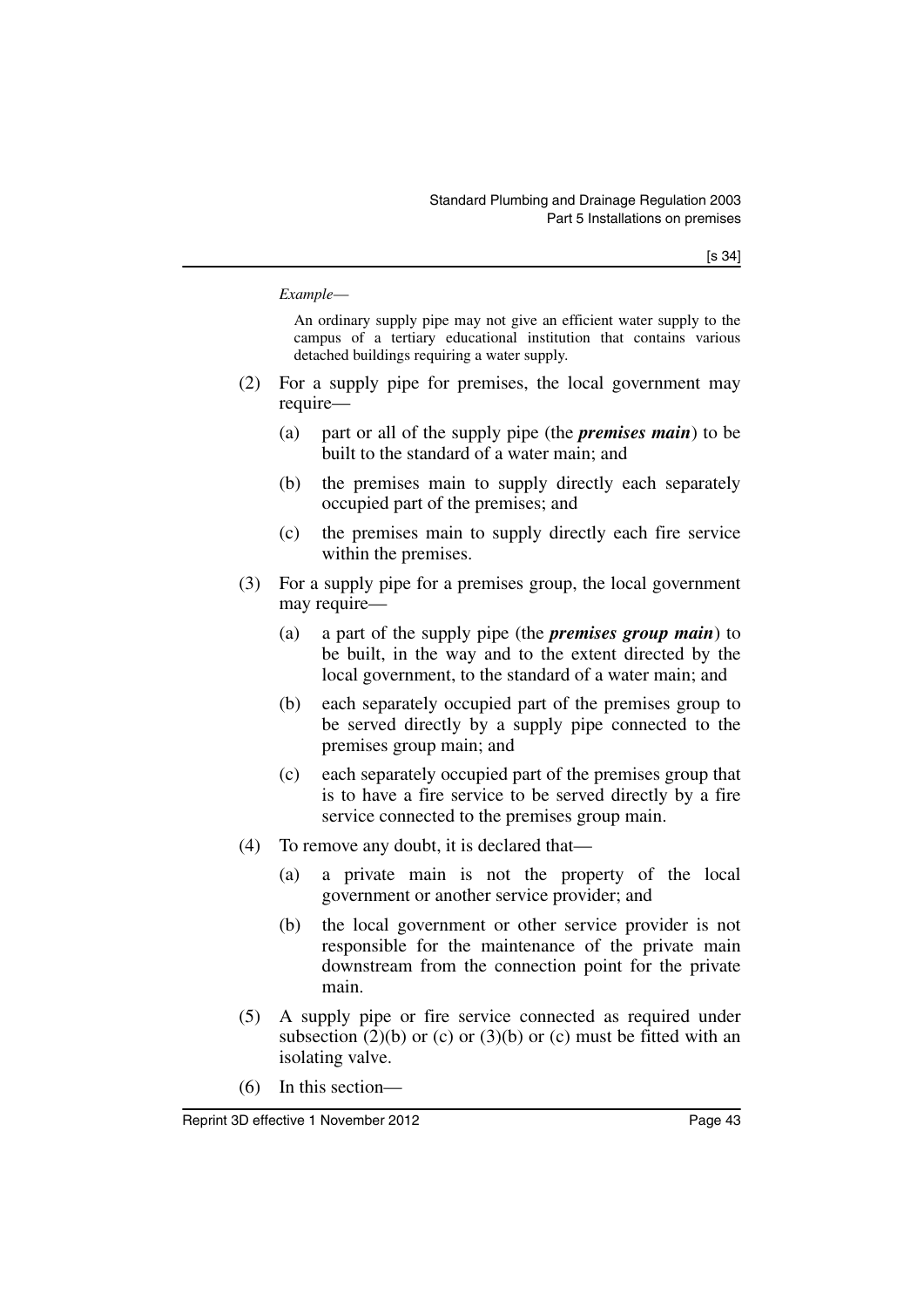[s 35]

*premises group* includes a proposed premises group.

*private main* means the premises main or the premises group main.

### **35 Building sanitary drain to sewerage system standard**

(1) This section applies if sanitary drainage for premises or a premises group is to be built and the local government believes on reasonable grounds that drainage alone can not give efficient drainage for the premises.

*Example*—

Drainage alone may not give an efficient drainage to the campus of a tertiary educational institution that contains various detached buildings required to be connected to drainage.

- (2) For sanitary drainage for premises, the local government may require the building of a sewer for the premises (the *premises sewer*) that is to the standard of a sewer forming part of the local government's or another service provider's sewerage system.
- (3) For sanitary drainage for a premises group, the local government may require a sewer for the premises group (the *premises group sewer*) be built to the standard of a sewer forming part of the local government's or another service provider's sewerage system.
- (4) To remove any doubt, it is declared that—
	- (a) a private sewer is not the property of the local government or another service provider; and
	- (b) the local government or other service provider is not responsible for the maintenance of the private sewer downstream from the connection point for the private sewer.
- (5) In this section—

*private sewer* means the premises sewer or the premises group sewer.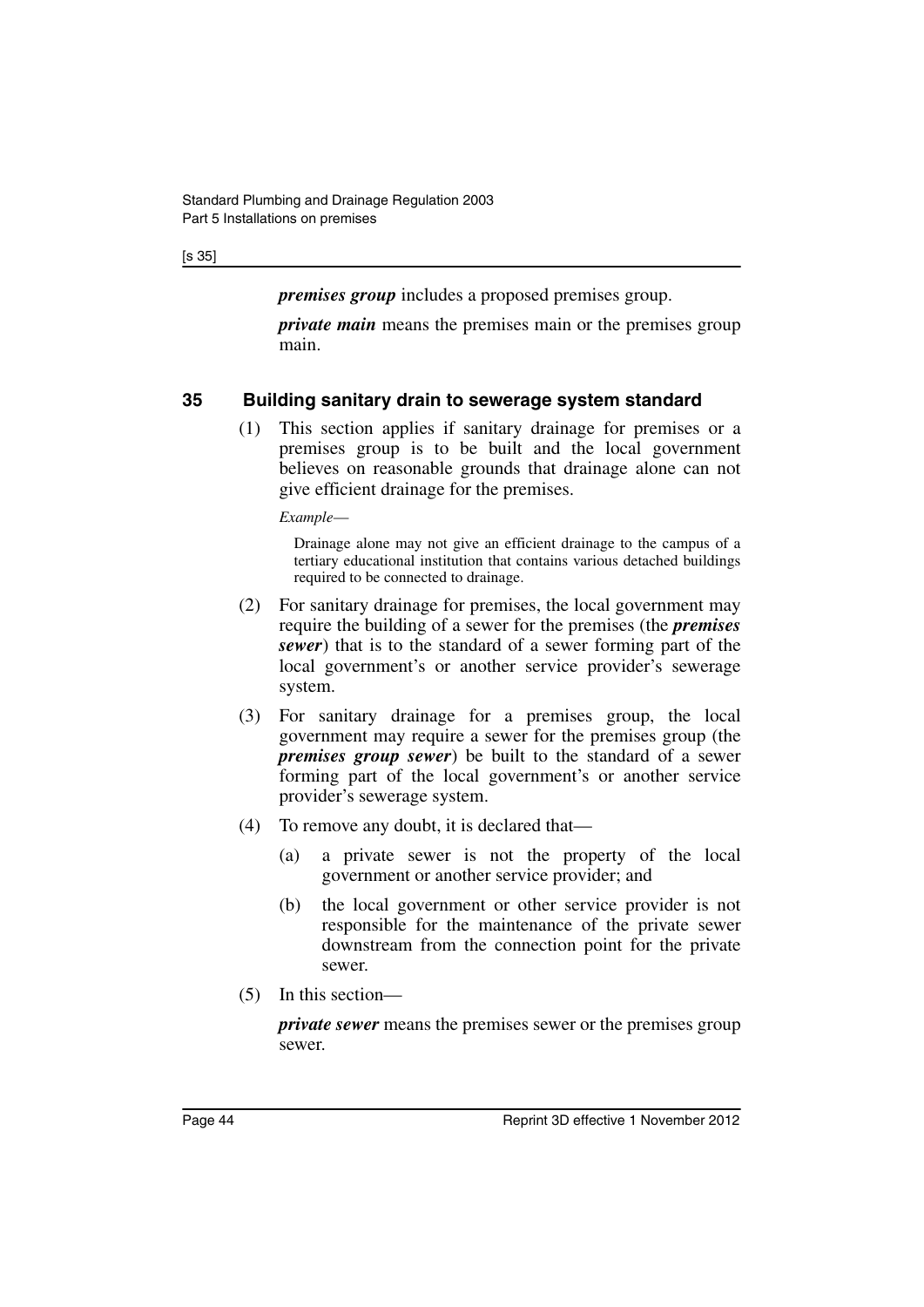[s 36]

## **Division 2 Backflow prevention devices**

#### **36 Installing backflow prevention devices**

- (1) An appropriate backflow prevention device must be installed on premises if pollution of the water supply on the premises or the water service provider's water service to the premises has been, or could be, caused by the plumbing on the premises.
- (2) In this section—

*appropriate backflow prevention device* means a backflow prevention device that is specified for the particular circumstances under the applied provisions.

### **37 Inspection and testing of backflow prevention devices**

A person who, under section  $117(2)(c)$  of the Act, inspects or tests a backflow prevention device must, within 10 business days after inspecting or testing the device, give the local government written results of the inspection or test.

Maximum penalty—10 penalty units.

#### **38 Testable backflow prevention devices**

- (1) A local government must implement and maintain a program for its local government area for the registration, maintenance and testing of testable backflow prevention devices installed in the area.
- (2) The local government, or an entity authorised by the local government, must keep a register of the testable backflow prevention devices.
- (3) An owner of an installed testable backflow prevention device must—
	- (a) register the device with the local government or entity; and
	- (b) at least once each year, have the device inspected or tested by a person who is licensed to do the work.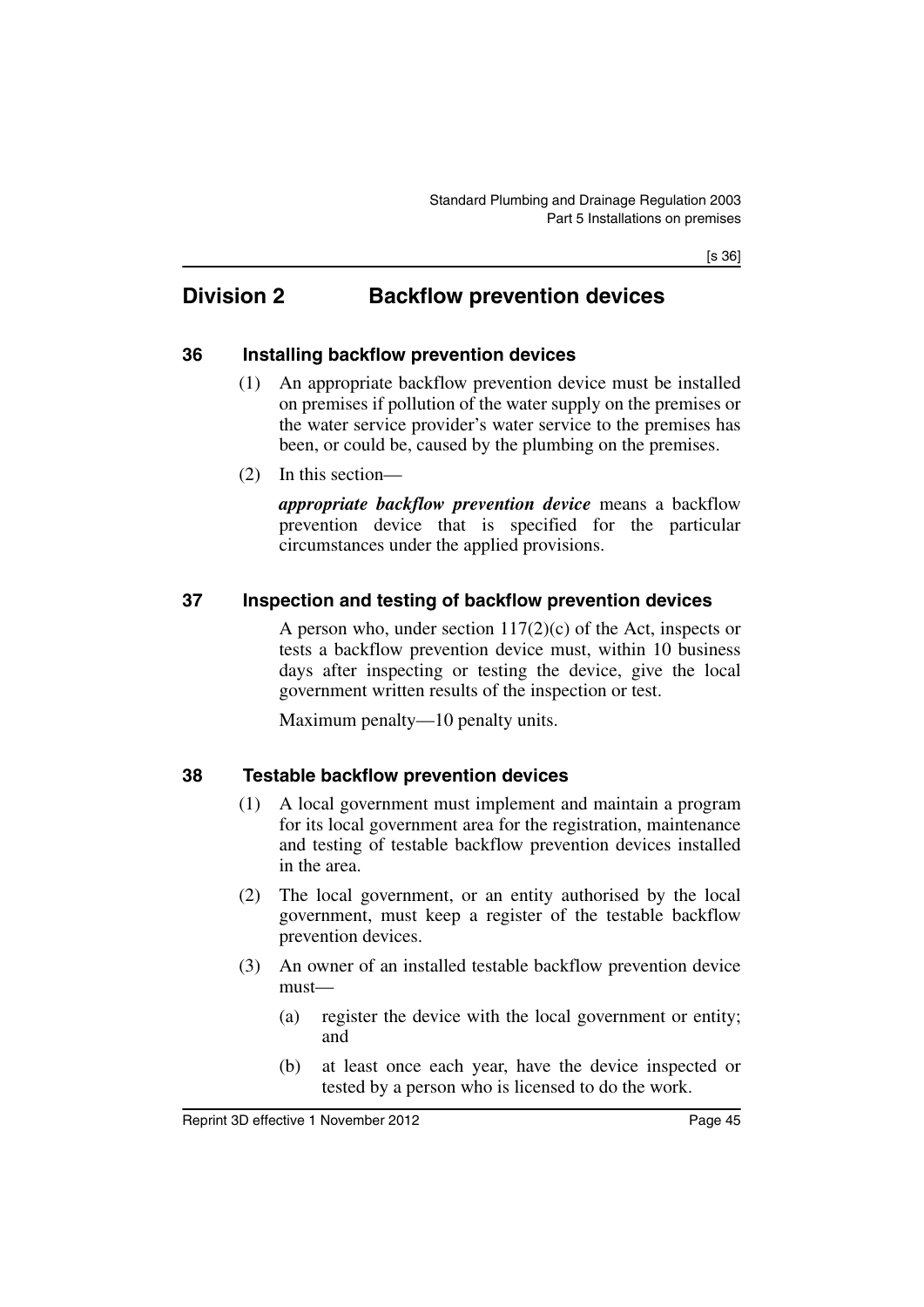[s 39]

Maximum penalty—20 penalty units.

(4) A person who inspects or tests a testable backflow prevention device must, within 10 business days after inspecting or testing the device, give the local government written results of the inspection or test in the approved form.

Maximum penalty—10 penalty units.

## **Division 3 Arrestors**

### **39 Requirements for grease arrestors**

- (1) A grease arrestor on premises must—
	- (a) be installed in an accessible position, preferably outside a building, and as close as practicable to the appliance or fixture the arrestor serves; and
	- (b) have a childproof cover or, if it is in an area subject to motor vehicle traffic, a suitable heavy duty cover; and
	- (c) if the arrestor is installed inside a building and in an area used for food preparation—
		- (i) have a cover that is airtight; and
		- (ii) have its arrestor chamber fitted with a vent of a size of at least 50mm; and
	- (d) have a capacity below the invert of the outlet of at least twice the total capacity of the appliances and fixtures connected to it or, if the local government requires a larger capacity for the arrestor, the larger capacity; and
	- (e) have inlet and outlet ventilation of the standard for sanitary plumbing.
- (2) The following must be fitted with a trap—
	- (a) an appliance or fixture discharging to the arrestor;
	- (b) the arrestor outlet.
- (3) The size of the arrestor outlet must be at least 100mm.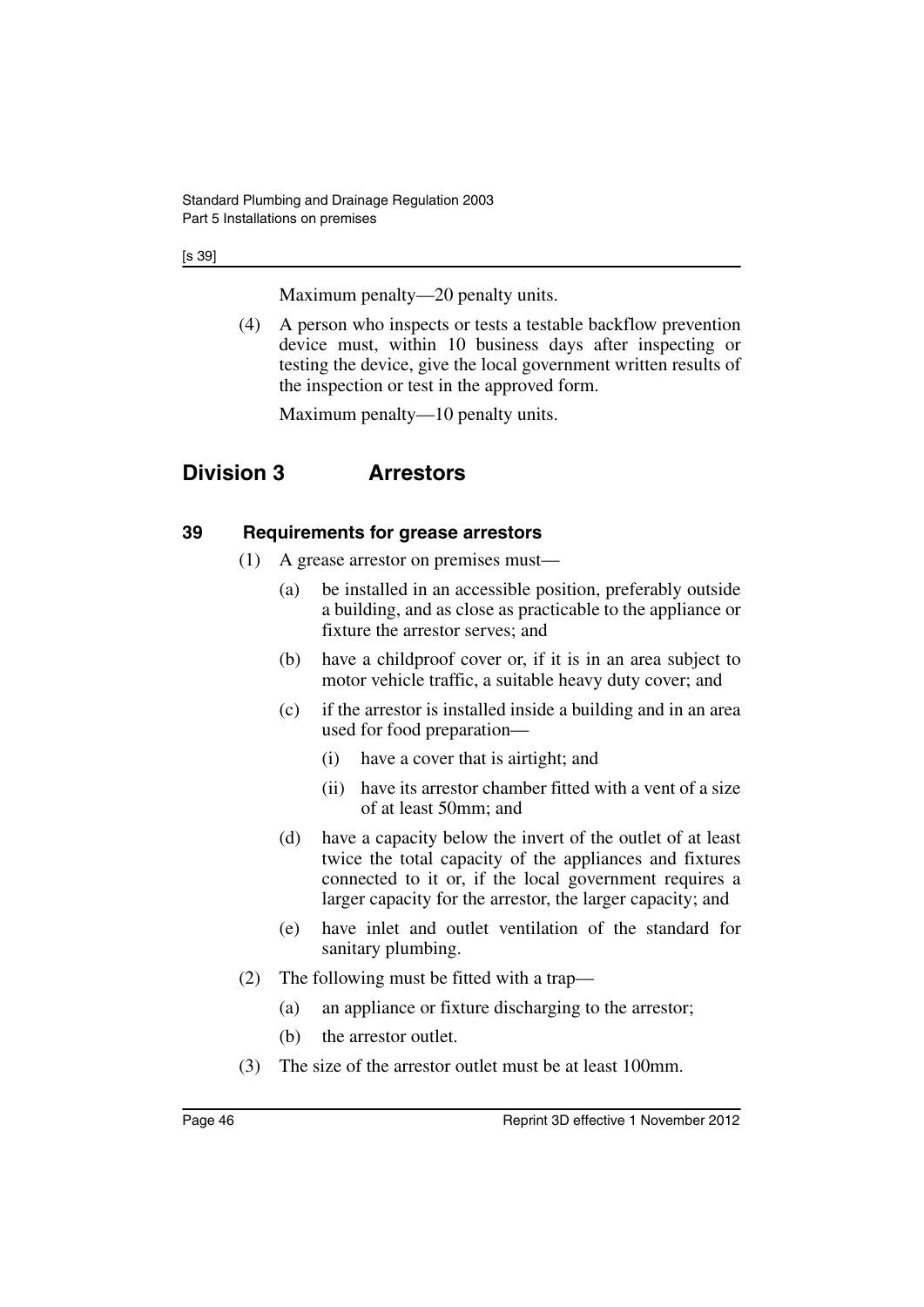- (4) The clean-out point for the arrestor must be accessible.
- (5) The distance from the top of the arrestor to the outlet invert must be at least half the depth of the arrestor below the outlet invert.
- (6) The outlet invert level of the arrestor must be at least 50mm below the inlet invert level.
- (7) Any outlet pipe from the arrestor must—
	- (a) be of a diameter approved by the local government; and
	- (b) have a cross-sectional area of at least the combined cross-sectional areas of the incoming waste pipe.
- (8) The design and location of the ventilation for the arrestor must be as approved by the local government.
- (9) In approving the design and location of the arrestor's ventilation under subsection (8), the local government must have regard to the arrestor's design and the location of trap water seals in the arrestor.

#### **40 Connection of appliances and fixtures to grease arrestors**

- (1) If an appliance or fixture is connected to a grease arrestor in a way that complies with this section, the appliance or fixture is not required to be separately vented in the way required under the applied provisions.
- (2) The connecting pipe must be as short and direct as possible but, if its size is 50mm or less, it must not be longer than 2.5m.
- (3) If the appliance or fixture is for collecting greasy discharges from floor areas, it must be connected to the inlet pipe of the arrestor in 1 of the following ways—
	- (a) separately and uninterrupted by a trap water seal or air gap;
	- (b) in combination through a 100mm or larger pipe with an upstream vent.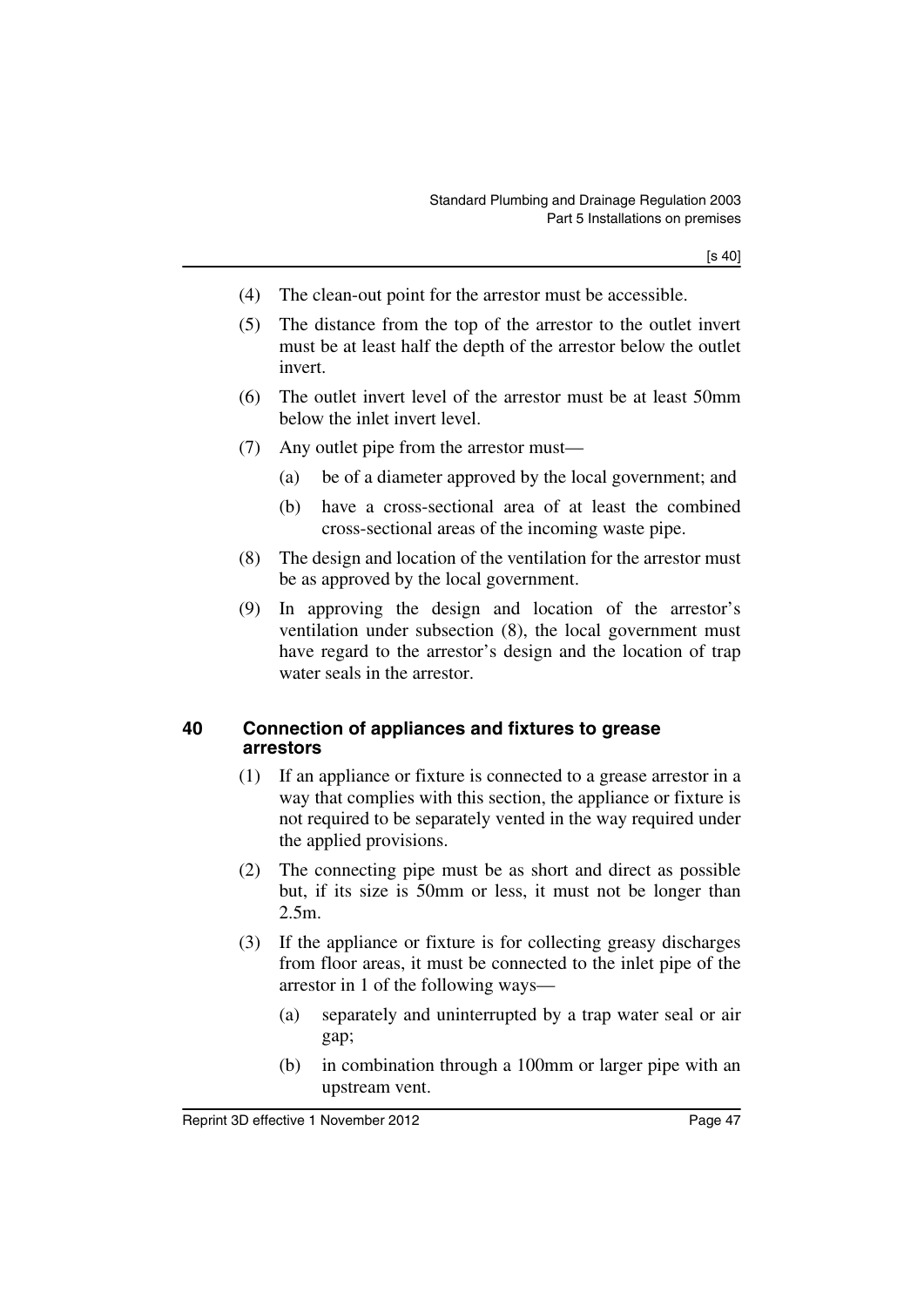[s 41]

## **Division 4 Other installations for plumbing**

### **41 Air cooling equipment**

- (1) Air cooling equipment may be connected to a supply pipe only if—
	- (a) the local government has approved the connection; and
	- (b) the equipment is fitted with the means of recovering and recycling water or with a backflow prevention device that is suitable for the purpose.
- (2) Subsection (1) does not apply to air cooling equipment if—
	- (a) the air cooling equipment is in the form of a domestic evaporative air conditioner; and
	- (b) the local government has approved the connection and use of the equipment.
- (3) The local government may give an approval under subsection (2) only if the local government is satisfied that it is reasonable in the circumstances to allow the equipment's use.

### **42 Engines**

Water must not be supplied to an engine directly from a supply pipe.

### **43 Fire services**

A fire service must not be extended other than for a fire service purpose.

### **44 Hydraulic powered equipment**

- (1) Hydraulic powered equipment may be connected to a supply pipe only if—
	- (a) the local government has approved the connection; and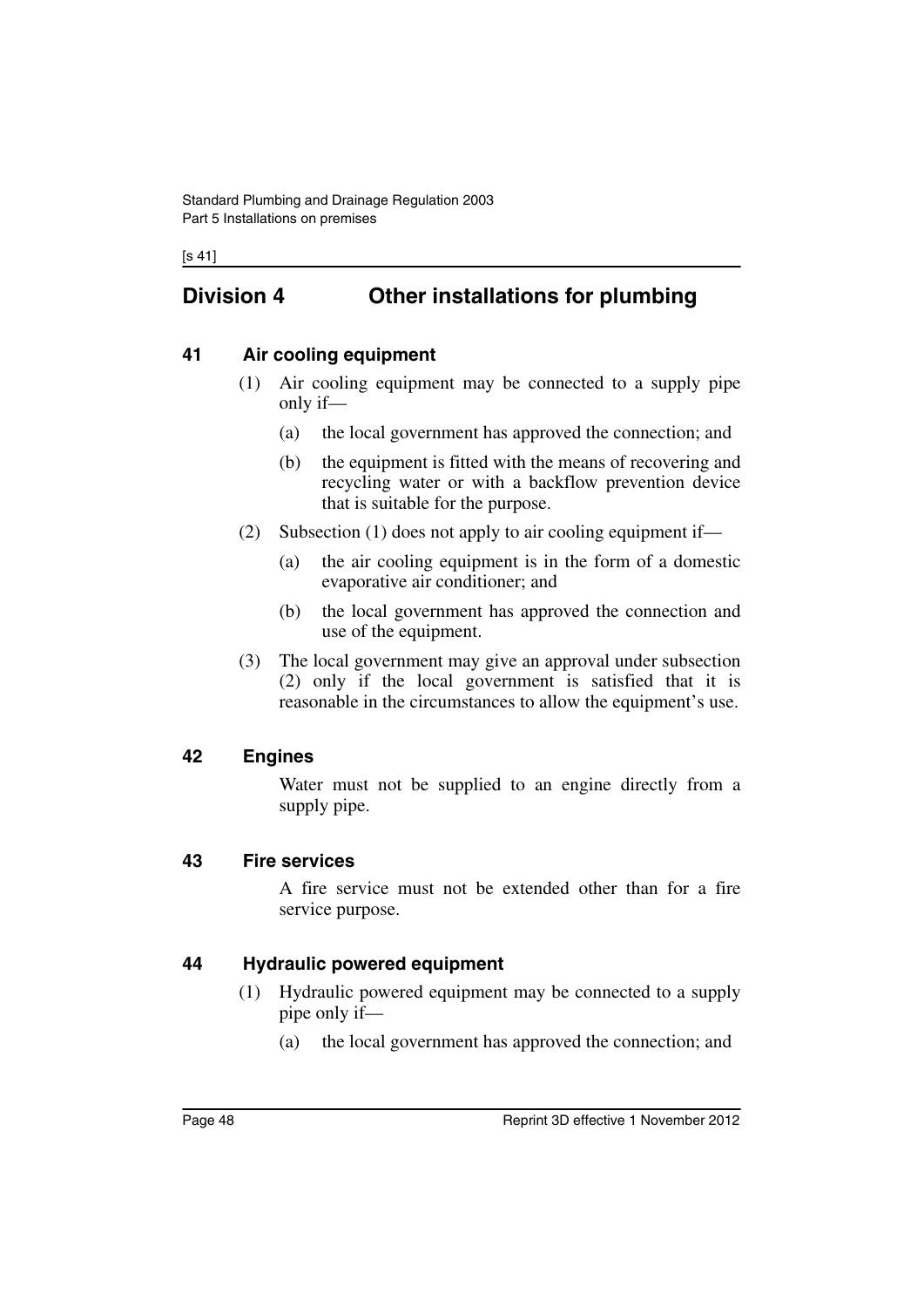[s 45]

- (b) the equipment is fitted with the means of recovering and recycling water or with a backflow prevention device that is suitable for the purpose.
- (2) Subsection (1) does not apply to hydraulic powered equipment if—
	- (a) the hydraulic powered equipment is in the form of a domestic water lift; and
	- (b) the local government has approved the connection and use, on premises occupied by a disabled person, of the equipment.
- (3) The local government may give an approval under subsection (2) only if the local government is satisfied there is no other practical or economic way of giving mobility to the disabled person.
- (4) In this section—

*hydraulic powered equipment* means plant, apparatus or machinery using water supply for hydraulic power.

#### **45 Water storage tanks**

- (1) A pipe carrying water supplied by the local government or other service provider must not, without a local government's written approval—
	- (a) be connected to a water storage tank used to store water obtained from another source; or
	- (b) be discharged into a water storage tank used to store water obtained from another source.
- (2) If the local government gives an approval under subsection (1), a backflow prevention device must be installed on the pipe carrying the water supplied by the local government.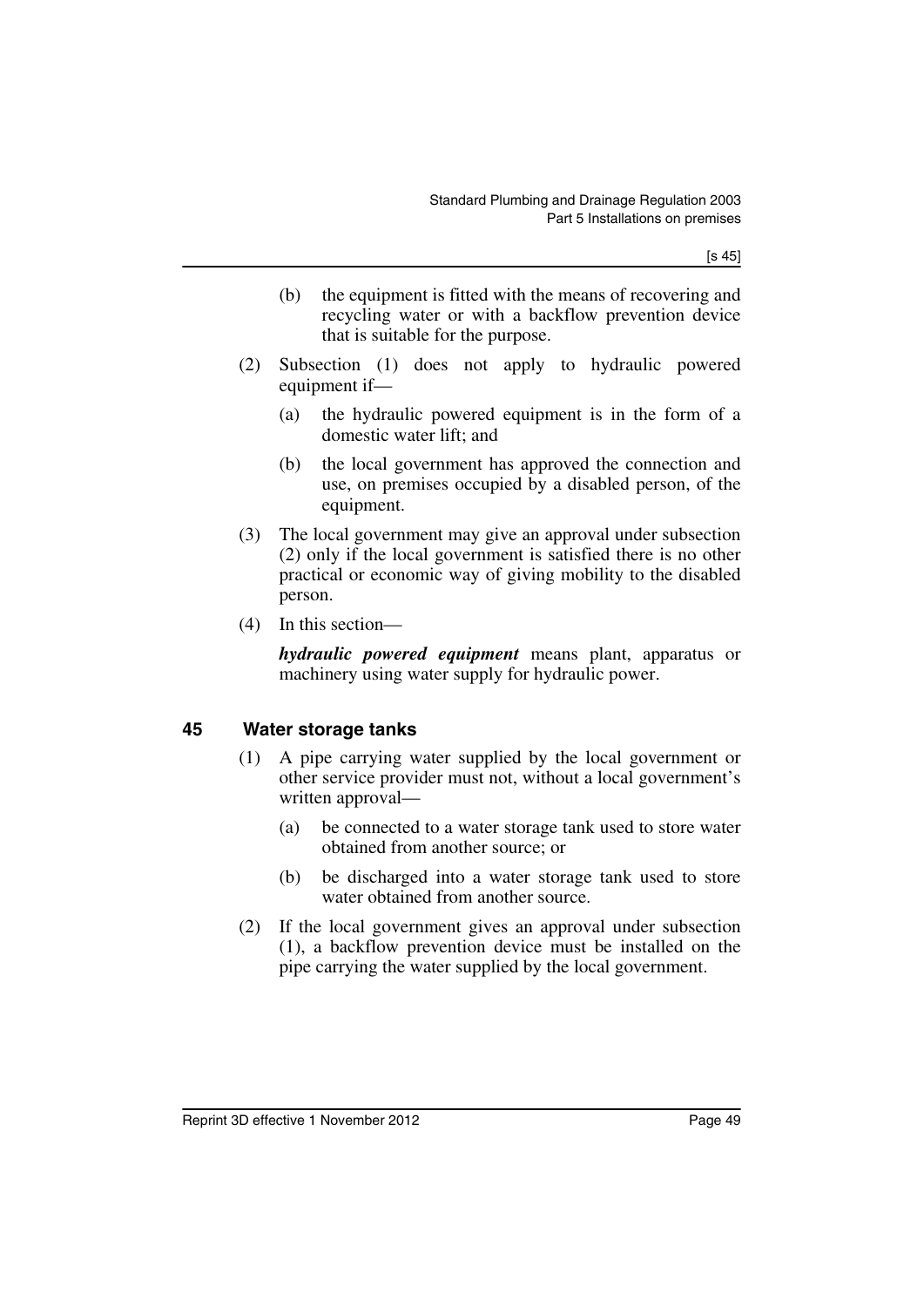## **Division 5 Other installations for drainage**

#### **46 Bedpan washers and sanitisers**

- (1) A pressurised steam bedpan washer installed and used on premises must, to the extent that it is reasonably practicable, comply with this section.
- (2) The washer must—
	- (a) be directly connected to a drain or soil stack; and
	- (b) have its own steam relief vent or another way of relieving pressure in the washer to prevent traps blowing if the pressure rises above 0.35kPa.
- (3) Soil stacks, soil pipe vents and steam relief vents for the washer must not be made from thermoplastic pipe.
- (4) A steam relief vent for the washer must have a size of at least 40mm and end above the roof of the building it is in.
- (5) A branch steam relief vent for the washer must be graded downwards at its point of connection to the main steam relief vent for the washer to give an invert fall equal to half the branch steam relief vent's diameter.
- (6) The main steam relief vent for the washer must discharge condensate to a sanitary drain by—
	- (a) connection to a disconnector gully; or
	- (b) if there is 1 other bedpan washer, or if there are 2 or more other bedpan washers, on the premises and all are connected—the interconnection of the base of the main steam relief vent to the fixture trap riser of the lower or lowest of all the connected bedpan washers.
- (7) The points of connection to the main steam relief vent must be at least 300mm above the washers if—
	- (a) there are 2 or more bedpan washers on the premises; and
	- (b) the steam relief vents from the washers are interconnected.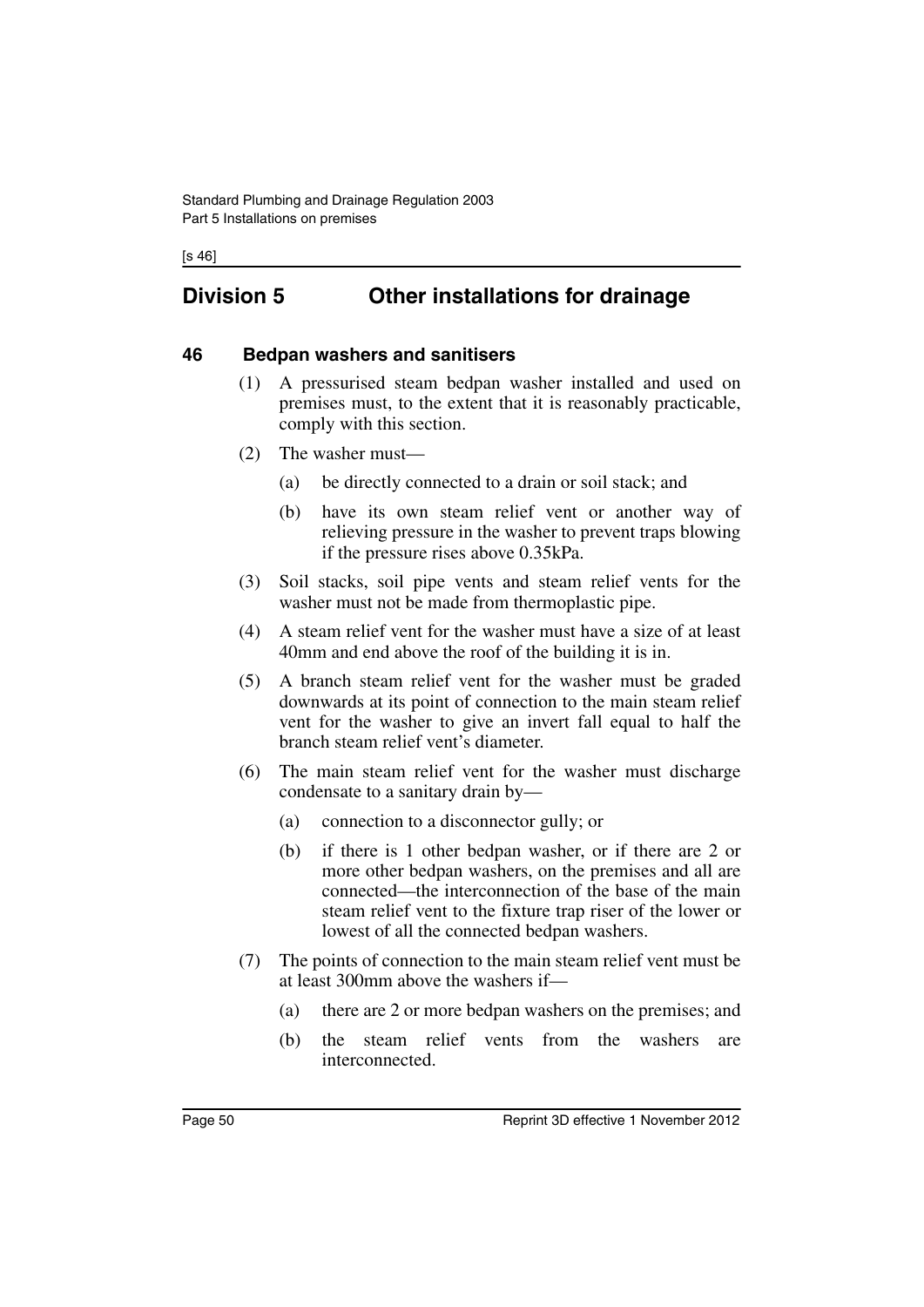### **47 Fixtures in basements and cellars**

- (1) A water closet pan, urinal or another fixture must not be installed in a part of premises below the level of the sewer or on-site sewerage facility for the premises unless the local government's approval has been obtained for the installation.
- (2) The local government may give an approval under subsection (1) only if it is satisfied on reasonable grounds that there is adequate provision for lifting waste water to the sewer or on-site sewerage facility and preventing sewage flowing back into the room.

### **48 Floor type urinals**

- (1) A floor type urinal must not be installed if the urinal, or the way the urinal is installed, does not comply with this section.
- (2) If the floor near the urinal is exposed to rainwater, sand, mud or anything else that may enter the urinal channel, the urinal must have a step in front of the channel.
- (3) The step must—
	- (a) be at least 400mm wide, measured from the inside face of the urinal channel; and
	- (b) have a tread of an impervious material graded to the urinal channel; and
	- (c) have a rise of at least 100mm but not more than 150mm.
- (4) The level of the floor or tread must be at least 25mm above the top of the urinal channel and the joint between the step and the urinal channel must be sealed with a flexible caulking compound.

### **49 Flushing bowl and pan room sinks**

- (1) A flushing bowl or pan room sink must not be installed if the bowl or sink, or the way the bowl or sink is installed, does not comply with this section.
- (2) A flushing bowl must—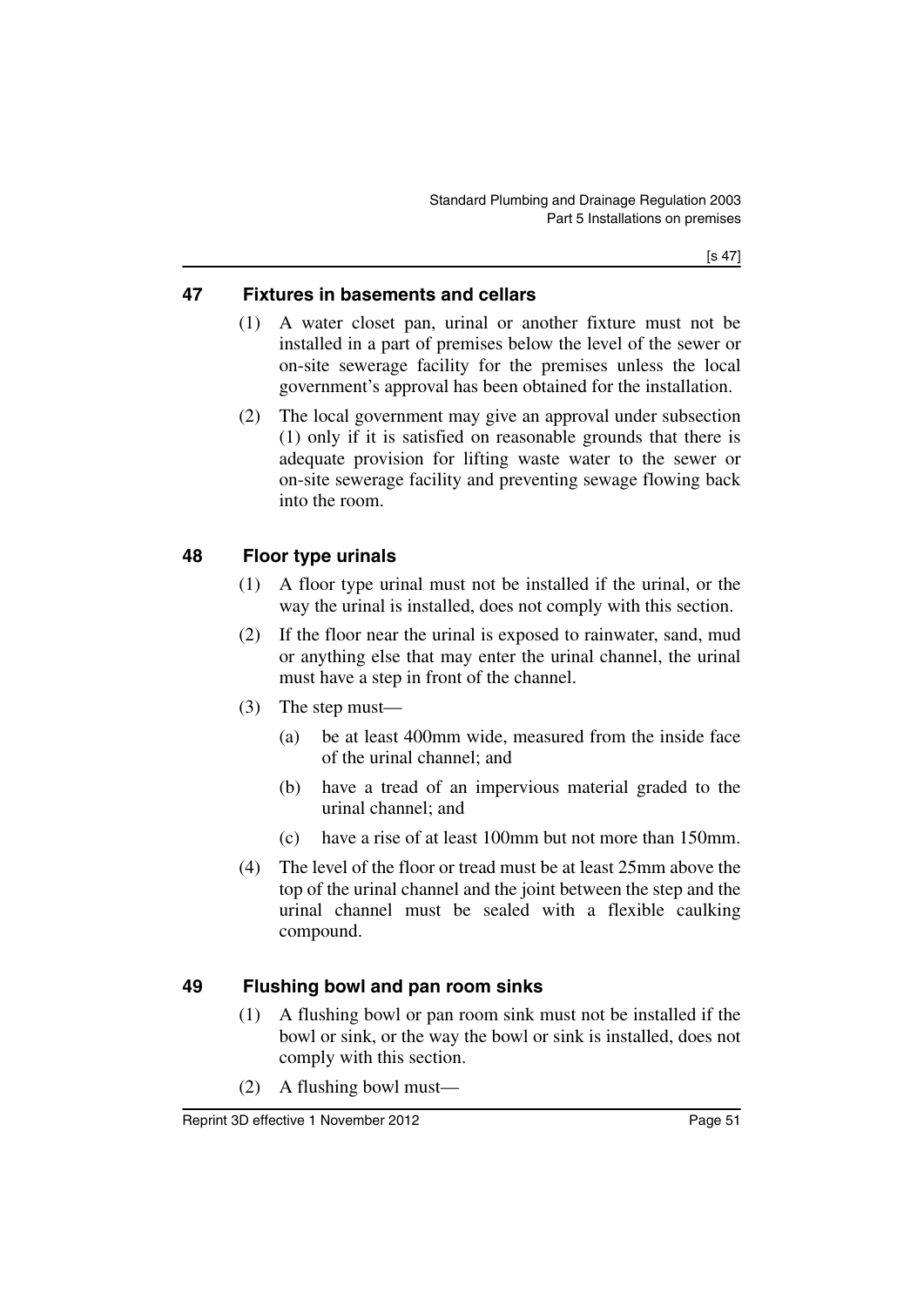- (a) have an integral trap of at least 80mm and a flushing apparatus; and
- (b) be directly connected to a sanitary drain or soil stack.
- (3) The waste pipe from the trap of a pan room sink may be connected to a vertical soil pipe from a flushing bowl trap only if the waste pipe is vented by a pipe of at least 50mm connected between the sink and the flushing bowl.
- (4) If there are 2 pan room sinks installed, and the waste pipes from the traps of the 2 sinks are connected to the vertical soil pipe from a flushing bowl trap, the vent must be connected between the sink outlets.
- (5) A pan room sink must connect directly to a drain or soil stack through traps and waste pipes of a size of at least 50mm.

### **50 Urinal installations**

- (1) A prefabricated urinal must not be installed if the urinal, or the way the urinal is installed, does not comply with this section.
- (2) The floor of the compartment or room containing the urinal must drain to a floor waste gully or the urinal channel, or directly through a trap to a sanitary drain or soil stack.
- (3) If the urinal is a slab urinal, it must—
	- (a) have a continuous channel at least 50mm deep and 150mm wide; and
	- (b) be graded at least 1:100 to the outlets.
- (4) If the urinal is a floor type urinal, the height of the slab above the top of the channel must be at least 960mm.
- (5) Edges and corners of urinal fixtures must be smoothly rounded to a radius of at least 13mm and the ends of the slab must return at least 250mm.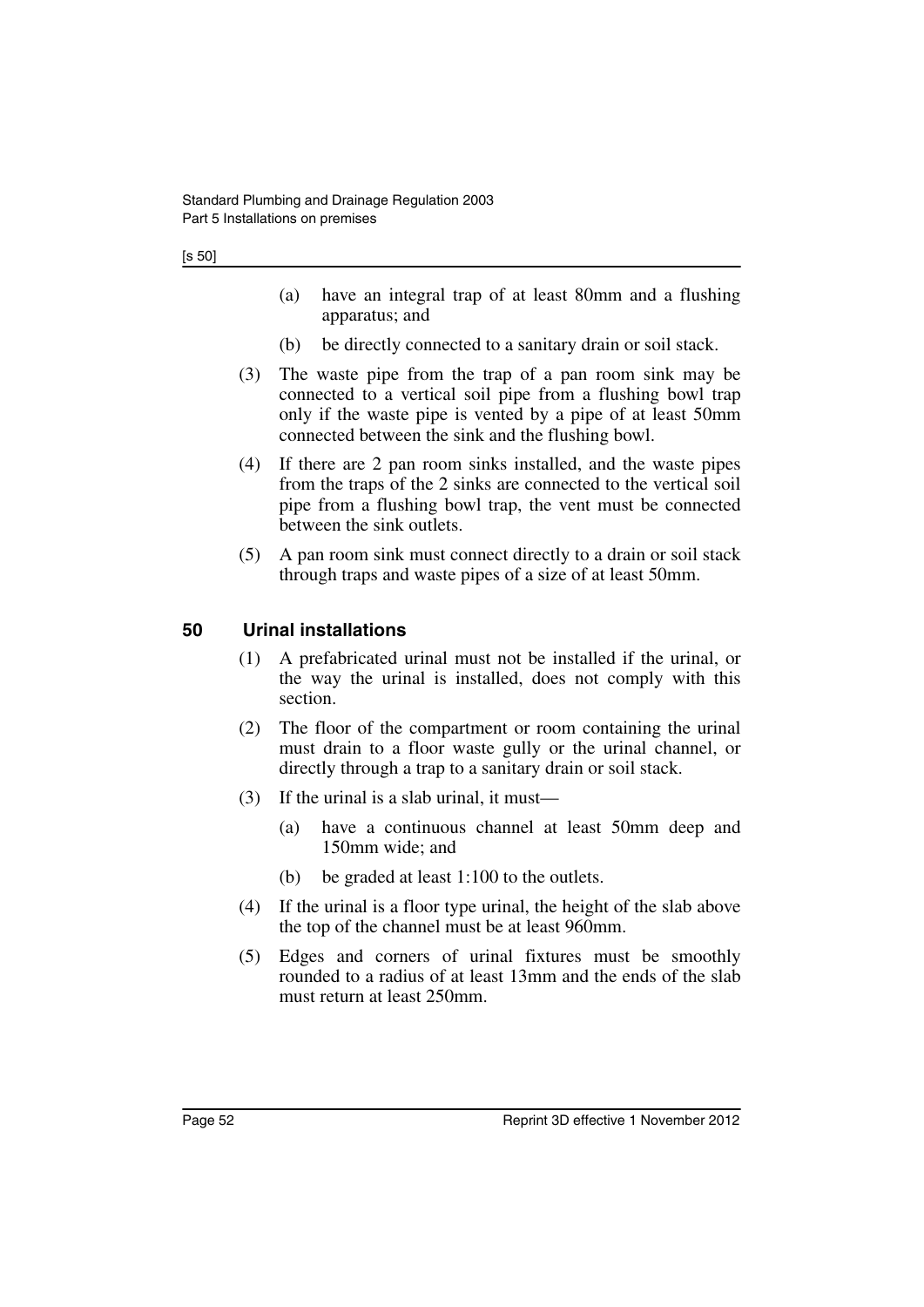[s 50A]

#### **50A Integrated basins and water closet (WC) cisterns**

- (1) An integrated system must not be installed if the integrated system, or the way the integrated system is installed, does not comply with this section.
- (2) An integrated system may only be installed in a building classified under BCA as a class 1a, 2 or 4 building.
- (3) Water supplied to the integrated system must be—
	- (a) potable water or rainwater; and
	- (b) supplied to the basin directly from the system tap when the toilet is flushed.
- (4) The basin must be attached to the top of the water closet (WC) cistern.
- (5) Water from the basin must be discharged directly into the water closet (WC) cistern.
- (6) Water from the water closet (WC) cistern must be discharged into a sanitary drain through the toilet pan.
- (7) In this section—

*integrated system* means a toilet that has, as an integral part, a basin that discharges greywater from the basin directly into the water closet (WC) cistern.

*system tap* means a tap connected to a supply pipe that supplies water to the integrated system.

### **51 Vent pipes to be covered**

- (1) A vent pipe must have a cowl over the end of the vent pipe that has the same effective ventilation capacity as the vent pipe.
- (2) If the pipe is connected to an on-site sewerage facility, the cowl must be a mosquito proof type of cowl.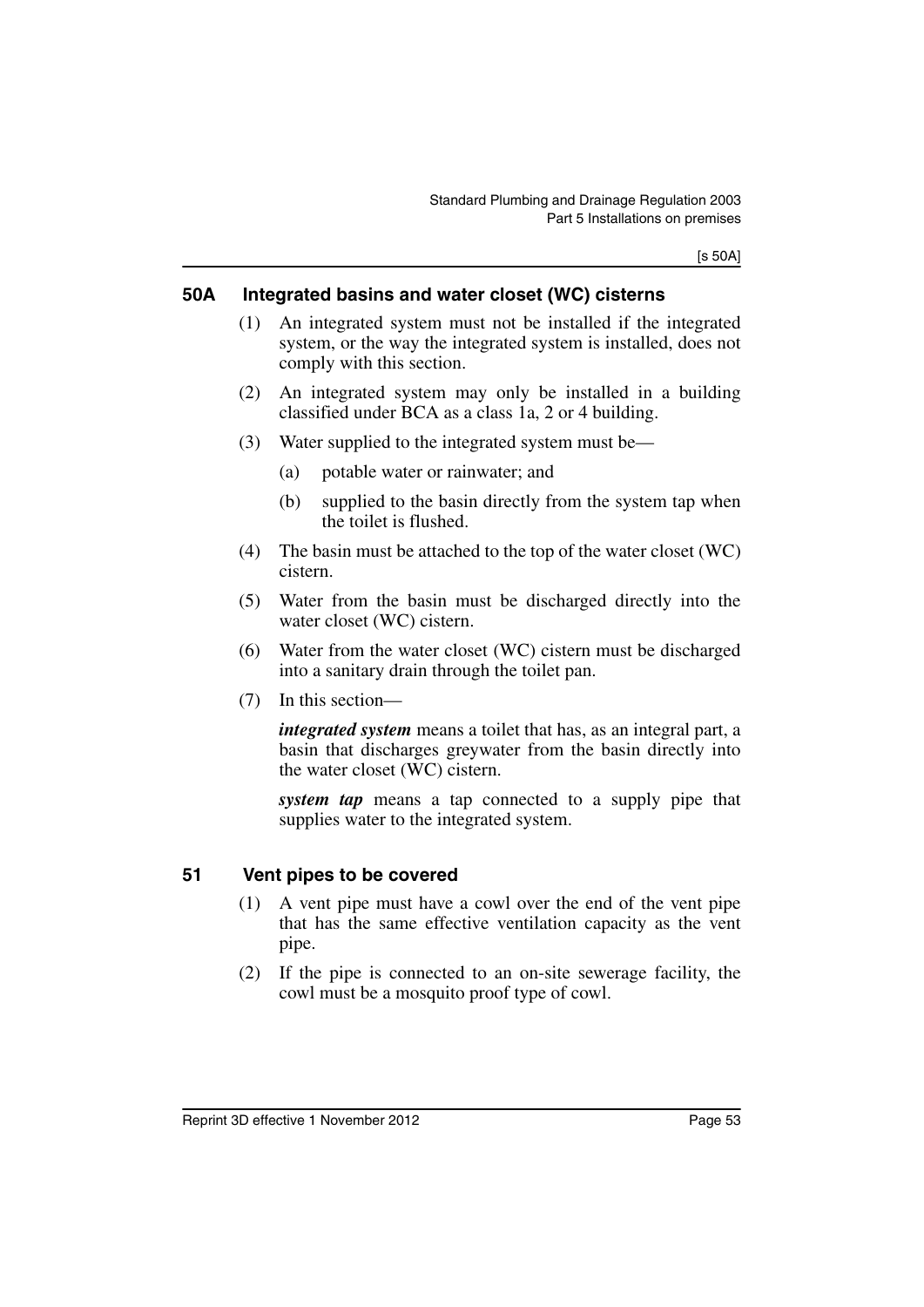#### [s 52]

### **52 Vents in adjoining buildings**

- (1) This section applies if a building (the *new building*) is erected next to a building of a lower height (the *old building*) in a way requiring a change to the vents of the old building to comply with requirements about vents included in the applied provisions.
- (2) The local government may, by written notice given to the owner of the new building and the owner of the old building, require that—
	- (a) the new building's owner pay the reasonable cost of changing the vents on the old building; and
	- (b) the old building's owner change the vents.
- (3) An owner given written notice under subsection (2) must comply with the notice.

Maximum penalty—20 penalty units.

- (4) However, the owner of the old building is not required to change the vents until the new building's owner—
	- (a) pays the old building's owner the reasonable cost of changing the vents on the old building; or
	- (b) gives the old building's owner security, to the satisfaction of the old building's owner, for the cost of changing the vents.

# **Part 6 Appointment of inspectors**

#### **53 Qualifications and experience**

- (1) This section prescribes, for section 107 of the Act, the qualifications and experience an individual must have to be qualified for appointment as an inspector.
- (2) If the individual is to assess plumbing and drainage work, the individual must have the following—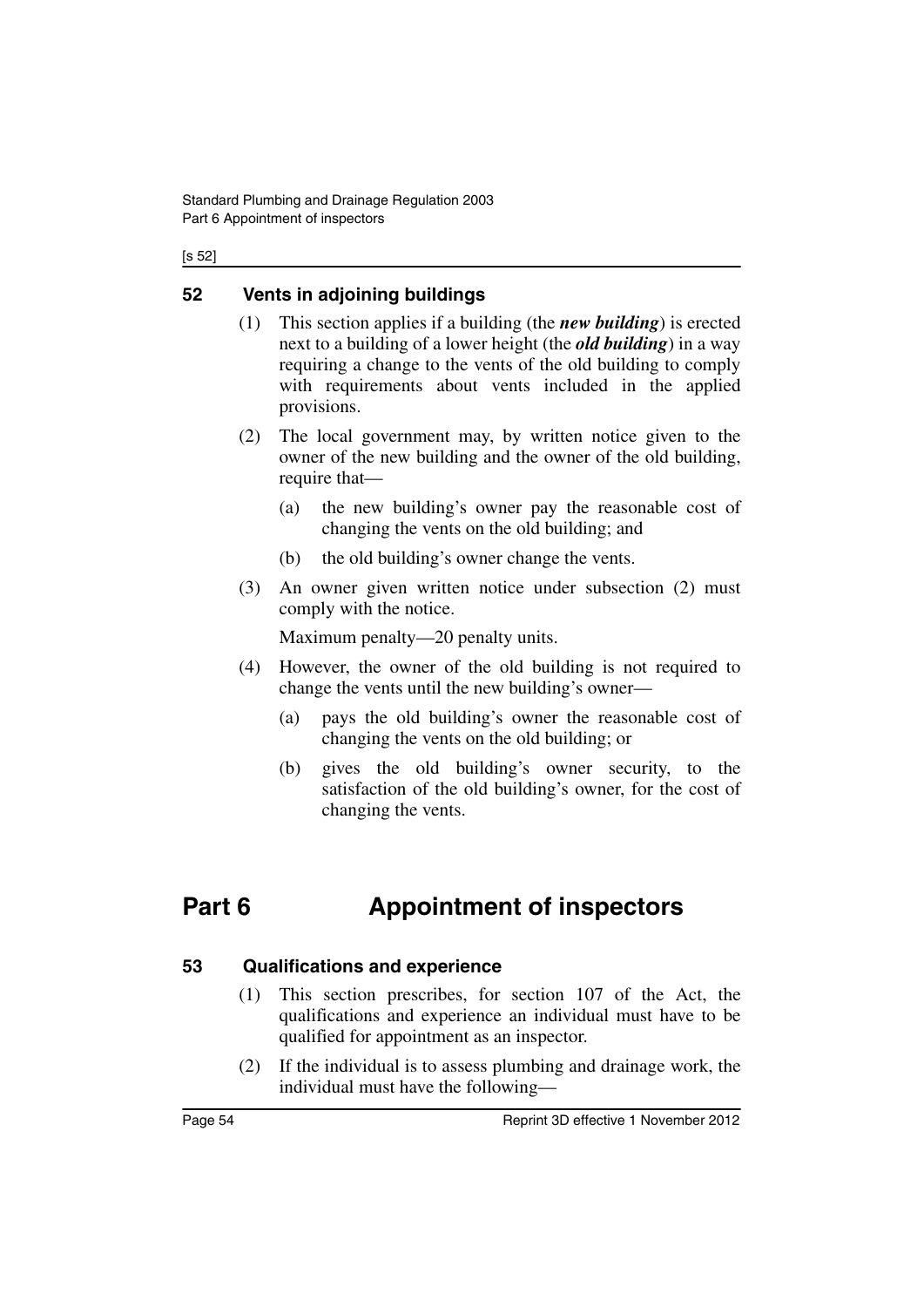[s 53]

- (a) the qualifications, skills and experience that, in the opinion of the local government appointing the individual, gives the individual the necessary competence for assessing plumbing and drainage work;
- (b) either—
	- (i) a plumbers licence and a drainers licence; or
	- (ii) a qualification that the council decides, or has decided, gives the individual the necessary competence for assessing plumbing and drainage work.
- (3) On and from 1 November 2006, if the individual is to assess on-site sewerage facilities, the individual must have the following—
	- (a) the qualifications, skills and experience that, in the opinion of the local government appointing the individual, gives the individual the necessary competence for inspecting and approving on-site sewerage facilities;
	- (b) either—
		- (i) a drainers licence with an endorsement for on-site sewerage facility maintenance; or

*Note*—

See the *Plumbing and Drainage Regulation 2003*, schedule 3 (Qualifications, practical experience and scope of work for endorsements), item 3.

(ii) a restricted licence for a drainer—on-site sewerage facility; or

*Note*—

See the *Plumbing and Drainage Regulation 2003*, schedule 2 (Qualifications, practical experience and scope of work for restricted licences), item 7.

(iii) a qualification that the council decides, or has decided, gives the individual the necessary competence for inspecting and approving on-site sewerage facilities.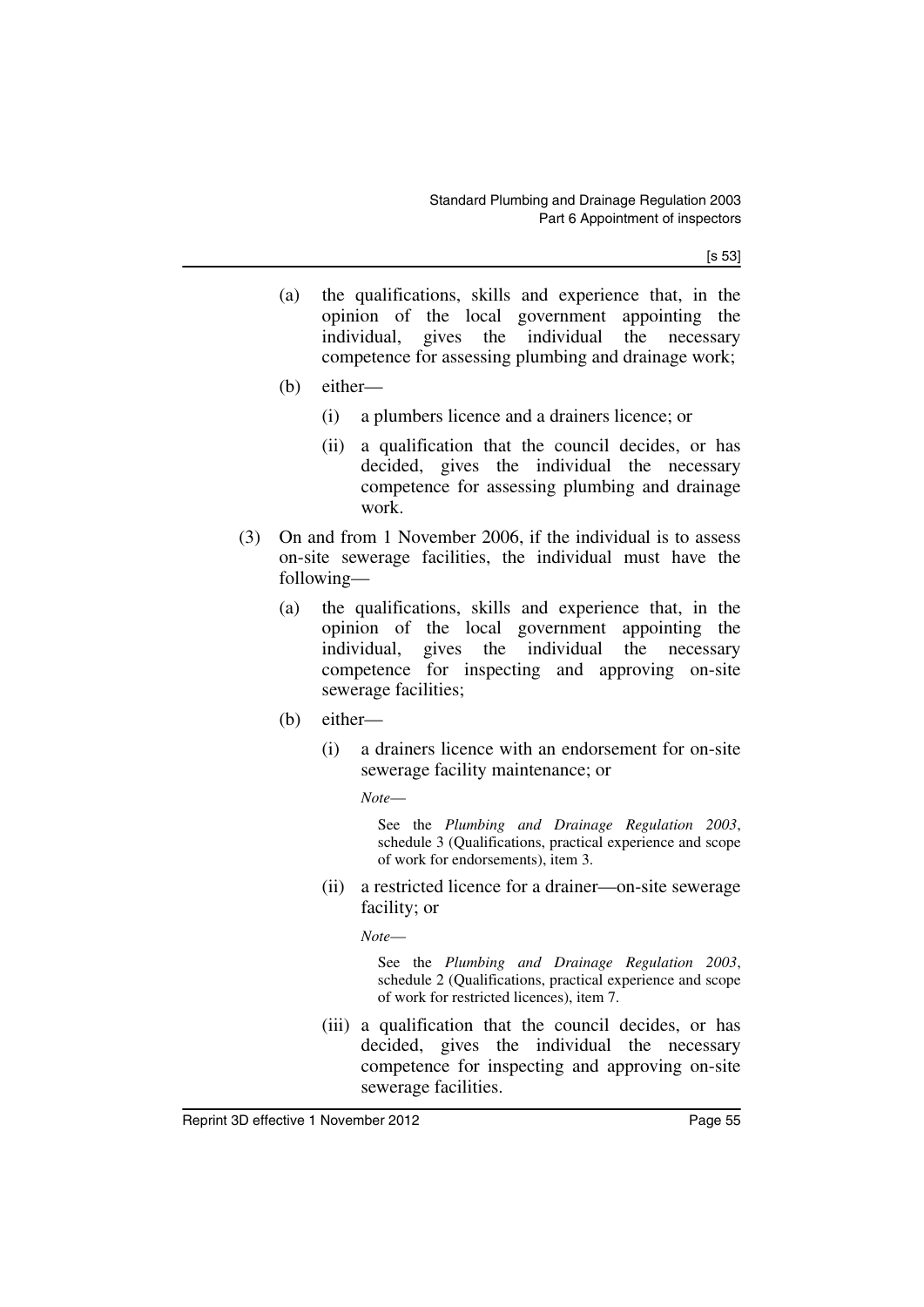[s 54]

# **Part 7 Miscellaneous provisions**

#### **54 Maintenance of existing combined sanitary drains**

- (1) This section applies if—
	- (a) 2 or more premises in a local government's sewered area are served by an existing combined sanitary drain; and
	- (b) the drain is obstructed, in disrepair or damaged because of defective materials, breakages or tree root intrusion; and
	- (c) the owners of the premises can not agree on suitable and fair arrangements for removing the obstruction or repairing or rebuilding the drain.
- (2) However, this section does not apply to a sanitary drain if the premises that the sanitary drain serves—
	- (a) is included in a community titles scheme under the *Body Corporate and Community Management Act 1997*; or
	- (b) forms part of a building unit plan or group title plan under the *Building Units and Group Titles Act 1980*.
- (3) The local government may—
	- (a) perform the work; and
	- (b) fairly apportion the reasonable overall cost between or among the owners; and
	- (c) recover, as a debt from each owner, the owner's share of the costs.

#### **54A Notice to water service provider about installation of meters**

- (1) This section applies if plumbing work involving the installation of water meters is performed—
	- (a) on a building other than a building mentioned in section  $14A(2)(d)$ ; and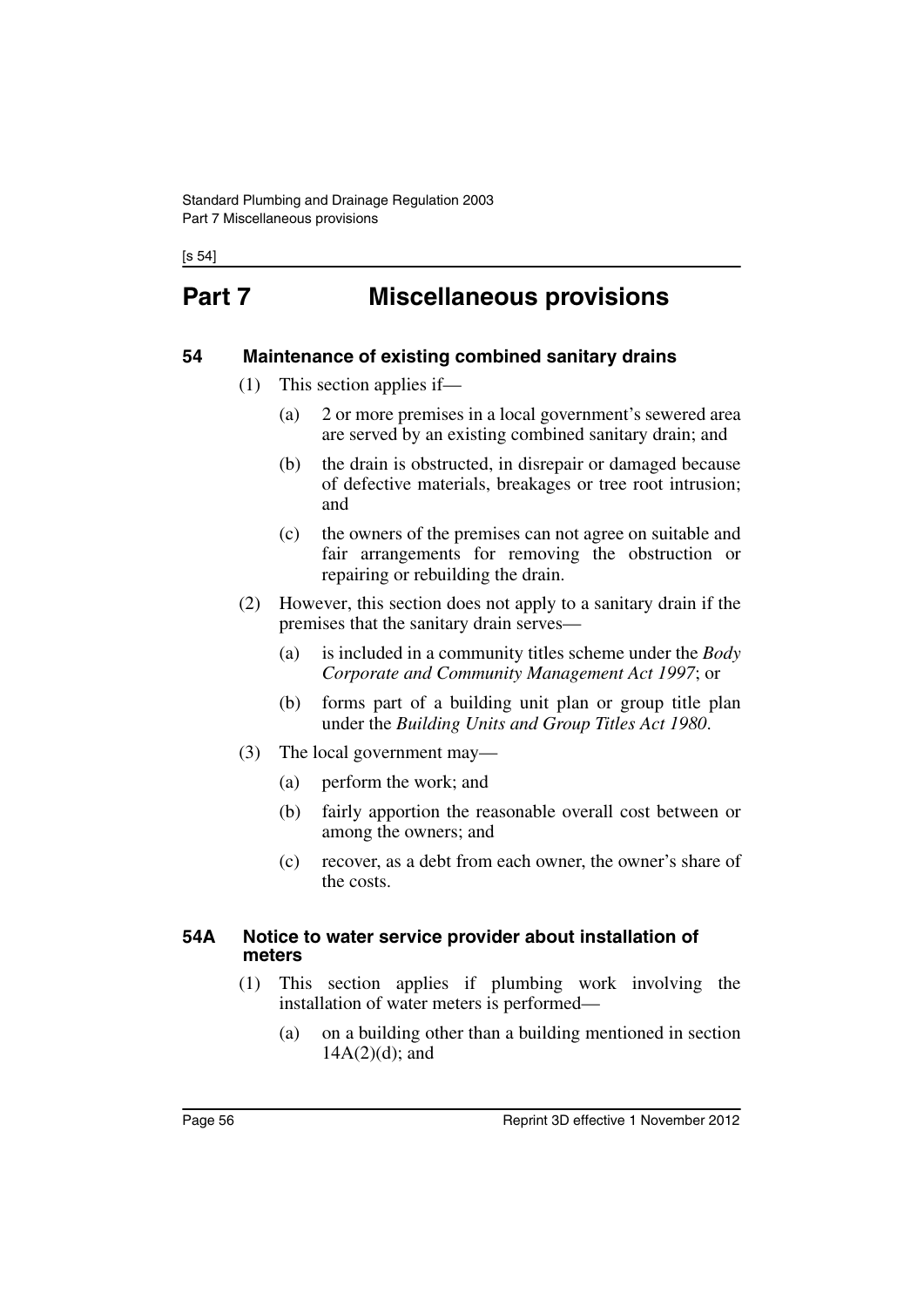[s 55]

- (b) after 1 January 2008 in relation to a compliance request made after 31 December 2007.
- (2) The responsible person for the work must, at least 2 business days before the cladding or lining covering the plumbing work is fixed, give the water service provider for the area in which the work is being performed written notice that the water meters are proposed to be installed.

Maximum penalty—20 penalty units.

(3) In this section—

*responsible person*, for work, means the person who—

- (a) is a licensed person for the work; and
- (b) performs, directs the performance of, or supervises, the work.

### **55 Evidentiary aids**

- (1) This section applies to a proceeding under, or in relation to, this regulation.
- (2) A certificate purporting to be signed by the chief executive stating any of the following matters is evidence of the matter—
	- (a) a stated document is a copy of, or an extract from or part of—
		- (i) the PCA; or
		- (ii) the QPW code;
	- (b) an edition of the PCA was the current edition of the PCA at a stated time or during a stated period;
	- (c) a particular version of the QPW code was in force at a stated time or during a stated period;
	- (d) a particular part of the QPW code was in force at a stated time or during a stated period.
- (3) In a proceeding under section 54(3) by a local government to recover costs from owners of premises, a certificate by the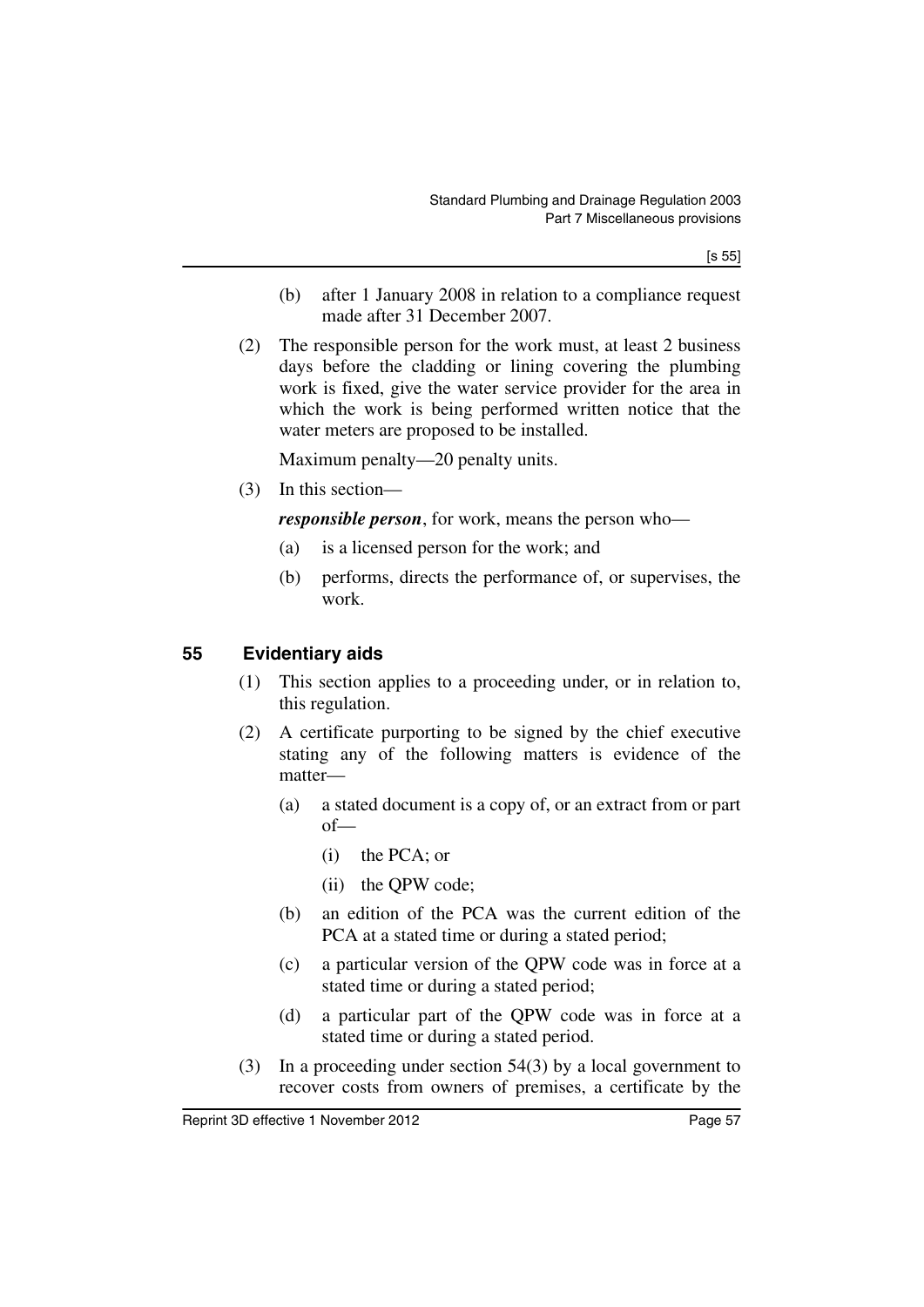chief executive officer of the local government stating any of the following matters is evidence of the matter—

- (a) a matter mentioned in section 54(1);
- (b) that stated work has been performed under section 54(3)(a);
- (c) that a stated apportionment is a fair apportionment of the cost among the owners.

# **Part 8 Transitional provisions**

### **Division 1** Transitional provisions for **Plumbing and Drainage Legislation Amendment Regulation (No. 1) 2005**

#### **56 Definitions for pt 8**

In this division—

*commencement* means the day this section commences.

*unamended regulation* means this regulation as in force immediately before the commencement.

#### **57 Existing requests for compliance assessment of plans for regulated work**

- (1) This section applies if—
	- (a) before the commencement, a request for compliance assessment of a plan for regulated work was made under section 85(1) of the Act as in force immediately before the commencement; and
	- (b) immediately before the commencement, the request had not been decided.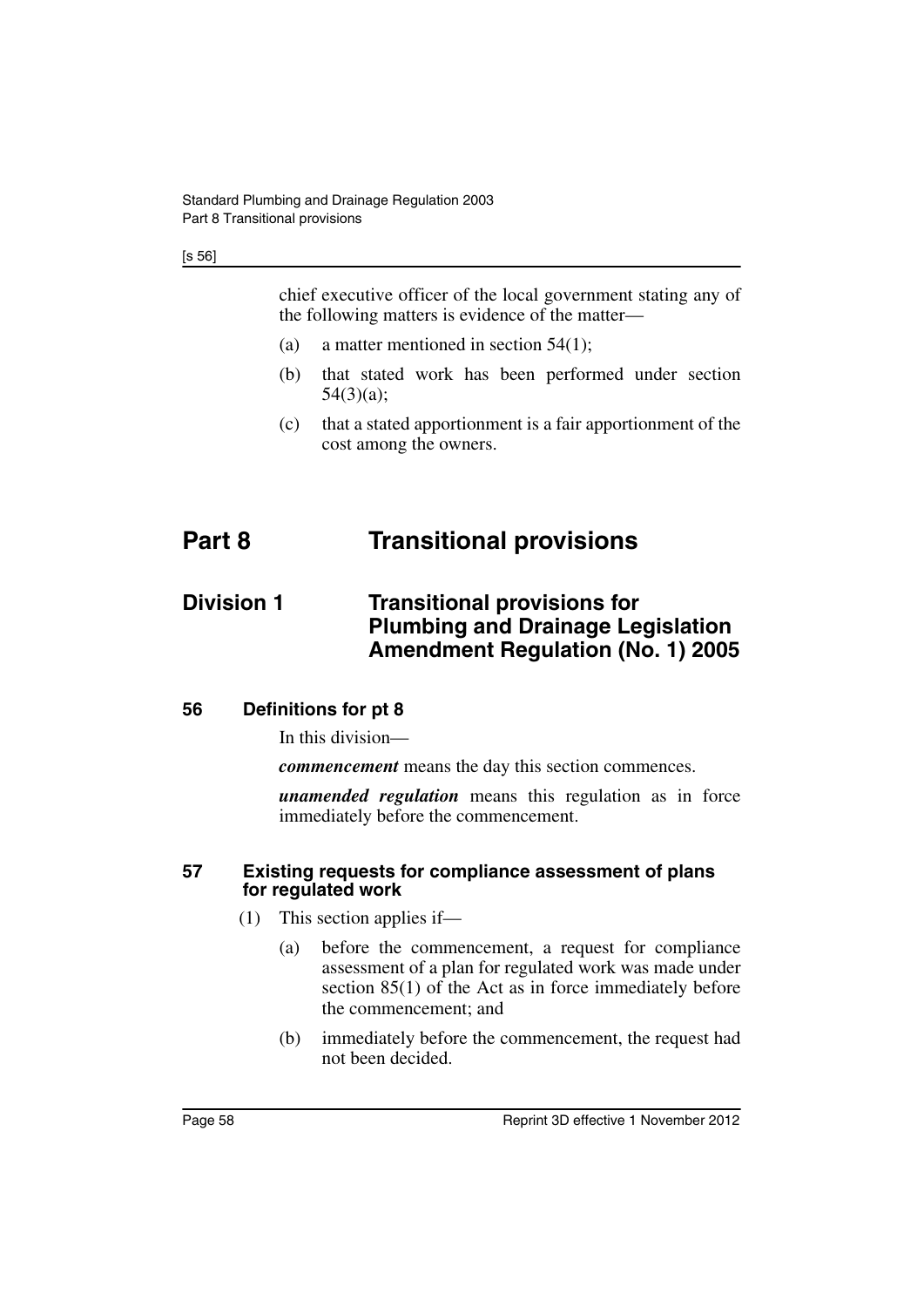[s 58]

- (2) The unamended regulation applies to—
	- (a) deciding the request; and
	- (b) if a compliance permit for the work is given—assessing the plan.

#### **58 Existing requests for compliance assessment of regulated work**

- (1) This section applies if—
	- (a) before the commencement, a request for compliance assessment of regulated work was made under section 86(1) or 86A(2) of the Act as in force immediately before the commencement; and
	- (b) immediately before the commencement, the work had not been assessed.
- (2) The unamended regulation applies to assessing the work.

#### **59 Plumbing and drainage work**

- (1) This section applies to the following—
	- (a) regulated work for which a compliance permit has been given before the commencement;
	- (b) minor work or unregulated work, started but not finished before the commencement.
- (2) The unamended regulation applies to the work.

### **Division 2 Transitional provision for Plumbing and Drainage and Other Legislation Amendment Regulation (No. 1) 2012**

#### **60 Plumbing and drainage work**

(1) This section applies if—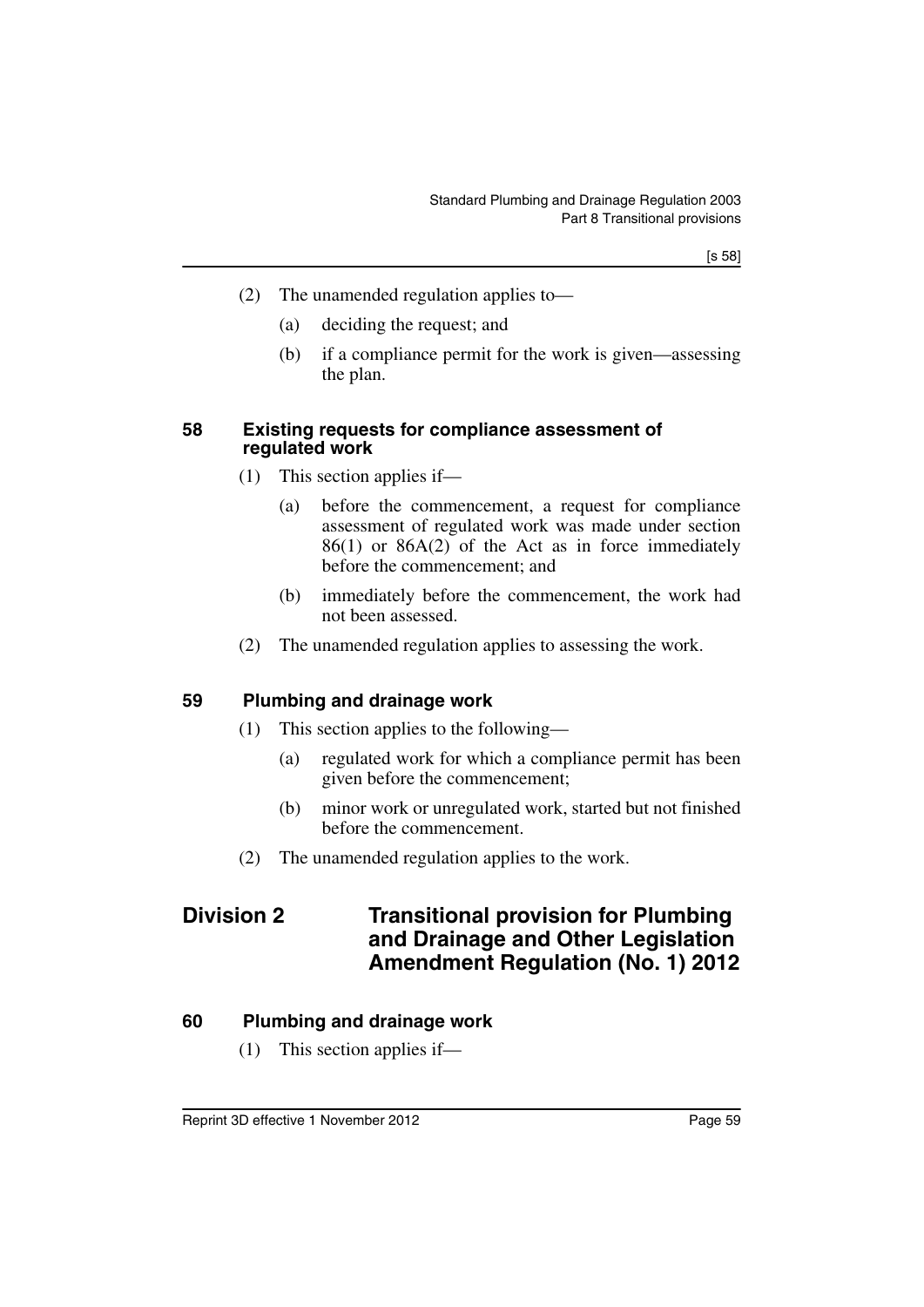- (a) before the commencement a person has a compliance permit for regulated work and a compliance certificate has not been issued for the work; and
- (b) on the commencement the work is notifiable work, minor work or unregulated work.
- (2) Despite sections 6C, 7 and 8, the work is not notifiable work, minor work or unregulated work.
- (3) In this section—

*commencement* means the commencement of this section.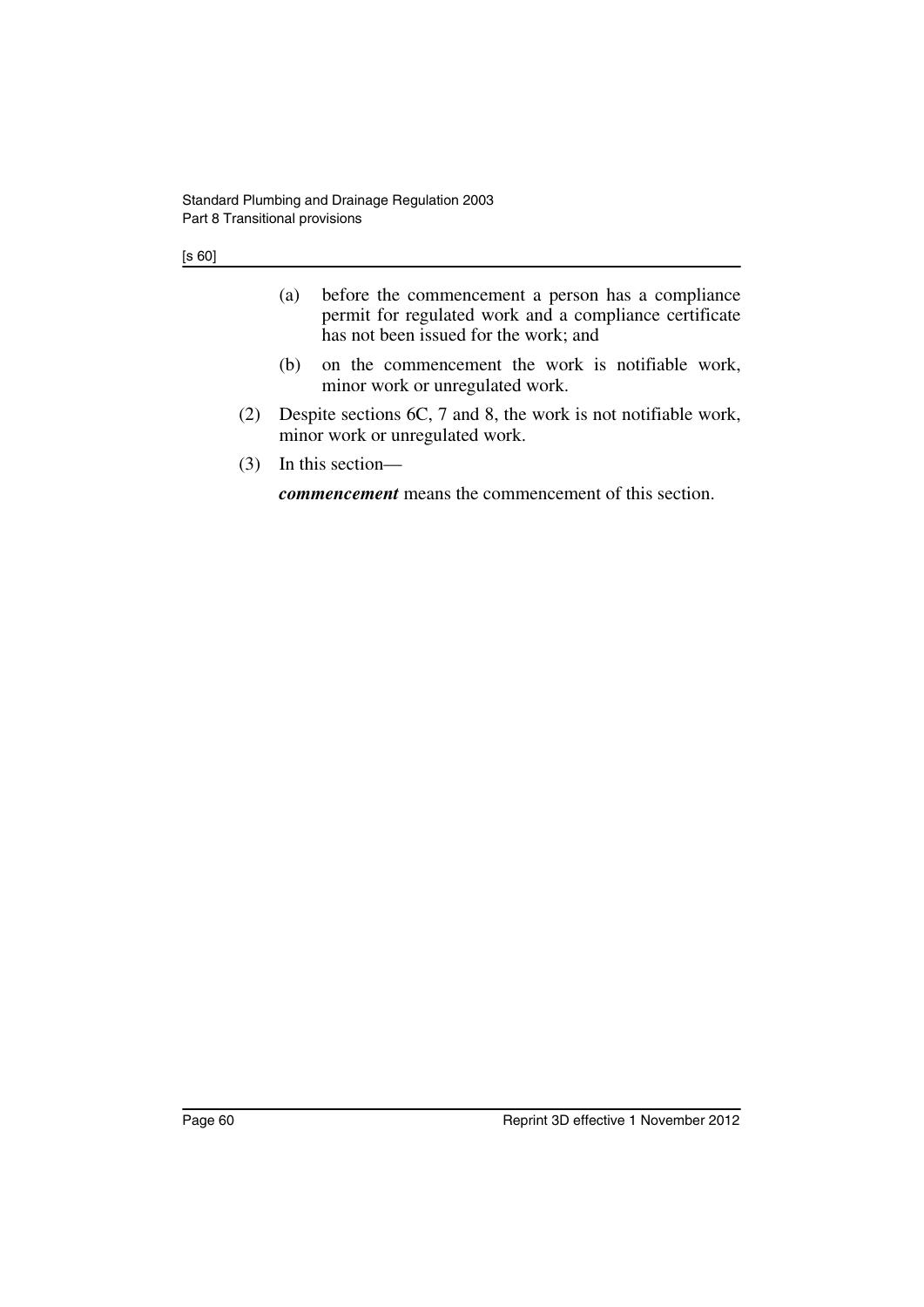# **Schedule 1 Applied provisions**

section 5

- 1 Queensland Development Code, part MP3.5 (Construction of buildings in flood hazard areas)
- 2 Queensland Development Code, part MP4.1 (Sustainable buildings)
- 3 Queensland Development Code, part MP4.2 (Water savings targets)
- 4 Queensland Development Code, part MP4.3 (Alternative water sources—commercial buildings)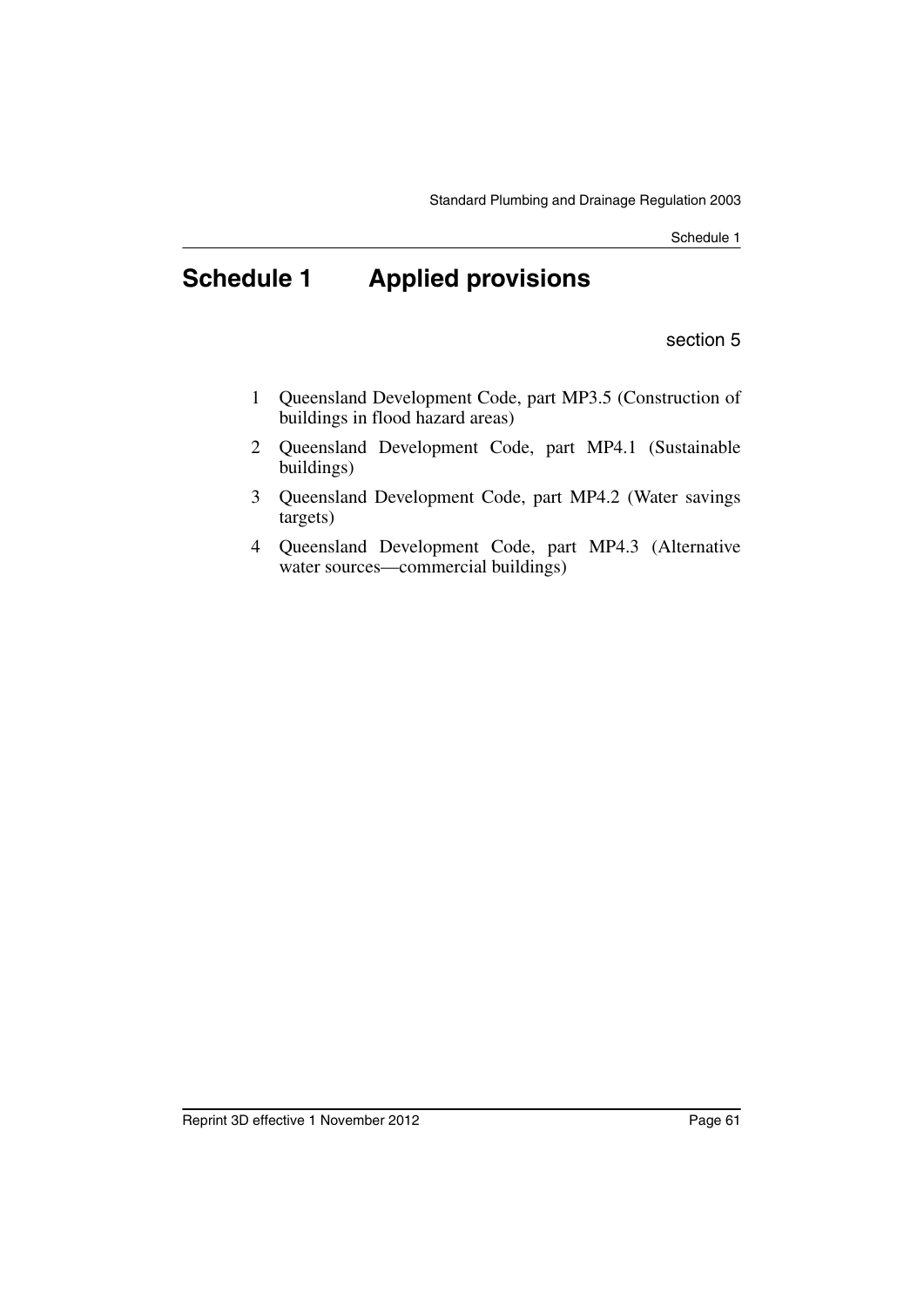# **Schedule 2 Notifiable work**

section 6C

# **Part 1 Notifiable work**

- 1 emergency work
- 2 work necessary for extending, altering, replacing or removing existing water supply piping, other than extending or removing a fire service
- 3 work necessary for extending or removing a fire service if the work is associated with a building development approval as defined under the *Building Act 1975*, schedule 2
- 4 work necessary for extending, altering, replacing or removing existing sanitary drainage, other than a combined sanitary drain, for a building classified under BCA as a class 1 or 10 building
- 5 work necessary for extending, altering, replacing or removing existing sanitary plumbing for a building classified under BCA as a class 2 to 9 building
- 6 work necessary for installing, replacing or removing a temperature control device
- 7 work necessary for installing, replacing or removing a water heater
- 8 work necessary for installing, replacing or removing a testable backflow prevention device
- 9 work necessary for installing, replacing or removing a dual check valve with an atmospheric port
- 10 work necessary for replacing a greywater treatment plant for a building classified under BCA as a class 1 building
- 11 work necessary for installing a fixture in a building classified under BCA as a class 1 building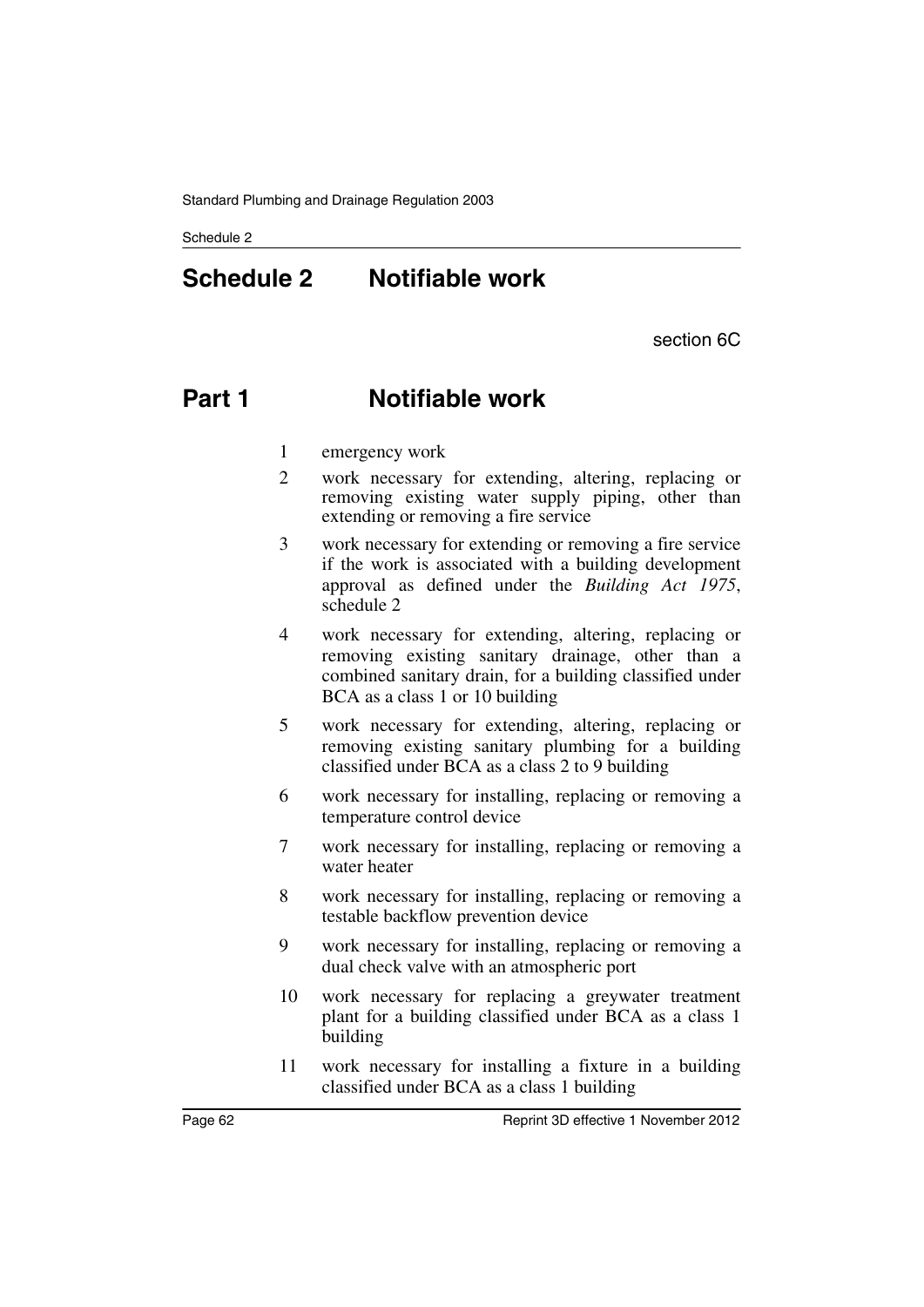- 12 work necessary for relocating a fixture in a building classified under BCA as a class 1 building
- 13 work, other than work for sanitary drainage, necessary for installing or relocating a fixture in a building, classified under BCA as a class 2 to 9 building, of 1 or 2 storeys
- 14 work necessary for installing or relocating a fixture in a building, classified under BCA as a class 10 building
- 15 work necessary for sealing a sanitary drain upstream from the connection point for a service provider's sewerage system
- 16 work necessary for sealing an existing water service downstream from a water meter for a building classified under BCA as a class 2 to 9 building

## **Part 2 Plumbing and drainage work that is not notifiable work**

- 1 plumbing and drainage work for installing a new fixture for a building with dual reticulated water supply provided by a water service provider
- 2 plumbing and drainage work for, or connected to, trade waste
- 3 plumbing and drainage work necessary for installing a fixture for a building connected to a combined sanitary drain
- 4 plumbing and drainage work that complies with—
	- (a) the performance requirements of the PCA by formulating an alternative solution that is a means of compliance with the PCA; or
	- (b) the performance criteria of the QPW code by formulating an alternative solution within the meaning of the QPW code; or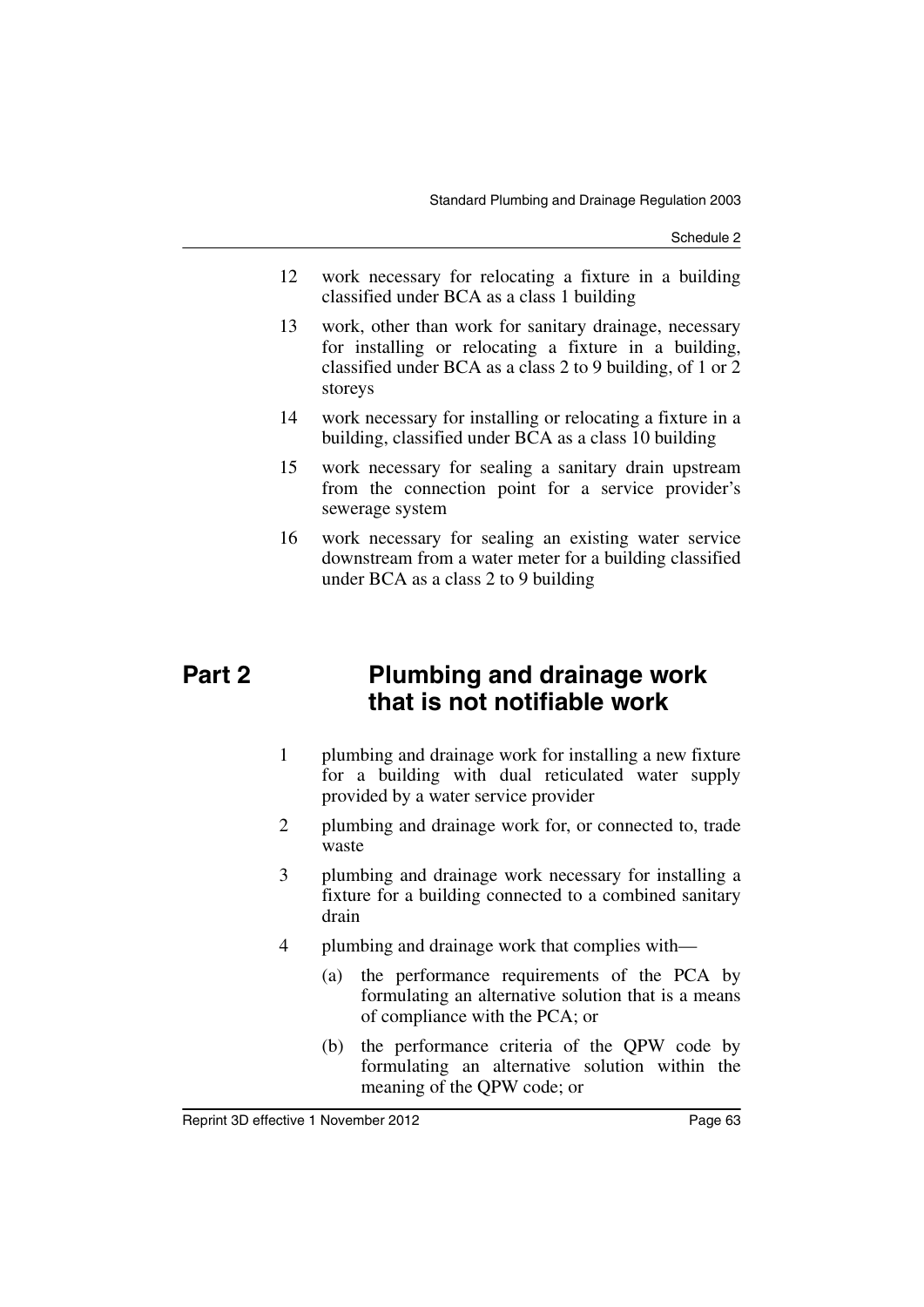(c) the performance requirements of the QDC by formulating an alternative solution within the meaning of the *Building Act 1975* that is a means of compliance with the QDC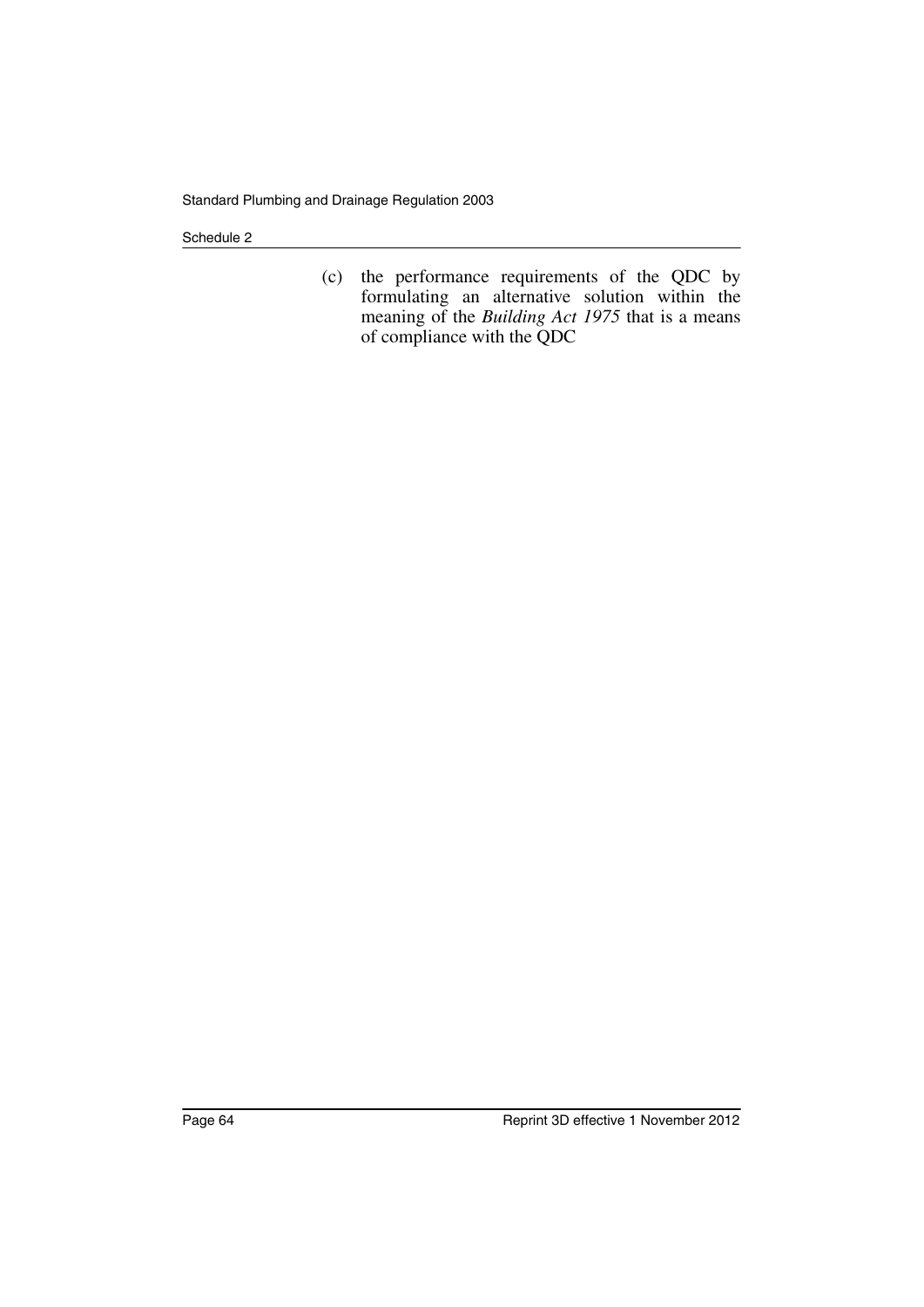# **Schedule 3 Minor work**

section 7

- 1 work necessary for replacing, maintaining, repairing or removing a fitting or fixture
- 2 work necessary for repairing a broken or damaged pipe
- 3 work necessary for installing, replacing, maintaining, repairing or removing an apparatus, but not if the work involves the following—
	- (a) work necessary for installing, replacing or removing any of the following apparatus—
		- (i) a temperature control device;
		- (ii) a water heater;
		- (iii) a testable backflow prevention device;
		- (iv) a dual check valve with an atmospheric port;
	- (b) replacing a domestic water filter cartridge

*Note*—

Replacing a domestic water filter cartridge is unregulated work. See schedule 4.

- 4 work necessary for sealing an existing water service downstream from the water meter for a building classified under BCA as a class 1 or 10 building
- 5 work necessary for maintaining, repairing or replacing fire hydrants or fire hose reels
- 6 work necessary for unblocking a pipe that is sanitary plumbing or sanitary drainage
- 7 work necessary for repairing or maintaining an on-site sewerage facility
- 8 work necessary for maintaining or repairing a greywater use facility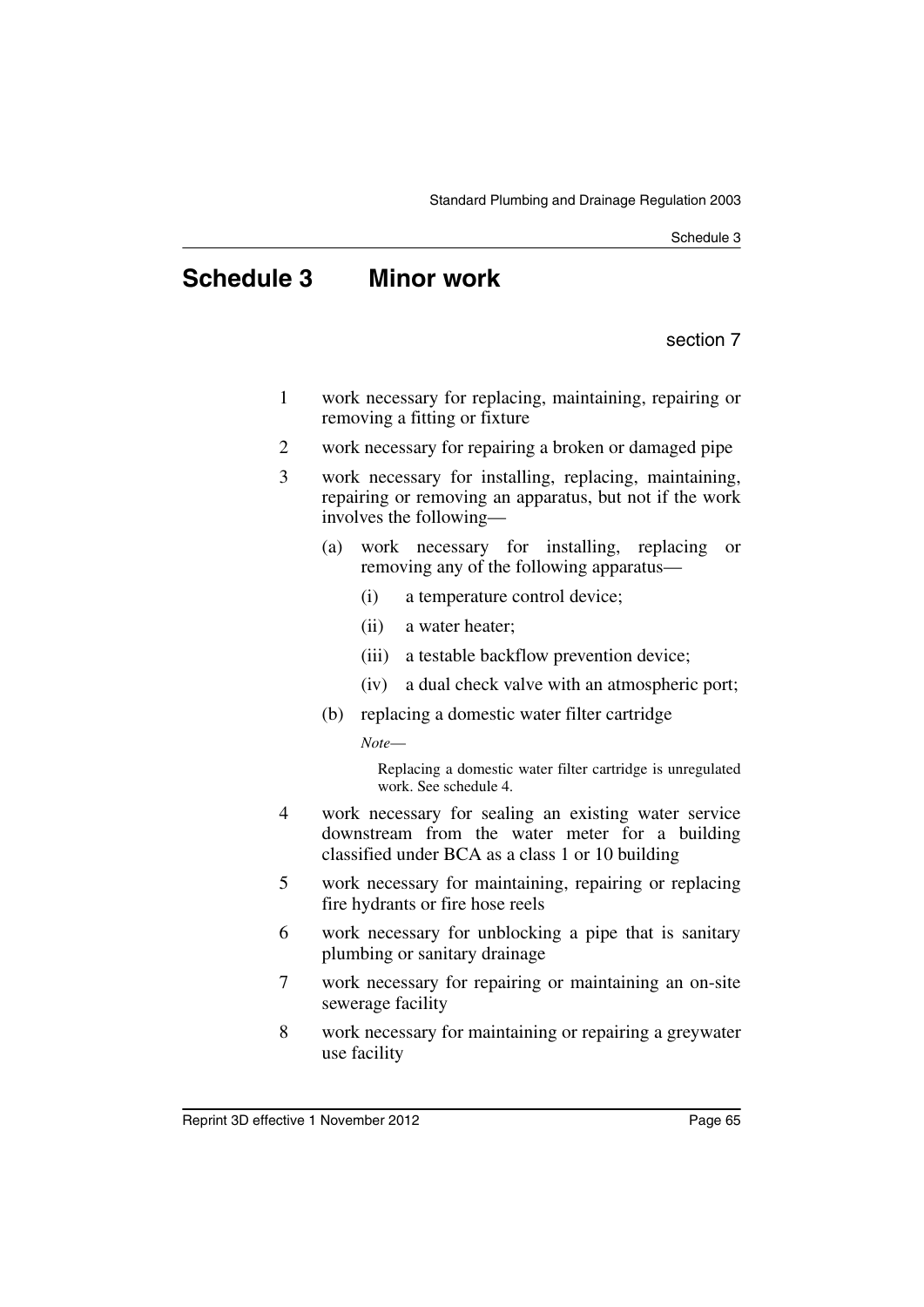9 work necessary for installing or replacing an automatic switching device, within the meaning of the QPW code, for a rainwater tank installation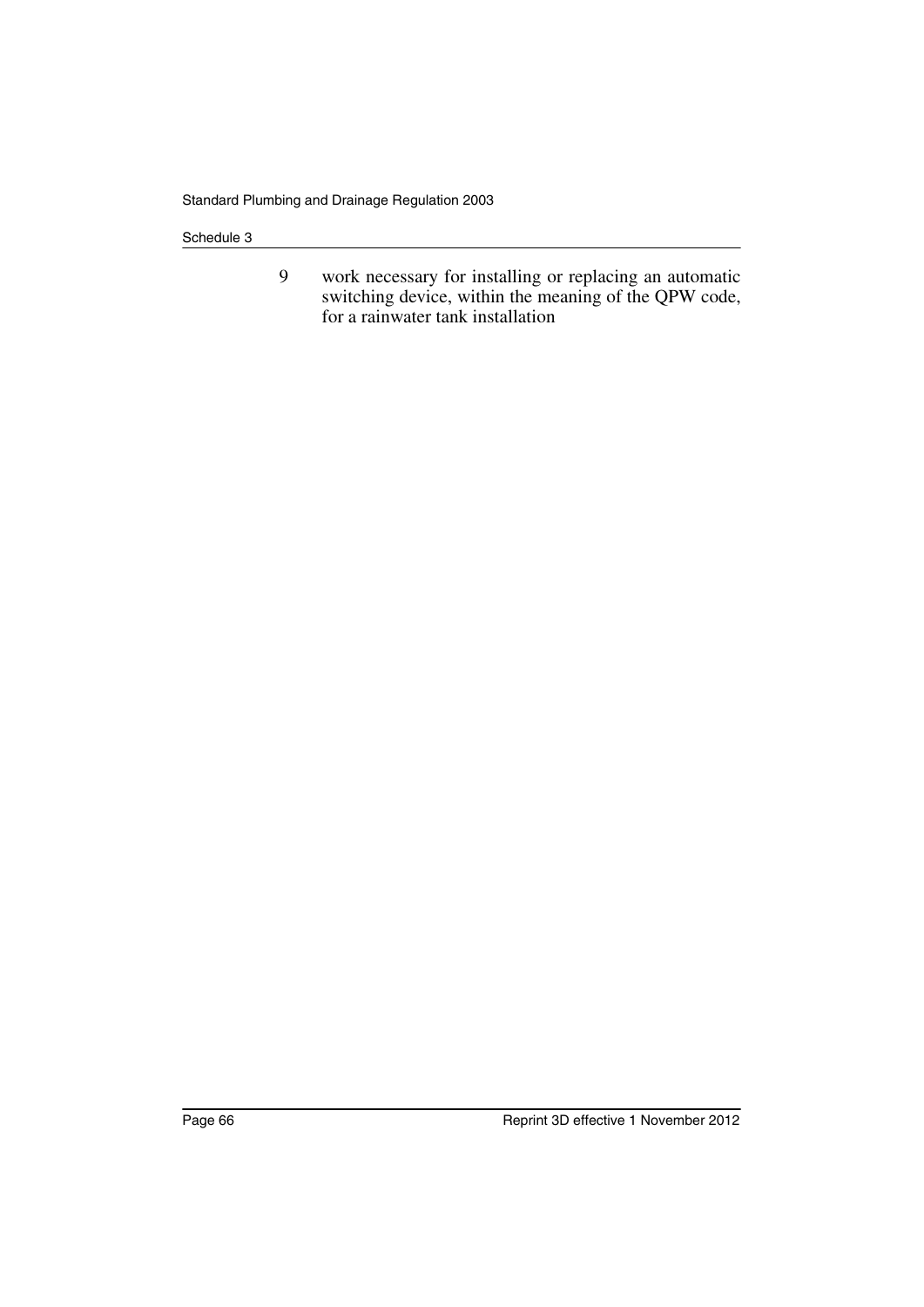# **Schedule 4 Unregulated work**

section 8

#### **For sanitary plumbing and sanitary drainage**

- cleaning or maintaining ground level grates to traps on sanitary drains
- replacing caps to ground level inspection openings on sanitary drains
- maintaining an above or below ground irrigation system for the disposal of effluent from an on-site sewerage facility or greywater use facility

#### **For water plumbing**

- installing or maintaining an irrigation or lawn watering system downstream from an isolating valve, tap or backflow prevention device on the supply pipe for the irrigation or lawn watering system
- replacing a jumper valve or washer in a tap
- changing a shower head
- replacing, in a water closet (WC) cistern, a drop valve washer, float valve washer or suction cup rubber
- replacing a domestic water filter cartridge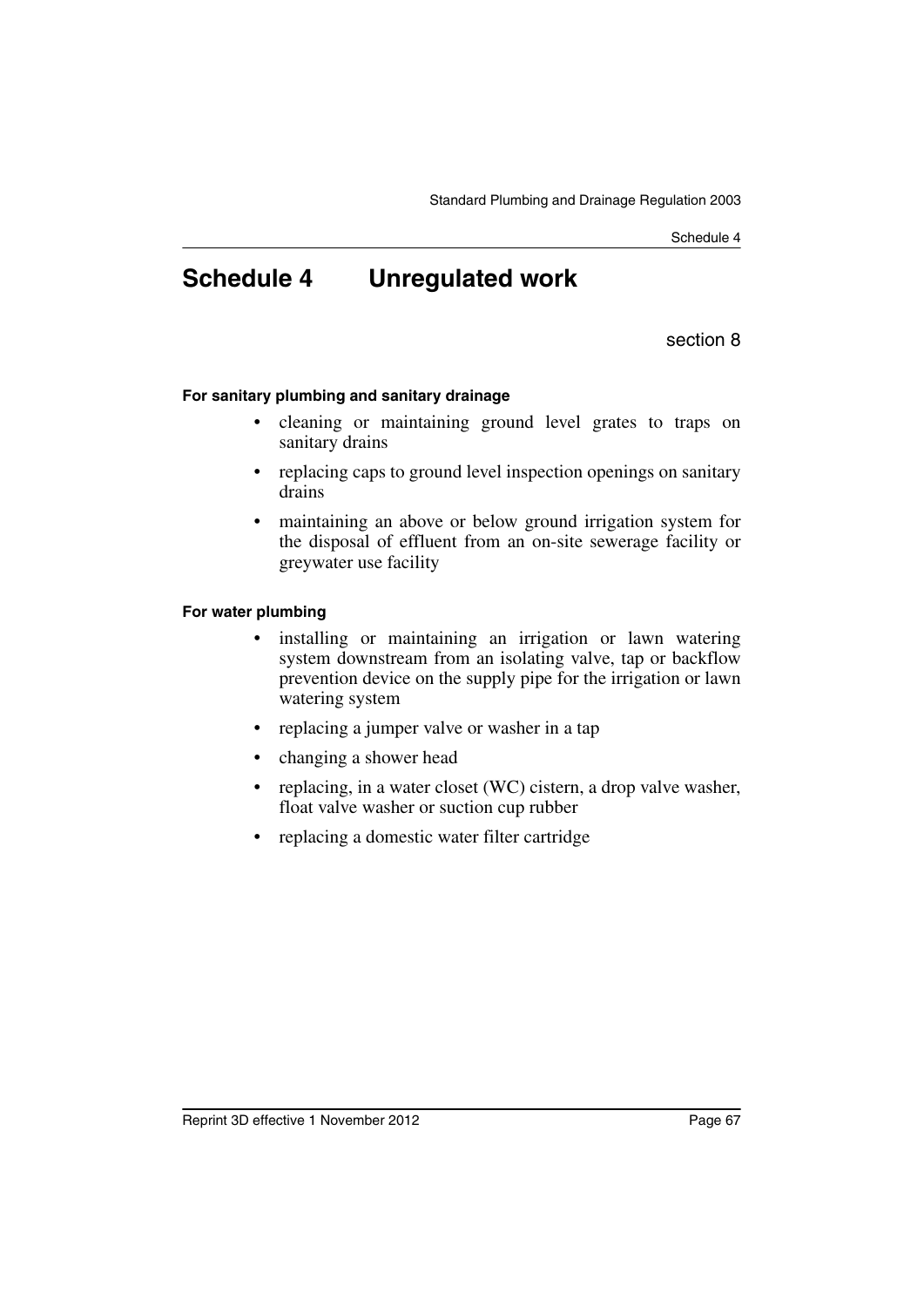# **Schedule 5 Work for which approved person may give compliance reports**

section 22

## **Part 1 Complying with deemed-to-satisfy provisions under PCA**

- 1 testing or commissioning of a water service in accordance with AS/NZS 3500.1:2003 (Plumbing and drainage—Water services), section 16
- 2 testing or commissioning of a sanitary plumbing or drainage installation in accordance with AS/NZS 3500.2:2003 (Plumbing and drainage—Sanitary plumbing and drainage), section 13
- 3 testing or commissioning of a heated water service in accordance with AS/NZS 3500.4:2003 (Plumbing and drainage—Heated water services), section 11

## **Part 2 Complying with alternative solutions under PCA**

- 4 testing or commissioning of a cold water service to ensure the installation of the cold water service complies with the performance requirements of PCA, part B1 (Cold water services)
- 5 testing or commissioning of a heated water service to ensure—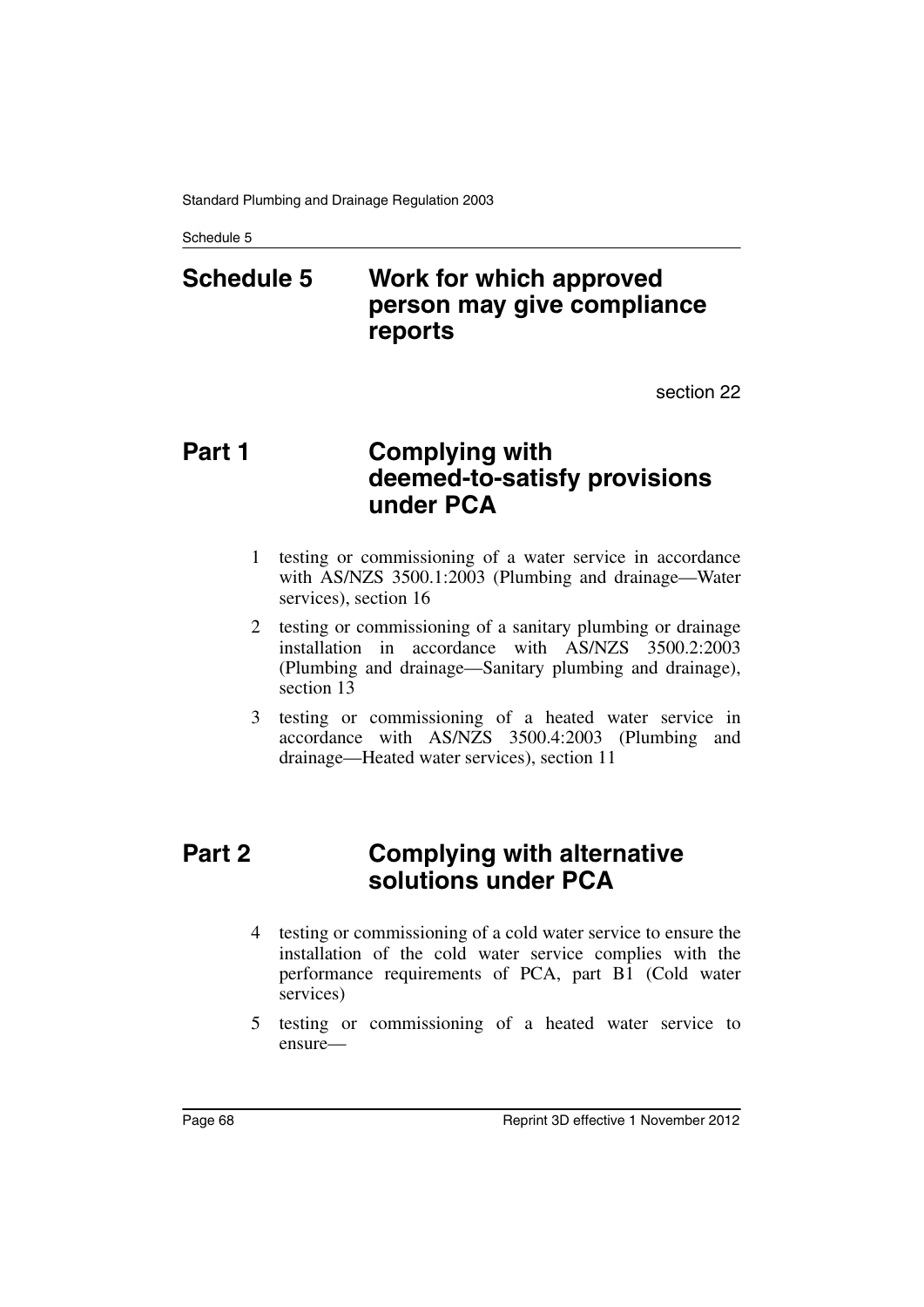- (a) the installation of the heated water service complies with the performance requirements of PCA, part B2 (Heated water services); and
- (b) the hot water delivery temperatures comply with this regulation
- 6 testing or commissioning of a sanitary plumbing or drainage installation to ensure the sanitary plumbing or drainage complies with the performance requirements of PCA, part C1 (Sanitary plumbing systems) or C2 (Sanitary drainage systems)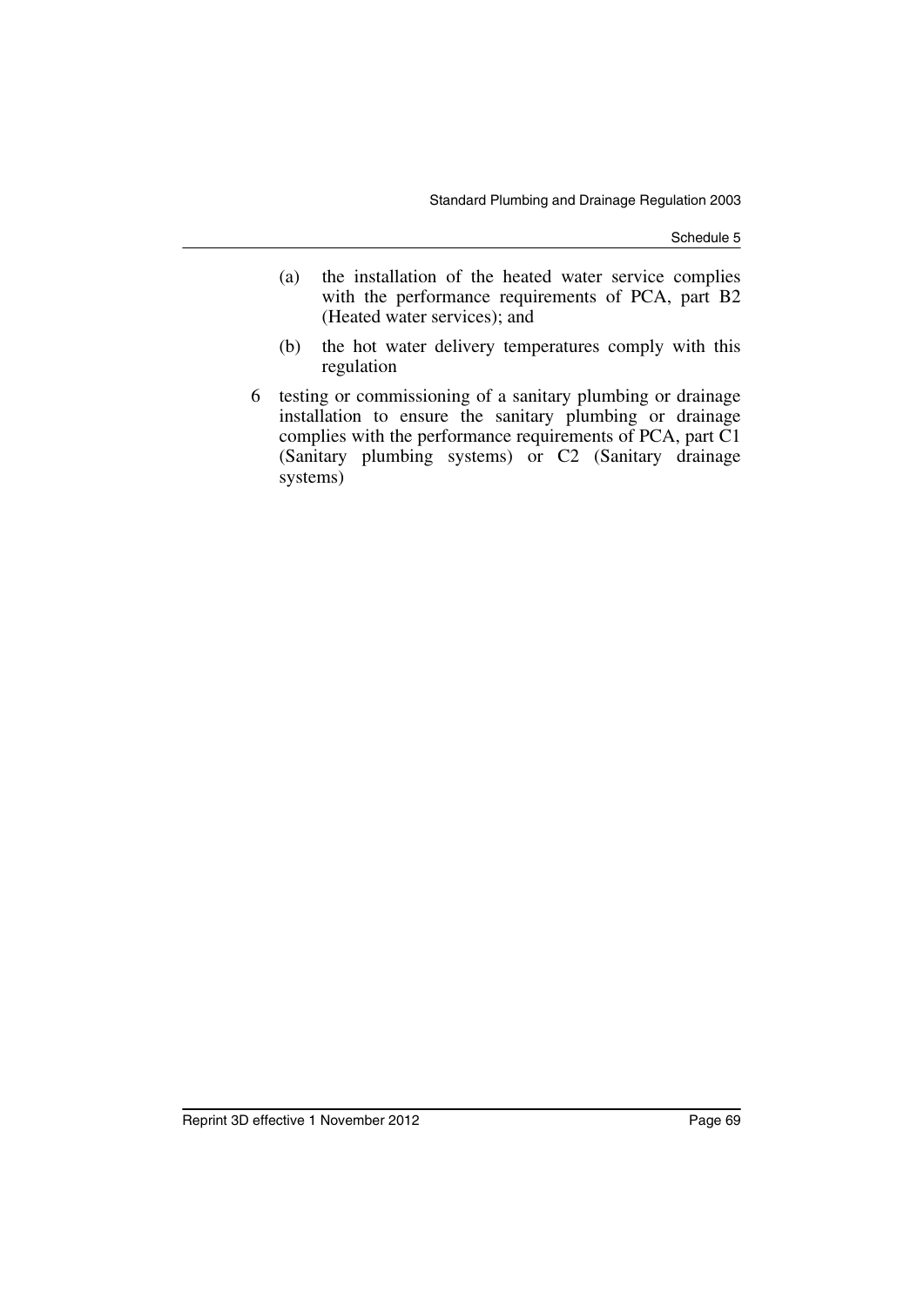# **Schedule 6 Dictionary**

section 4(1)

*48 hours*, for part 3, division 3, see section 17.

*AHD* means the Australian height datum adopted by the National Mapping Council of Australia for referencing a level or height back to a standard base level.

*air cooling equipment* see glossary.

*air gap* see glossary.

#### *apparatus*—

- (a) for sanitary plumbing, sanitary drainage and on-site sewerage facilities—
	- (i) includes an arrestor, cistern, pump, siphon or valve; but
	- (ii) does not include an appliance, fitting, fixture or straight pipe; or
- (b) for water plumbing—
	- (i) includes a backflow prevention device, cistern, pump, domestic water filter, water meter, siphon, tap, valve, water heater or water softener; but
	- (ii) does not include an appliance, fitting or straight pipe.

*appliance* see glossary.

*applied provisions* see section 5(1).

*arrestor* see glossary.

*AS/NZS* means a joint Standards Australia and Standards New Zealand standard.

*backfill* means fill.

*basement* see glossary.

*BCA* means the Building Code of Australia.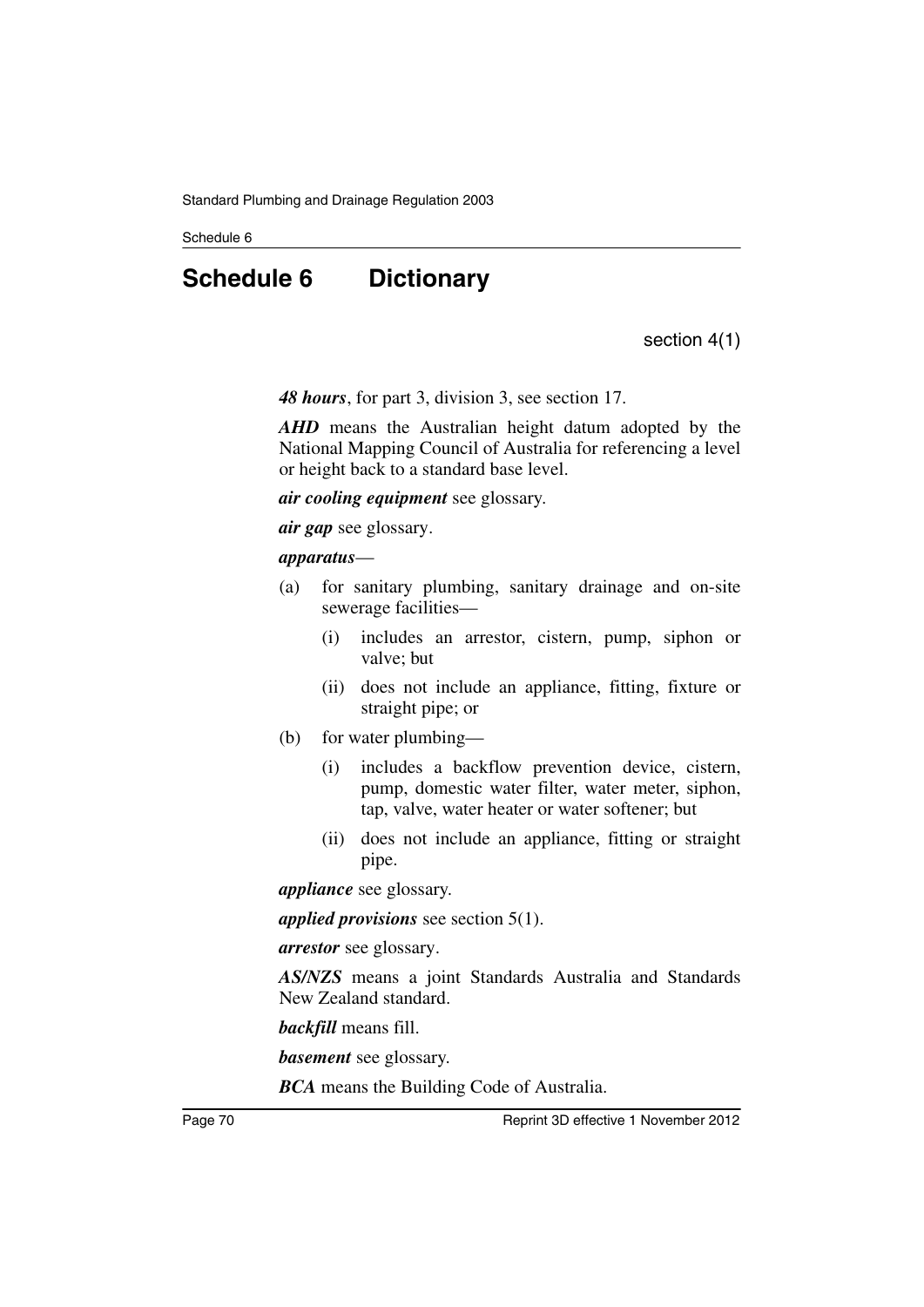*bedpan washer* see glossary.

*body of water* means groundwater or a creek, lake, lagoon, marsh, river, stream, swamp or permanent or intermittent watercourse.

*building* see the *Building Act 1975*, schedule 2.

*certified item* means a plumbing or drainage item that has plumbing code authorisation and certification before installation or use.

*chamber* see glossary.

*channel* see glossary.

*cistern* see glossary.

*combined sanitary drain* means a sanitary drain for discharges from 2 or more adjacent premises.

*commission*, plumbing or drainage—

- (a) means check the operation of a potable cold water service or hot water service associated with the plumbing or drainage to confirm the correct functioning of apparatus installed in the water service; and
- (b) includes check the delivery temperature of hot water at a specified outlet does not exceed the maximum temperature allowed for the hot water.

*community titles scheme* see the *Body Corporate and Community Management Act 1997*, section 10.

*competent person*, for plumbing or drainage or on-site sewerage work, means a person who—

- (a) in the opinion of the local government, is competent to practise in the aspect of design of plumbing or drainage or an on-site sewerage facility, including, for example, giving and certifying plans for plumbing or drainage work or on-site sewerage work; and
- (b) if required under the Act or another Act to be registered or licensed to practise in the aspect, is registered or licensed.

*compliance report* see section 22(4).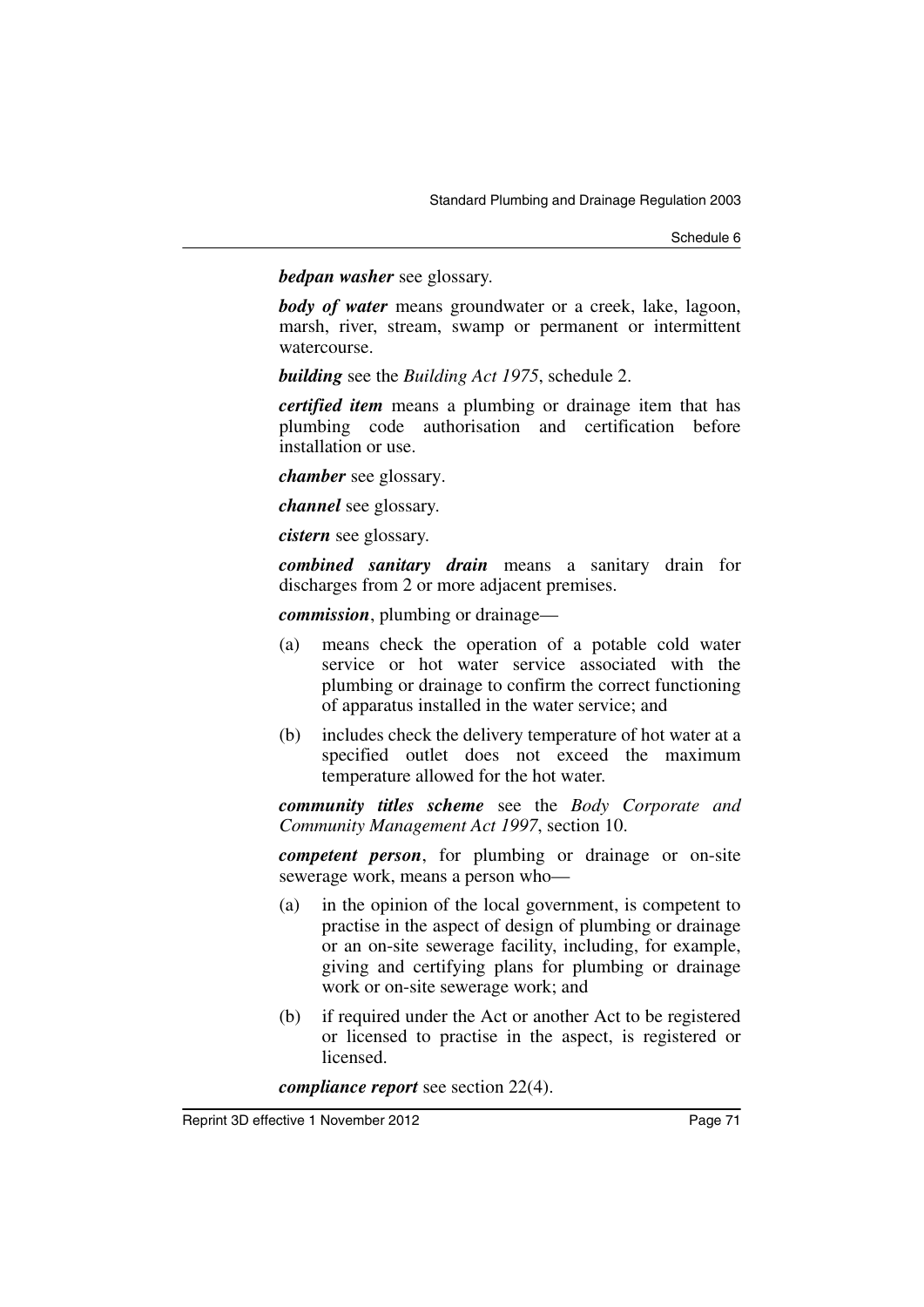*condensate* see glossary.

# *connection point*—

- 1 A *connection point*, for a service provider's water supply system, means the point for the connection to the service provider's water supply system of—
	- (a) a supply pipe or premises main for premises; or
	- (b) a premises group main for a premises group.
- 2 A *connection point*, for a service provider's sewerage system, means the point for the connection to the service provider's sewerage system of—
	- (a) a sanitary drain or premises sewer for premises; or
	- (b) a premises group sewer for a premises group.

*cover* see glossary.

*disconnector gully* see glossary.

*double check valve* see glossary.

*dual check valve with an atmospheric port* see glossary.

*Note*—

See glossary, definition *backflow prevention device*.

*dual reticulated water supply*, for a building, means water supply for the building consisting of both a network utility operator's supply and recycled water.

*effluent* see glossary.

*emergency work* means plumbing or drainage work that must, because of a failure in plumbing or drainage, be performed to stop a continuing risk to health and safety or damage to property.

*evaporative air conditioner* see glossary.

*fall* see glossary.

*fill* see glossary.

*filter* see glossary.

*fire service* see glossary.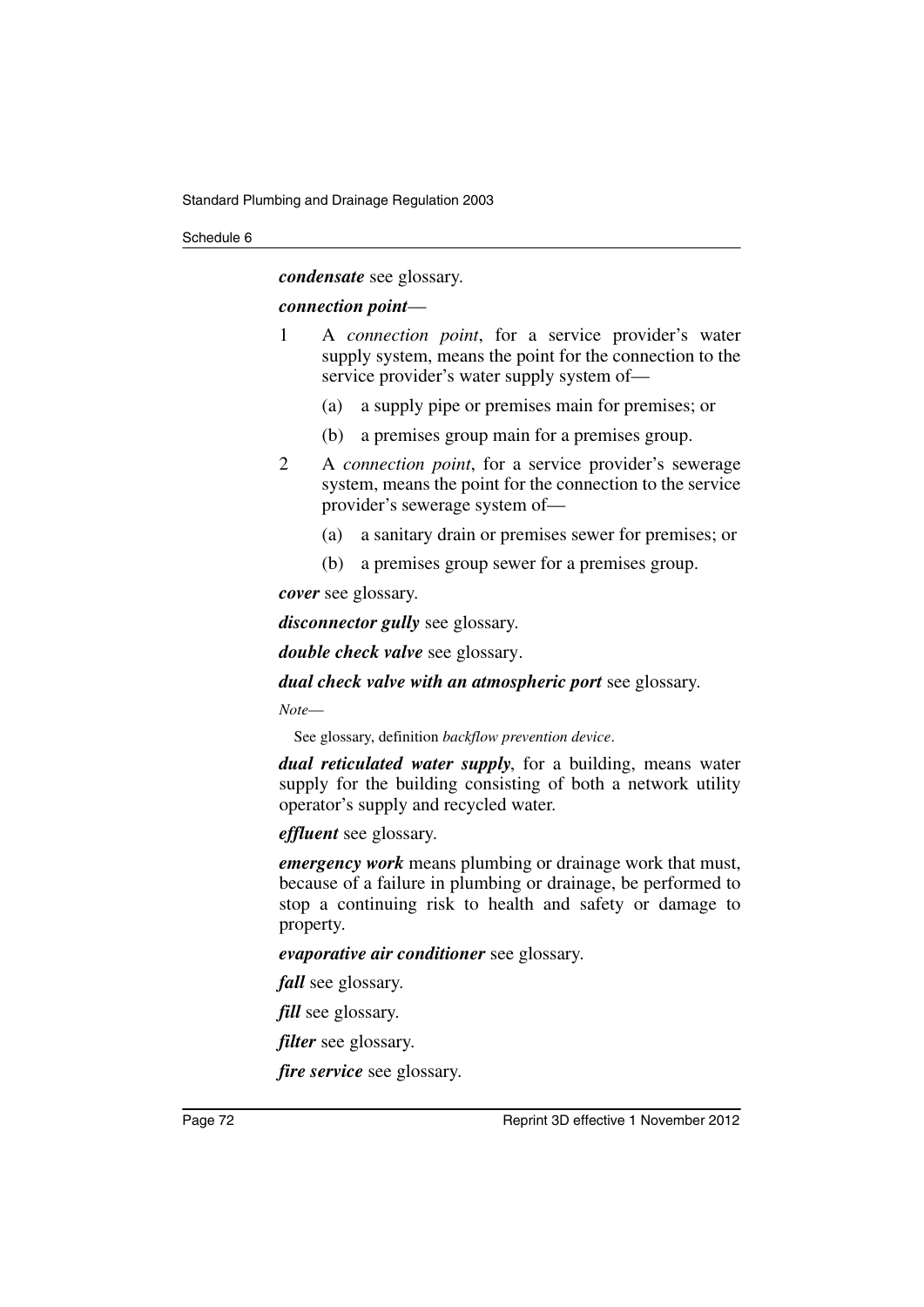*fitting* see glossary.

*fixture* see glossary.

*fixture trap* see glossary.

*float valve* see glossary.

*floor type urinal* means a urinal that has a channel at or near floor level.

*floor waste gully* see glossary.

*glossary* see section 5(2).

*grade* see glossary.

*grease arrestor* means an arrestor intended only, or at least primarily, for grease.

*ground level* see glossary.

*impervious material* means material that—

- (a) water does not ordinarily penetrate; and
- (b) in the circumstances of its installation and use, is resistant to degradation caused by contact with sewage and trade waste.

*inspection opening* see glossary.

*installation* see glossary.

*integral trap* see glossary.

*invert* see glossary.

*invert level* see glossary.

*isolating valve* see glossary.

*joint* see glossary.

*jumper valve* see glossary.

*local planning instrument* see the *Sustainable Planning Act 2009*, schedule 3.

*network utility operator's supply* see glossary.

*Note*—

See glossary, definition *water supply*.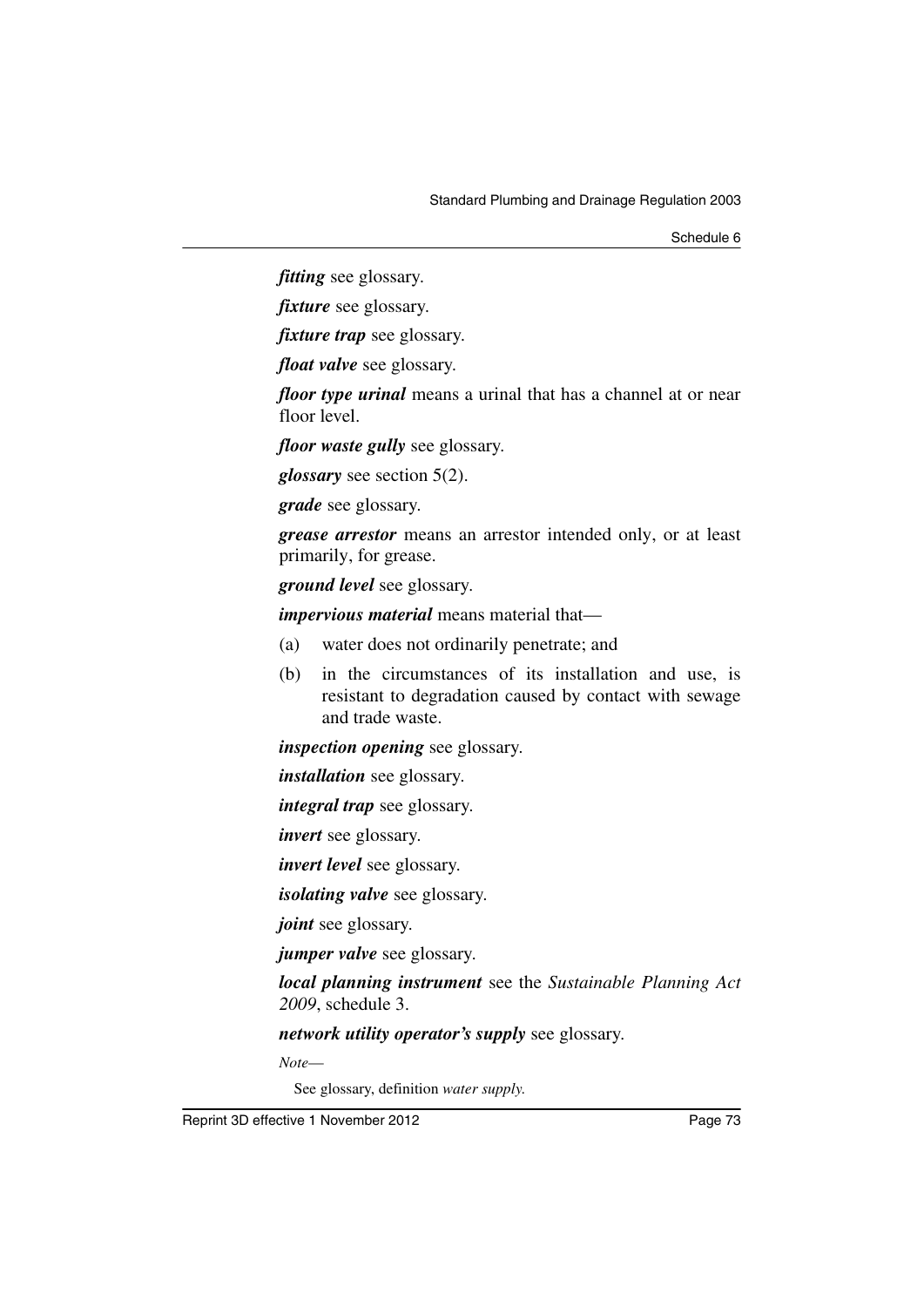*on-site sewerage application area*, for an on-site sewage treatment plant on premises, means a part of the premises, commonly called a 'land application area', to which effluent from the on-site sewage treatment plant is disposed.

*outlet* see glossary.

*PCA* means the Plumbing Code of Australia.

*pipe* see glossary.

*piping* see glossary.

*plug* see glossary.

*Plumbing Code of Australia* means the document in force from time to time called 'National Construction Code volume 3—Plumbing Code of Australia' produced for all State governments by the Australian Building Codes Board.

*plumbing or drainage item* means any apparatus, fitting, fixture or pipe used for plumbing or drainage.

*premises group* means the land comprised in 2 or more premises, all the owners of which have mutual rights and obligations under the *Body Corporate and Community Management Act 1997* or the *Building Units and Group Titles Act 1980* for their respective ownerships, and includes the common property forming part of—

- (a) if the premises are lots included in a community titles scheme under the *Body Corporate and Community Management Act 1997*—the scheme land under that Act for the scheme; or
- (b) if the premises are lots under the *Building Units and Group Titles Act 1980*—the parcel of which the premises form part.

*premises group main* see section 34(3)(a).

*premises group sewer* see section 35(3).

*premises main* see section 34(2)(a).

*premises sewer* see section 35(2).

*pressure type vacuum breaker* see glossary.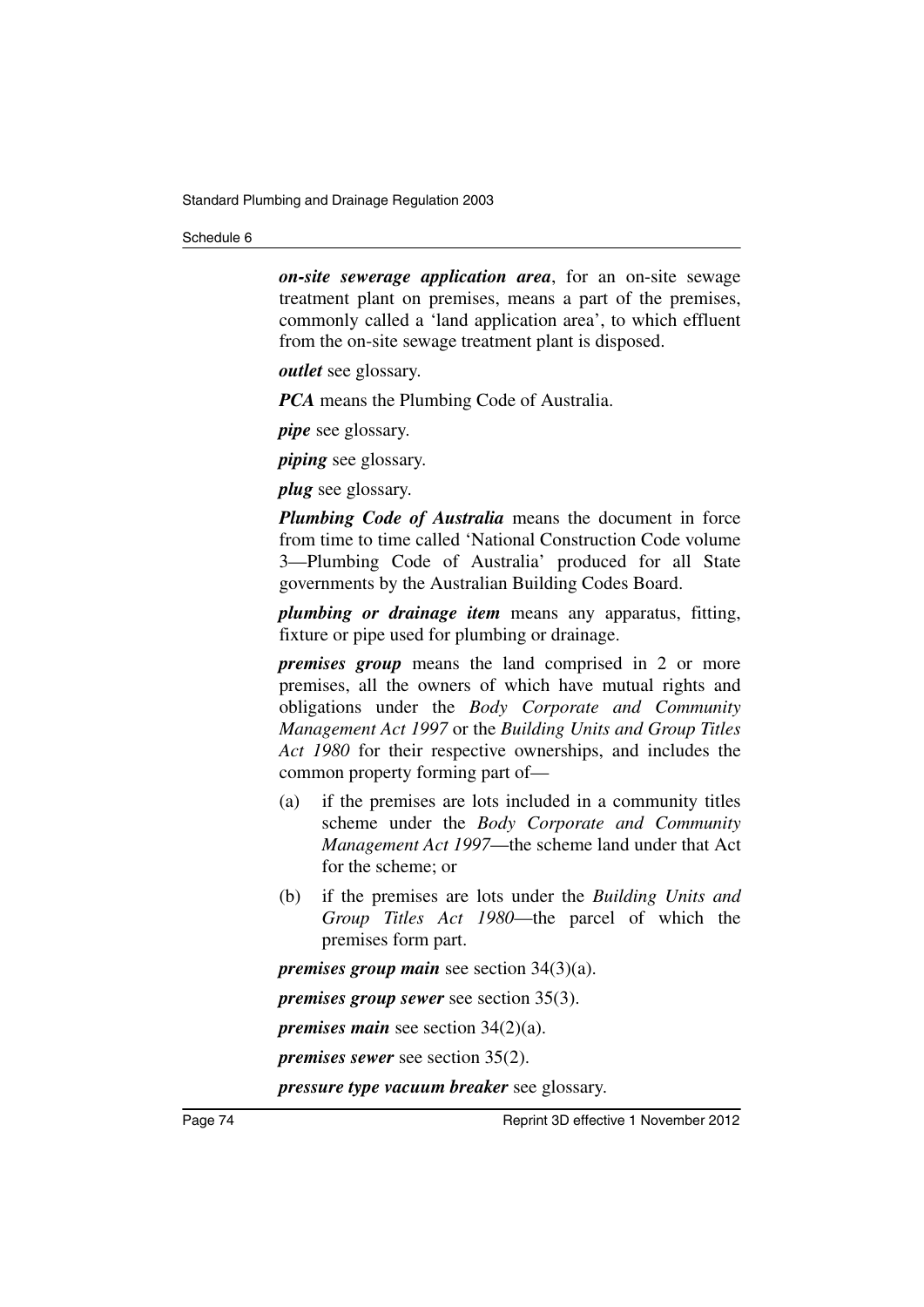*property service* means a short length of pipe installed for connecting premises to a water main, whether or not built to the standard of a water main.

*pump* see glossary.

*QDC* see the *Building Act 1975*, schedule 2.

*QPW code* see section 4A.

*Queensland Plumbing and Wastewater Code* see section 4A.

*rectification notice*, for part 3, division 5, see section 29B.

*recycled water* see glossary.

*Note*—

See glossary, definition *water supply*.

*reduced pressure zone device* see glossary.

*registered air gap* means an air gap complying with the requirements for a registered air gap in AS/NZS 3500.1:2003.

*registered break tank* means a break tank complying with the requirements for a registered break tank in AS/NZS 3500.1:2003.

*remote area* see section 25.

*replacing*, of a plumbing or drainage item, means removing the item from a place and installing a new item of a similar type in the same place.

*responsible person* means—

- (a) for compliance assessable work or notifiable work—a person who—
	- (i) is a licensed person for the work; and
	- (ii) performs, directs the performance of, or supervises, the work; or
- (b) for on-site sewerage work that must be assessed—a person who performs, directs the performance of, or supervises, the work.

*riser* see glossary.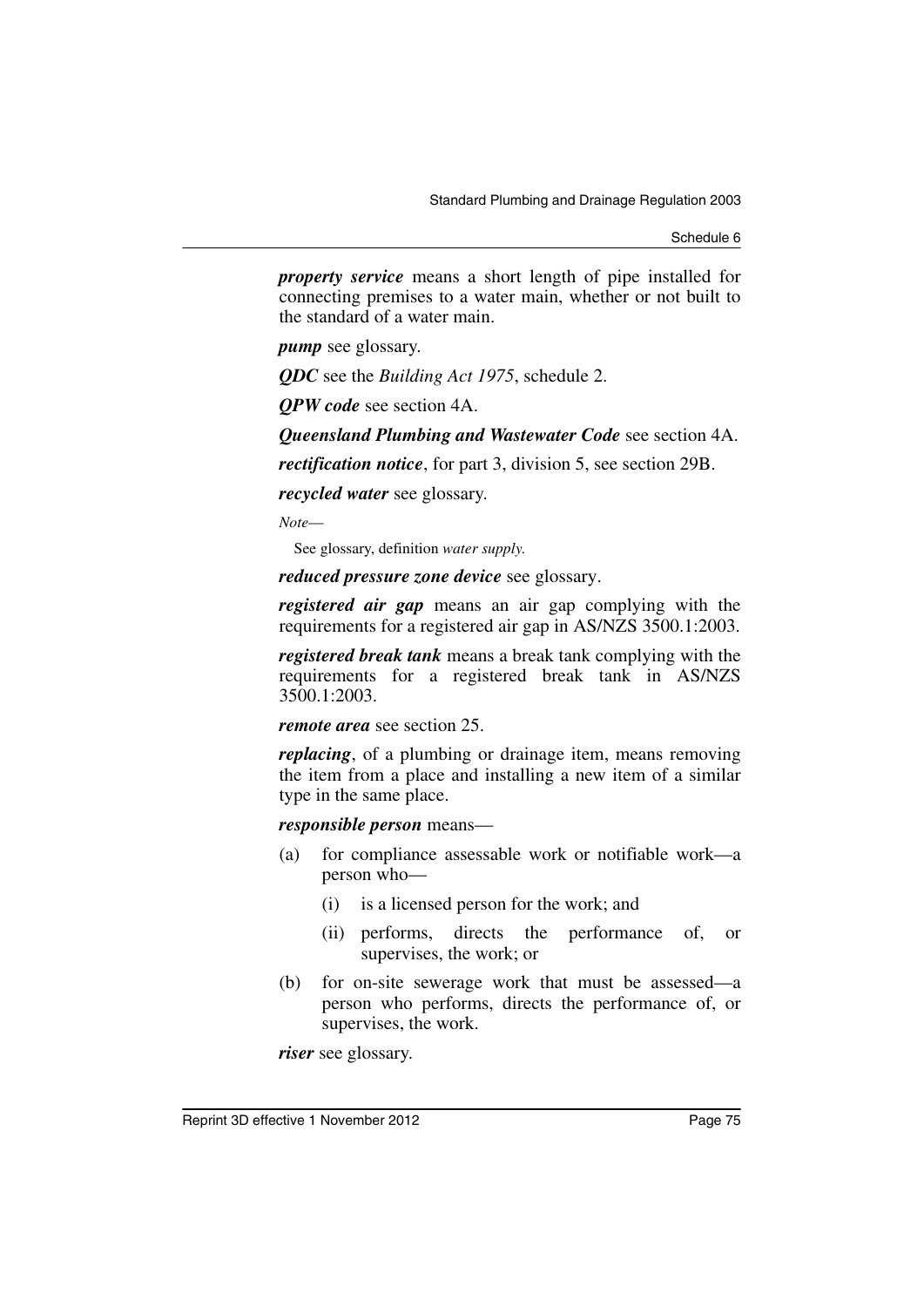*sanitary plumbing* means an apparatus, fitting, fixture or pipe, above ground level, that carries sewage to a sanitary drain.

*service provider* has the meaning given under the *Water Act 2000*.

*sink* see glossary.

*siphon* see glossary.

*slab urinal* see glossary.

*soil pipe* see glossary.

*soil stack* see glossary.

*stack* see glossary.

*supply pipe* means a pipe for supplying and conveying water within premises.

*tank* see glossary.

*tap* see glossary.

*temperature control device* means a tempering valve or a thermostatic mixing valve.

*tempering valve* see glossary.

*test* see glossary.

*testable backflow prevention device* means any of the following—

- (a) a double check valve;
- (b) a pressure type vacuum breaker;
- (c) a reduced pressure zone device;
- (d) a registered air gap;
- (e) a registered break tank.

*testable single check valve* means a device to prevent backflow caused by backpressure that has 1 force loaded non-return valve and incorporates specific test points for in-service testing.

*thermostatic mixing valve* see glossary.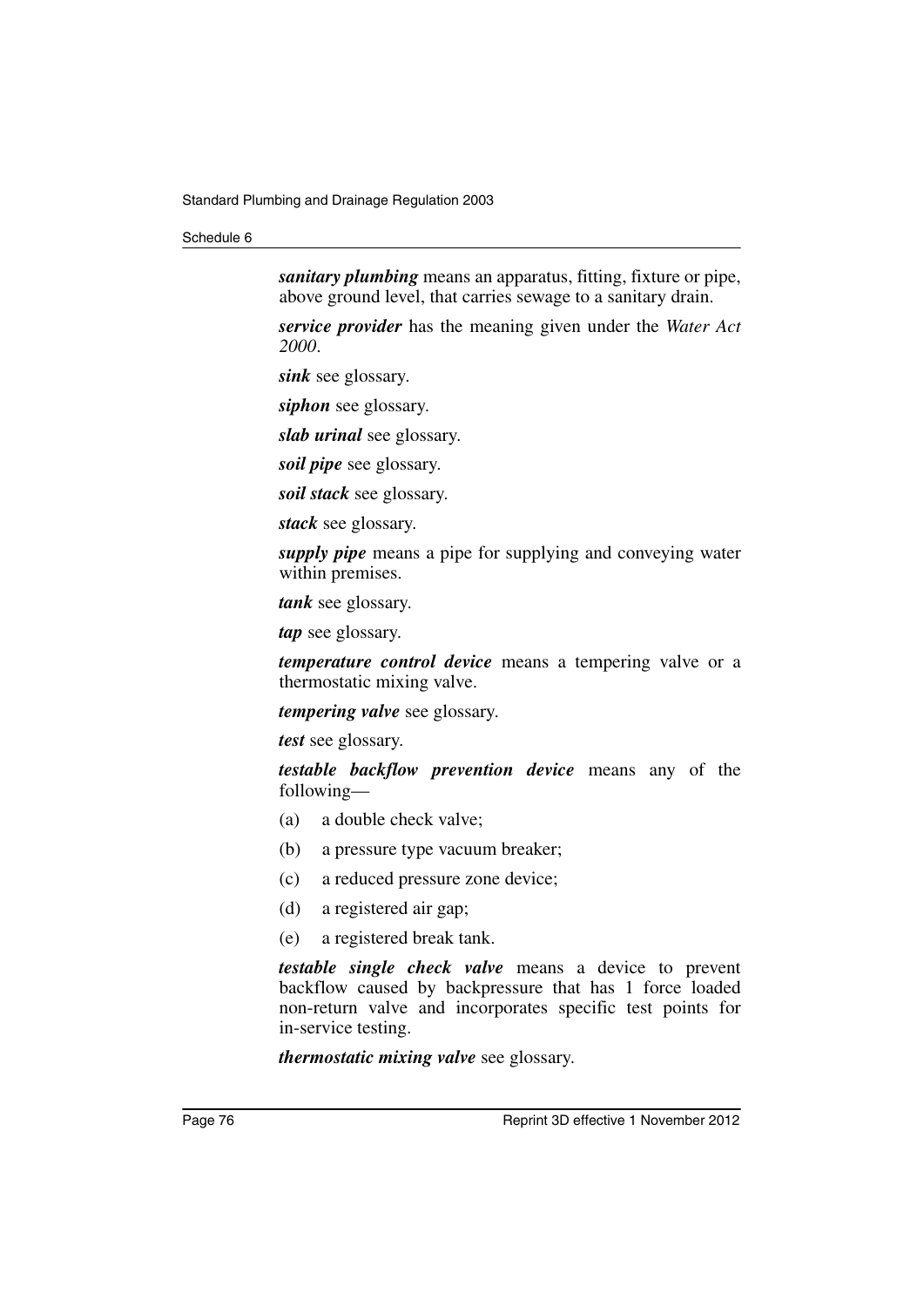*trade waste* means water-borne waste from business, trade or manufacturing premises, other than—

- (a) waste that is a prohibited substance; and
- (b) human waste; and
- (c) stormwater.

*trap* see glossary.

*trap water seal* see glossary.

*upstream vent* see glossary.

*urinal* see glossary.

*valve* see glossary.

*vent* see glossary.

*vent pipe* see glossary.

*waste pipe* see glossary.

*waste water* see glossary.

*water closet pan* see glossary.

*water closet (WC) cistern* see glossary.

*water heater* see glossary.

*water main* see glossary.

*water plumbing* means an apparatus, fittings, or pipe for carrying water within premises.

*water supply* see glossary.

*water supply system* means infrastructure used to reticulate and supply water, whether or not used also to store or treat water, and consisting of water mains, property services and some or all of the following—

- (a) valves;
- (b) engines;
- (c) pumps;
- (d) structures;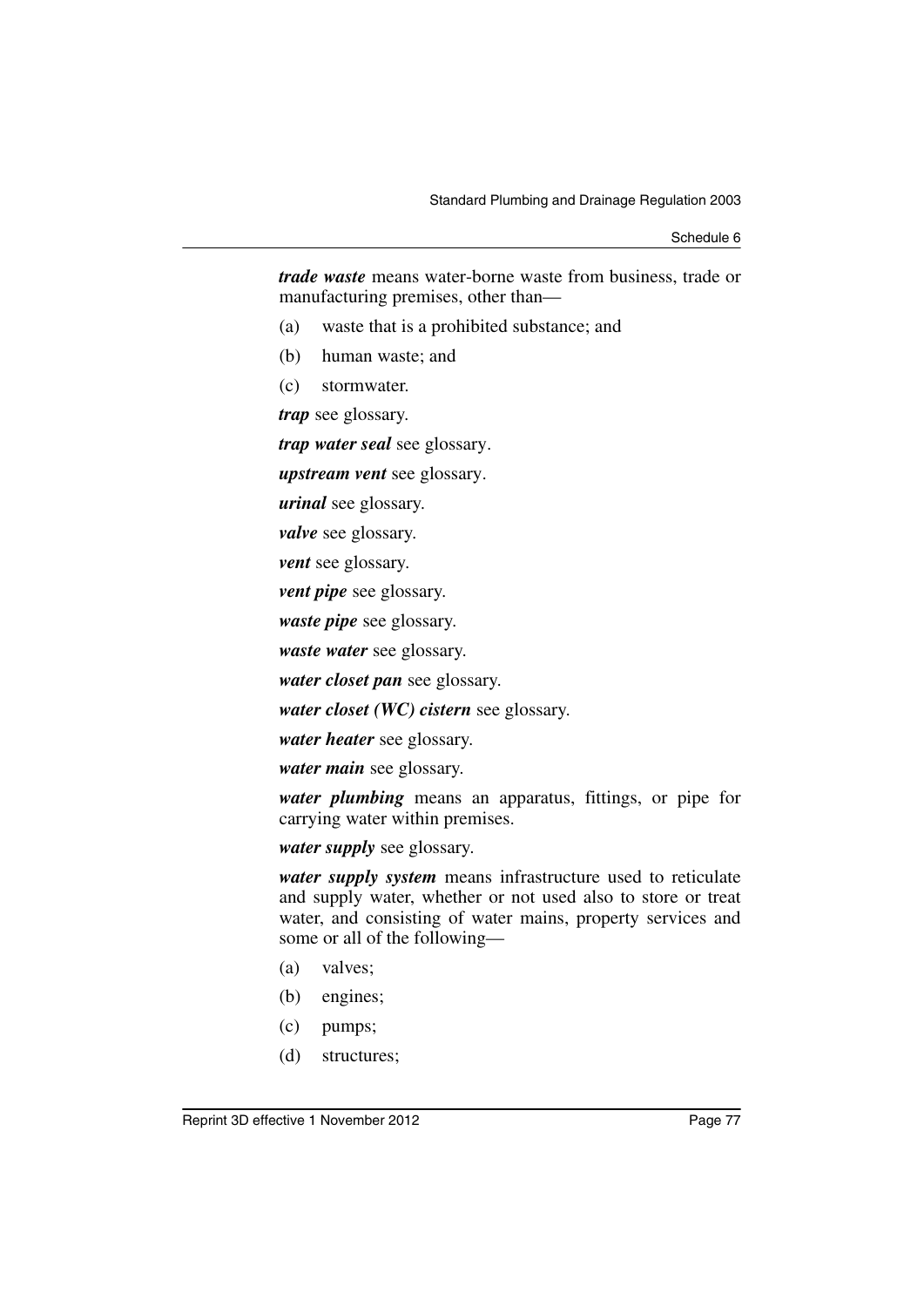- (e) machinery;
- (f) works not mentioned in paragraphs (a) to (e).

*wrapping* see glossary.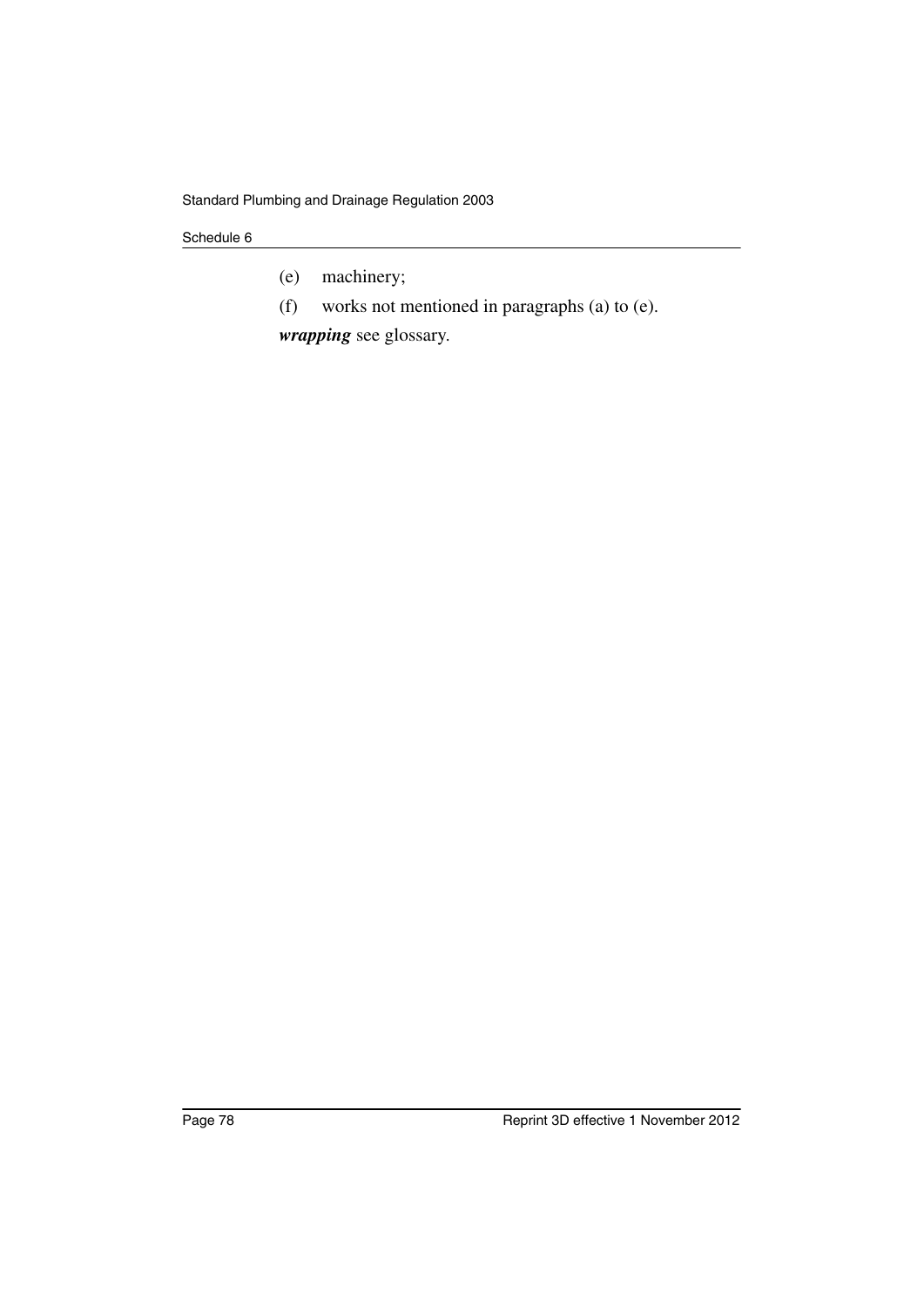# **1 Index to endnotes**

| Page |  |
|------|--|
|      |  |
|      |  |
|      |  |
|      |  |
|      |  |

# <span id="page-80-0"></span>**2 Date to which amendments incorporated**

This is the reprint date mentioned in the Reprints Act 1992, section 5(c). Accordingly, this reprint includes all amendments that commenced operation on or before 1 November 2012. Future amendments of the Standard Plumbing and Drainage Regulation 2003 may be made in accordance with this reprint under the Reprints Act 1992, section 49.

# <span id="page-80-1"></span>**3 Key**

**Key to abbreviations in list of legislation and annotations**

| Key    |     | <b>Explanation</b>                  | Key        |     | <b>Explanation</b>                           |
|--------|-----|-------------------------------------|------------|-----|----------------------------------------------|
| AIA    | $=$ | <b>Acts Interpretation Act 1954</b> | (prev)     |     | $=$ previously                               |
| amd    | $=$ | amended                             | proc       | $=$ | proclamation                                 |
| amdt   | $=$ | amendment                           | prov       | $=$ | provision                                    |
| ch     | $=$ | chapter                             | рt         | $=$ | part                                         |
| def    | $=$ | definition                          | pubd       | $=$ | published                                    |
| div    | $=$ | division                            | R[X]       | $=$ | Reprint No. $[X]$                            |
| exp    | $=$ | expires/expired                     | <b>RA</b>  | $=$ | <b>Reprints Act 1992</b>                     |
| gaz    | $=$ | gazette                             | reloc      | $=$ | relocated                                    |
| hdg    | $=$ | heading                             | renum      |     | renumbered                                   |
| ins    | $=$ | inserted                            | rep        | $=$ | repealed                                     |
| lap    | $=$ | lapsed                              | (retro)    | $=$ | retrospectively                              |
| notfd  | $=$ | notified                            | rv         |     | revised edition                              |
| num    | $=$ | numbered                            | s          | $=$ | section                                      |
| o in c | $=$ | order in council                    | sch        | $=$ | schedule                                     |
| om     | $=$ | omitted                             | sdiv       | $=$ | subdivision                                  |
| orig   | $=$ | original                            | SIA.       |     | <b>Statutory Instruments Act 1992</b>        |
| p      | $=$ | page                                | <b>SIR</b> | $=$ | <b>Statutory Instruments Regulation 2002</b> |
| para   | $=$ | paragraph                           | SL         | $=$ | subordinate legislation                      |
| prec   | $=$ | preceding                           | sub        | $=$ | substituted                                  |
| pres   | $=$ | present                             | unnum      |     | unnumbered                                   |
| prev   | $=$ | previous                            |            |     |                                              |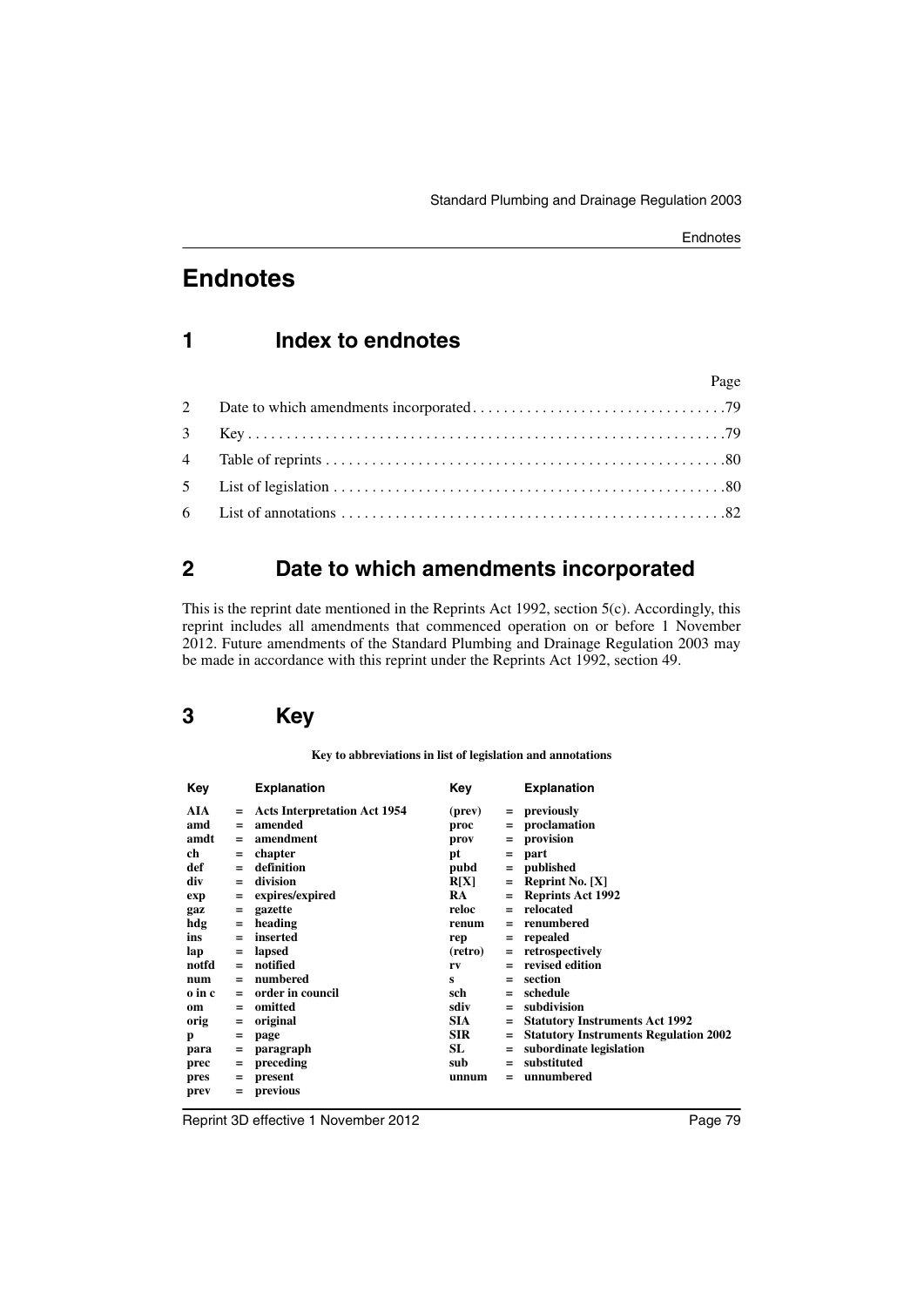# <span id="page-81-0"></span>**4 Table of reprints**

Reprints are issued for both future and past effective dates. For the most up-to-date table of reprints, see the reprint with the latest effective date.

If a reprint number includes a letter of the alphabet, the reprint was released in unauthorised, electronic form only.

| Reprint<br>No. | Amendments included | Effective         | Notes                                          |
|----------------|---------------------|-------------------|------------------------------------------------|
| 1              | none                | 1 November 2003   |                                                |
| 1A             | 2005 SL No. 323     | 16 December 2005  |                                                |
| 1B             | 2005 SL No. 323     | 1 March 2006      |                                                |
| 1C             | 2007 SL No. 328     | 1 January 2008    |                                                |
| 1D             | 2008 SL No. 375     | 14 November 2008  |                                                |
| 1E             | 2009 SL No. 17      | 1 March 2009      | R <sub>1</sub> E withdrawn, see R <sub>2</sub> |
| 2              |                     | 1 March 2009      |                                                |
| 2A             | 2009 SL No. 153     | 17 July 2009      |                                                |
| 2B             | 2009 SL No. 192     | 11 September 2009 |                                                |
| 2C             | 2009 SL No. 280     | 18 December 2009  |                                                |
| 2D             | 2010 SL No. 21      | 1 March 2010      |                                                |
| 2E             | 2010 SL No. 99      | 28 May 2010       |                                                |
| 2F             | 2010 SL No. 148     | 25 June 2010      |                                                |
| 2G             | 2010 Act No. 20     | 1 July 2010       |                                                |
| 2H             | 2011 SL No. 2       | 21 January 2011   |                                                |
| 3              | 2011 SL No. 48      | 6 May 2011        |                                                |
| 3A             | 2011 SL No. 134     | 8 July 2011       |                                                |
| 3B             | 2011 SL No. 265     | 9 December 2011   |                                                |
| 3C             | 2012 SL No. 186     | 26 October 2012   |                                                |
| 3D             | 2012 SL No. 167     | 1 November 2012   |                                                |

# <span id="page-81-1"></span>**5 List of legislation**

#### *Regulatory impact statements*

For subordinate legislation that has a regulatory impact statement, specific reference to the statement is included in this list.

#### *Explanatory notes*

All subordinate legislation made on or after 1 January 2011 has an explanatory note. For subordinate legislation made before 1 January 2011 that has an explanatory note, specific reference to the note is included in this list.

#### **Standard Plumbing and Drainage Regulation 2003 SL No. 265**

made by the Governor in Council on 30 October 2003 notfd gaz 31 October 2003 pp 691–4 ss 1–2 commenced on date of notification remaining provisions commenced 1 November 2003 (see s 2) exp 1 September 2014 (see SIA s 54)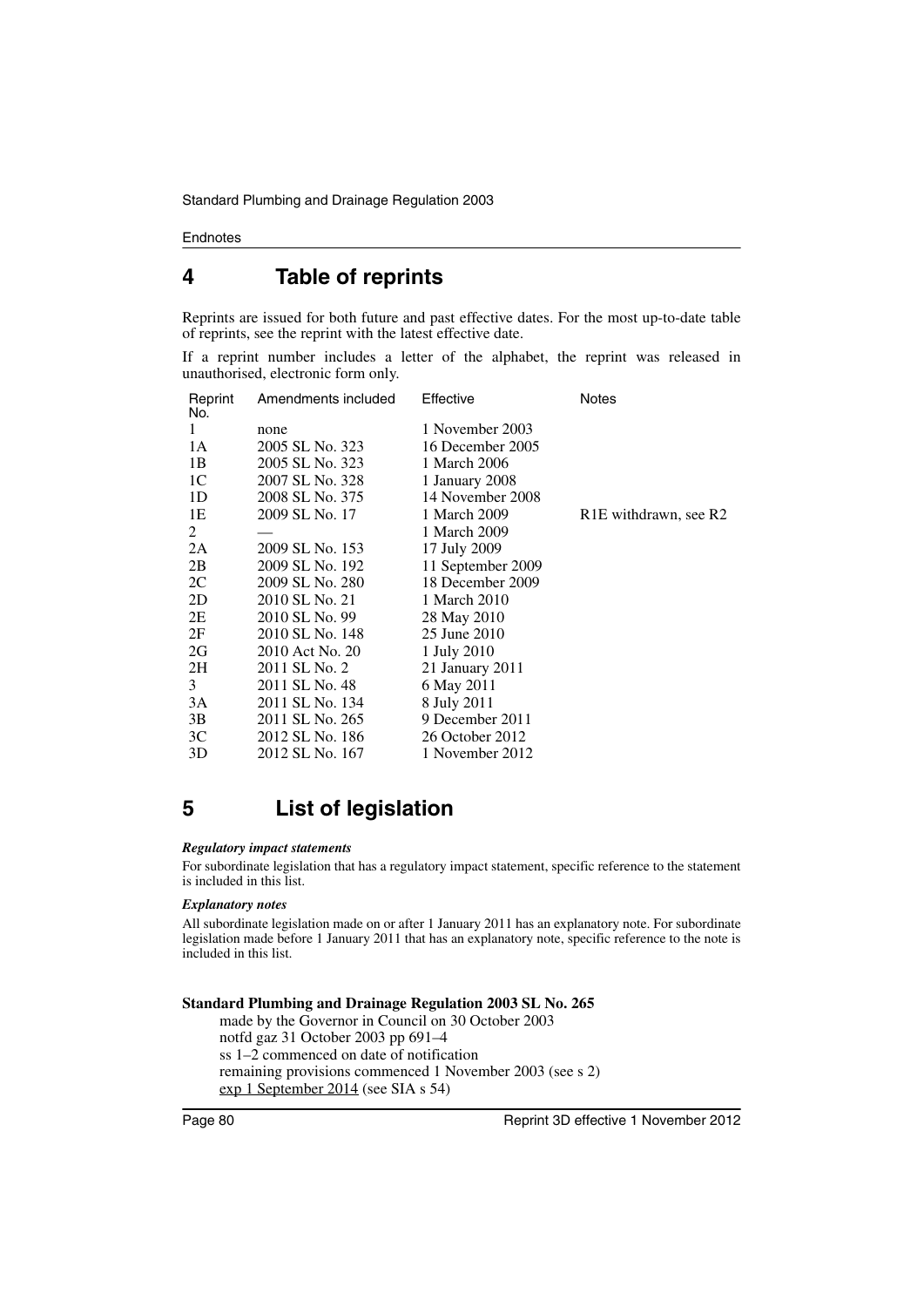Note—The expiry date may have changed since this reprint was published. See the latest reprint of the SIR for any change.

amending legislation—

### **Plumbing and Drainage Legislation Amendment Regulation (No. 1) 2005 SL No. 323 pts 1, 3**

notfd gaz 16 December 2005 pp 1490–6

ss 1–2, pt 3 hdg, 7, 10, 12–14, 17–19, 32, 41, 44, 45(1), (to the extent it om def in sch  $6$  "part  $1.2$ ", "part  $4.2$ "),  $45(2)$ , (to the extent it ins def in sch  $6$  "AS/NZS", "PCA", "Plumbing Code of Australia"), 45(3) commenced on date of notification (see s  $2(b)$ –(e))

remaining provisions commenced 1 March 2006 (see s 2)

### **Plumbing and Drainage and Other Legislation Amendment Regulation (No. 1) 2007 SL No. 328 pts 1–2**

notfd gaz 14 December 2007 pp 2131–5 ss 1–2 commenced on date of notification remaining provisions commenced 1 January 2008 (see s 2)

#### **Building and Other Legislation Amendment Regulation (No. 2) 2008 SL No. 375 pts 1, 3**

notfd gaz 14 November 2008 pp 1346–7 commenced on date of notification

### **Building and Other Legislation Amendment Regulation (No. 1) 2009 SL No. 17 pts 1, 4**

notfd gaz 20 February 2009 pp 852–3 ss 1–2 commenced on date of notification remaining provisions commenced 1 March 2009 (see s 2)

# **Plumbing and Drainage Legislation Amendment Regulation (No. 1) 2009 SL No. 153**

**pts 1, 3** notfd gaz 17 July 2009 pp 1103–4 commenced on date of notification

#### **Plumbing and Drainage Legislation Amendment Regulation (No. 2) 2009 SL No. 192 pts 1, 3**

notfd gaz 11 September 2009 pp 148–9 commenced on date of notification

### **Sustainable Planning Regulation 2009 SL No. 280 ss 1–2, pt 9 div 21**

notfd gaz 27 November 2009 pp 1001–6

ss 1–2 commenced on date of notification

remaining provisions commenced 18 December 2009 (see s 2)

### **Standard Plumbing and Drainage Amendment Regulation (No. 1) 2010 SL No. 21**

notfd gaz 26 February 2010 pp 465–7 ss 1–2 commenced on date of notification remaining provisions commenced 1 March 2010 (see s 2)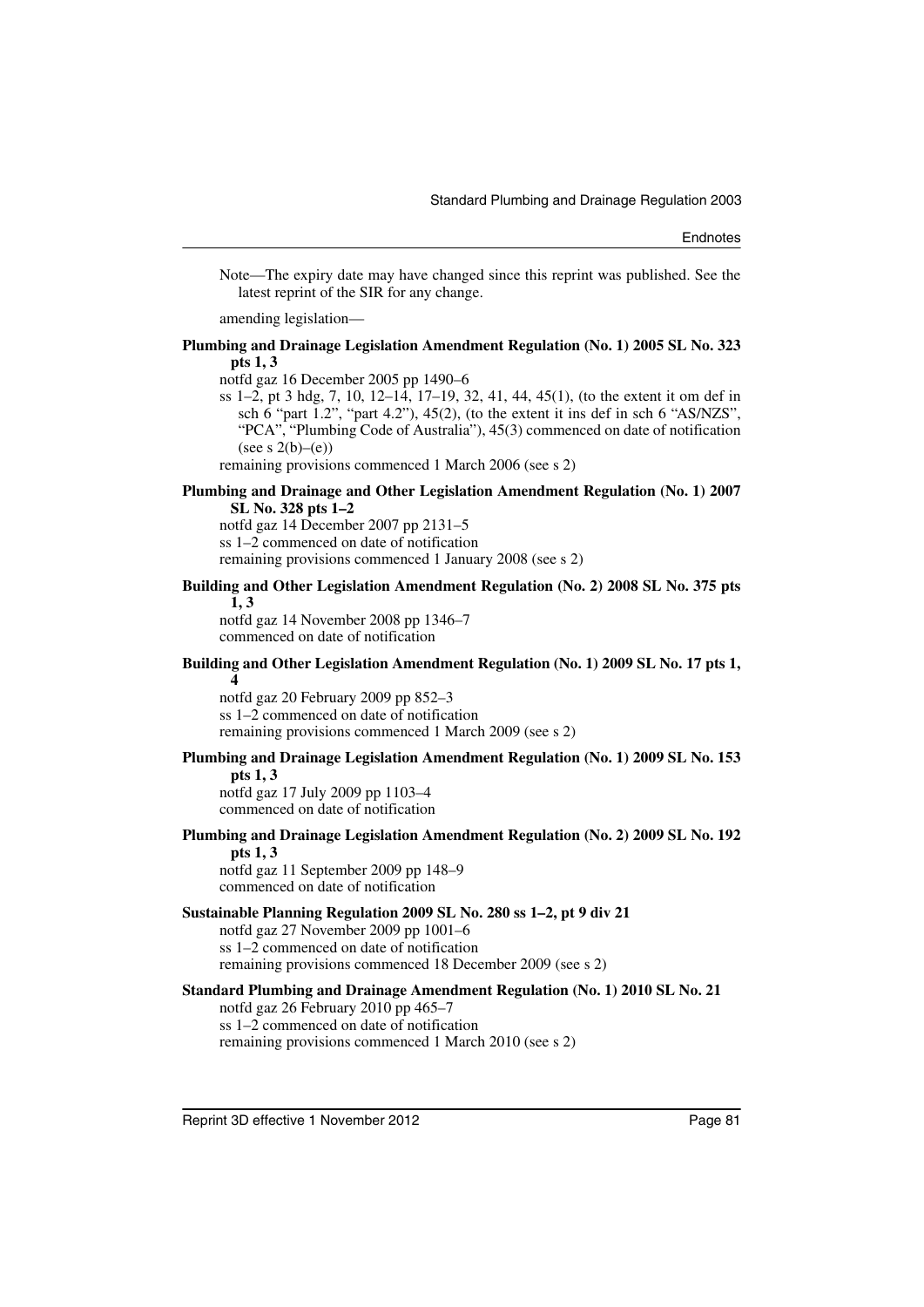| South-East Queensland Water (Distribution and Retail Restructuring) and Other<br>Legislation Amendment Act 2010 No. 20 ss 1, 2(1)(d), pt 7<br>date of assent 23 May 2010<br>ss 1-2 commenced on date of assent<br>remaining provisions commenced 1 July 2010 (see s $2(1)(d)$ ) |
|---------------------------------------------------------------------------------------------------------------------------------------------------------------------------------------------------------------------------------------------------------------------------------|
| Standard Plumbing and Drainage Amendment Regulation (No. 2) 2010 SL No. 99<br>notfd gaz 28 May 2010 pp 290-92<br>commenced on date of notification                                                                                                                              |
| Building and Other Legislation Amendment Regulation (No. 3) 2010 SL No. 148 s 1,<br>pt 4<br>notfd gaz 25 June 2010 pp 823-30<br>commenced on date of notification                                                                                                               |
| Standard Plumbing and Drainage Amendment Regulation (No. 1) 2011 SL No. 2<br>notfd gaz 21 January 2011 pp 110-11<br>commenced on date of notification                                                                                                                           |
| Building and Other Legislation Amendment Regulation (No. 1) 2011 SL No. 48 pts 1,<br>3                                                                                                                                                                                          |
| notfd gaz 6 May 2011 pp 39-40<br>commenced on date of notification                                                                                                                                                                                                              |
| Building and Other Legislation Amendment Regulation (No. 3) 2011 SL No. 134 pts<br>1, 3                                                                                                                                                                                         |
| notfd gaz 8 July 2011 pp 632-5<br>commenced on date of notification                                                                                                                                                                                                             |
| Building and Other Legislation Amendment Regulation (No. 4) 2011 SL No. 265 s 1,                                                                                                                                                                                                |
| pt $5$<br>notfd gaz 9 December 2011 pp 729-35<br>commenced on date of notification                                                                                                                                                                                              |
| Plumbing and Drainage and Other Legislation Amendment Regulation (No. 1) 2012<br>SL No. 167 pts 1, 4<br>notfd gaz 28 September 2012 pp 147-8<br>ss 1-2 commenced on date of notification<br>remaining provisions commenced 1 November 2012 (see s 2)                            |
| Building and Other Legislation Amendment Regulation (No. 1) 2012 SL No. 186 pts<br>1, 3<br>notfd gaz 26 October 2012 pp 264-6<br>commenced on date of notification                                                                                                              |
| <b>List of annotations</b><br>6                                                                                                                                                                                                                                                 |

<span id="page-83-0"></span>**Status s 3** amd 2005 SL No. 323 s 8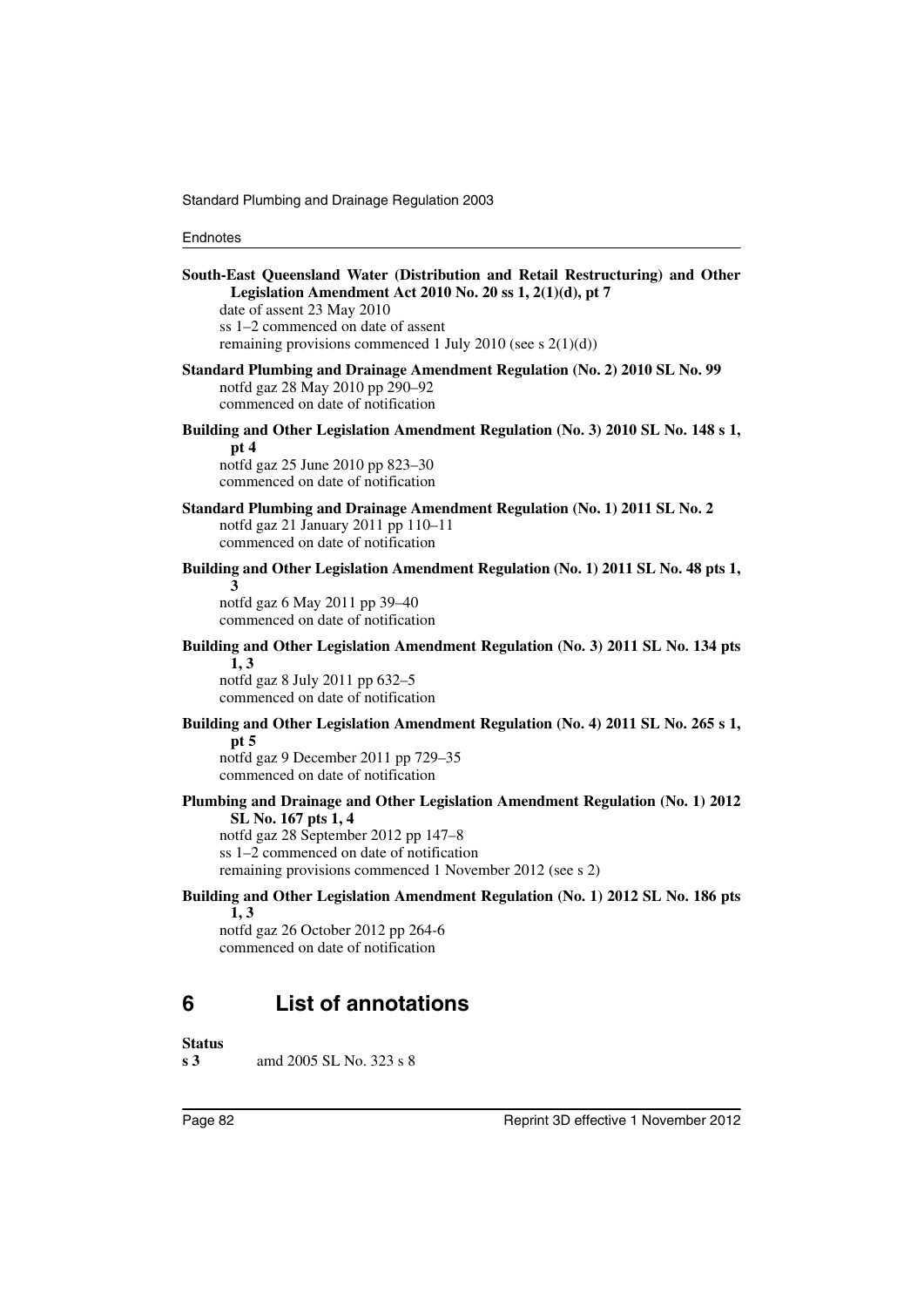| $s$ 4A          | What is the "Queensland Plumbing and Wastewater Code" (or "QPW code")<br>ins 2005 SL No. 323 s 9<br>amd 2010 SL No. 99 s 3; 2011 SL No. 2 s 3; 2011 SL No. 48 s 5                    |
|-----------------|--------------------------------------------------------------------------------------------------------------------------------------------------------------------------------------|
| s <sub>5</sub>  | What are the "applied provisions" and "glossary"<br>sub 2005 SL No. 323 s 10<br>amd 2011 SL No. 265 s 21                                                                             |
| pt hdg          | PART 1A-PRESCRIBED MATTERS FOR ACT<br>ins 2005 SL No. 323 s 11                                                                                                                       |
| s 6A            | Criteria local government must consider in declaring area to be suitable for<br>greywater use<br>ins 2005 SL No. 323 s 11<br>om 2007 SL No. 328 s 4                                  |
| s 6B            | Criteria for deciding application for compliance permit for greywater use facility in a<br>sewered area<br>ins 2005 SL No. 323 s 11<br>amd 2007 SL No. 328 s 5; 2012 SL No. 167 s 10 |
| s 6C            | Notifiable work-Act, sch, definition "notifiable work"<br>ins 2012 SL No. 167 s 11                                                                                                   |
| s7              | Minor work—Act, sch, definition "minor work"<br>amd 2005 SL No. 323 s 12; 2012 SL No. 167 s 12                                                                                       |
| s <sub>8</sub>  | Unregulated work—Act, sch, definition "unregulated work"<br>amd 2012 SL No. 167 s 13                                                                                                 |
| pt hdg          | PART 2—COMPLIANCE WITH PARTICULAR CODES AND STANDARDS<br>sub 2005 SL No. 323 s 13                                                                                                    |
| s 8A            | <b>Compliance with Plumbing Code of Australia</b><br>ins 2005 SL No. 323 s 14<br>amd 2009 SL No. 153 s 6; 2011 SL No. 265 s 22                                                       |
| s 8B            | <b>Compliance with QPW code</b><br>ins 2005 SL No. 323 s 15<br>amd 2011 SL No. 265 s 23                                                                                              |
| s 8C            | <b>Relationship between PCA and QPW code</b><br>ins 2005 SL No. 323 s 15                                                                                                             |
| prov hdg<br>s 9 | <b>Compliance with applied provisions</b><br>amd 2005 SL No. 323 s 16(1)<br>sub 2011 SL No. 265 s 24(1)<br>amd 2005 SL No. 323 s 16(2); 2011 SL No. 265 s 24(2)                      |
| s 10            | Minor work and unregulated work<br>amd 2005 SL No. 323 s 17<br>om 2011 SL No. 265 s 25                                                                                               |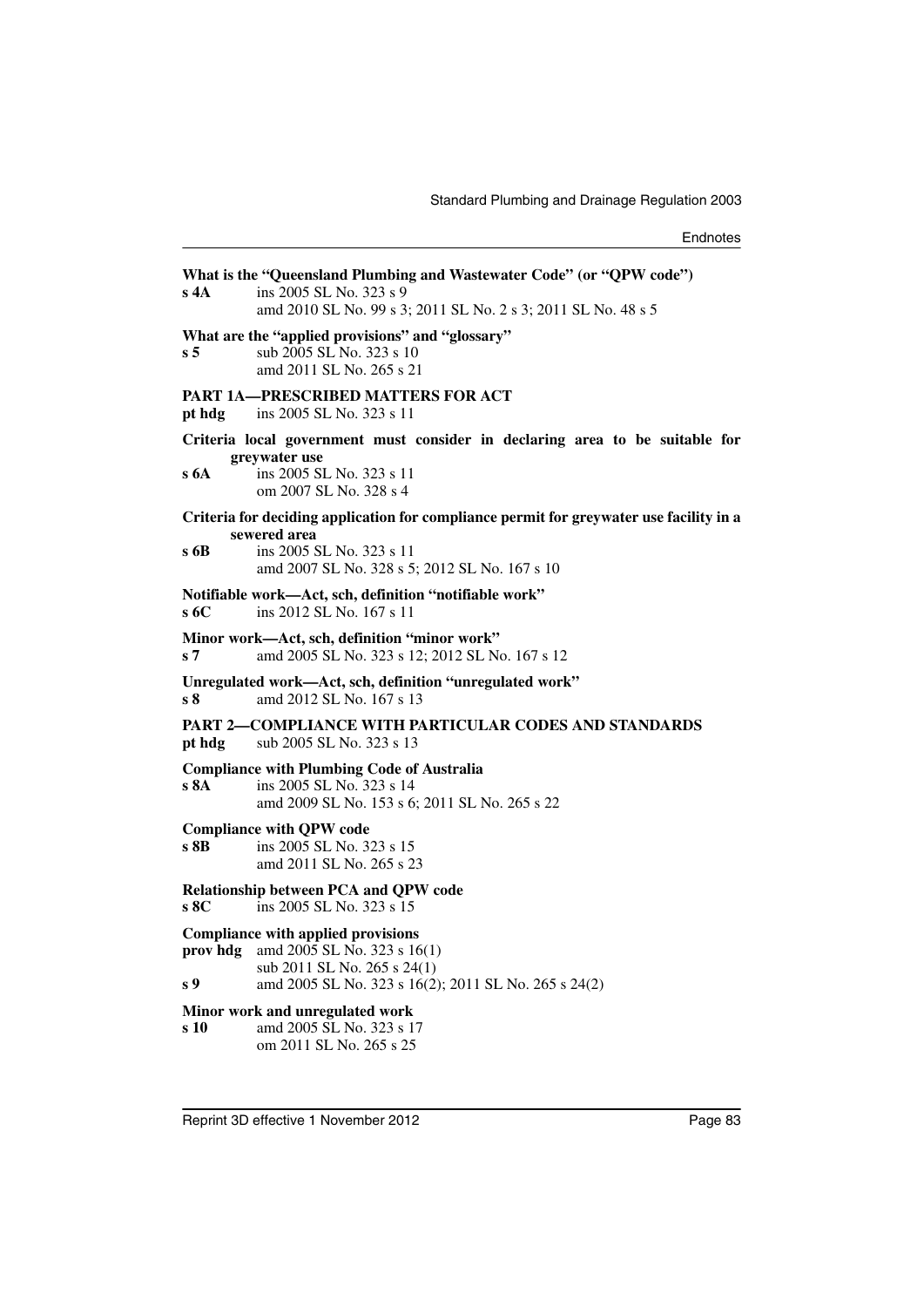Standard Plumbing and Drainage Regulation 2003

| prov hdg<br>s 11                              | Limited application of AS/NZS 3500.1:2003<br>amd 2005 SL No. 323 s 18(1)<br>amd 2005 SL No. 323 s 18(2); 2011 SL No. 265 s 26; 2012 SL No. 167 s 14                                     |
|-----------------------------------------------|-----------------------------------------------------------------------------------------------------------------------------------------------------------------------------------------|
| prov hdg<br>s <sub>12</sub>                   | Limited application of AS/NZS 3500.4:2003<br>amd 2005 SL No. 323 s 19(1)<br>amd 2005 SL No. 323 s 19(2)-(3); 2011 SL No. 265 s 27                                                       |
| s <sub>12A</sub>                              | Limited application of some applied provisions<br>ins 2011 SL No. 265 s 28<br>amd 2012 SL No. 186 s 9                                                                                   |
| <b>Application of pt 3</b><br>s <sub>13</sub> | amd 2005 SL No. 323 s 20; 2012 SL No. 167 s 15                                                                                                                                          |
| prov hdg<br>s <sub>14</sub>                   | General requirements for plans the subject of a compliance request<br>sub 2005 SL No. 323 s 21(1)<br>amd 2005 SL No. 323 s 21; 2012 SL No. 167 s 16                                     |
| s 14A                                         | Additional requirements for plans for compliance assessable work<br>prov hdg amd 2012 SL No. 167 s 17<br>ins 2005 SL No. 323 s 22<br>amd 2007 SL No. 328 s 6; 2012 SL No. 167 s 17      |
| s 14 <sub>B</sub>                             | Additional requirements for plans for greywater use facilities in a sewered area<br>ins 2005 SL No. 323 s 22<br>amd 2007 SL No. 328 s 7; 2012 SL No. 167 s 18                           |
| s 14C                                         | Additional requirements for plans for greywater use facilities not in a sewered area<br>ins 2005 SL No. 323 s 22<br>amd 2007 SL No. 328 s 8; 2010 Act No. 20 s 62; 2012 SL No. 167 s 19 |
| s 14D                                         | Additional requirements for plans for on-site sewerage facilities<br>ins 2005 SL No. 323 s 22<br>amd 2010 Act No. 20 s 63; 2012 SL No. 167 s 20                                         |
| s 15                                          | Certificates for plan given by competent person<br>amd 2005 SL No. 323 s 23; 2012 SL No. 167 s 21                                                                                       |
| prov hdg<br>s 16                              | Requirement for additional documents for particular plans<br>sub 2005 SL No. 323 s 24(1)<br>amd 2005 SL No. 323 s 24(2)–(5)                                                             |
| div hdg                                       | Division 3-Assessing plumbing and drainage work or on-site sewerage work<br>amd 2005 SL No. 323 s 25                                                                                    |
| <b>Definition for div 3</b><br>s 17           | def "48 hours" amd 2005 SL No. 323 s 26; 2012 SL No. 167 s 22(2)<br>def "responsible person" sub 2005 SL No. 323 s 26<br>om 2012 SL No. 167 s 22(1)                                     |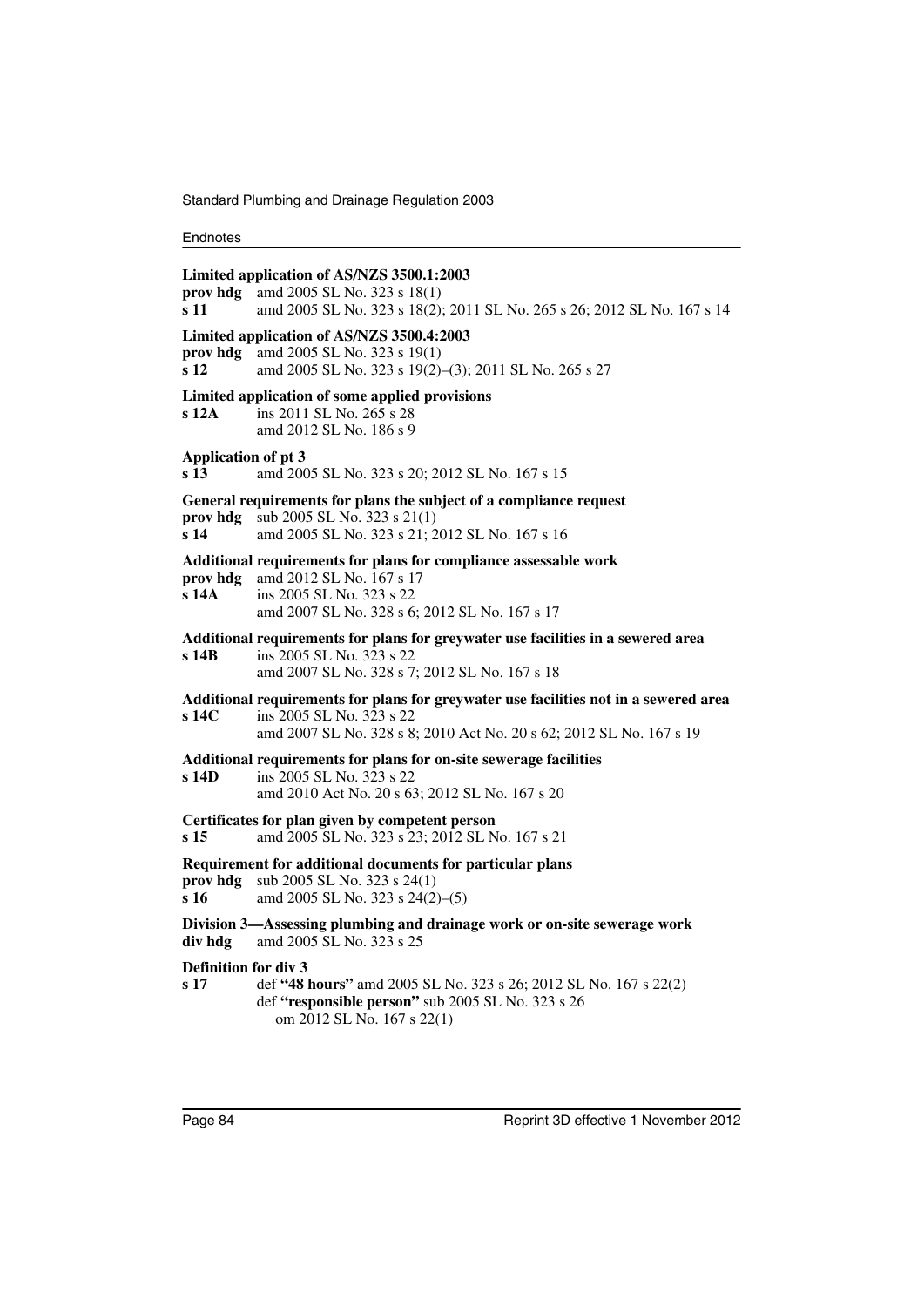|                             | Request for compliance assessment of compliance assessable work or on-site<br>sewerage work                                                                                                                                |
|-----------------------------|----------------------------------------------------------------------------------------------------------------------------------------------------------------------------------------------------------------------------|
| s 18                        | prov hdg amd 2005 SL No. 323 s 27(1); 2012 SL No. 167 s 23<br>amd 2005 SL No. 323 s 27(2)-(4); 2012 SL No. 167 s 23                                                                                                        |
| prov hdg<br>s 19            | Stages for assessment of compliance assessable work<br>amd 2005 SL No. 323 s 28(1); 2012 SL No. 167 s 24(1)<br>amd 2005 SL No. 323 s 28(2)–(5); 2007 SL No. 328 s 9; 2012 SL No. 167 s<br>24(2)                            |
| s 19A                       | Stages for assessment of on-site sewerage work<br>ins 2005 SL No. 323 s 29                                                                                                                                                 |
| s 19B                       | Obligations of responsible person for on-site sewerage work<br>ins 2005 SL No. 323 s 29                                                                                                                                    |
| s 20                        | Assessment of stages of work by local government<br>amd 2005 SL No. 323 s 30; 2012 SL No. 167 s 25                                                                                                                         |
| prov hdg<br>s <sub>21</sub> | Covering plumbing and drainage or on-site sewerage facility<br>amd 2005 SL No. 323 s 31(1)<br>amd 2005 SL No. 323 s 31(2)-(4); 2012 SL No. 167 s 26                                                                        |
| s22                         | Testing and commissioning plumbing and drainage<br>amd 2005 SL No. 323 s 32; 2012 SL No. 167 s 27                                                                                                                          |
| s <sub>23</sub>             | General requirements for plans for assessed work<br>sub 2005 SL No. 323 s 33<br>amd 2012 SL No. 167 s 28                                                                                                                   |
| prov hdg<br>s23A            | Additional requirements for plans for assessed compliance assessable work<br>amd 2012 SL No. 167 s 29<br>ins 2005 SL No. 323 s 33<br>amd 2007 SL No. 328 s 10; 2012 SL No. 167 s 29                                        |
| area                        | Additional requirements for plans for assessed greywater use facilities in a sewered                                                                                                                                       |
| prov hdg<br>s23B            | amd 2012 SL No. 167 s 30<br>ins 2005 SL No. 323 s 33<br>amd 2007 SL No. 328 s 11; 2012 SL No. 167 s 30                                                                                                                     |
| $s\,23C$                    | Additional requirements for plans for assessed greywater use facilities not in a<br>sewered area<br><b>prov hdg</b> amd 2012 SL No. 167 s 31<br>ins 2005 SL No. 323 s 33<br>amd 2007 SL No. 328 s 12; 2012 SL No. 167 s 31 |
| s 23D                       | Additional requirements for plans for assessed on-site sewerage work<br>ins 2005 SL No. 323 s 33                                                                                                                           |
| div hdg                     | Division 4-Assessing compliance assessable work or on-site sewerage work in<br>remote areas<br>amd 2005 SL No. 323 s 34; 2012 SL No. 167 s 32                                                                              |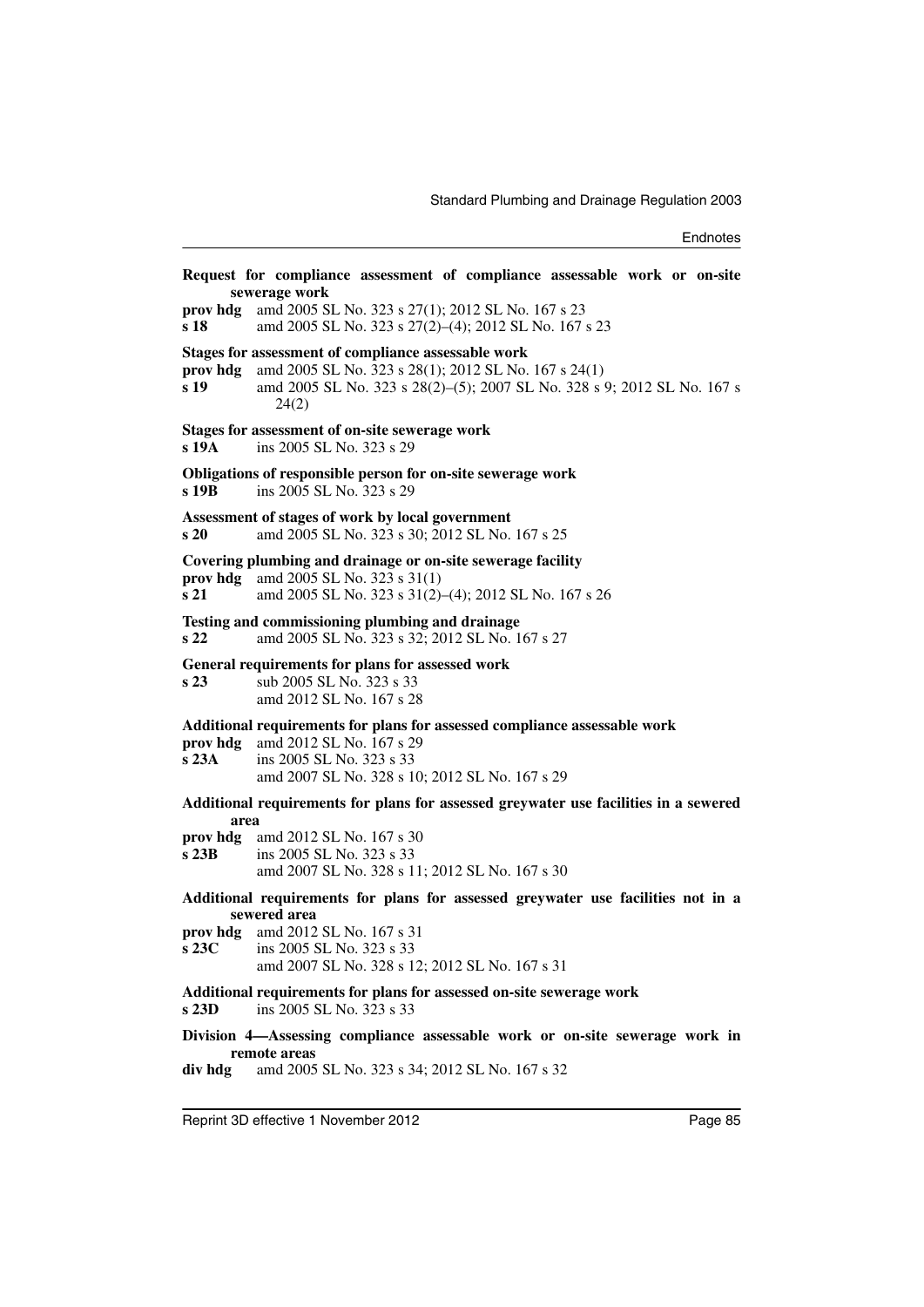Standard Plumbing and Drainage Regulation 2003

| <b>Application of div 4</b><br>s24         | amd 2005 SL No. 323 s 35; 2012 SL No. 167 s 33                                                                                                                                                        |
|--------------------------------------------|-------------------------------------------------------------------------------------------------------------------------------------------------------------------------------------------------------|
| s <sub>25</sub>                            | Meaning of "remote area"<br>amd 2005 SL No. 323 s 36; 2011 SL No. 265 s 29; 2012 SL No. 167 s 34                                                                                                      |
| prov hdg<br>s26                            | Request for compliance assessment of compliance assessable work or on-site<br>sewerage work<br>amd 2005 SL No. 323 s 37(1); 2012 SL No. 167 s 35<br>amd 2005 SL No. 323 s 37(2); 2012 SL No. 167 s 35 |
| s <sub>27</sub>                            | Testing and commissioning plumbing and drainage<br>amd 2012 SL No. 167 s 36                                                                                                                           |
| s <sub>28</sub>                            | Plan of completed work<br>amd 2005 SL No. 323 s 38; 2012 SL No. 167 s 37                                                                                                                              |
|                                            | Division 5—Assessing notifiable work<br>div 5 (ss 29A-29B) ins 2012 SL No. 167 s 38                                                                                                                   |
| s 31                                       | Non-certified items allowed for fire service<br>amd 2008 SL No. 375 s 5                                                                                                                               |
| s <sub>32</sub>                            | Unsuitable apparatus, fittings, materials and pipes<br>amd 2012 SL No. 167 s 39                                                                                                                       |
| s <sub>33</sub>                            | Disconnection of supply pipes and sanitary drains<br>amd 2012 SL No. 167 s 40                                                                                                                         |
| s <sub>38</sub>                            | <b>Testable backflow prevention devices</b><br>amd 2005 SL No. 323 s 39                                                                                                                               |
| s 50A                                      | Integrated basins and water closet (WC) cisterns<br>ins 2011 SL No. 134 s 6                                                                                                                           |
| s <sub>53</sub>                            | <b>Qualifications and experience</b><br>amd 2009 SL No. 153 s 7; 2010 SL No. 148 s 13; 2012 SL No. 167 s 41                                                                                           |
| pt hdg                                     | <b>PART 7-MISCELLANEOUS PROVISIONS</b><br>prev pt 7 hdg om R1 (see RA s $7(1)(k)$ )<br>pres pt 7 hdg ins 2005 SL No. 323 s 40                                                                         |
| s <sub>54</sub>                            | Maintenance of existing combined sanitary drains<br>ins 2005 SL No. 323 s 40                                                                                                                          |
| s54A                                       | Notice to water service provider about installation of meters<br>ins 2007 SL No. 328 s 13                                                                                                             |
| <b>Evidentiary aids</b><br>s <sub>55</sub> | prev s 55 om R1 (see RA s 40)<br>pres s 55 ins 2005 SL No. 323 s 40<br>amd 2009 SL No. 153 s 8                                                                                                        |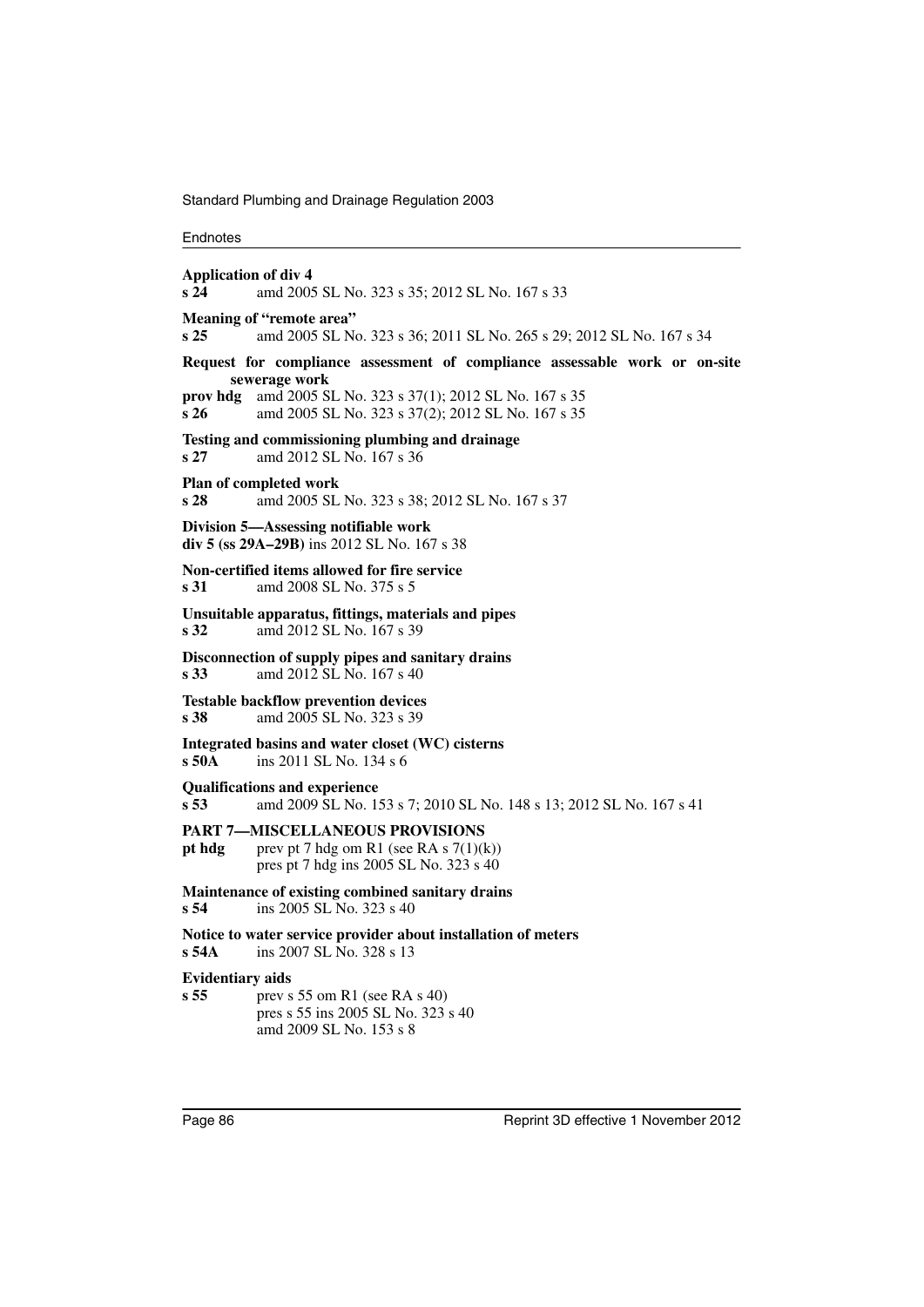# **PART 8—TRANSITIONAL PROVISIONS pt hdg** ins 2005 SL No. 323 s 40 sub 2012 SL No. 167 s 42 **Division 1—Transitional provisions for Plumbing and Drainage Legislation Amendment Regulation (No. 1) 2005 div hdg** ins 2012 SL No. 167 s 42 **Definitions for pt 8 prov hdg** amd 2009 SL No. 153 s 9 **s 56** prev s 56 om R1 (see RA s 40) pres s 56 ins 2005 SL No. 323 s 40 amd 2012 SL No. 167 s 43 **Existing requests for compliance assessment of plans for regulated work s 57** prev s 57 om R1 (see RA s 40) pres s 57 ins 2005 SL No. 323 s 40 **Existing requests for compliance assessment of regulated work s 58** prev s 58 om R1 (see RA s 40) pres s 58 ins 2005 SL No. 323 s 40 **Plumbing and drainage work s 59** ins 2005 SL No. 323 s 40 **Division 2—Transitional provision for Plumbing and Drainage and Other Legislation Amendment Regulation (No. 1) 2012 div 2 (s 60)** ins 2012 SL No. 167 s 44 **SCHEDULE 1—APPLIED PROVISIONS** sub 2005 SL No. 323 s 41 amd 2009 SL No. 153 s 10 sub 2011 SL No. 265 s 30 amd 2012 SL No. 186 s 10 **SCHEDULE 2—NOTIFIABLE WORK** (prev sch 1A) ins 2005 SL No. 323 s 42 sub 2007 SL No. 328 s 14; 2008 SL No. 375 s 6; 2009 SL No. 17 s 9 amd 2009 SL No. 153 s 11; 2010 SL No. 21 s 4 om 2010 SL No. 99 s 4 ins 2012 SL No. 167 s 45 renum 2012 SL No. 167 s 48 **SCHEDULE 3—MINOR WORK** (prev sch 2) amd 2005 SL No. 323 s 43; 2009 SL No. 192 s 9; 2010 SL No. 99 s 5; 2011 SL No. 134 s 7; 2012 SL No. 167 s 46 renum 2012 SL No. 167 s 48 **SCHEDULE 4—UNREGULATED WORK**

(prev sch 3) amd 2012 SL No. 167 s 47 renum 2012 SL No. 167 s 48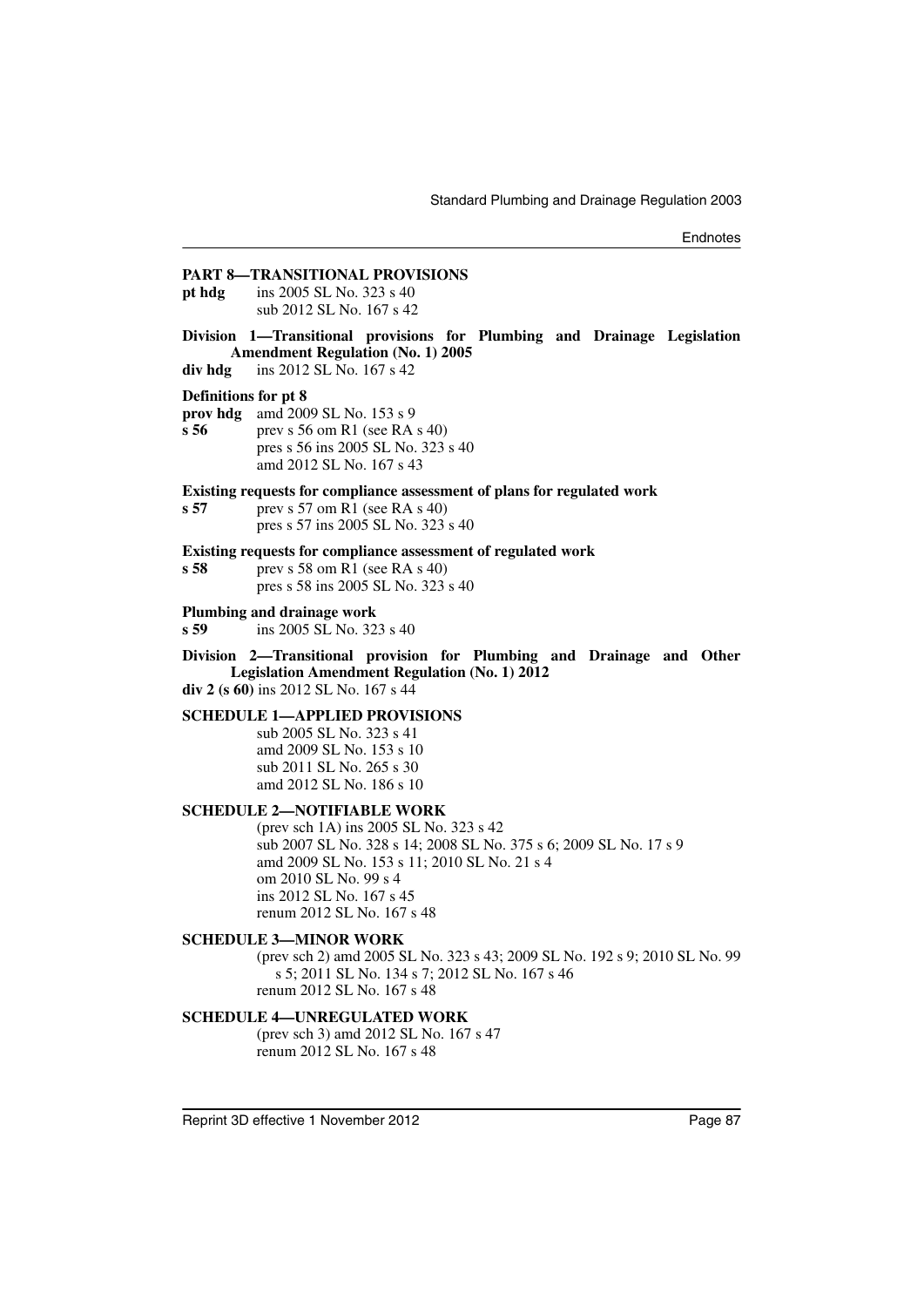```
SCHEDULE 5—WORK FOR WHICH APPROVED PERSON MAY GIVE
       COMPLIANCE REPORTS
          prev sch 5 amd 2010 SL No. 148 s 14
          om 2011 SL No. 265 s 31
          pres sch 5 (prev sch 4) sub 2005 SL No. 323 s 44
          renum 2012 SL No. 167 s 48
SCHEDULE 6—DICTIONARY
          def "apparatus" amd 2007 SL No. 328 s 15(2)
          def "AS/NZS" ins 2005 SL No. 323 s 45(2)
          def "bend" om 2012 SL No. 167 s 49(1)
          def "body of water" ins 2005 SL No. 323 s 45(2)
          def "building" ins 2012 SL No. 167 s 49(2)
          def "Building Code of Australia" om 2005 SL No. 323 s 45(1)
          def "certified item" sub 2005 SL No. 323 s 45(1)–(2)
          def "combined sanitary drain" ins 2005 SL No. 323 s 45(2)
          def "competent person" sub 2005 SL No. 323 s 45(1)–(2)
          def "compliance report" amd 2009 SL No. 153 s 12
          def "component" om 2012 SL No. 167 s 49(1)
          def "dual check valve with an atmospheric port" ins 2012 SL No. 167 s
             49(2)
          def "dual reticulated water supply" ins 2012 SL No. 167 s 49(2)
          def "local planning instrument" amd 2009 SL No. 280 s 123; 2012 SL No.
             167 s 49(3)
          def "MAP" om 2005 SL No. 323 s 45(1)
          def "MAP certification" om 2005 SL No. 323 s 45(1)
          def "meter" om 2007 SL No. 328 s 15(1)
          def "network utility operator's supply" ins 2012 SL No. 167 s 49(2)
          def "notifiable minor work" om 2012 SL No. 167 s 49(1)
          def "on-site sewerage application area" ins 2005 SL No. 323 s 45(2)
          def "other minor work" om 2012 SL No. 167 s 49(1)
          def "part 1.2" om 2005 SL No. 323 s 45(1)
          def "part 4.2" om 2005 SL No. 323 s 45(1)
          def "PCA" ins 2005 SL No. 323 s 45(2)
          def "piping" ins 2012 SL No. 167 s 49(2)
          def "Plumbing Code of Australia" ins 2005 SL No. 323 s 45(2)
             amd 2011 SL No. 48 s 6
          def "QDC" ins 2012 SL No. 167 s 49(2)
          def "QPW code" ins 2005 SL No. 323 s 45(2)
             amd 2011 SL No. 2 s 4(1)
          def "Queensland Plumbing and Wastewater Code" ins 2005 SL No. 323 s
             45(2)
             amd 2011 SL No. 2 s 4(2)
          def "rectification notice" ins 2012 SL No. 167 s 49(2)
          def "recycled water" ins 2012 SL No. 167 s 49(2)
          def "registered air gap" amd 2005 SL No. 323 s 45(3)
          def "registered break tank" amd 2005 SL No. 323 s 45(3)
          def "responsible person" sub 2012 SL No. 167 s 49(1)–(2)
```